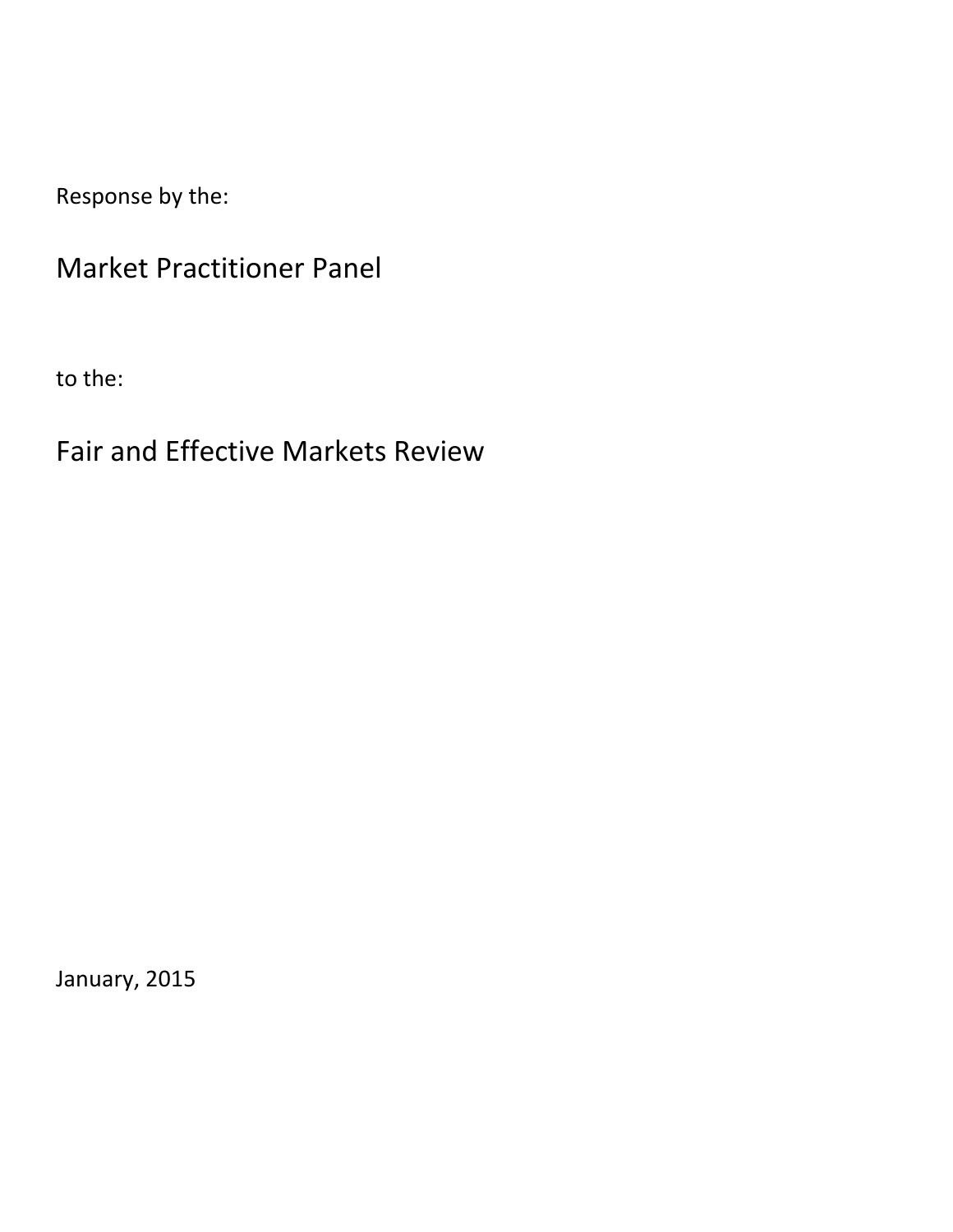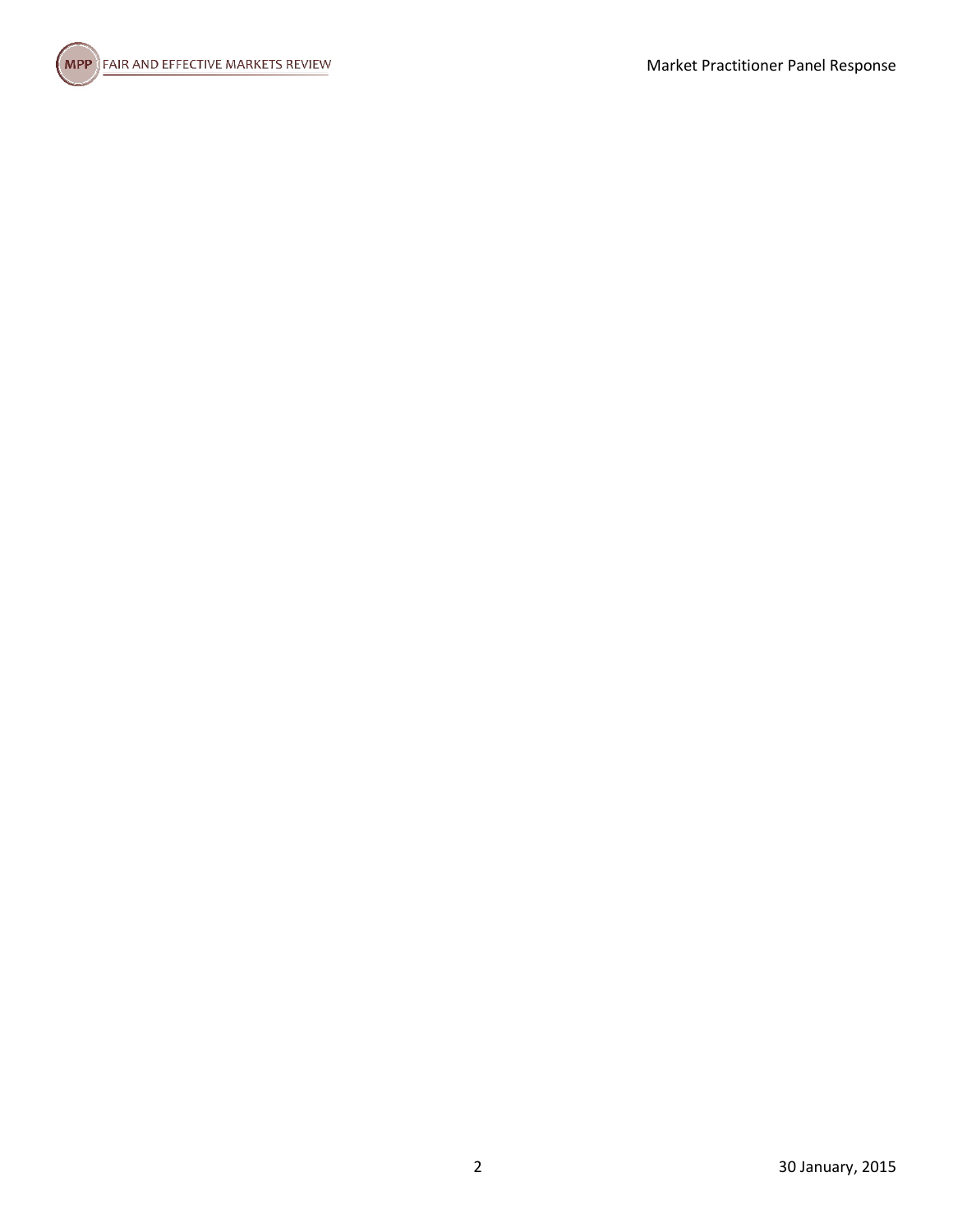

## Contents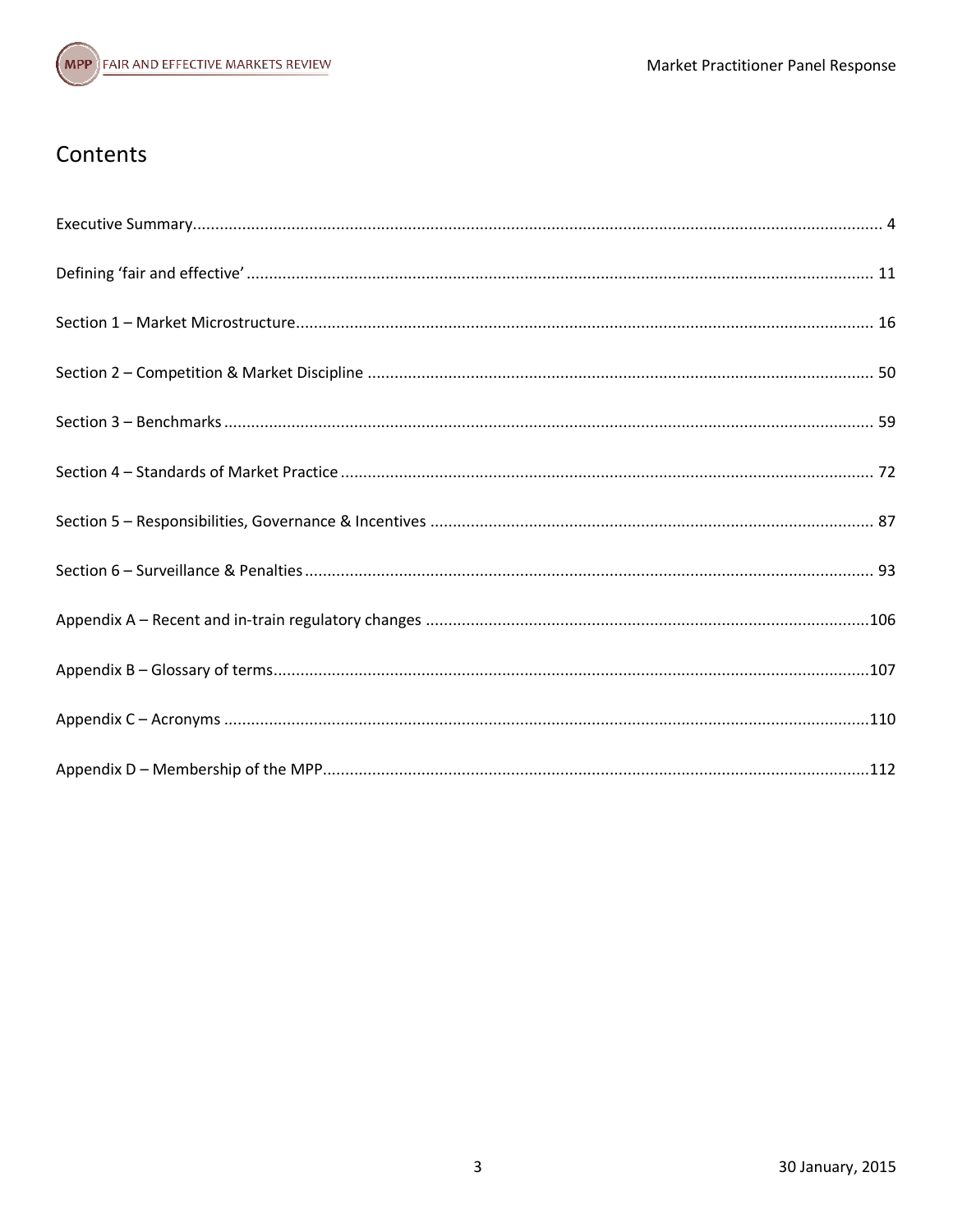## <span id="page-3-0"></span>Executive Summary

## **1.1 Introduction**

When the Chancellor of the Exchequer established the Fair and Effective Markets Review (FEMR) of wholesale Fixed Income, Currency and Commodities (FICC) markets in June 2014, its terms of reference provided for the formation of an independent Market Practitioner Panel (MPP).

The MPP membership includes senior industry leaders from investment banking and asset management firms, market infrastructure providers, major corporate users of financial markets and a number of independent members with deep experience of the industry, its regulation and evolving codes and standards.

Members of the MPP participate in a personal capacity rather than representing the views of their organisations. We have benefitted from the input of Expert Groups with specialist knowledge of FICC markets, a senior lawyer with markets experience and pro-bono support provided by various firms, for which we are very grateful.

Whilst acknowledging that large parts of the financial services sector serve clients well, it is self-evident that the abuses which have occurred, including those in LIBOR and FX, were both widespread and totally unacceptable. They happened within a number of firms arising from the actions of individuals whose behaviour was not excusable even in the absence of clarity over standards of acceptable market practice.

The FEMR consultation document identified that, quite apart from these well publicised abuses, there were further 'grey areas' across FICC wholesale markets where there remains some uncertainty over what constitutes acceptable market practice. These uncertainties have not been tested by regulators and are likely to continue in the absence of authoritative guidance.

## **1.2 The nature of FICC Markets**

FICC markets are global. They evolve constantly, sometimes rapidly, driven by significant forces such as changes in macro and micro economic conditions, regulatory action, customer demand, technological advances and developing patterns of global trade. The market is currently in a heightened state of transition as new regulations are implemented and take full effect. Therefore any intervention aimed at improving their fairness and effectiveness needs to take these factors into account.

Further, although FEMR did a commendable job in highlighting issues in FICC markets, new questions will arise, even as known ones are addressed. New practices will develop, innovations will arise, new venues will emerge and new instruments will be created, which will trigger unanticipated issues. The heterogeneity of FICC markets is a further challenge to be overcome.

Although some market participants would welcome very definitive rules (as opposed to principles and standards) it is (virtually) impossible to envisage a sufficiently detailed and comprehensive rule book for FICC wholesale markets that would remain current and precise, without considerable and constant dedication of expert resources.

Does this mean that the drive for enhanced fairness and effectiveness should be consigned to the 'too difficult box'? Absolutely not. **The MPP recognises that concerted action must be taken in order to enhance confidence and to rebuild and reinforce a trustworthy reputation at the heart of FICC markets, substantial portions of which sit here**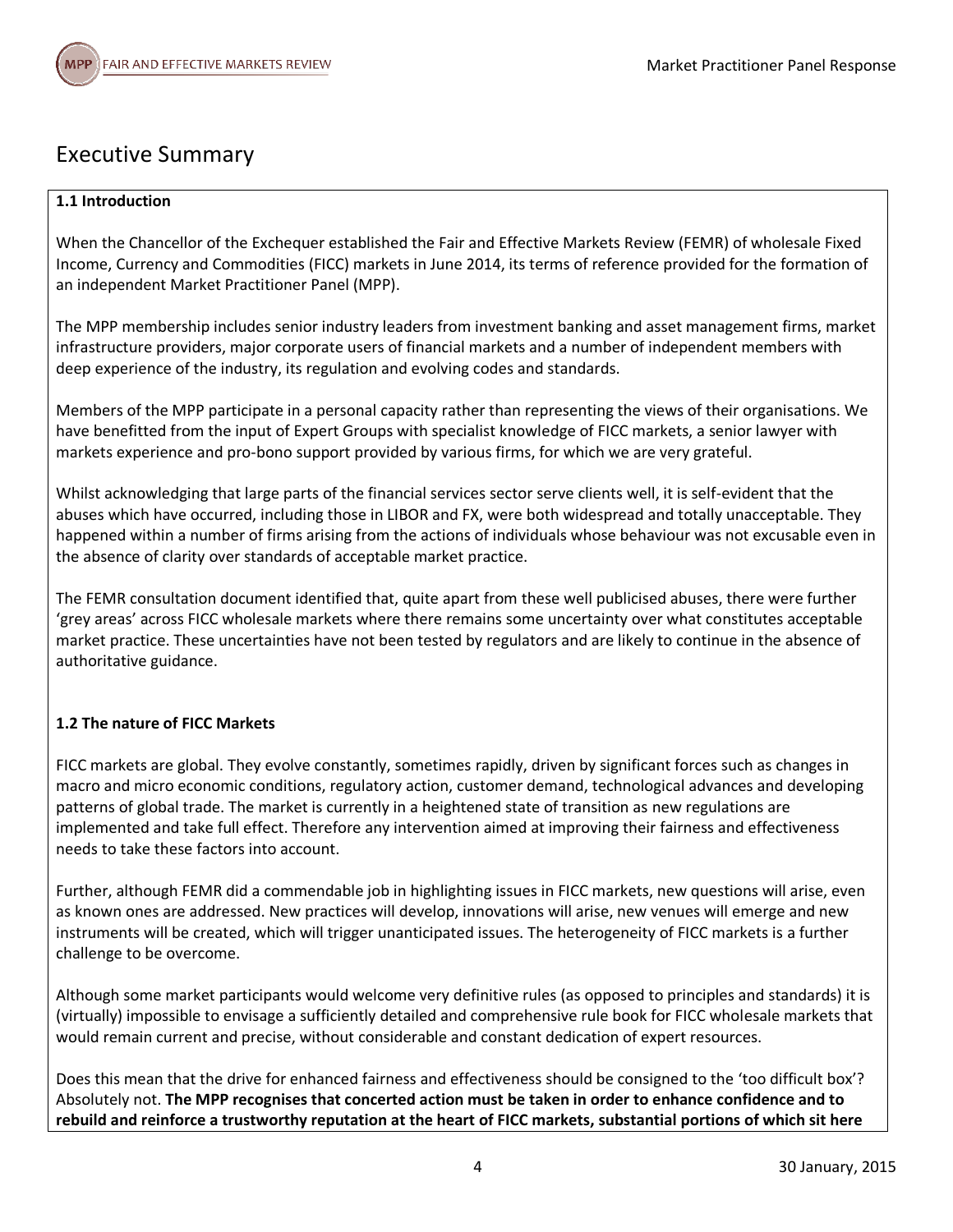

**in the UK. We also recognise that it is the responsibility of industry participants to work with our regulators to make this happen.**

#### **1.3 Impact of the FEMR Review and Consultation**

**FEMR has acted as an invaluable catalyst for constructive industry engagement**, bringing together, for the first time in a focused way, market practitioners across sectors, including important representation of international firms, many of which are leaders in FICC markets. **It has been a stimulus for individual firms and the industry as a whole to respond positively and urgently.**

In presenting our response, the MPP not only answers the specific questions raised in the consultation but also reaffirms its commitment to work with others in the industry and with the Review team to devise practical ways to enhance the fairness and effectiveness of FICC markets in the UK, and, we hope, beyond.

### **1.4 Continuing and broadening engagement**

The MPP recognises that enhancing fairness and effectiveness in FICC markets will require a coordinated, concerted and sustained response by the industry, working together with policymakers and regulators on a continuing basis. Further, we hope that the Review will trigger an international dialogue among policy makers such that the actions arising can influence these essentially global markets.

**Members of the MPP, and many others who have approached us, have confirmed their willingness to engage in order to raise standards and thus confidence in the fairness and effectiveness of these markets.** 

In summarising our response we have taken as a framework Table A from the consultation document (reproduced on page 10 for ease of reference).

#### **1.5 Structure or Conduct?**

In terms of the scale of change necessary, we do not consider that FICC markets are fundamentally or irretrievably broken and in need of significant structural reform. Competition is fierce and the nature of wholesale markets is such that participants are typically knowledgeable, experienced and often expert. That said, there clearly are information asymmetries. The consequences of these and the conflicts of interest arising from them need to be addressed, particularly as public confidence in the FICC markets has been severely shaken.

Developments in technology, broadening market access and enhancements to transparency that will emerge from intrain regulation have led us to conclude that significant reforms to market structure are already underway. Some specific opportunities to enhance this further are identified in our detailed response but in terms of balance of action, the MPP considers that Conduct is the area that requires most focus.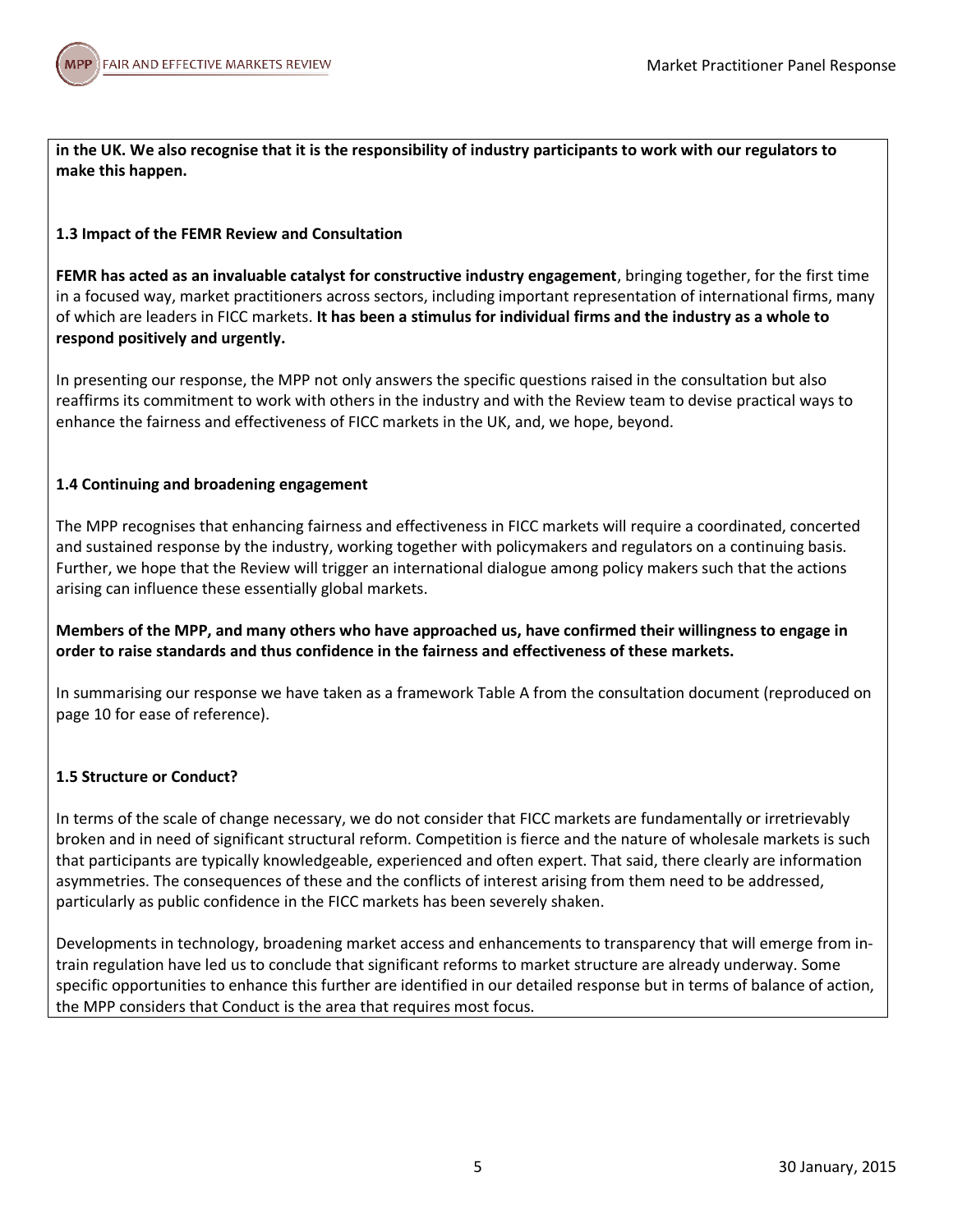As noted by the Chairman of the Financial Stability Board<sup>1</sup>: "Fundamental changes are necessary to rebuild trust in *finance. Those practising in the industry must demonstrate exemplary behaviour, and be seen as serving end-users rather than their own interests."*

Three recurrent themes emerge from our work in response to the consultation:

(1) the need for **clear, consistent and sufficiently practical guidelines** on acceptable market conduct, including in specific areas where there is still divergent practice, and to translate these into straightforward language and examples that can be understood by all relevant employees;

(2) the need to establish more **consistency in codes and standards** applied across and within firms to ensure exemplary behaviour by all individuals; and

(3) the requirement to find **a means to capture and share best market practices** as they evolve.

## **1.6 Market, Firm, Individual and/or Regulatory Action?**

The importance of ethics, and the limits to what regulation can achieve alone were well articulated by the Deputy Governor of the South African Reserve Bank<sup>2</sup> when he said: "Further solutions do not lie principally in yet more *regulation which would take time to implement. Instead the global industry must take matters into its own hands promptly to establish standards and change behaviour, with the support of the authorities."*

In the course of our work, firms have shared with us examples of best practice, developed as internal Codes of Conduct or Standards of Behaviour, and often embedded in statements of principle and codes of ethics that are already binding on employees. It is acknowledged, however, that no matter how strong the best practices are in the firms that have been leading the way in their own internal 'self-regulation', the reputation of and confidence in FICC markets can be undermined by weak governance or inappropriate practices by other participants.

**In the remaining period of the MPP's life, we will continue to play an active role in channelling the industry response to developing FICC Standards and specific best practice examples and guidelines**, while also looking for the right body / bodies to which we can pass the baton at the end of the Review.

#### **1.6.1 Market Response**

 $\overline{a}$ 

FICC markets are competitive and are generally considered to be effective. However, **competitiveness can be subverted by how people work in practice. Hence the heavier emphasis in our submission on behaviours, standards and guidelines for good and best practice.** 

Concerning the corrective power of market forces, wholesale users of FICC markets are often obliged primarily to look for best execution, such that other considerations would typically play a secondary role in the determination of with whom to do business. Liquidity constraints in particular FICC markets will also sometimes act as a barrier to 'market

 $^1$  Mark Carney, "The future of financial reform", speech to MAS, 17 November 2014

 $^{2}$  Daniel Mminele,  $\degree$ Ethics in finance and financial markets" speech to ACI, 29 October 2014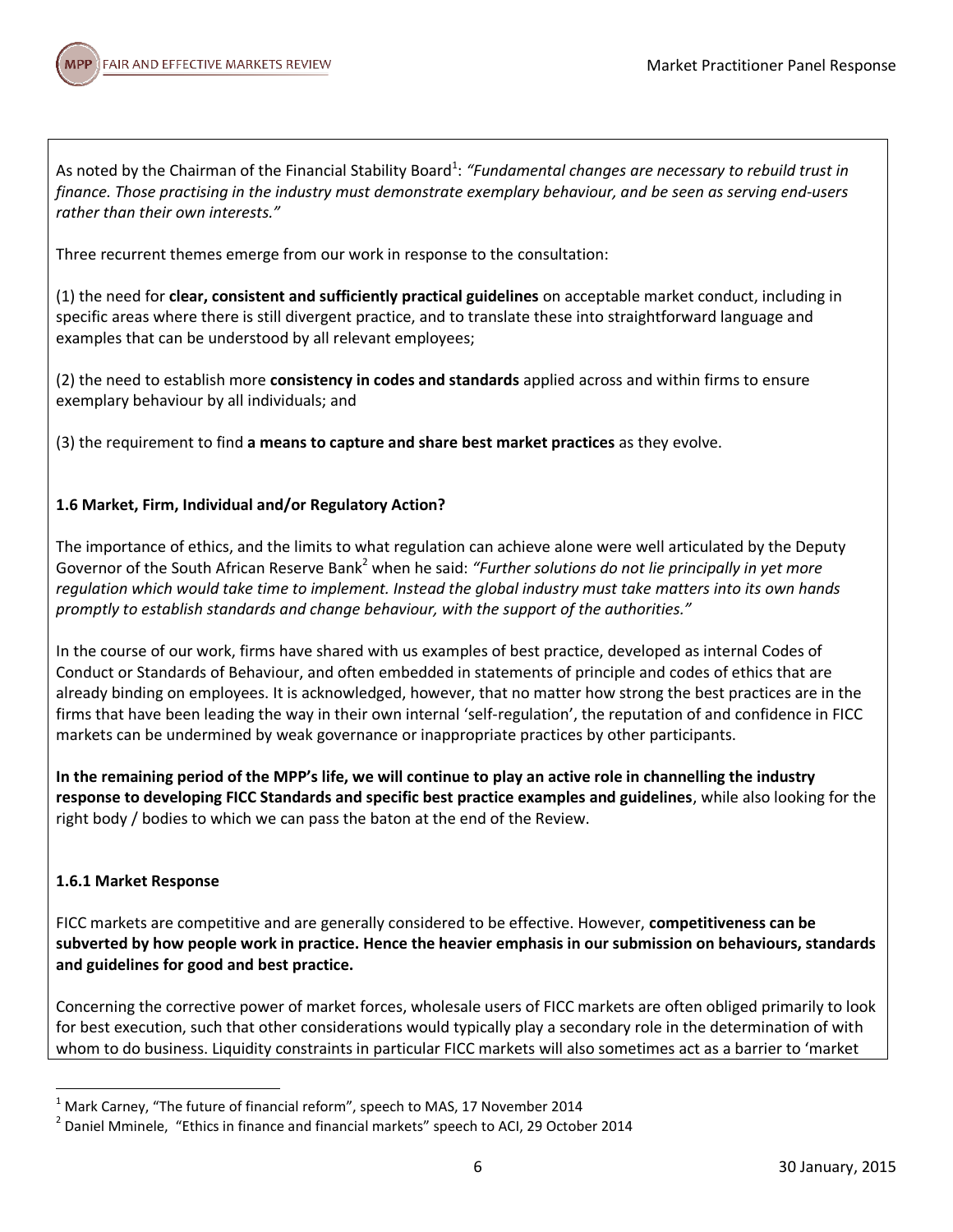discipline'. In our response we highlight where existing tools for market discipline could be strengthened.

At the industry level, **we advocate the establishment of a cross-sectoral industry-financed but demonstrably independent and respected body that will develop Codes and Standards for wholesale FICC markets**, and act as a focal point for the establishment of recognised best practices that can be translated into practical guidance, for example on trading floors. This body would provide guidelines and case studies to address specific 'grey areas' of conduct within FICC markets by drawing on the expertise of market practitioners and end-users.

Although the impetus for the establishment of this body comes from the UK because of the FEMR, clearly the more international engagement, the better the chances of being able to extend the best practice perimeter.

We have considered the key characteristics necessary for such a body to succeed but given the unique characteristics of FICC markets and the requirement that this body is cross-sectoral, more work now needs to be done to flesh out the specific priorities, structure, resourcing and relationship with regulators.

In order to do this, the MPP will engage with existing Standards bodies, most notably within the UK the Banking Standards Review Council, but also with other bodies with relevant established codes of ethics or standards that can be built on, such as the Chartered Financial Analyst Institute (CFA); existing central bank FX Committee codes (including the in-flight code consolidation work through the Global FX Committee); the Association Cambiste Internationale (ACI); and groups with successful track records in other jurisdictions such as the Treasury Market Practices Group in the United States.

The considerable number of individual Codes and Standards developed by leading practitioners, means that there are also well developed firm-specific examples to draw on and these will contribute significantly.

## **1.6.2 Firms' Response**

In addition to the industry initiatives, within our response we highlight what individual firms and their boards and senior management either are doing or, if not, should proceed to do. Given that **we place considerable focus on behaviours and conduct norms, most of our comments refer to processes that help to drive employee quality and the right organisational culture**.

There is widespread frustration within firms at their limited practical ability to deal with individuals who do not adhere to expected standards of conduct or behaviour. There is an acknowledgement that the practice of agreeing individual 'compromise' or 'settlement' agreements is unsatisfactory in that it can result in the exit of an individual from one firm, simply for them to become a 'rolling bad apple' and move on to the next.

Further expert attention is needed to consider the extent to which the Approved Persons Register might be developed into an industry source of information on the reasons for the departure of individuals. However, one has to be cognisant of the risks attached to such a register, and ensure that it has 'teeth' while also respecting an individual's rights.

This topic will also be developed further in the coming months by the MPP, while recognising that it has proven to be a 'tough nut to crack' in previous reviews.

In addition, our response covers the way in which firms contract with, supervise, evaluate and reward front line staff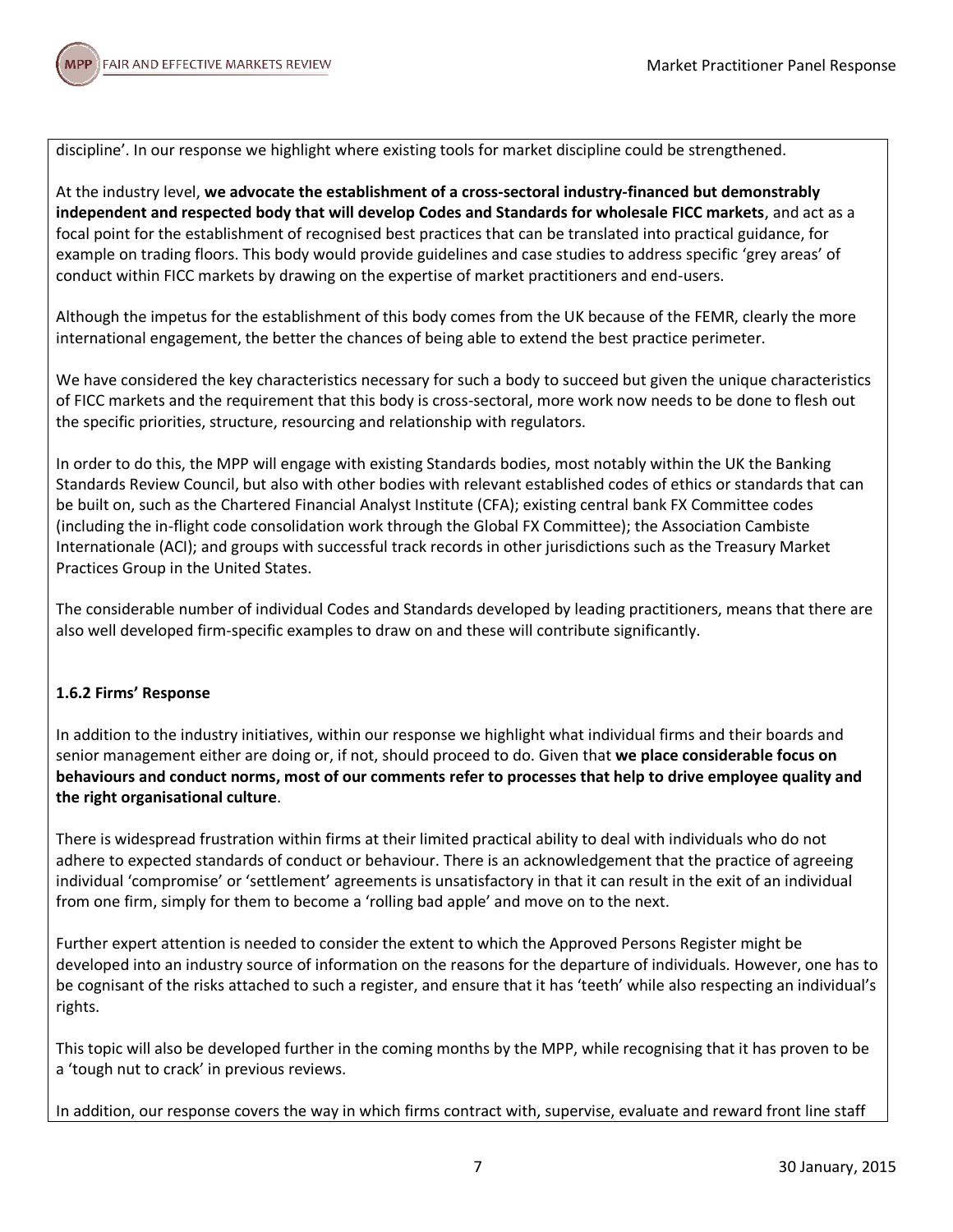in a manner that is consistent with their values and expected standards of behaviour. In this respect, **individual accountability and the response of firms towards individuals who have not met these standards are paramount.**

### **1.6.3 Individuals**

Licensing, or making wholesale banking a profession, has been suggested as a means to address individual performance and behaviour. This would require a body or bodies to train, test, sustain Continuous Professional Development, supervise and sanction individuals. A very substantial undertaking. Opinion within the MPP is split on whether exam-based professional qualifications are really a necessary part of the solution when the problems are seen to be grounded more in conduct than competence. We recognise that, over time, professional qualifications could reinforce (external perceptions of) professionalism and that there is scope for it to emerge from the work to be undertaken urgently on FICC Standards and Guidelines.

**Individuals need to have instilled in them personal responsibility to ensure that the integrity of the market as a whole is respected, thus having a duty to call out unacceptable behaviour or concerns.** We develop how this might be introduced and reinforced in our response. **In the meantime, and as a minimum, individuals should positively attest to their understanding of relevant internal and external standards on an annual basis, as is already practice in some firms.**

## **1.6.4 Regulators**

 $\overline{\phantom{a}}$ 

With regard to regulation, and the role of regulators in FICC markets, the MPP noted the regulations already in-train and those yet to be implemented<sup>3</sup>. While we understand that further regulation might emerge from the Review, our primary input on the priorities for additional policy or regulatory intervention is:

(1) for **consistent implementation** of agreed regulation across markets (e.g. MiFID II, MiFIR);

(2) for a **means to enable greater engagement between the industry and regulators**, particularly in working to strengthen and endorse the FICC Codes, Standards and Guidance we envisage being developed;

(3) to provide a **framework to accelerate adoption** of guidelines; and

(4) to encourage the FSB and IOSCO to **promote increasing consistency** of the regulation of global markets **across jurisdictions** in order to reduce unnecessary cost and complexity.

**The MPP has heard from across the FICC industry willingness to offer experienced resources to the authorities, for example in topic-specific working groups and / or as secondments in order to provide additional FICC market expertise where helpful.**

On the question of extending the regulatory perimeter, spot FX and spot physical commodities are notable products out of scope of significant parts of regulation today (e.g. MiFID II, MiFIR and Dodd Frank). In light of recent examples of misconduct in the FX and commodities markets some have argued that these products should be brought more fully within the scope of regulation. Most of the MPP agree that these products should be brought within the scope of

 $3$  Please see appendix for detailed listing of all relevant FICC regulatory developments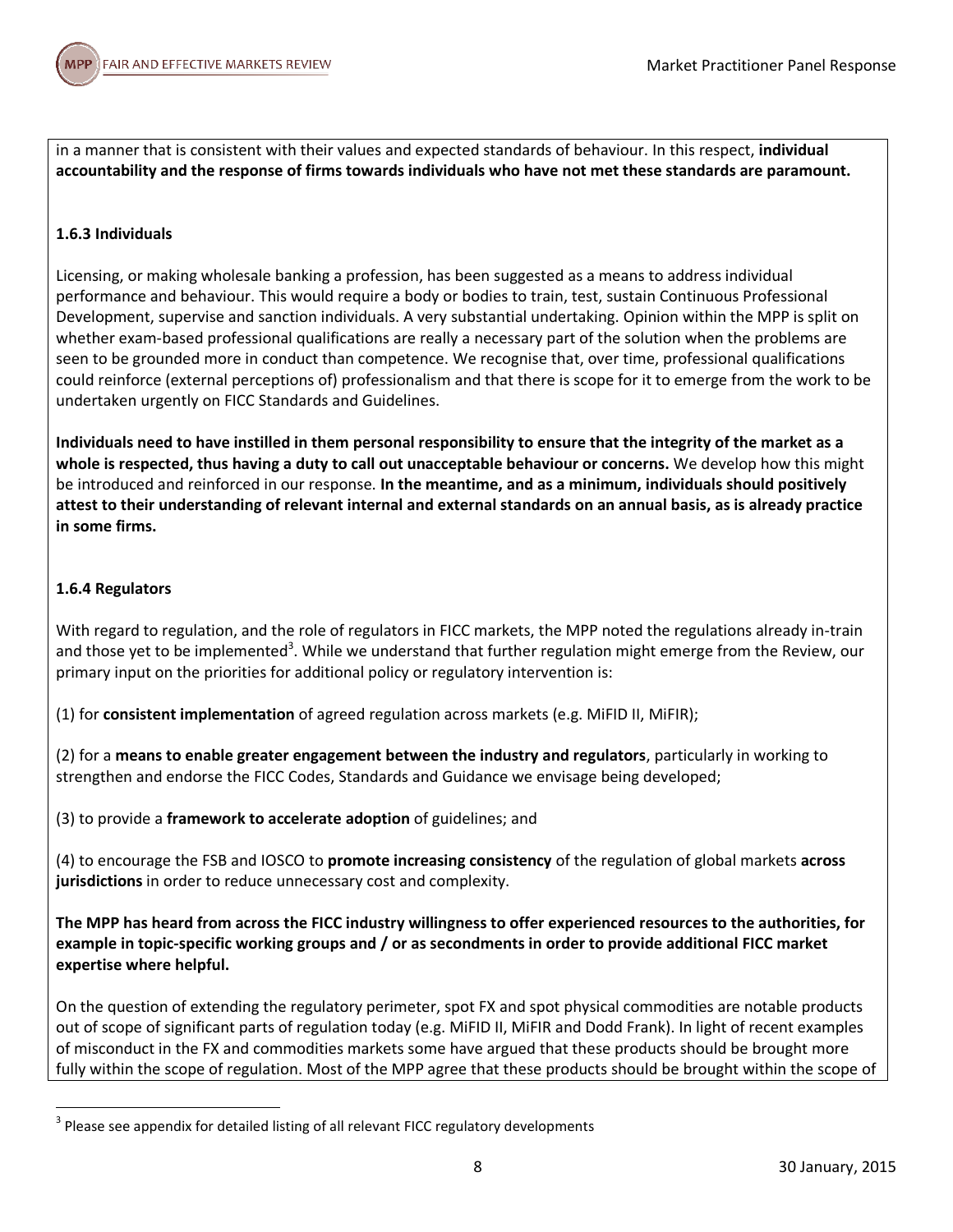regulation related to market conduct and behaviour.

However, it would be highly complex and potentially not feasible simply to read across from existing regulation (such as MiFID II or MiFIR) due to the different nature of market participants and the risks involved of burdening real economy activity given the many corporate users of these products.

Therefore, any extension of the regulatory perimeter would need to be carefully considered and potential unintended consequences assessed (for example impact of additional expense for corporate users or reduced competition).

### **1.7 Summary**

The fairness and effectiveness of wholesale FICC markets is of significant importance not just to participants within those markets, but to the wider economy.

The MPP welcomes the opportunity to respond to this broad, forward looking review as a cross-sectoral group. It is absolutely critical that market participants are active in redressing many of the issues that have come to light in recent years, which served to undermine confidence in these markets.

Going forward the industry clearly has a critical role to play in contributing to the restoration and maintenance of confidence in the integrity of markets, particularly given its detailed technical and practical knowledge of how they operate.

Through its work thus far, the MPP has identified a series of steps that would help rebuild trust in FICC markets. We have placed more emphasis on measures to improve standards of conduct than on structural changes as it is in the realm of conduct where failings have been most apparent and where action should be most fruitful.

We appreciate that FEMR will continue until June 2015. Without wishing in any way to pre-empt the outcome of the review, the MPP is committed to continuing to work together, and with others in the market, in the coming months.

We have identified specific areas to focus on where depth of practitioner technical expertise will be essential in clarifying what is acceptable market practice and in the development of guidance. We intend to focus on these and thus help sustain the momentum created by FEMR.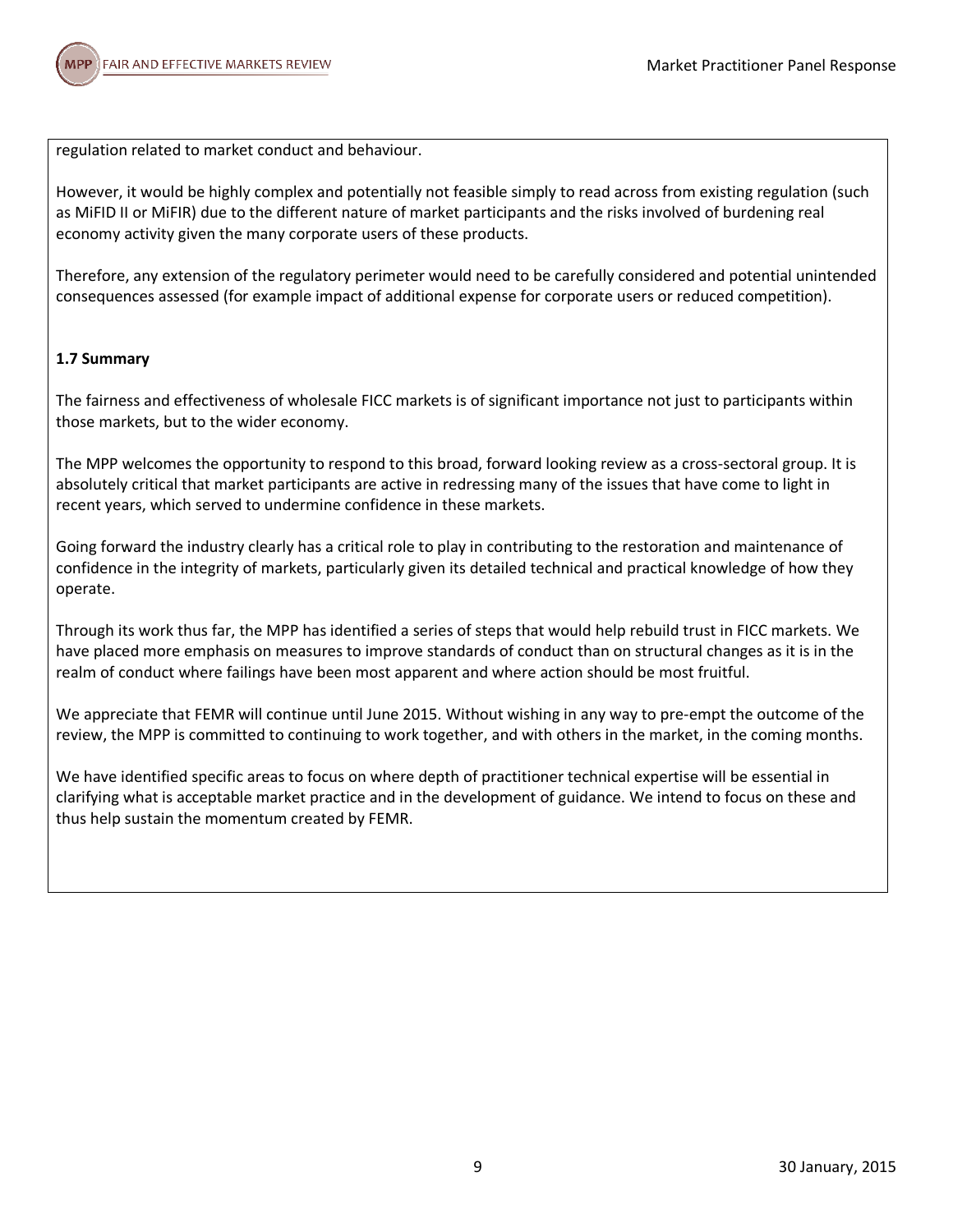

|                  | <b>Potential source of</b><br>vulnerability    | Possible responses by |              |                    |                                   |
|------------------|------------------------------------------------|-----------------------|--------------|--------------------|-----------------------------------|
|                  |                                                | <b>Markets</b>        | <b>Firms</b> | <b>Individuals</b> | Regulators/<br><b>Legislators</b> |
| <b>Structure</b> | Market microstructure                          |                       |              |                    |                                   |
|                  | Competition and<br>market discipline           |                       |              |                    |                                   |
|                  | <b>Benchmarks</b>                              |                       |              |                    |                                   |
| <b>Conduct</b>   | Standards of<br>market practice                |                       |              |                    |                                   |
|                  | Responsibilities, governance<br>and incentives |                       |              |                    |                                   |
|                  | Surveillance and penalties                     |                       |              |                    |                                   |

Table A (a framework for evaluation the fairness and effectiveness of FICC markets) from the consultation document:

## **Acknowledgements**

The MPP would like to thank the FEMR principals for this opportunity to contribute and also the many individuals and institutions who have been so generous with their time and advice.

In particular, we thank Oliver Wyman, KPMG and Linklaters who have dedicated professional, high quality resources who have contributed significantly to supporting our work thus far.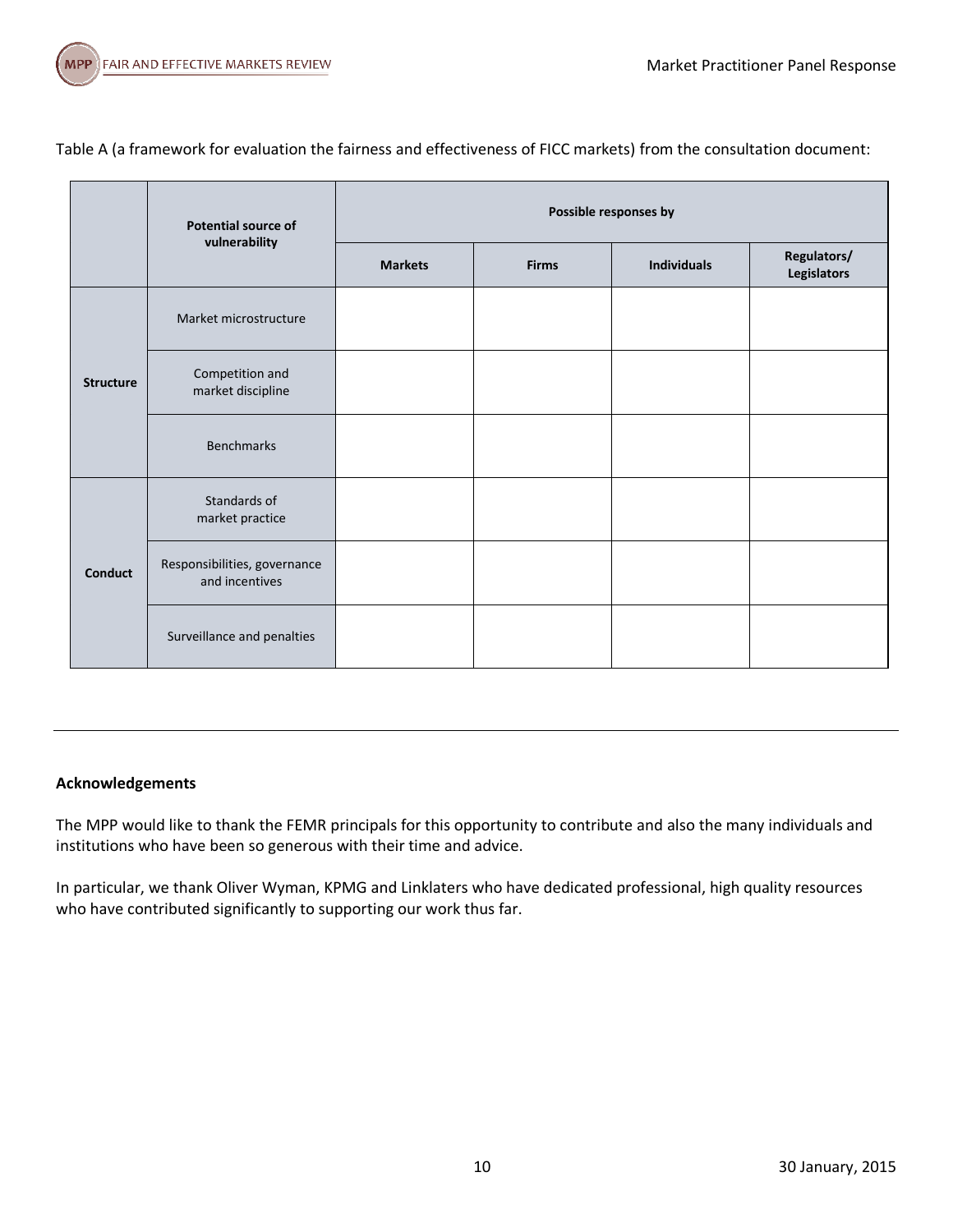## <span id="page-10-0"></span>Defining 'fair and effective'

#### **Question 01 – What does 'Fair and Effective' mean for FICC markets?**

The Review would welcome respondents' views on the definition of 'fair and effective' FICC markets proposed in Section 3. Does it strike the right balance between safeguarding the interests of end-users without unnecessarily impeding the effectiveness of FICC markets?

Are the concepts of transparency, openness and equality of opportunity appropriately specified? And how does the definition compare with those used in other markets, jurisdictions, organisations or legislation?

1.1 Section 3 of the consultation document outlines definitions to describe what is meant by both 'fair' and 'effective' FICC markets. Broadly, the MPP agrees with the definitions provided and our views are discussed in more detail below.

#### **Defining 'effective'**

- 1.2 Two criteria for effective FICC markets are highlighted in the consultation:
	- (a) one that enables investment, funding and risk transfer; and
	- (b) one that provides competitive prices.
	- 1.2.1 In expanding on these points, the MPP observes that the ability to transfer risk with reasonable execution costs and a low prospect of trade failure is critical for an effective market. Underpinning this, there needs to be sufficient liquidity to provide a market where ready and willing buyers and sellers are available on the most continuous basis possible. The MPP acknowledges the concerns described in the consultation document regarding potential dangers posed by under-priced liquidity and credit risk but, assuming that these risks are appropriately priced, would consider sufficient available liquidity a significant factor in defining an effective FICC market.
	- 1.2.2 The availability of competitive prices is, in the view of the MPP, required in the definition of an effective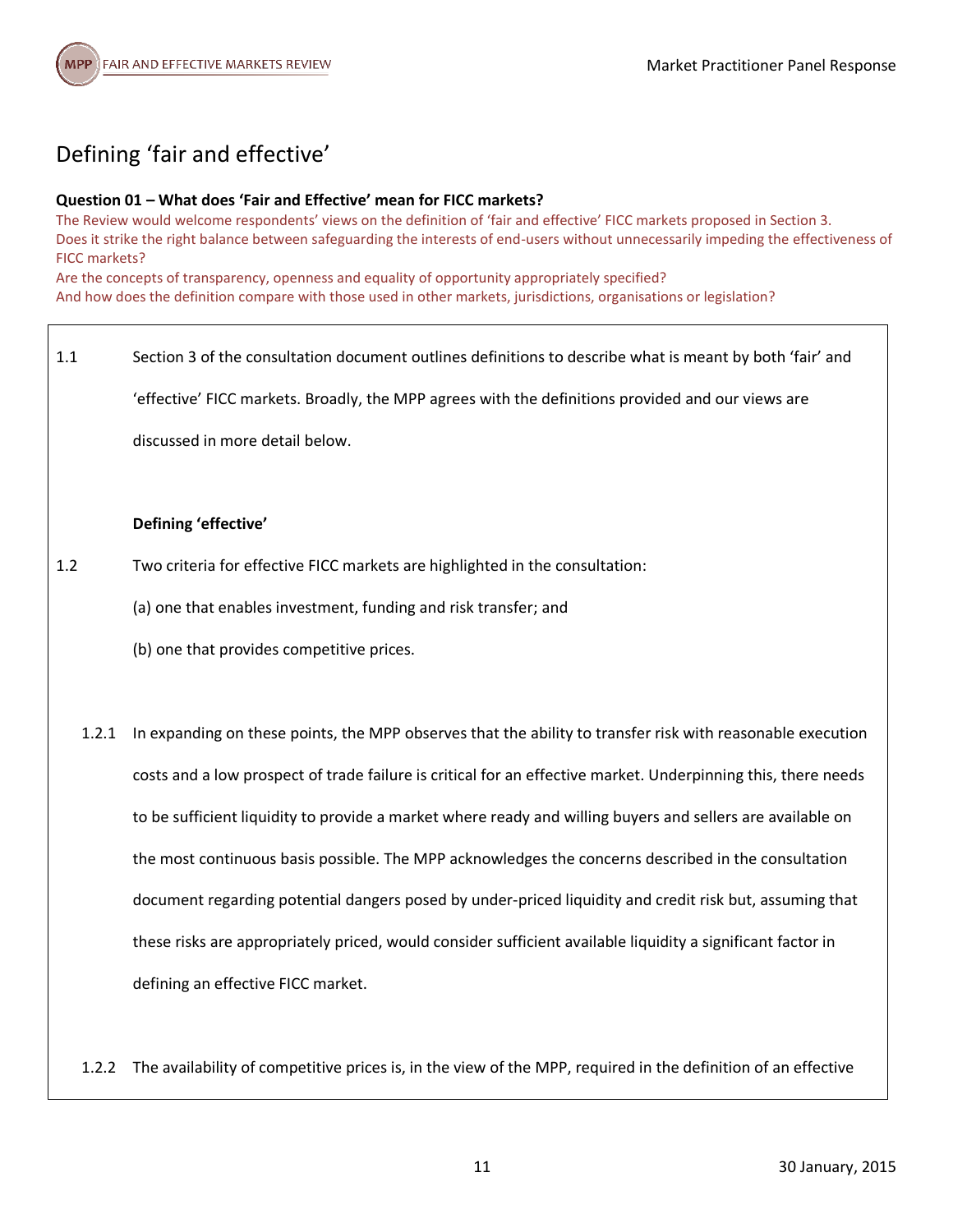market. An effective FICC market would have a breadth of market participants providing readily available, comparable, committed and executable prices at a reasonable cost of price discovery.

1.3 The MPP agrees that effective FICC markets should be resilient and should be regulated appropriately and proportionately. An effective FICC market should be sufficiently robust to continue to operate and maintain liquidity during times of market stress or in the event of the failure of infrastructure or a participant. A market that is designed to work well in benign market environments but fractures badly in periods of stress should not be considered effective. Markets should also be regulated in a way that provides consistency and prevents substantive negative outcomes without unnecessary costs or restrictions, which would impact effectiveness.

#### **Defining 'fair'**

1.4 The consultation document defines five criteria for fair FICC markets:

- (a) Clear standards of market practice;
- (b) Transparency;
- (c) Open access;
- (d) Competition on the basis of merit;
- (e) Integrity.

1.4.1 In the view of the MPP, the consultation document correctly states that in a 'fair' market, market outcomes should result from consistently applied standards of market practice. Although these practices need not necessarily be uniform across all markets, participants and jurisdictions, they should be underpinned by consistency.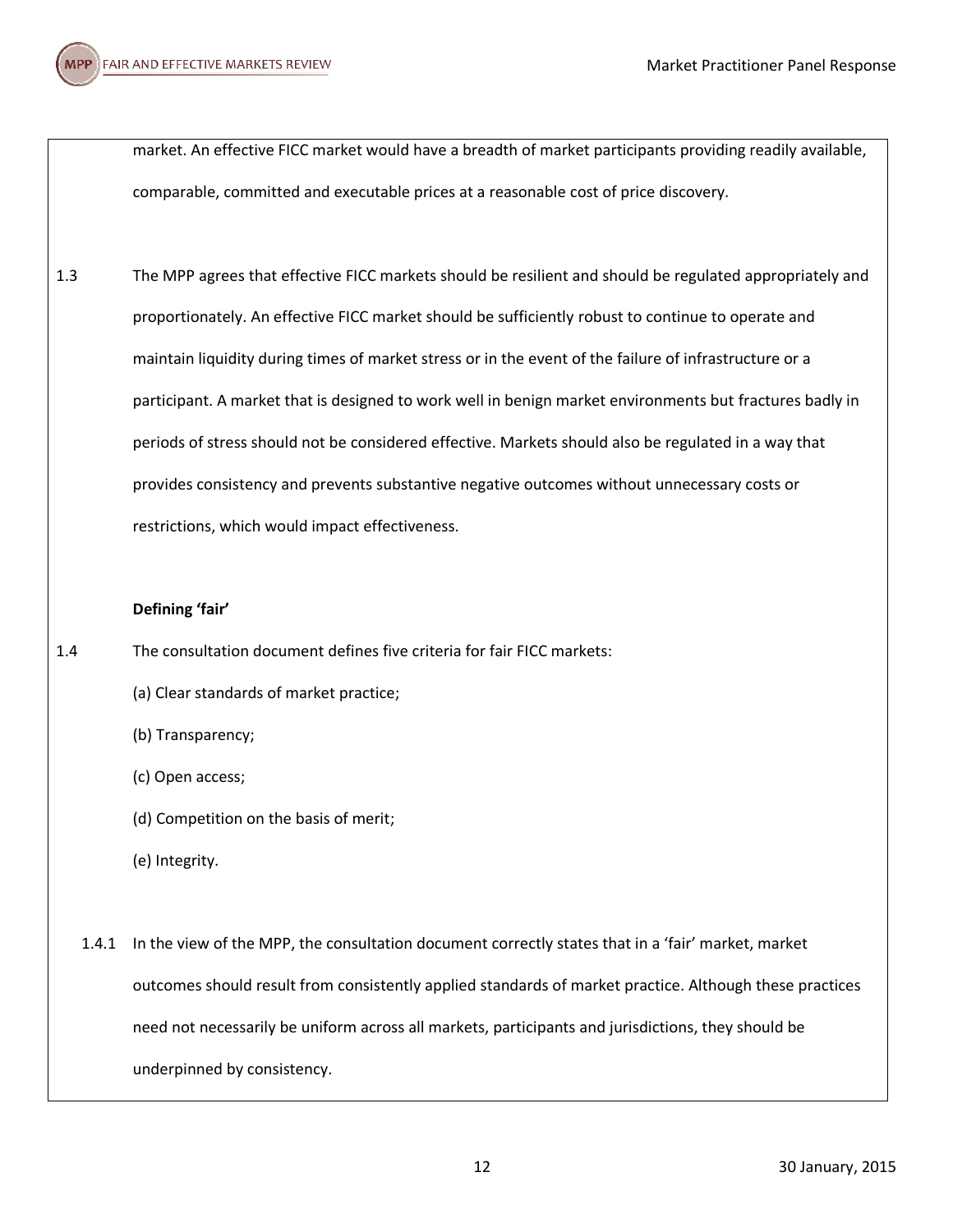- 1.4.2 Transparency is a factor in fair FICC markets and the MPP agrees that as a minimum, data should be available to test adherence to agreed processes (e.g. best execution in an agency model).
- 1.4.3 The MPP agrees with the criteria for open access to FICC markets (either direct or through an intermediary) and believes that common criteria for access to trading venues and services is a characteristic of fair FICC markets.
- 1.4.4 The MPP considers the criteria of competition on the basis of merit in a fair FICC market as driven by two primary factors:
	- (a) the availability of choice for market participants; and
	- (b) that participants should be able to change to alternative options at a reasonable cost.

In the view of the MPP, ensuring both criteria are met would enable healthy merit-based competition. In terms of maintaining choice, the market ecosystem needs to have participants that are incentivised by sustainable commercial factors consistent with fairness outlined.

1.4.5 Finally, integrity is required within fair FICC markets. The MPP fully supports the principle that fair FICC markets should be free from manipulation or inappropriate trading.

## **Can there be trade-offs between fairness and effectiveness?**

1.5 The view of the MPP is that, on the whole, the definitions of 'fair' and 'effective' provided by the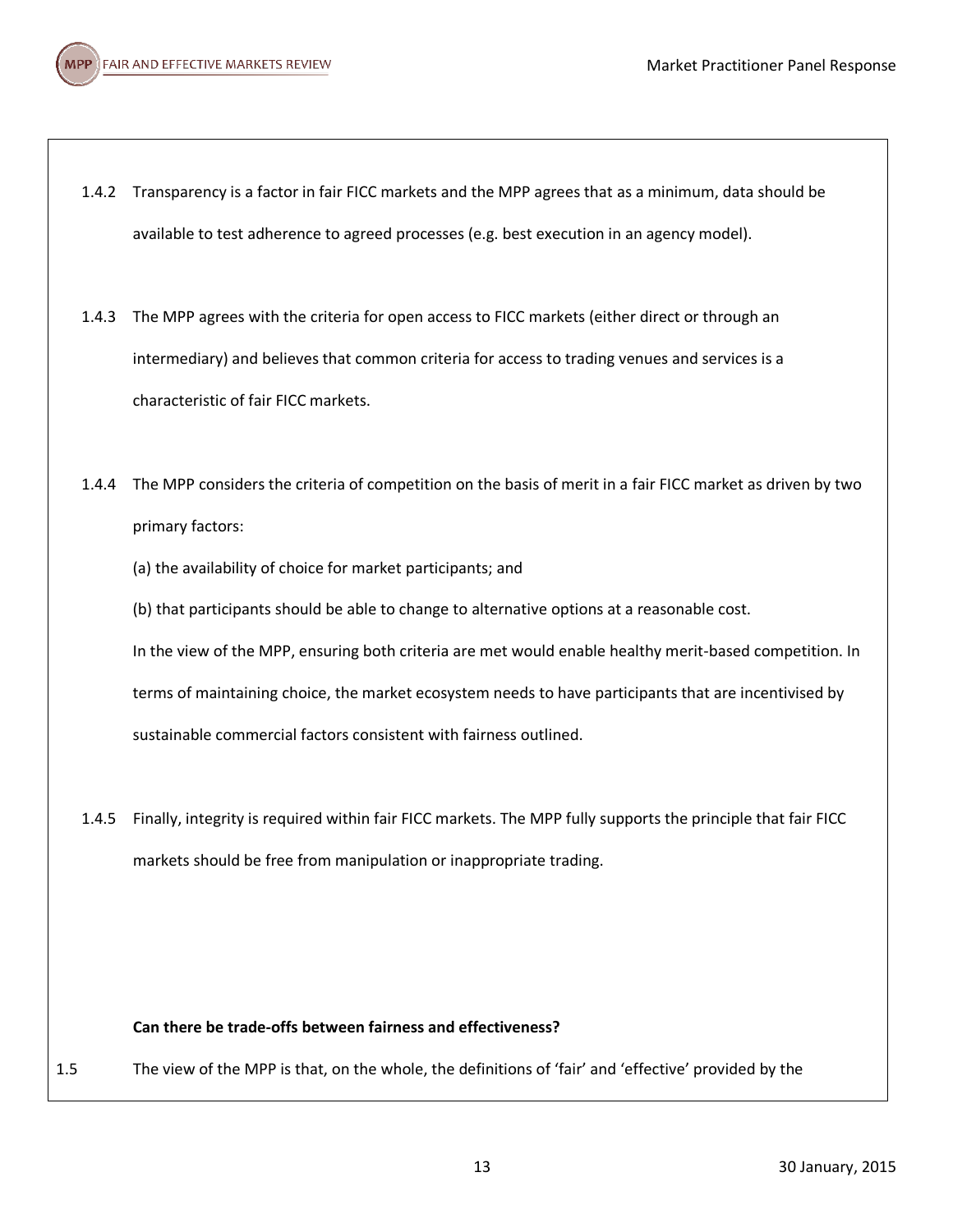

consultation document strike the right balance between safeguarding the interests of end-users without

unnecessarily impeding the effectiveness of FICC markets.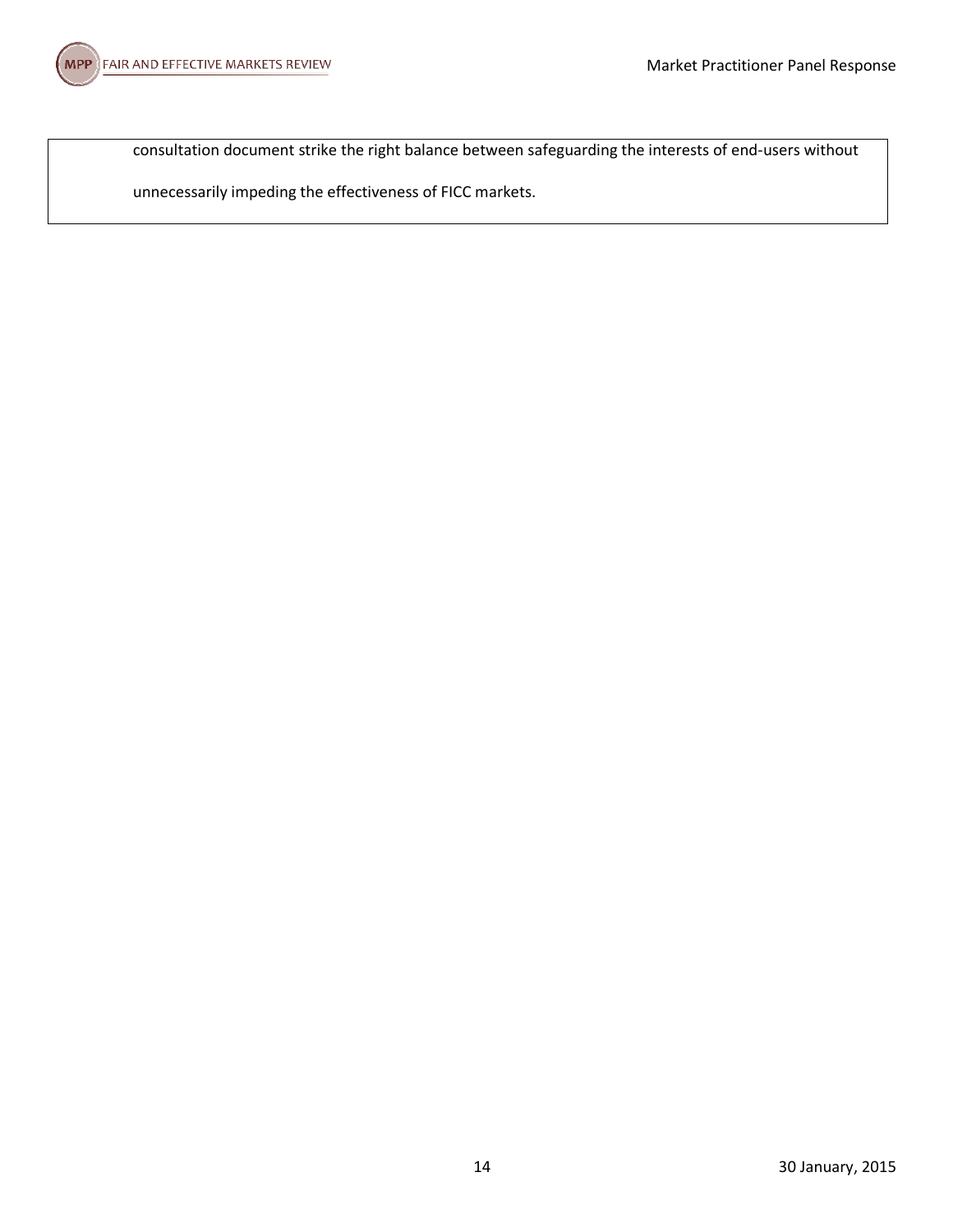#### **Question 02 – What does 'Fair and Effective' mean for FICC markets?**

Of the six themes identified in Table A on page 5 (market microstructure; competition and market discipline; benchmarks; standards of market practice; responsibilities and incentives; and surveillance and penalties), which do you consider to be the most important factors contributing to the recent series of FICC market abuses? In which other areas do you believe the fairness and effectiveness of FICC markets globally may be deficient? Do these answers vary across jurisdictions, or specific markets within FICC? Are there any other important areas of vulnerability that are not identified in the table?

- 2.1 The MPP has structured its response to the consultation document using the framework of the six themes identified by the Review, thereby addressing each element posed in Question 2.
- 2.2 Within certain markets there is potential for structural improvements and we have identified these in the body of our response.
- 2.3 However, as highlighted by the executive summary, the MPP considers the previous cases of FICC market abuse were broadly the result of conduct-related issues rather than inherent market structural deficiencies. In light of this, and as evidenced throughout the response, we are of the opinion that standards of market practice; responsibilities and incentives; and surveillance and penalties are strongly responsible, and inextricably linked, in relation to these past cases of FICC market misconduct which therefore require attention.
- 2.4 With regard to the question posed as to whether the framework applies differently to certain jurisdictions, the MPP considers that the global inconsistency of how market practices and conduct expectations are currently articulated through a patchwork of regulation, codes and practices exposes all jurisdictions to the possibility of misconduct and we strongly encourage an international focus on their remediation.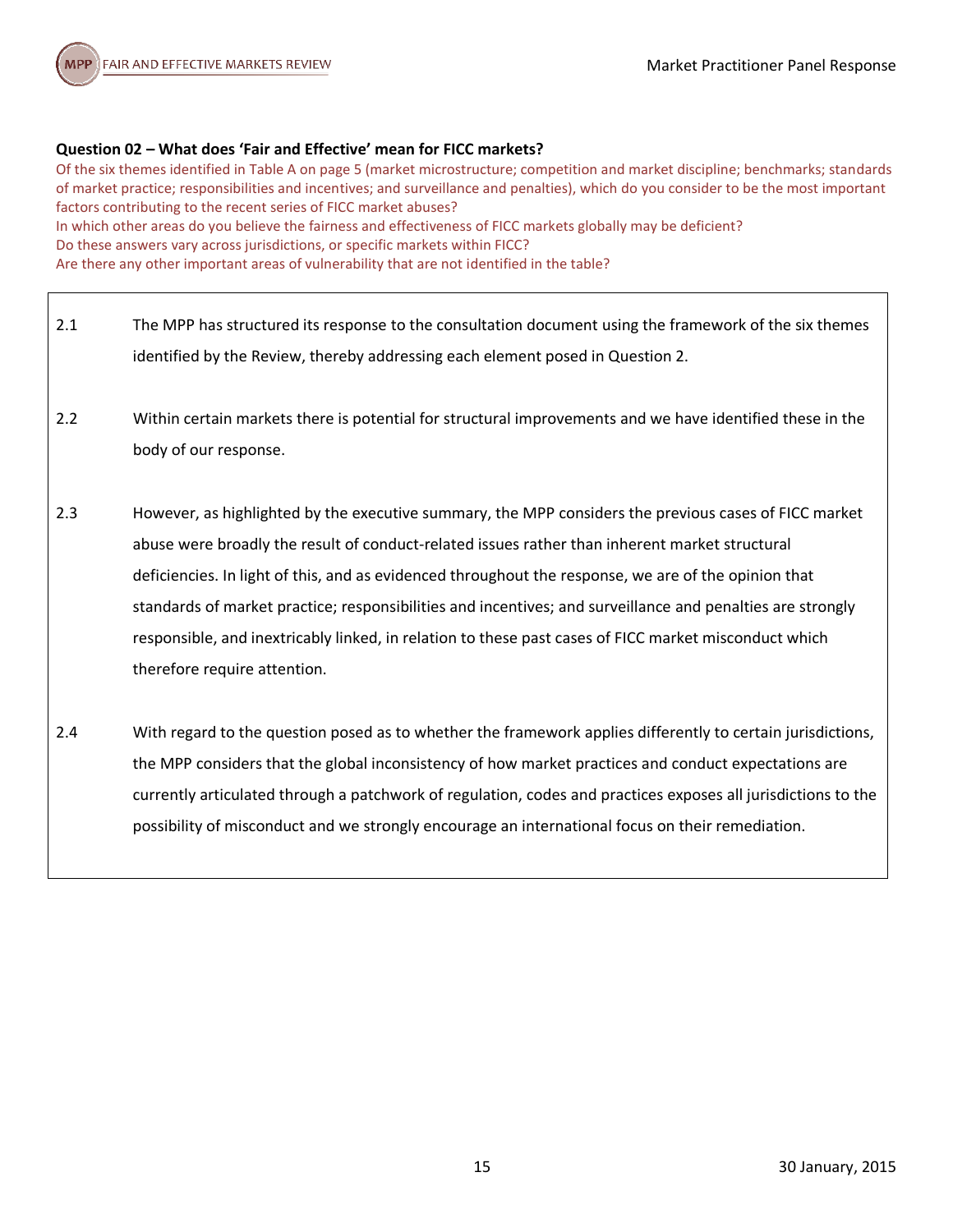## <span id="page-15-0"></span>Section 1 – Market Microstructure

#### **Question 03 – Barrier and digital options**

Do trading practices involving barrier or digital options pose risks to the fairness and effectiveness of one or more FICC markets? How hard is it to distinguish between hedging and 'defending' such options in practice? Should further measures be taken to deal with the risks posed by barrier options, whether through market-wide disclosure of significant barrier positions, an extension of regulation or some other route?

- 3.1 Barrier and digital options (i.e. options where the payoff is binary and dependent on the underlying reaching a pre-determined price either on a given date or over a given period) developed as a response to market participants' requirements for lower-cost alternatives to vanilla options to take positions or to hedge binary events.
- 3.2 These products create a potential for conflict of interest as the underlying security approaches the 'knock out' or 'knock in' price, or as the product approaches expiry. As outlined in Box 5 of the consultation document, it is difficult to distinguish between legitimate trades intended to hedge the impact of changes in the underlying reference rate and inappropriate trades intended to impact the rate (i.e. affect whether or not the option is triggered). Indeed, trades which are intended to hedge the impact of rate movements can impact the rate whether or not the option is triggered.
- 3.3 The issue of barrier and digital options is somewhat similar in nature, albeit at a far smaller scale, to those of orders at benchmark fixings (as discussed in our response to Question 9) or large auctions. Where markets develop risk concentrations because of either time specific events (i.e. issuance / maturities of large securities, fixings, close of reporting periods, tax events) or risk specific issues (i.e. barriers, option strikes, credit clause events, potential covenant breaches), the economic effect of any unfair or ineffective market practice could increase. Conflicts of interest and so-called behavioural 'grey areas' associated with them are at their most acute when a liquidity provider acting in a principal capacity accesses the market between the inception and conclusion of a transaction with a client, as is common with many of the product types above.
- 3.4 Therefore there are two responses to consider: (1) the elimination or banning of barrier and digital options; or (2) the application of intensified conflict of interest mitigation processes, preferably set within a consistent industry-wide guidance framework.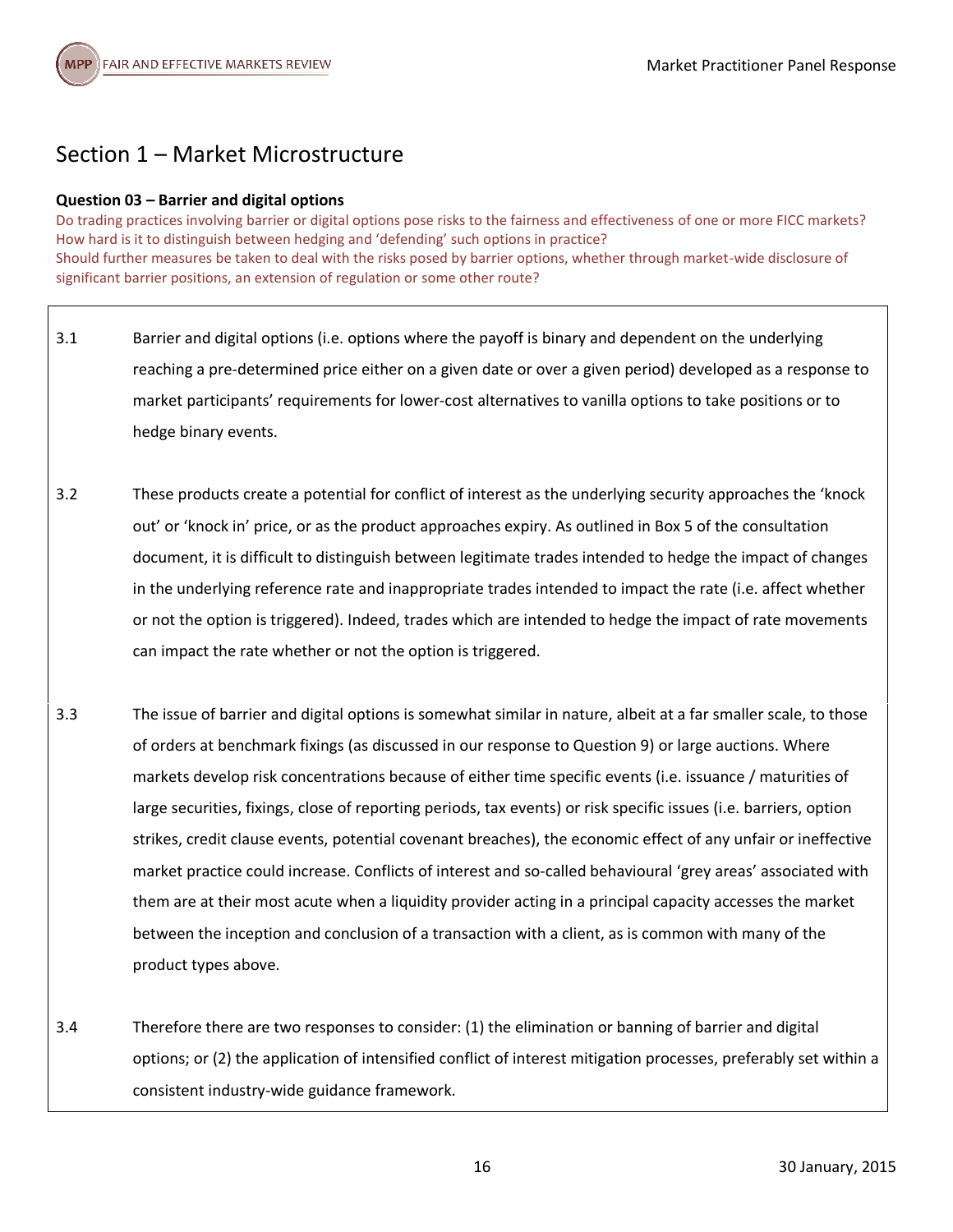3.5 Option (1): The MPP suggests that it is not advisable to eliminate barrier or digital options given the enduser demand for such products. Any restriction would likely be ineffective as the characteristics can be substantially replicated using other instruments. However, the MPP recognises the immediate need to mitigate the risk of unfair practices and conflicts of interest associated with barrier or digital options.

- 3.6 Option (2): To mitigate the risk of unfair practices, the MPP recommends intense attention to and enforcement of, internal processes; and greater use of disclosures and suitability checks in the sales process.
- 3.7 In addition, the MPP proposes that industry-led market-wide FICC Guidelines and Case Studies are developed based on best practices to provide guidance on acceptable risk management in cases where there is elevated potential for conflicts of interest to arise. Further detail is provided below:
	- 3.7.1 Risk management practices: The MPP recommends that firms offering digital and barrier options should have their own clear and transparent guidelines and controls governing which barrier trades they enter into; effective monitoring procedures including real-time recording of trading activity (as is already common practice); and the use of daily accrual mechanisms where possible. Such controls should enable first, second and third lines of defence to assess activity and whether its intent is for legitimate risk management purposes. Firms' guidelines, processes and controls should be disclosed and supported by (as yet to be developed) industry-wide FICC Guidelines and Case Studies covering all market participants that provide clear and granular guidance on what constitutes proportionate and commercially reasonable behaviour (see our response to Question 29 for further detail);
	- 3.7.2 Client disclosures: The MPP recommends that common and consistent standards of disclosure are agreed that ensure participants are informed of their relationship with a dealer (i.e. agent or principal basis) and describe the requirement for the principal dealer to risk manage their position, the resulting conflict of interest and the potential implications;
	- 3.7.3 Client suitability: The MPP recommends that providers of barrier options make an assessment of participants to ensure that barrier options are suitable, given the risks involved. Suitability guidelines should be set by the industry in order to ensure consistency across the market, although individual participants should be free to define their own standards over and above the industry minimum;
	- 3.7.4 It is important to implement surveillance approaches, such as spot checks, to ensure adherence to the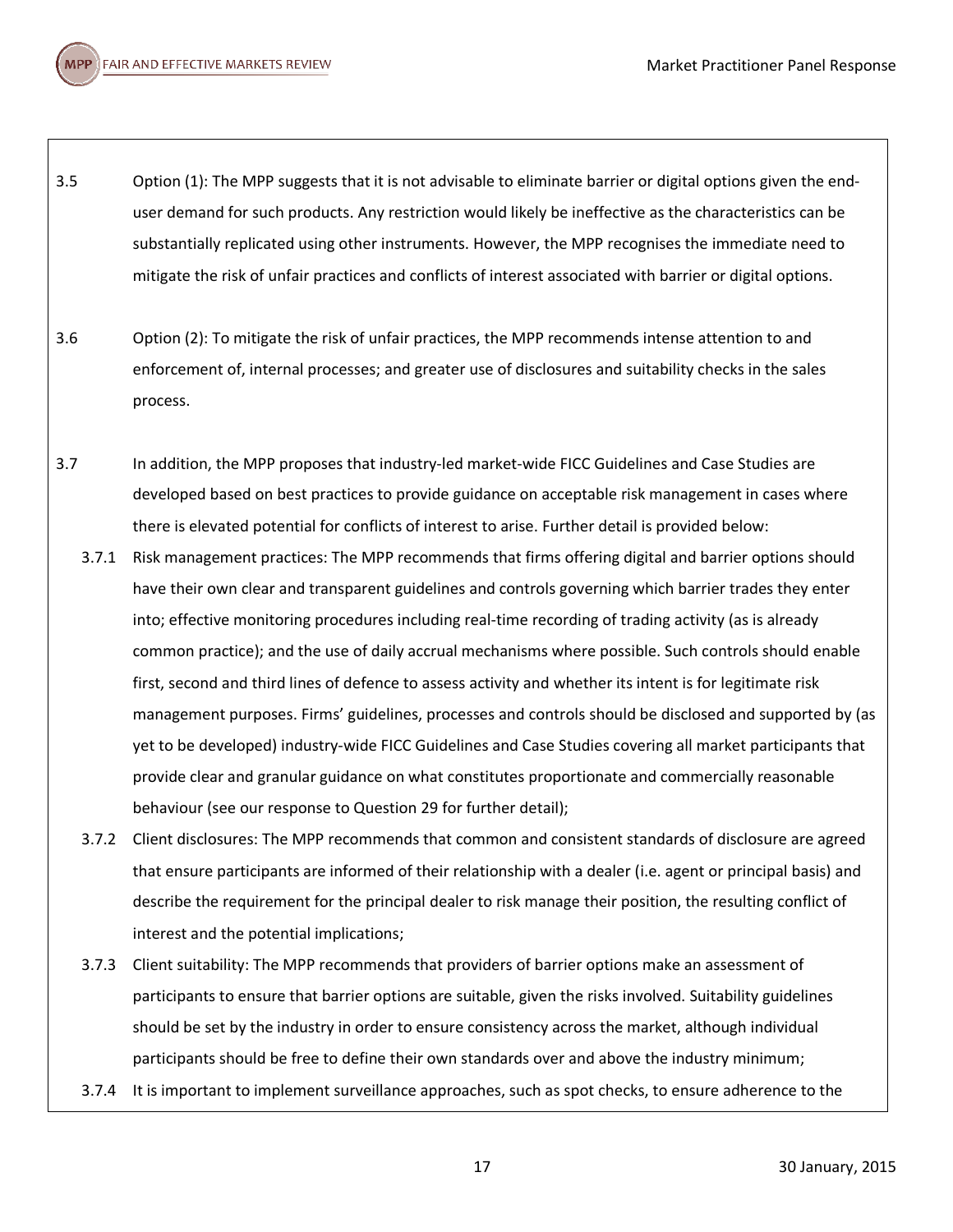

above practices.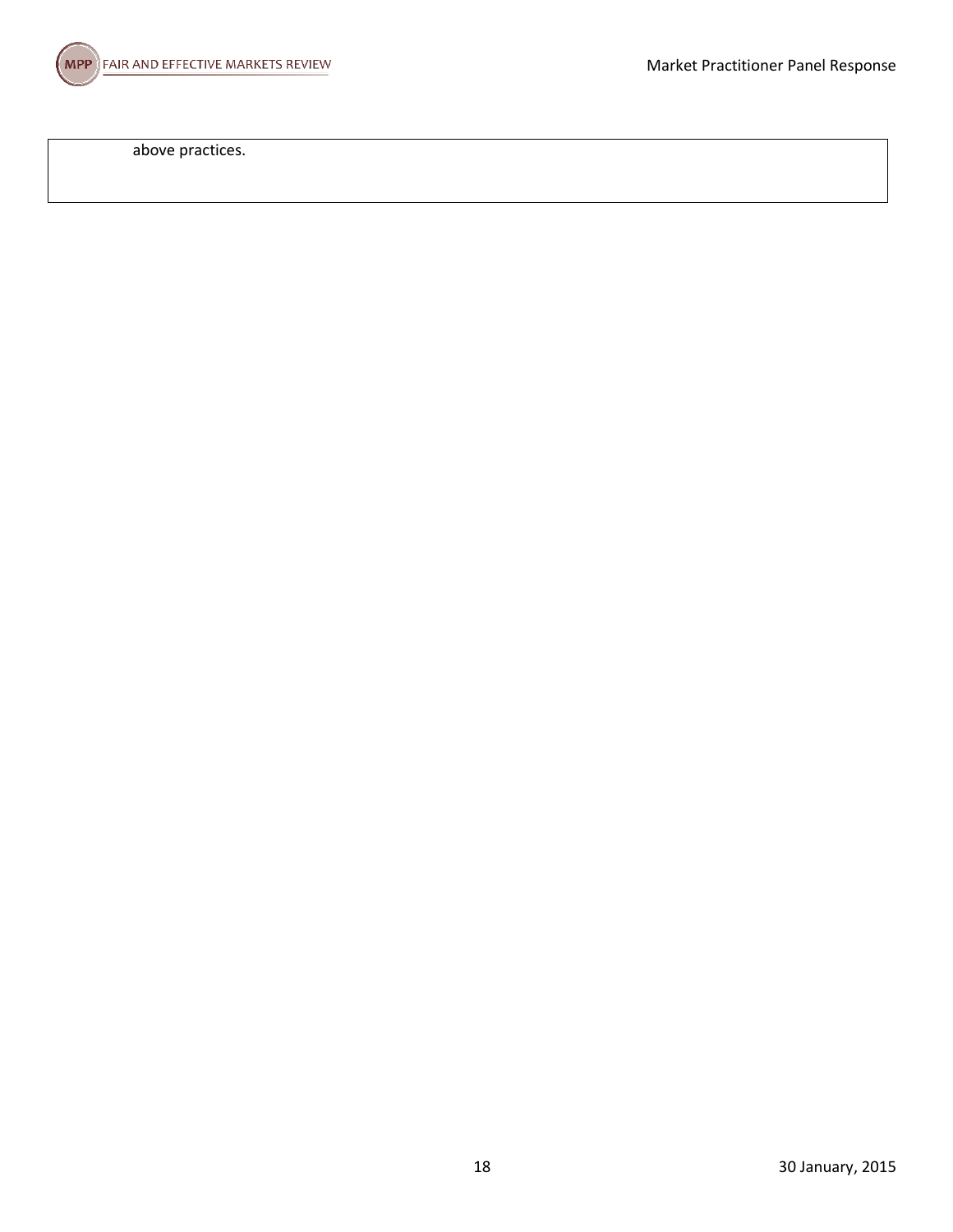#### **Question 04 – Market microstructure - general**

Does the market microstructure of specific FICC markets — including trading structures, transparency, asset heterogeneity or market access — enhance or diminish fairness and effectiveness? Where there are deficiencies, will recent or in-train regulatory or technological changes improve the situation, or are further steps needed?

How do these answers vary across jurisdictions, or specific markets within FICC?

#### **Current market microstructure**

 $\overline{a}$ 

- 4.1 The FICC markets have evolved over time to be large and, overall, effective. However, elements of the market structure and certain execution practices have been identified, which have or could diminish fairness and effectiveness. The broad elements that enhance the fairness and effectiveness of FICC wholesale markets include:
	- 4.1.1 Market access: Markets on the whole are highly accessible to interested participants, particularly in more liquid products (G10 spot FX, government bonds, vanilla rates swaps, index CDS, physical commodities). There is a diversity of venues (Exchanges, Single Dealer Platforms and Multi Dealer Platforms), allowing participants to select between multiple venues to access the market. This has been enhanced by the growth of electronic trading and the standardisation of certain products (e.g. government bonds and CDS indices);
	- 4.1.2 Pricing reflective of product liquidity and dealers' ability to risk manage positions: In highly liquid wholesale markets (such as G10 spot FX or vanilla rates) average bid-offer spreads are very low in non-stressed trading periods and have reduced over recent years. However, while tighter pricing can in some cases indicate a more effective market, this is not always the case. The MPP considers that greater disclosure on practices (e.g. last look and internalisation) that allow tighter pricing is required. For more detail, see our response to Question 8;
	- 4.1.3 Product tailoring: The high level of tailoring of products across all asset classes allows end-users to hedge their positions effectively and accurately, reducing their basis risk. In the credit market, issuers have sufficient flexibility to place debt securities in the market that match their financing needs in terms of tenor, structure, notional and other factors;
	- 4.1.4 Public post-trade transparency: Further enhancements to post-trade reporting are already underway, with requirements within MiFID II<sup>4</sup> in Europe and Dodd-Frank<sup>5</sup> in the US aiming to increase levels of post-trade reporting and improved transparency across a broad range of financial instruments;

Markets in Financials Instruments Directive (MiFID): [http://ec.europa.eu/finance/securities/isd/mifid/index\\_en.htm](http://ec.europa.eu/finance/securities/isd/mifid/index_en.htm) <sup>5</sup> Dodd-Frank Wall Street Reform and Consumer Protection Act: <https://www.sec.gov/about/laws/wallstreetreform-cpa.pdf>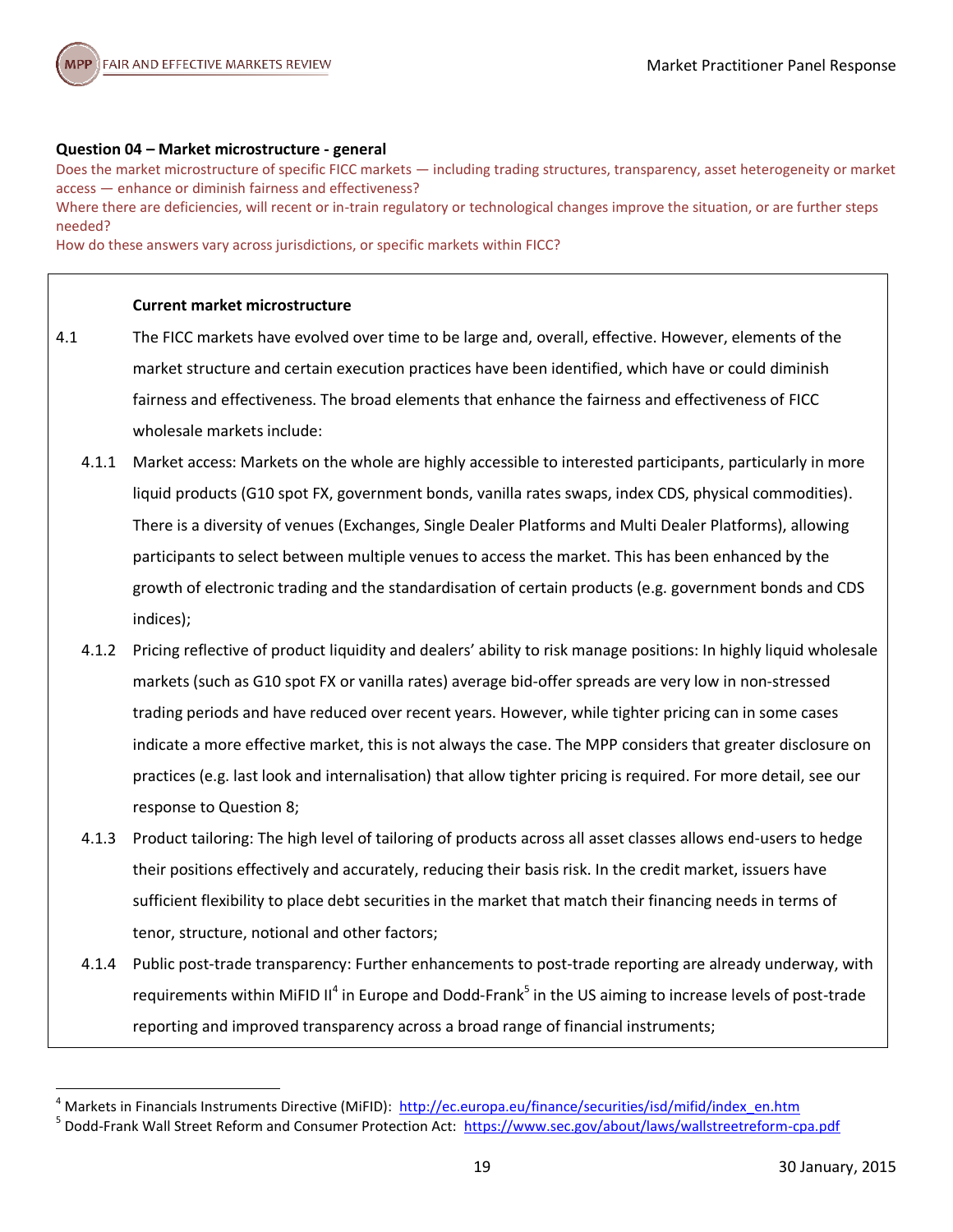4.1.5 Increasing price transparency: Driven by technological advances, product standardisation in some areas, and regulation (e.g. MiFID I / II), trading volumes are increasingly moving to many-to-many, more accessible venues, increasing price transparency and price discovery.

#### 4.2 **Elements that can diminish the fairness or effectiveness of the markets include:**

- 4.2.1 Lack of clarity on dealer role: Dealers can execute trades acting as either a principal or as an agent but the role they play when interacting with market participants may not always be clear. It is important that participants, especially new entrants, are aware of the role the dealer takes, particularly as agency-type execution increases. This is linked to the concerns raised over internalisation, which is an inherent feature of a principal-based market. See our response to Question 8 for more details;
- 4.2.2 Lack of common standards on use of non-public information: Information asymmetries characterise large parts of the FICC market, where participants may have access to confidential information on other participants or market movements. While such information is largely used for legitimate reasons (e.g. to manage positions and hedge risks), with no intent to move the market to their advantage, it may also give rise to conflicts of interest. See our response to Questions 12 and 13 for further discussion and recommendations;
- 4.2.3 Inconsistent regulation across regions: Given the global nature of FICC markets, regulatory differences across jurisdictions in recent and in-train regulation (e.g. different leverage ratio requirements in CRD IV $^{\circ}$ versus Federal Reserve Rule<sup>7</sup>, or limitations placed on European-based managers subject to Article 17 of AIFMD<sup>8</sup>) create complexity, which could result over time in a reduction in market participants, and may create opportunities for regulatory arbitrage. Elements of this could be addressed through increased regulatory co-operation and convergence between the major financial jurisdictions, and is discussed in our response to Question 11;
- 4.2.4 Lack of market-wide suitability standards: There is currently a lack of market-wide standards for assessing end-user suitability. The introduction of IFRS9<sup>9</sup>, which will simplify hedge accounting practices, may attract

l

 $^6$  Capital Requirements Regulation and Directive (CRR / CRD IV):

[http://ec.europa.eu/finance/bank/regcapital/legislation-in-force/index\\_en.htm](http://ec.europa.eu/finance/bank/regcapital/legislation-in-force/index_en.htm)

<sup>&</sup>lt;sup>7</sup> Federal Reserve Supplementary Leverage Ratio Final Rule:

<http://www.federalreserve.gov/newsevents/press/bcreg/20140408a.htm>

<sup>8</sup> Alternative Investment Fund Managers Directive (AIFMD), FCA: <http://www.fca.org.uk/firms/markets/international-markets/aifmd> <sup>9</sup> IFRS 9 Financial Instruments (replacement of IAS 39): [http://www.ifrs.org/current-projects/iasb-projects/financial-instruments-a](http://www.ifrs.org/current-projects/iasb-projects/financial-instruments-a-replacement-of-ias-39-financial-instruments-recognitio/Pages/Financial-Instruments-Replacement-of-IAS-39.aspx)[replacement-of-ias-39-financial-instruments-recognitio/Pages/Financial-Instruments-Replacement-of-IAS-39.aspx](http://www.ifrs.org/current-projects/iasb-projects/financial-instruments-a-replacement-of-ias-39-financial-instruments-recognitio/Pages/Financial-Instruments-Replacement-of-IAS-39.aspx)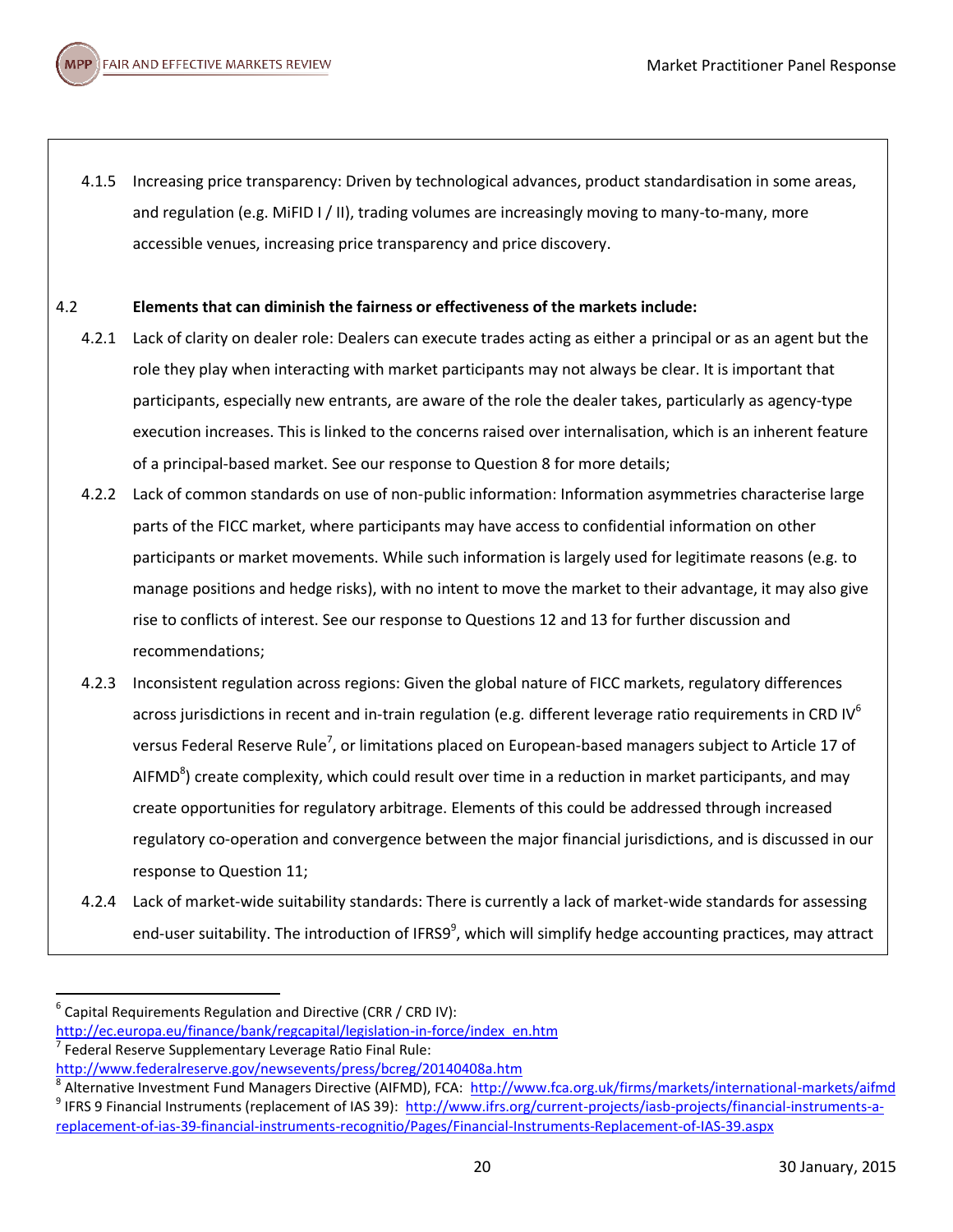new and potentially less sophisticated participants to use derivatives products, which will further increase the importance of suitability assessment. Many firms have developed suitability or appropriateness standards, but there is little industry-wide alignment. To address the risk that the scope for interpretation diminishes market fairness, the MPP recommends a market-based solution to align and clarify suitability standards. It is the intention of the MPP to initiate work on these guidelines, drawing on senior market expertise available. See also our response to Question 11, point 11.4.2.;

- 4.2.5 Risk concentrations at a pre-defined end / fix or with pre-defined triggers, e.g. DMO closing, month-end, index-end or other fixed price points, barriers: In instances where dealers assume price risk and significant volume concentrates around a pre-defined time, there is a potential incentive for dealers to take positions or time trades to impact the fix prices in their favour. Whenever markets develop risk concentrations due to time specific or risk specific issues, the potential to misuse information increases. See our response to Question 3 for further discussion and recommended remedial action;
- 4.2.6 Concentration risk within CCPs (Central Counterparties)<sup>10</sup>: While the emphasis of global regulation to increase the level of clearing is seen as improving the fairness and transparency of the markets, there is a real risk of increased concentration within the larger CCPs and clearing brokers. Furthermore, there is an inherent conflict of interest between risk management and commerciality of CCPs in order to increase volume. The potential of a 'race to the bottom' in terms of risk mitigation standards needs to be addressed pro-actively. The MPP recommends a review, ideally globally, to ensure prudential oversight of CCPs and clearing brokers is commensurate with their growing position in the market structure, with particular focus on risk management processes; adequate financial resources; and recovery and resolution plans that are fair to all impacted participants;
- 4.2.7 Cross-subsidisation: The majority of the MPP strongly supports the relationship banking model in wholesale markets that, by focusing on a wider range of products and services, allows banks to develop a deeper understanding of clients' needs, also helping clients to manage operational and regulatory complexity. The 'through the cycle' relationship banking approach offers significant benefits to clients and to the wider market and is potentially more enduring in stressed conditions than a purely price-driven and commoditised market structure. However, within this model there are examples where commercial decisions can lead to under-pricing of certain products or services, offset by more profitable products or services. Examples in FICC markets and broader financial markets include cross-subsidisation between primary dealer issuance and secondary trading activities and between corporate vanilla lending and other

 $\overline{\phantom{a}}$ 

<sup>10</sup> <http://www.esma.europa.eu/page/Central-Counterparties>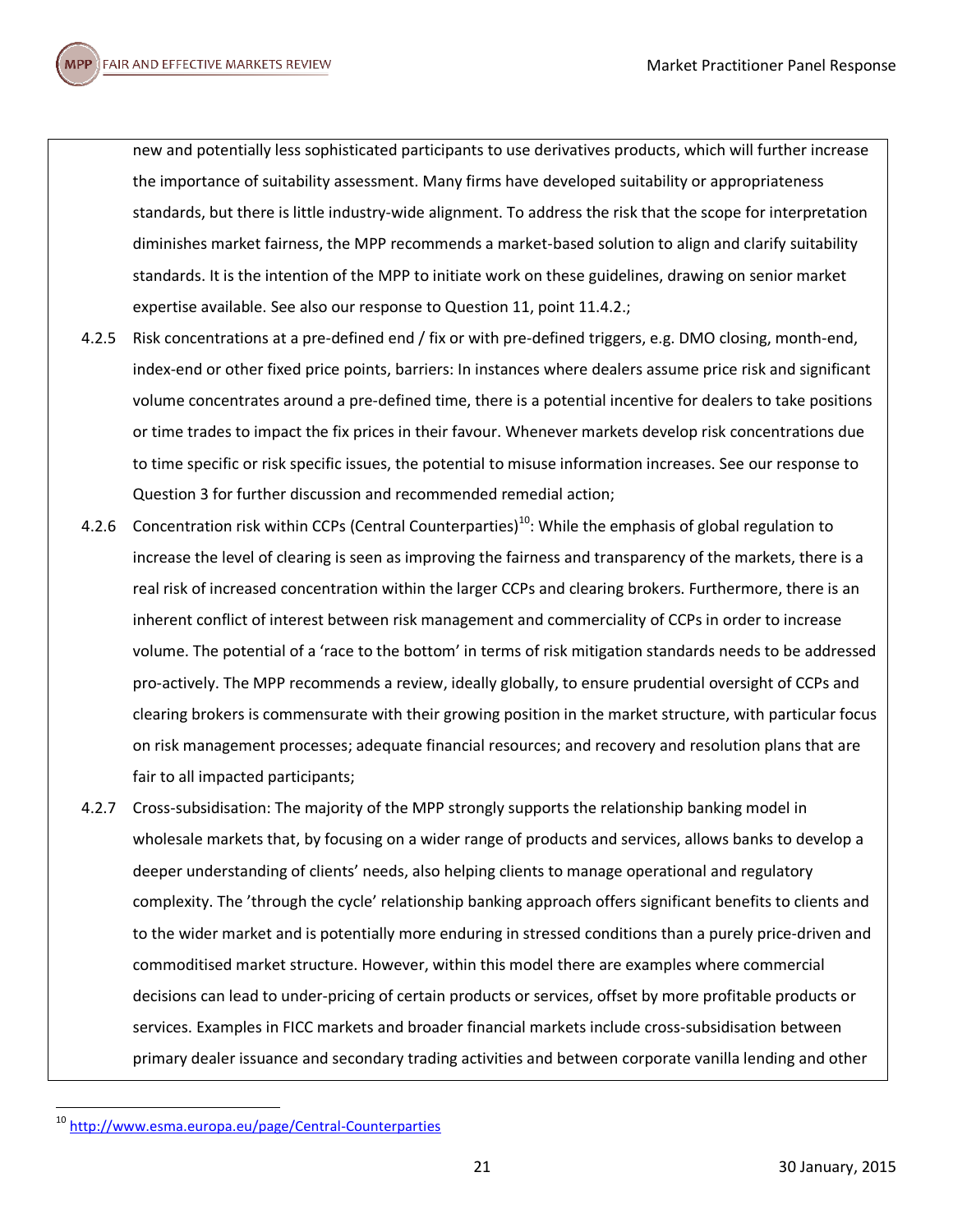products. There is a risk that selling an under-priced product or service could lead to pressure to sell other more profitable products or services to compensate. While there is recognition within the MPP that such cross-subsidisation could lead to conflicts, the majority believe that this can be managed through increased price transparency for bundled products and services, and standalone availability of products or services where they are not intrinsically linked.

- 4.3 It is worth noting that there are also elements that are idiosyncratic to individual asset classes that may diminish fairness or effectiveness:
	- 4.3.1 Variable standards of syndicated issuance prospectuses in the credit market: There is a need to increase the rigour and professionalism in some High Yield (HY) issuances to bring them in line with the standards generally seen in Investment Grade (IG) issuances. There is scope for further standardisation of the content and timing of prospectuses to address this concern, as discussed in our response to Question 6;
	- 4.3.2 Advantages of physical infrastructure access in the commodities markets: Full participation in some commodities markets requires, or is greatly aided by, access to sizable physical infrastructure (such as storage facilities). This makes some markets effectively wholesale-only and can offer vertically integrated participants with access to such facilities an information advantage. However, many market participants are able to acquire physical assets and so the associated information advantages are not limited to vertically integrated suppliers – for example, 'pure play traders' have recently been investing in infrastructure (either by acquisition or lease holding);
	- 4.3.3 Limited published transaction data in Over-The-Counter (OTC) physical commodities markets: Outside regulated exchanges publicly available transaction data is limited and there is little or no regulation mandating trade transparency in physical markets. The high degree of standardisation and liquidity in some products could allow for greater post-trade transparency to be provided on an end of day basis, but care must be taken not to discourage execution-in-size or to encourage regulatory arbitrage and shifts to other jurisdictions. In some markets (e.g. Oil and Gas), deals are reported in pricing windows to aggregators such as Argus<sup>11</sup> or Platts<sup>12</sup>, which provide more widely available public market pricing updates. This is discussed further in our response to Question 11, paragraph 11.5.

#### **Jurisdiction variations**

 $\overline{\phantom{a}}$ 

<sup>&</sup>lt;sup>11</sup> <http://www.argusmedia.com/>

<sup>12</sup> <http://www.platts.com/>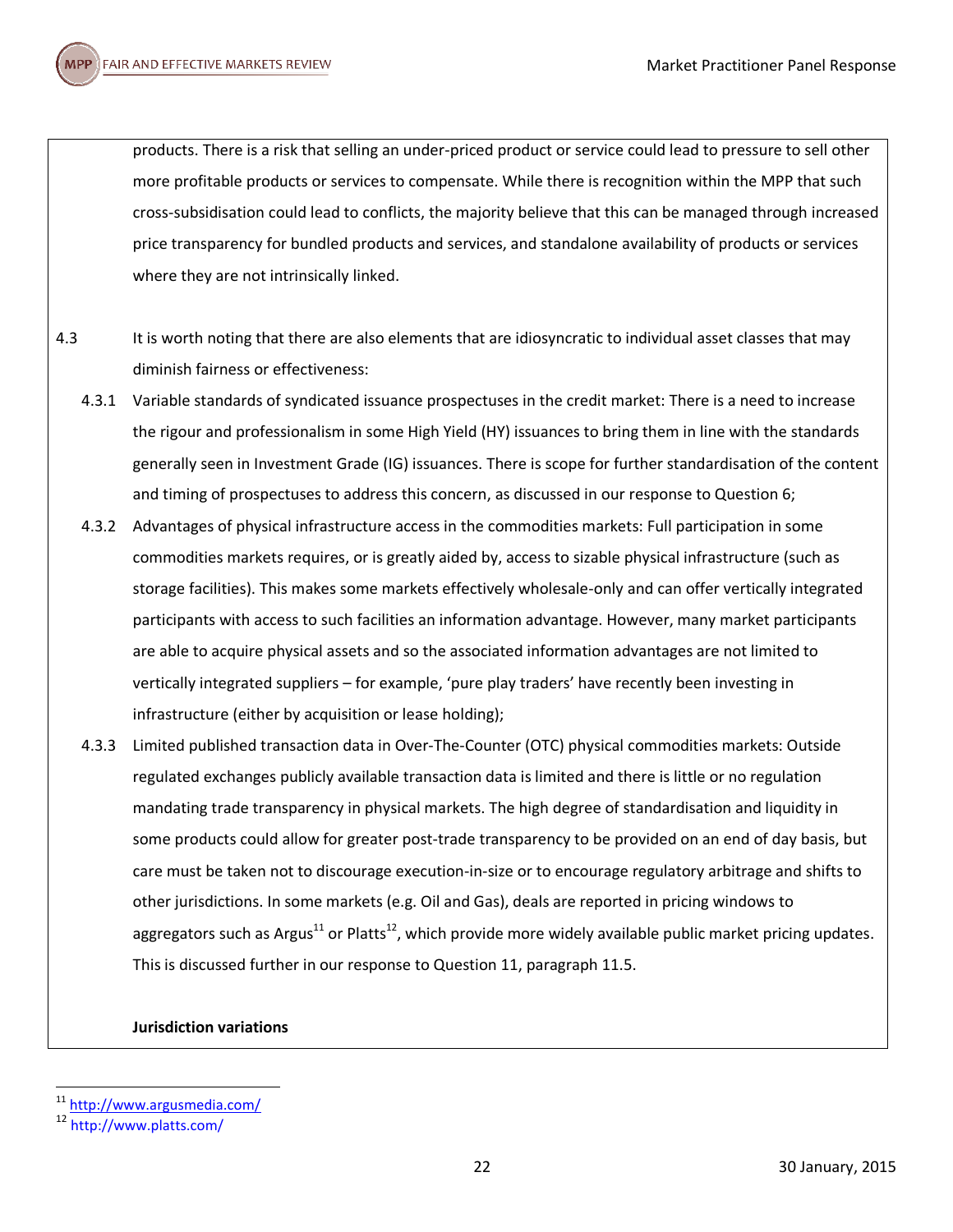4.4 The global nature of FICC markets acts as an impediment to the creation of communal structures or platforms for trading, whether principal or agency. The combination of idiosyncratic assets, heavy governmental issuance and involvement, the counterparty credit intensive nature and historical evolution of FICC markets have made it more OTC and bilateral than equities markets. It is clear to the MPP that fundamental changes to the structure of FICC markets, should they be deemed desirable, would require international consensus on core rules and structures.

#### **Variation between products**

4.5 FICC markets cover a whole spectrum of products, from illiquid to highly liquid. Clearly solutions or change for the more liquid markets may not be appropriate for the less liquid markets. The more liquid the market in general, the more opportunity for choice in principal versus agency execution models, in electronic matching and in transparency. The less liquid and more idiosyncratic the underlying instruments are, the more OTC and bilateral in nature the market remains. All must however operate under common principles of fairness and ethical behaviour.

#### **Future trends**

- 4.6 Technological developments and market evolution will assist in giving participants ever more choice of execution methods. The MPP notes that many market participants prefer the principal to principal current model of many wholesale FICC markets despite the potential conflicts of interest. However, the MPP recognises the importance of choice in underpinning a fair and effective market, and therefore encourages the development of agency-only order-matching alternatives where demand exists. Many agency-only models have been tried but they have seen limited success. The MPP recognises that the creation of effective 'order matching models' require collective and communal action between market participants to 'kick-start' such initiatives. This is the same with processing and settlement functions. There is a need for guidance / consensus-building forums to bring market participants together to create alternatives to the current status quo and therefore provide more choice.
- 4.7 It is inevitable that further regulation or imposed market structures could create cost and infrastructure barriers to entry. FICC markets naturally favour concentration on the sell-side, as was noted in the consultation document but there have been new entrants, and market concentration levels so far have not resulted in lack of supply choice in a fiercely competitive market.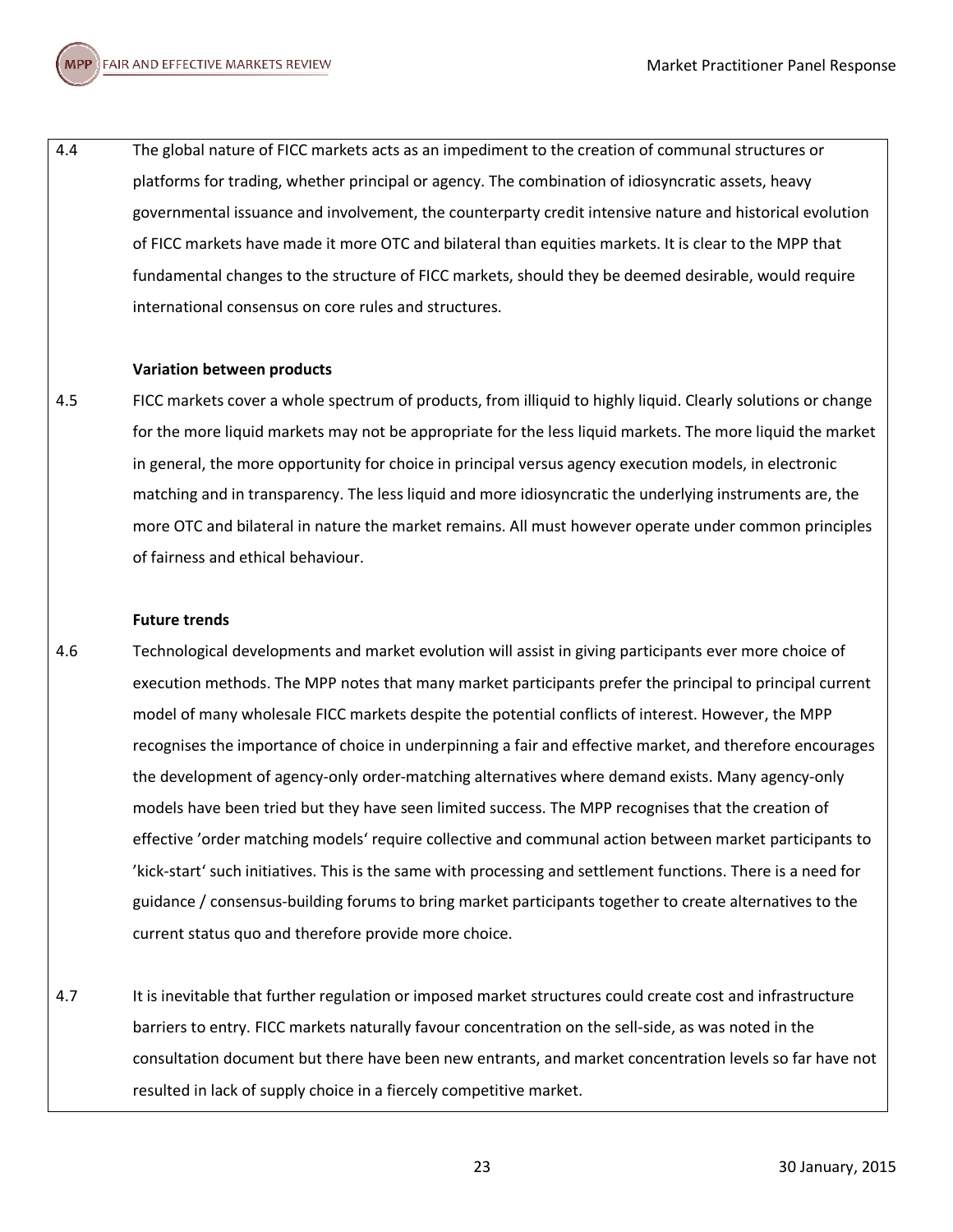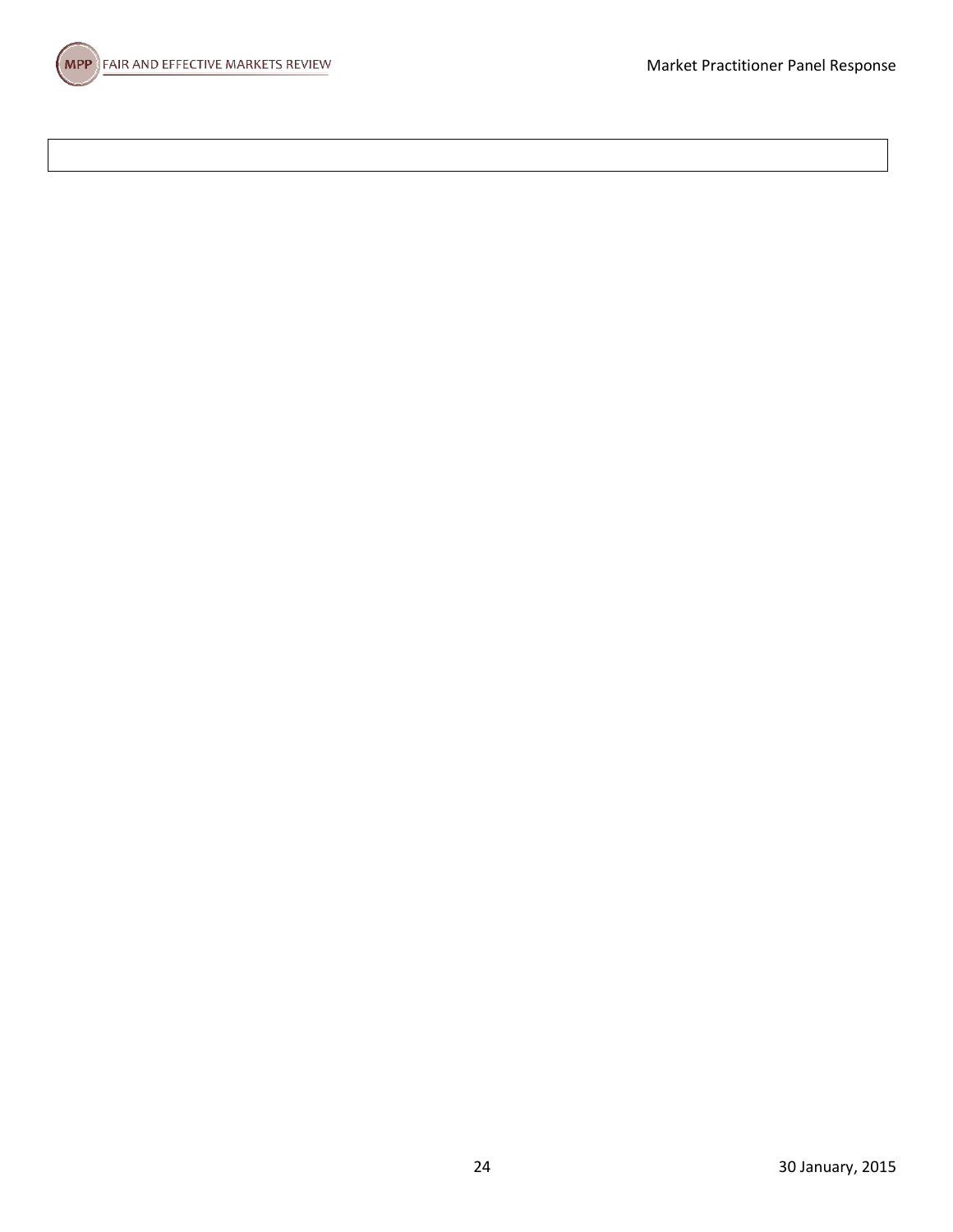#### **Question 05 – Market microstructure – specifically Fixed Income**

Is greater use of electronic trading venues for a wider range of market participants possible or desirable? Are there barriers preventing a shift to a more transparent market structure?

#### **Possibility of electronic trading**

5.1 The MPP considers that a greater use of electronic trading for a wider range of market participants is possible and there is already a strong trend towards the growth in electronic trading, with existing regulatory initiatives accelerating this trend.

- 5.2 Electronic trading has significant market penetration in the more liquid fixed income products, such as Futures (~90% market penetration), CDS Index (~70%), US Treasuries (~55%) and EU Government Bonds (~45%), but is less developed in other areas (e.g. swaps, options and structured products). Over the past two years there have been many efforts to promote a greater use of electronic trading venues in credit markets, instigated by both buy-side and sell-side firms often facilitating all-to-all trading. Significant investment has also come from private equity financing, which sees this as a significant growth market. These trading platforms have been set up in relation to products that are likely to be mandatorily traded on a platform (OTC derivatives) as well as other products such as corporate bonds. Around 18 platforms have been launched or are due to be launched in the next year for the trading of corporate bonds. These efforts are at an early stage and have had mixed success, with issues arising in two areas: (1) low trading volume, and (2) difficulties in matching buy-side to buy-side orders. For all-to-all electronic trading venues to achieve sufficient liquidity to become truly viable requires a critical mass of users and bonds. Some areas of credit trading are inherently illiquid with individual bonds turning over infrequently, meaning that achieving widespread electronic trading will be challenging.
- 5.3 To date, it appears that the bespoke and heterogeneous nature of credit markets means that much of the electronic trading will be on a Request For Quote (RFQ) basis rather than a Central Limit Order Book (CLOB) basis. For example, in the US market, efforts have been made to make index CDS trading available on both a CLOB and RFQ basis and liquidity has naturally been drawn to the RFQ model. This reflects the nature of the product, and, for a predominantly institutional participant base, strikes the right balance between transparency and liquidity. ESMA has proposed that two of the most liquid CDS indices<sup>13</sup> in Europe be subject to mandatory clearing, with criteria defined for ongoing review of other indices and single name

 $\overline{\phantom{a}}$ 

<sup>&</sup>lt;sup>13</sup> <http://www.esma.europa.eu/consultation/Consultation-paper-Clearing-Obligation-no2-CDS>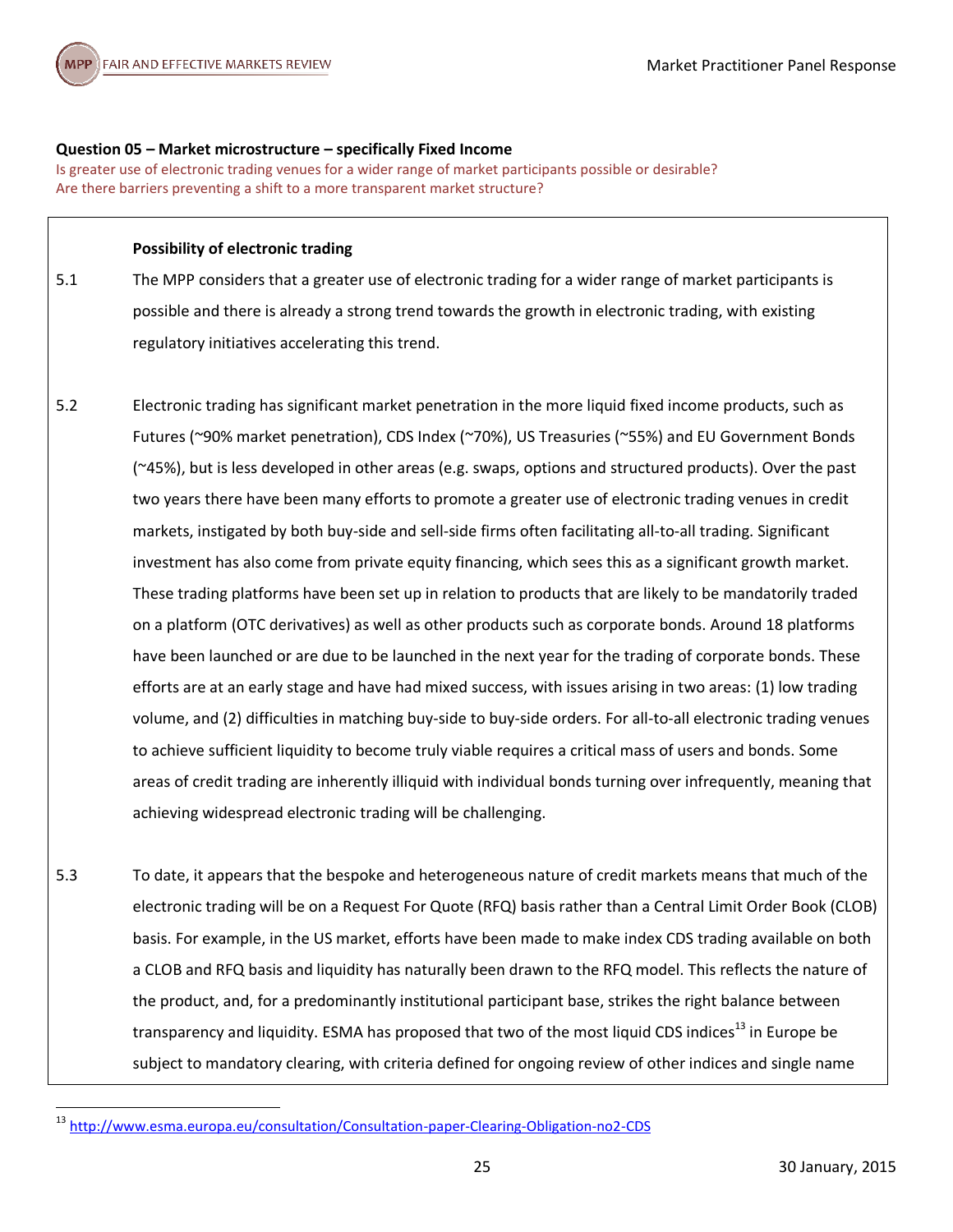CDS. While the MPP supports the restriction of mandatory clearing to suitably liquid instruments, there remains a risk that regulation may cause dealers to move away from the market over time negatively impacting liquidity. The MPP supports further industry-led initiatives to assess the economic viability of central clearing across index and single name CDS to address this risk.

#### **Desirability of electronic trading**

- 5.4 Electronic trading brings a number of benefits, notably in terms of price transparency, improved operating efficiency and lower costs. In some instances electronic trading may also mitigate some conduct and conflict of interest issues by removing an element of human discretion. It could also make it easier to monitor markets and behaviour provided that algorithms and interfaces to electronic venues are supervised with the same level of rigour as human traders. An increase in the level of electronic trading on transparent all-to-all trading venues would, in the view of the majority of the MPP, increase overall fairness and effectiveness in liquid markets.
- 5.5 However, many on the MPP raised concerns that in less liquid markets, electronic venues can create a false perception of liquidity; that is, there appear to be prices, but they disappear when trying to transact on them, resulting in price slippage or worse, trade failure. Practices such as flashing prices and market scalping are a particular risk on electronic venues. This could create an environment in which it is harder for participants to navigate the markets (for instance they may need to invest in algorithmic trading capabilities themselves, or pay a bank for these services), and which could harm end-users due to limited liquidity and increased volatility.
- 5.6 The MPP is also concerned that electronic trading in vanilla markets, particularly CLOB methodologies, has led to a race amongst participants to invest in technology in order to gain marginal speed advantages. The costs involved in developing and maintaining this technology risk introducing barriers to entry and scale economies that may result in an imbalanced playing field with fewer participants able to compete meaningfully. The MPP would favour efforts to reduce the impact of barriers to entry arising from the scale and cost of technology. Potential mechanisms for some asset classes include a 'heartbeat' matching execution mechanism, (where orders are matched at pre-determined intervals, e.g. every 10 milliseconds) or the 'speed bump' mechanism that has gained some traction in equity markets. This would help to reduce the investment required to compete on electronic venues and limit the prevalence of low-latency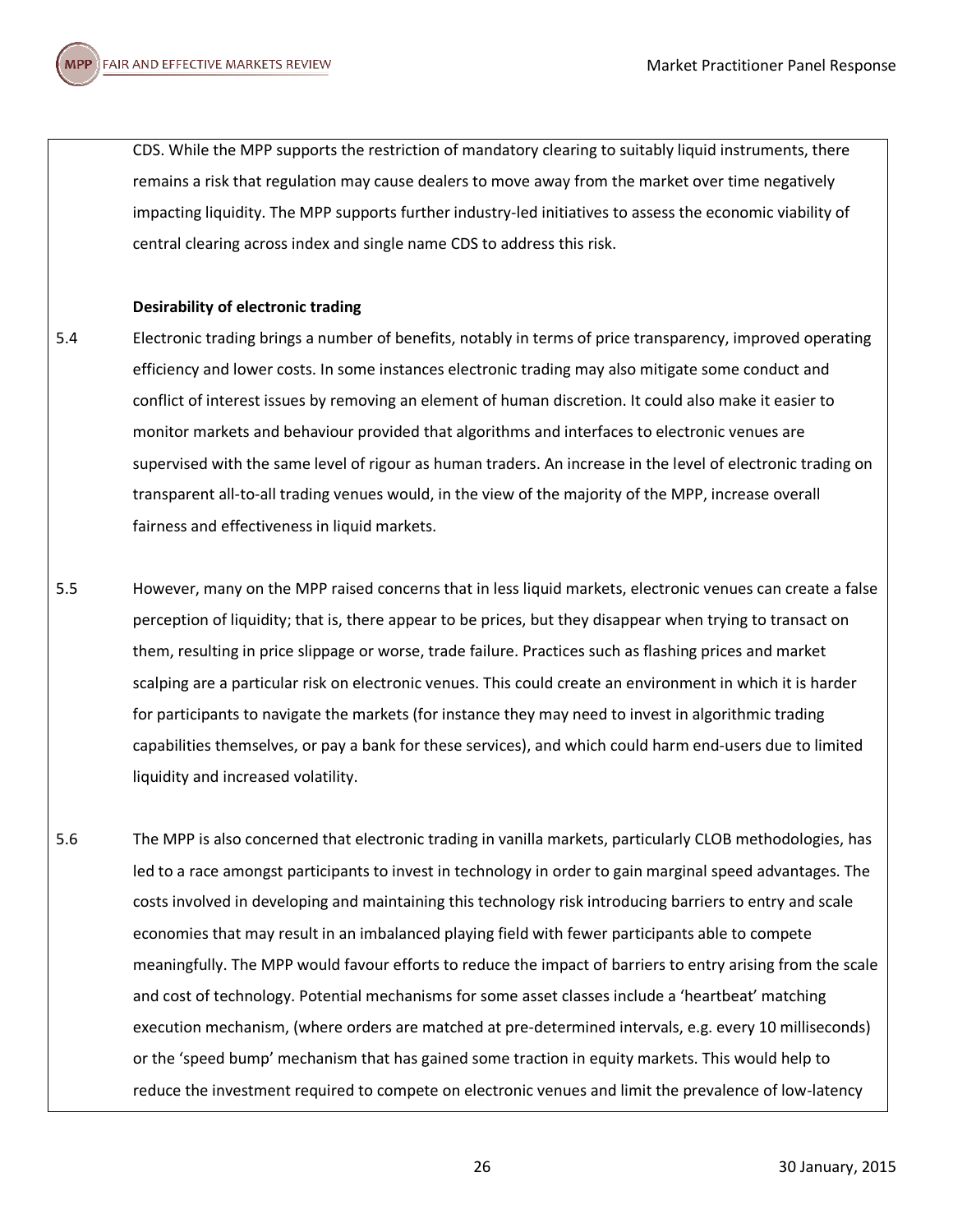predatory trading behaviours.

5.7 Given that there are inherent issues associated with both voice and electronic trading, the MPP considers that it is important that market participants continue to have flexibility to choose which channel they wish to trade through. Allowing this flexibility, gives participants the ability to make their own assessment of the benefits and issues associated with both electronic and voice trading.

#### **Barriers preventing a shift to a more transparent market structure**

- 5.8 The primary barrier to additional transparency is likely to be the need to preserve liquidity in the market. High levels of transparency applied to large-sized, illiquid positions would automatically result in an unwillingness of other market participants to take on that risk, and hence will diminish liquidity.
- 5.9 The MPP believes that the introduction of MiFID II / MiFIR has the potential to make the market more transparent, particularly for less liquid products such as corporate bonds, and that wider availability of data could help participants to gauge the 'fair' price for, and / or depth of interest in, a given instrument. However, there is still considerable uncertainty as to the full impact of the regulation. This is expected to become clearer when the European Commission issues the Level 2 Measures following the delivery of technical advice by the European Securities and Markets Authority (ESMA). Both incoming regulation and recent market efforts to move the trading of corporate bonds to electronic venues should be given the time to mature before further regulatory actions are taken. The MPP would urge regulators to exercise caution in the calibration of the pre- and post-trade transparency requirements of MiFID II / MiFIR, as well as the definition of a liquid market, to ensure that liquidity is not further diminished as a result of this process. For example, one member of the MPP raised concerns that the approach employed by ESMA in its technical advice is too high-level and would classify some non-liquid assets as liquid (under ESMA's proposals 42% of EU sovereign bonds and 67% of financial sector senior corporate bonds classified as liquid would not meet ESMA's own liquidity classification $14$ ). This MPP member would favour the calibration of liquidity thresholds using granular, dynamic measures.

 $\overline{\phantom{a}}$ <sup>14</sup> Table 5, p104 of the ESMA MiFID II / MiFIR Consultation Paper – 19 December, 2014 – ESMA/2014/1570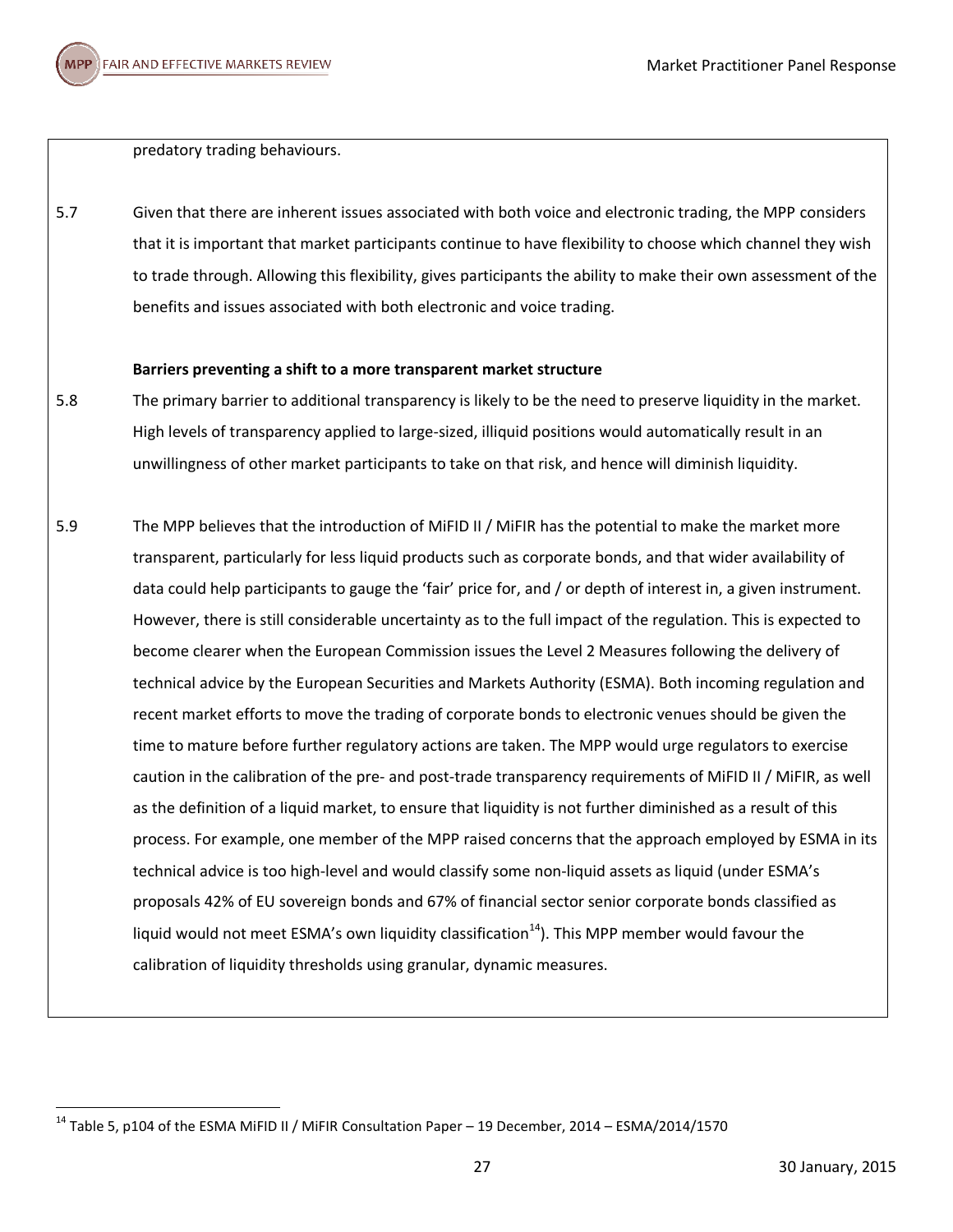#### **Question 06 – Market microstructure – specifically Fixed Income**

Is standardisation of corporate bond issuance possible or desirable? Should standardisation be contemplated across a broader range of fixed income products? How could that be brought about?

#### **Standardisation of corporate bonds**

- 6.1 The aim of bond issuance is to provide issuers with a funding profile to match their requirements and to provide investors with assets that meet their investment requirements. The evolution of the corporate bond market has facilitated the creation of bespoke bonds to match the exact needs of issuers. There has been sufficient demand from investors for these bespoke bonds such that there has been very little pressure on issuers to conform to issuing standardised corporate bonds. For the standardisation of corporate bonds to be desirable for issuers, there need to be tangible benefits arising from standardisation, such as lower yields versus bespoke bonds. This is the model that has been adopted successfully by some of the 'frequent issuer' borrowers, such as the mortgage agencies in the US, or national governments.
- 6.2 Standardisation is a concept that has multiple components to it, including:
	- Documentation;
	- Issuance amount;
	- Issuance dates;
	- Maturity dates;
	- Tenors;
	- Coupon dates;
	- Ability to buy back;
	- Ability to re-open old issues;
	- Issuance process.
- 6.3 Each of these is covered in turn below, but the overall view of the MPP is that issuers should have choice regarding the profile of their bonds. If there is an advantage for issuers to standardise bonds, for example lower spreads, then it should naturally evolve through market forces rather than by being mandated. Large issuers already have significant leeway to manage their liabilities in a way that encourages secondary market liquidity and produces lower funding costs, and more sophisticated issuers are sensitive to the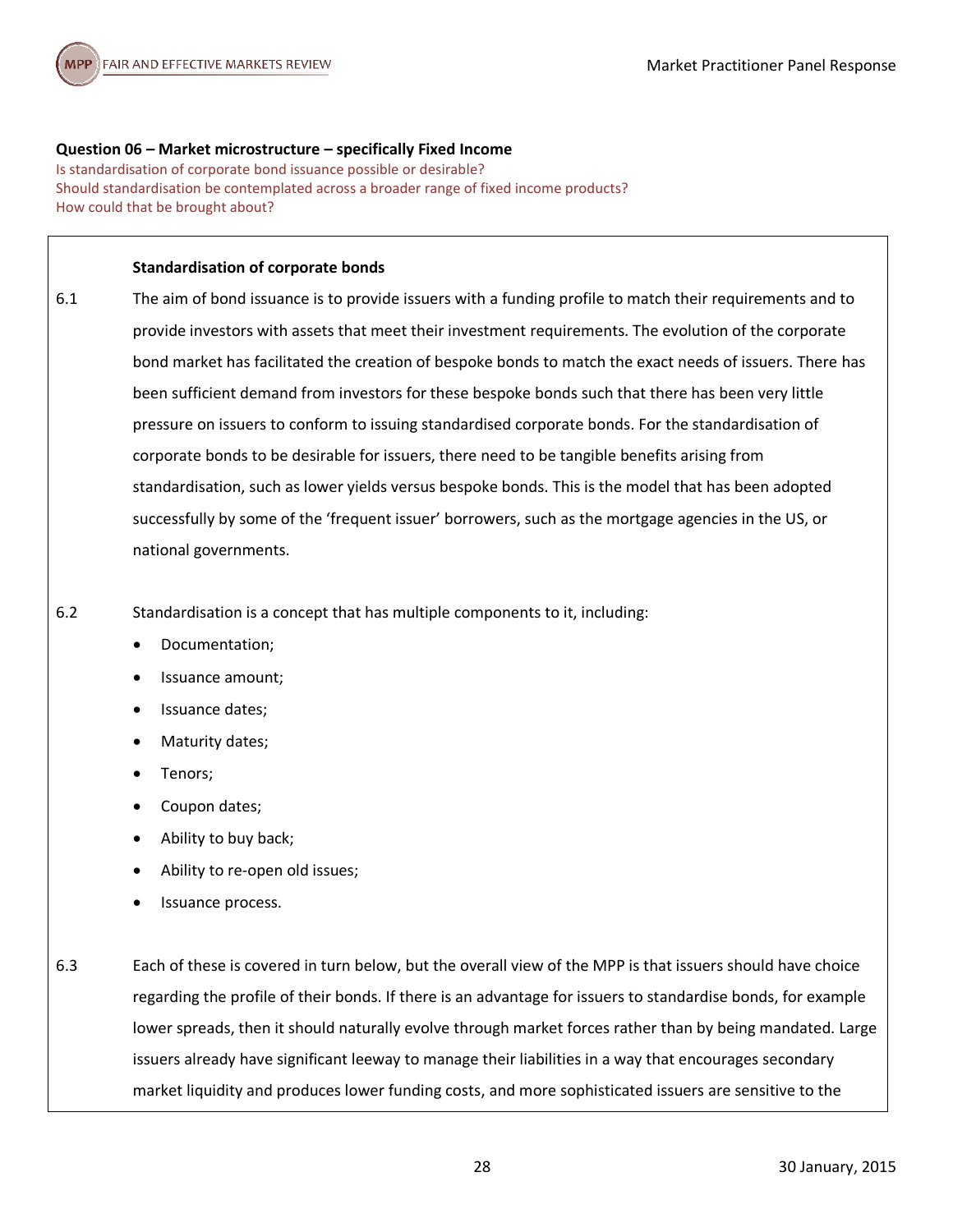need to have a liquid yield curve for their bonds and bonds with sufficient size to encourage or facilitate secondary market liquidity (although as noted below, large does not always mean more liquid). Moreover, there are considerable legal and practical difficulties in making any such proposal mandatory.

- 6.4 Nevertheless, where there are impediments to standardisation of debt, these should be looked at and removed where possible. The MPP is supportive of standardisation of documentation and removal of barriers to bond buybacks and re-opening of old bond issues where possible. Mitigating these underlying difficulties would help issuers to manage their debt in a way that can improve secondary market liquidity.
- 6.5 Alongside this, the MPP would support wider efforts to educate issuers on the potential benefits and costs of bond standardisation, but further investigation is required to assess how such efforts could be supported by the industry. A minority of the MPP would additionally encourage regulators to consider further how best to promote standardisation within their mandate.
- 6.6 The use of a kite mark or some other certification to distinguish standard and non-standard bond issuances was discussed by the MPP but there were concerns that the introduction of a kite mark may be interpreted by the retail market as a mark of credit quality as opposed to standardised status, and could lead to future suitability or litigation issues.

#### **Corporate bond documentation**

 $\overline{\phantom{a}}$ 

- 6.7 There are possible benefits in standardising bond documentation by using a pre-determined format or by making standardised disclosures, including improving efficiency for both the issuance process and due diligence by investors. Listing authorities are already engaged in this task as part of implementing the EU Prospectus Directive<sup>15</sup>. However, the MPP notes that, despite the EU Prospectus Directive, listing authorities are often commercial enterprises competing for business and may resist measures that limit their ability to compete (both 'good competition' in terms of competition to produce well-designed and accessible prospectus standards and 'bad competition' in terms of a potential race to the bottom in standards of disclosure).
- 6.8 There are gaps in the way in which standards are being applied in different financial centres and this is

<sup>&</sup>lt;sup>15</sup> EU Prospectus Directive, European Commission: [http://ec.europa.eu/finance/securities/prospectus/index\\_en.htm](http://ec.europa.eu/finance/securities/prospectus/index_en.htm)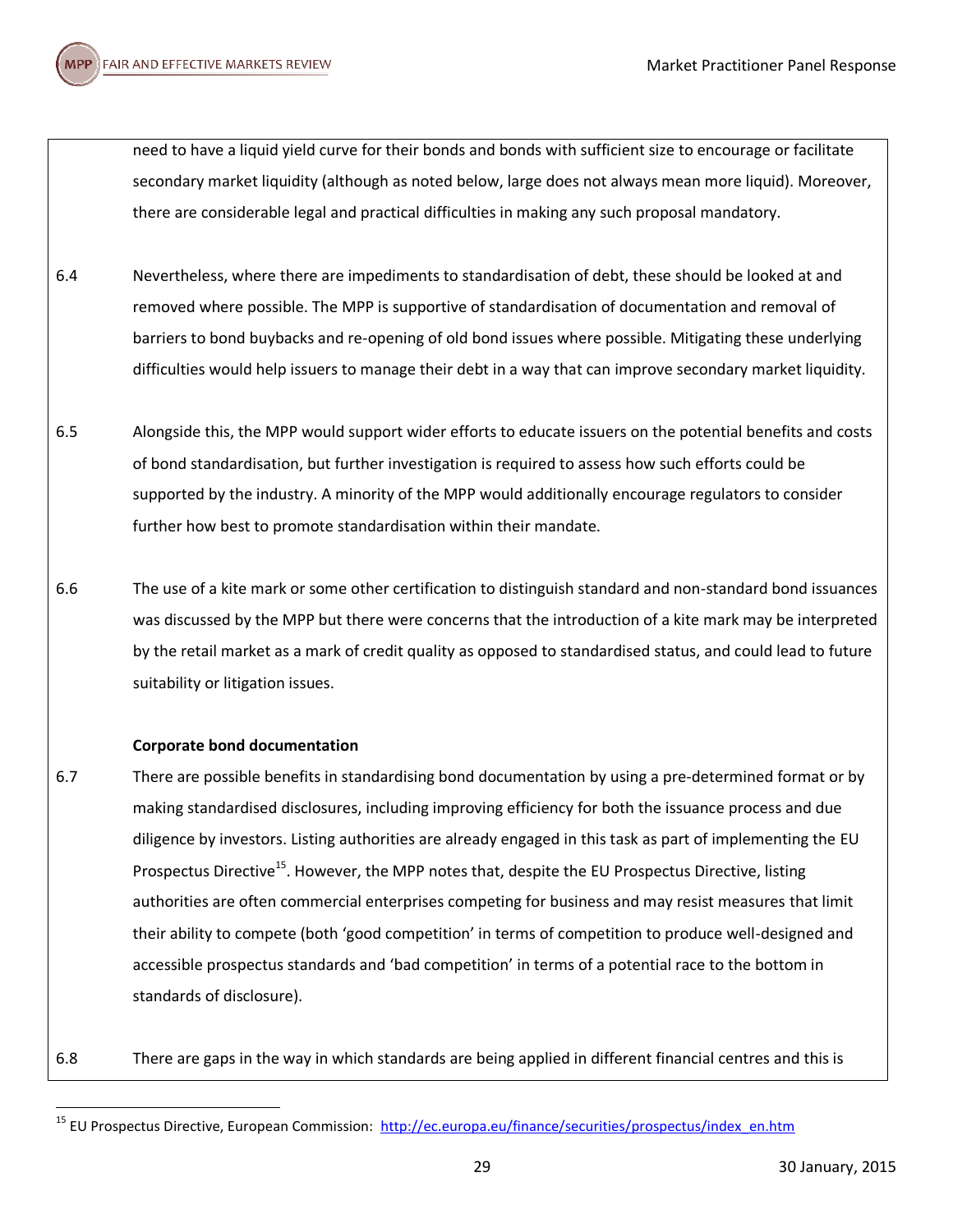both suboptimal and at odds with the European Commission's aspiration for a single Capital Markets Union.

#### **Issuance amount**

- 6.9 Standardisation of issuance amount, at least for one benchmark issuance per each annual point on the yield curve (e.g. \$750MM tranches) may help drive liquidity in the secondary market as the 'free float' should in theory be larger. However, this would only be appropriate for large issuers. Mid-sized or smaller issuers would not have sufficient debt to issue \$750MM per annual point, and attempts to reach standard size may lead to a lumpy and concentrated debt profile.
- 6.10 Issuers can already concentrate issuance into larger issues if considered beneficial and so further industrywide initiatives are not required.

#### **Issuance dates**

6.11 Standard or pre-announced issuance dates aligned to quarterly dates may encourage manipulation of secondary markets ahead of the dates (similar to issues with benchmark fixings). Risks to issuance could also increase if there is insufficient investor demand, particularly if market conditions are poor on the relevant date. It is not recommended that industry or regulatory efforts are made to increase standardisation of issuance dates.

#### **Maturity dates**

- 6.12 There are significant risks associated with large-scale standardisation or alignment of maturity dates to specific points in time (e.g. quarterly dates). It may lead to bunching together of new issuance in anticipation of these dates, which could be exacerbated by blackout periods or temporary market 'closure' due to market conditions. This could lead to a large volume of refinancing concentrated into a short window of time, with increased risk of failed bond issuance.
- 6.13 While issuers should be free to choose maturity dates that align to standard hedging products (e.g. interest rate swaps) or issuance schedules, it is not recommended that industry or regulatory efforts are made to increase standardisation of maturity dates.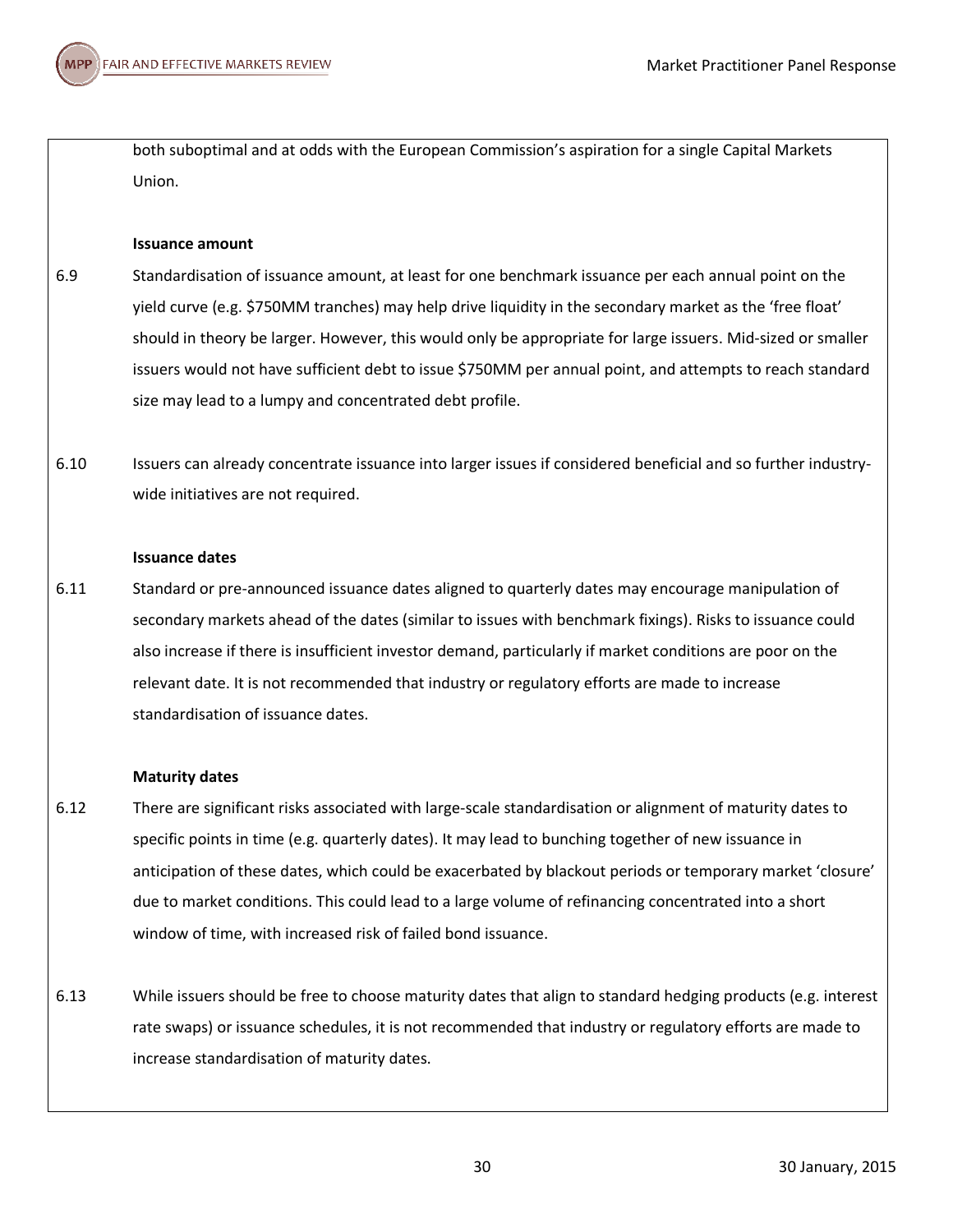# 6.14 Standardisation of tenors (e.g. by restricting the choice of tenor to a pre-defined list) would reduce the ability of issuers to match cashflow requirements and to optimise their investor base by issuing tenors that have strong demand (e.g. insurers seeking long-dated tenors to match long-dated liabilities). Issuers can already choose standard tenors if considered beneficial and so further industry-wide initiatives are not required.

#### **Coupon dates**

**Tenors**

- 6.15 Alignment of coupon dates with standard hedging products such as interest rate swaps may deliver a slight hedging benefit for the issuer, eliminating any mismatch between the swap and the bond. However, this is not considered likely to help secondary market liquidity in any meaningful way.
- 6.16 Issuers can already choose standard coupon dates if considered beneficial and so further industry-wide initiatives are not required.

#### **Ability to buy back**

- 6.17 In principle, greater use of bond buybacks to retire old bonds and concentrate liquidity in a smaller number of remaining bonds is a sensible idea and is already used by many issuers. Issuers also have the right to include call options in a bond (at a cost to the issuer) to make it easier to use buybacks to manage their debt profile.
- 6.18 Some jurisdictional issues exist which restrict the ability of some investors to participate in buybacks (for example, conflicting UK and US tender offer rules lead some issuers to exclude US holders from participating in a tender offer that is conducted in accordance with UK tender offer rules). The MPP supports initiatives to remove such barriers but use of buybacks should remain voluntary and so standardising all bonds so that they can be bought-back should be avoided.

**Ability to re-open old bond issuances**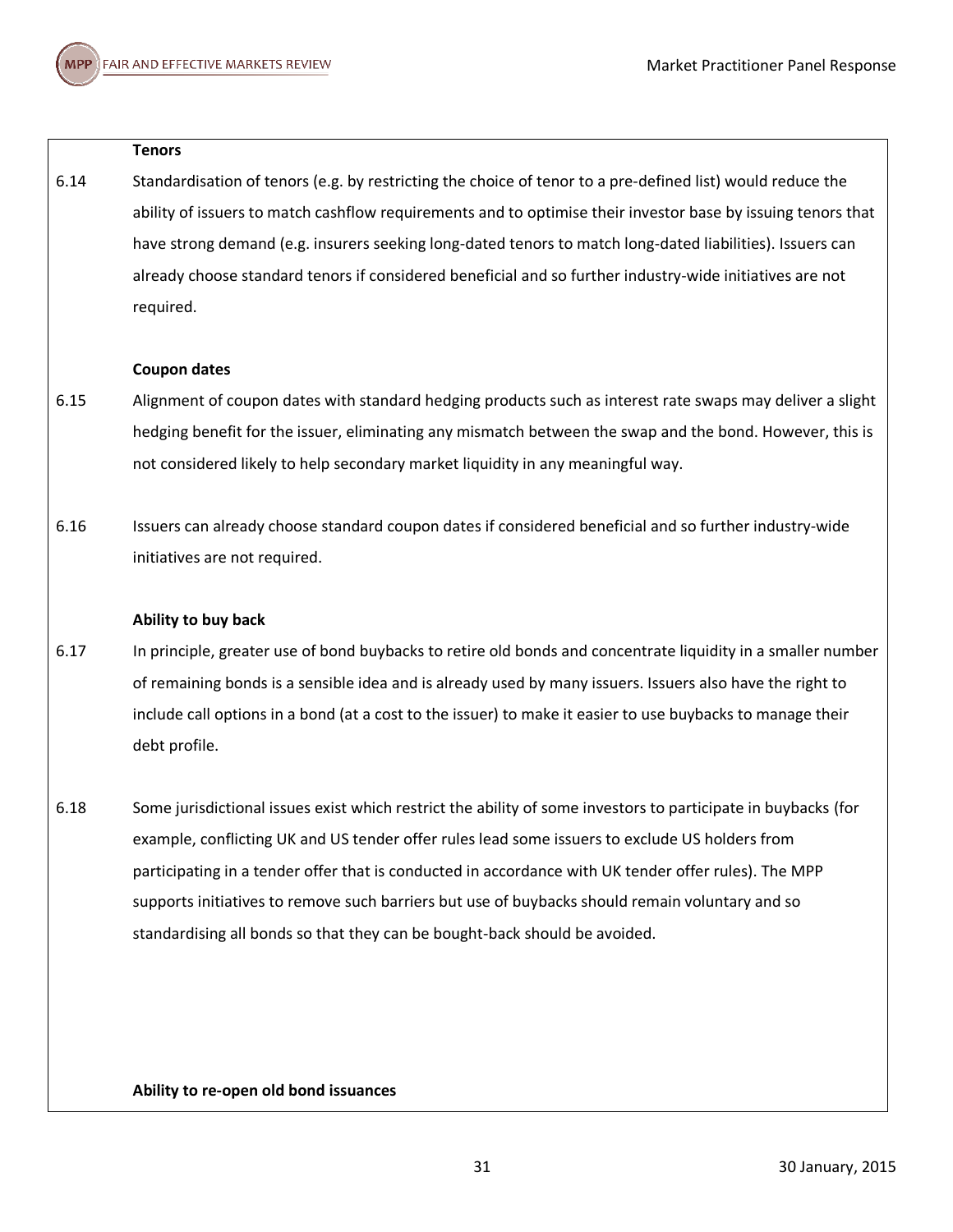

6.19 Re-opening old bond issues, rather than issuing new bonds, can be beneficial in terms of concentrating liquidity in fewer bonds or boosting size of older bonds. However, many factors may make this difficult, including:

- Tax language in a prospectus may change and prohibit bonds from being re-opened;
- An issuer may change their financial reporting such that it is inconsistent with re-opening old bonds;
- The issuing entity may undergo change as a result of M&A or a commercial decision, and outstanding debt may for commercial reasons not be novated (but could not be re-opened if the issuer wants to issue out of a different entity);
- The issuer may be downgraded from Investment Grade (IG) to High Yield (HY), impacting the type and severity of covenants that investors would seek, which would prevent re-opening the bond;
- The issuer may want to undertake a different type of borrowing not covered by their base document, (e.g. to issue out of a different entity, different structure, or in a different currency not covered by the base document);
- The issuer may not be able to comply with selling restrictions at a given point in time if rules have subsequently changed in that jurisdiction, impacting the way in which a deal is offered.
- 6.20 Buy-side and issuers would also need to accept bonds that are priced over or under their face value (over or under par value). Issuers typically prefer the simple accounting treatment of at par bonds. Investors can be nervous about bonds issued at a premium given insolvency payouts are typically capped at \$100.
- 6.21 The MPP would support initiatives to remove barriers to re-opening bonds but recognise that several of the above barriers are likely to be difficult. It should remain voluntary for issuers to be able to re-open old issues.

## **Standardisation of corporate bond issuance processes**

6.22 The MPP notes that in many Investment Grade (IG) issuances, the standard of prospectuses is generally higher than seen in High Yield (HY) issuances, and considers that there is a need to increase the rigour and professionalism in some HY issuances to bring them in line with the standards generally seen in IG issuances (acknowledging existing rules contained within the EU Prospectus Directive, see point 6.23). Similarly, in some cases the timing of a prospectus issue does not give analysts and investors sufficient time to review and reach informed decisions. Standardising both the timing and the content of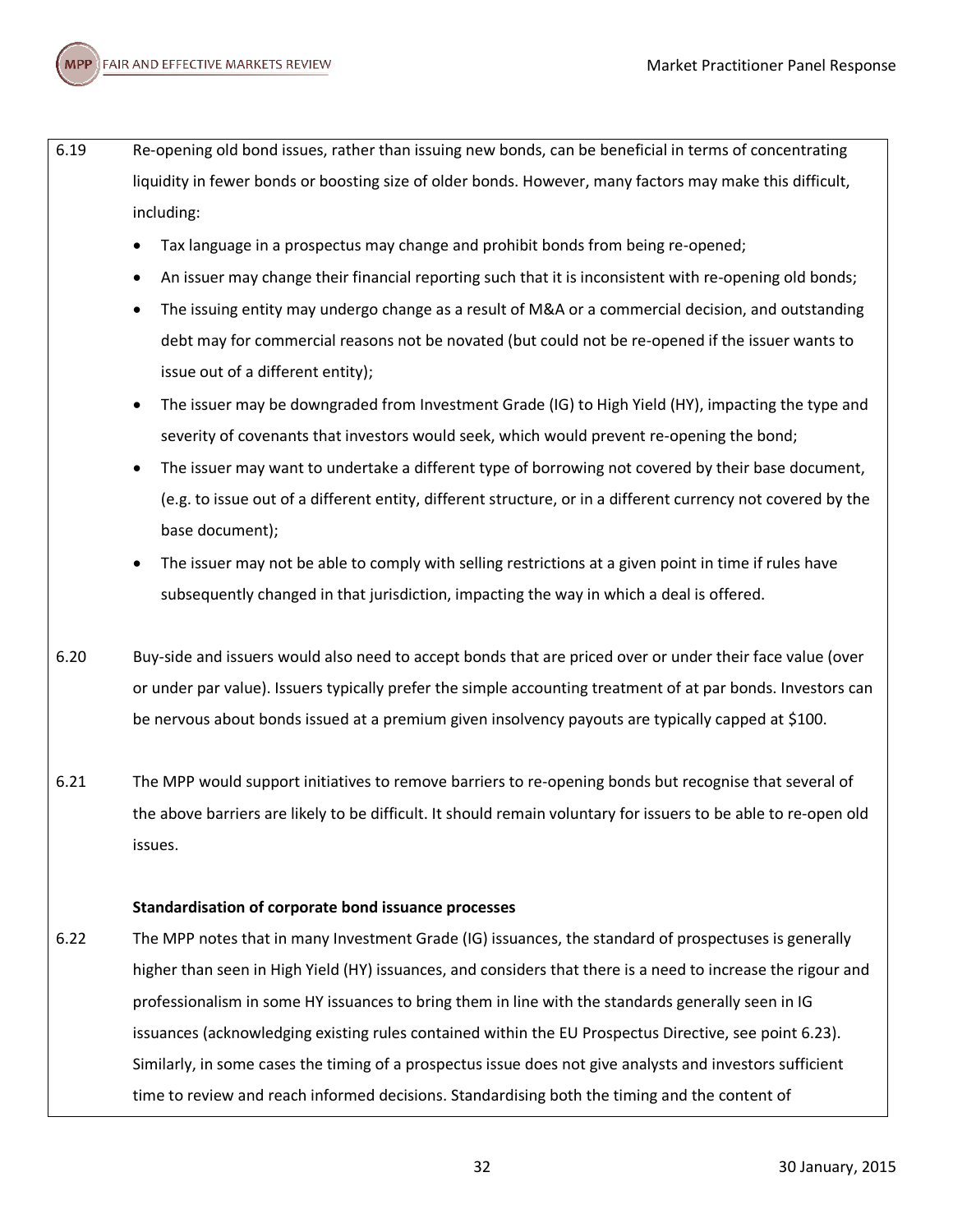prospectuses should ensure that appropriate disclosures are made in a timely manner, allowing the market to function with both more transparency and effectiveness.

- 6.23 The EU Prospectus Directive has introduced significant changes and progress has already been made in terms of quality of disclosures. Despite this being a 'maximising directive', there continue to be some variations in implementation across different jurisdictions that would be helpful to eliminate. Further industry guidance could support additional improvements and implementation of existing regulation.
- 6.24 Issues associated with allocations are covered in our response to Question 7.

#### **Standardisation across a broader range of fixed income products**

- 6.25 The MPP would prioritise the need to develop a robust standardised long-term alternative to LIBOR. The inherent issues with LIBOR are well publicised and the MPP believes the rates market microstructure would be more stable if a robust alternative was available. An alternative to consider for this is the Overnight Indexed Swap rate (OIS) as discussed in our response to Question 23, given the current emphasis towards cleared products.
- 6.26 A move towards a long-term alternative to LIBOR requires co-ordinated efforts because there is a disadvantage in being an early adopter of an alternative, given the lower levels of current liquidity when compared to LIBOR. The MPP is supportive of industry efforts to increase liquidity in alternative benchmarks but any transition should remain voluntary.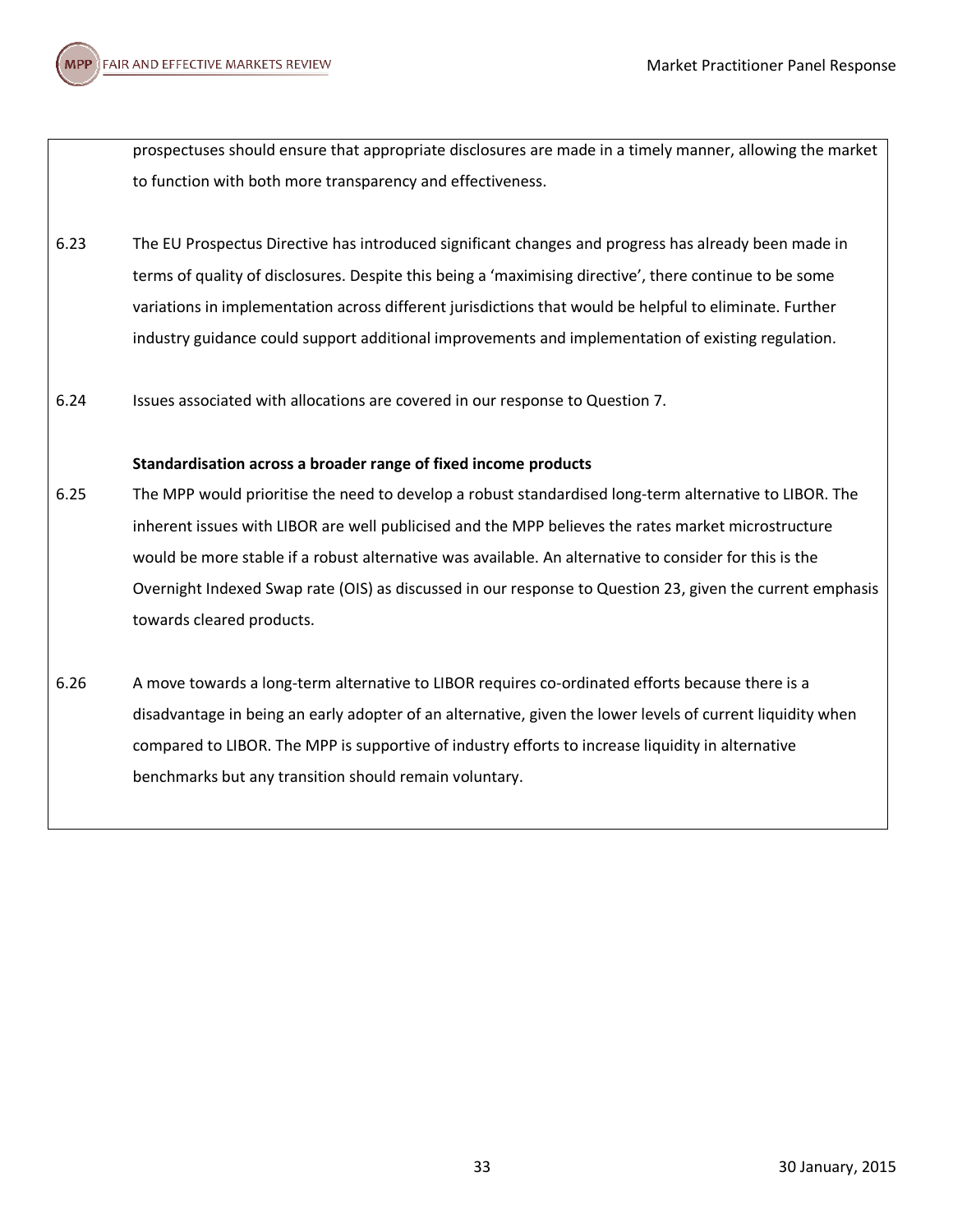#### **Question 07 – Market microstructure – specifically Fixed Income**

Should the new issue process for bonds be made more transparent through the use of auction mechanisms, publication of allocations or some other route?

- 7.1 As discussed in our response to Question 6, the MPP suggests that additional industry guidance on the timing and the content of prospectuses for corporate bonds should be considered as a means of bringing additional transparency to the issuance process.
- 7.2 The new bond issuance process is multifaceted and must balance the needs of issuers with the needs of investors. Issuers have multiple objectives for their new issuance and seek the best overall terms for their transaction; price is just one of the elements they consider. Their other objectives may include targeting (or retaining) longer-term investors, investors that have a reputation for constructive engagement with issuers in workout situations, investors that have committed to be 'anchor' investors that enable a transaction to occur at all, or to target new investors in new markets or sectors to diversify their investor base. Given the issuers' right to select investors in order to meet their objectives, the process has long been one involving judgment and the regulatory framework has focused on the quality of dialogue and information flow between the issuer and its advisors to ensure these objectives are clearly articulated and executed on.
- 7.3 An auction-based mechanism could improve the price for the issuer, but may not lead to the best overall outcome as it mechanistically leads to the highest bidder winning, irrespective of whether they intend to sell on the bonds in the secondary market, lend them out to be shorted, or intend to be an obstructive participant in a workout situation. An auction-based mechanism may be more applicable at the liquid end of the spectrum and current processes regularly use a large number of elements of a Dutch auction as pricing moves from initial indication to final price and size. For this reason, the MPP considers that auctions may bring benefits for larger issuances in liquid, Investment Grade (IG) markets, but are neither suitable nor feasible for less liquid or High Yield (HY) issuances, and in all cases should be voluntary (for the issuer) to adopt. Indeed, auctions have been available at the choice of issuers for several decades. Liquid issuers can also benefit from using non-auction based approaches – for example the UK DMO conducted a consultation<sup>16</sup> on broadening distribution beyond auctions in 2008 and found syndication to be beneficial for a number of reasons.

 $\overline{\phantom{a}}$ 

<sup>&</sup>lt;sup>16</sup> Supplementary Methods for Distributing Gilts: A Consultation Document, UK DMO, 17th December 2008: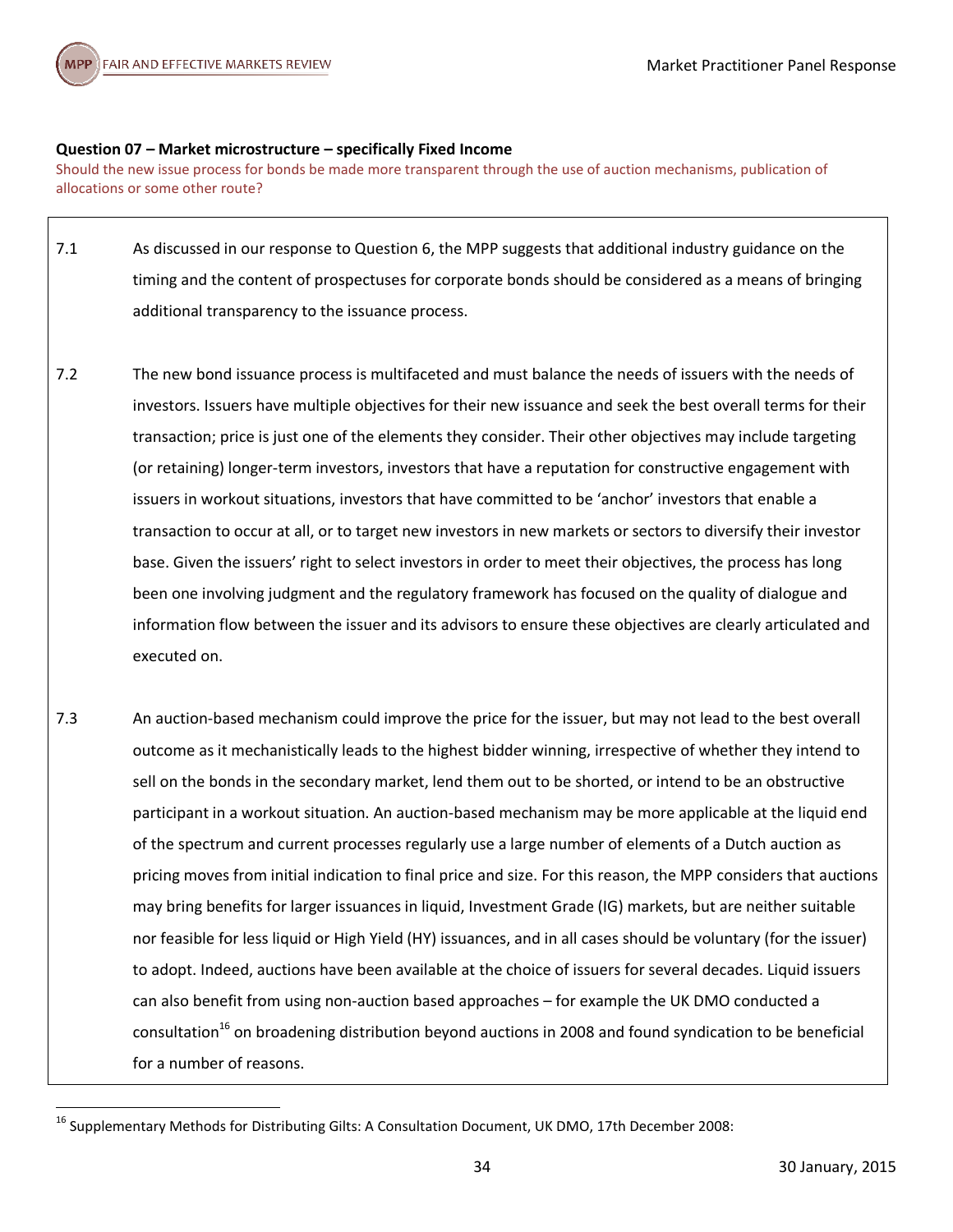7.4 Part of the role of a bookrunner is to ensure that the debt of a corporate ends up in the hands of responsible 'appropriate' investors. There is a risk that if an auction were held for HY issuances, the debt would end up in the hands of firms with divergent interests, running the risk of creating an unstable investor base where the interests of the issuer are not necessarily safeguarded. Across fixed income, moves towards increased use of auctions should be balanced against the requirement for issuers to have their bonds held by a suitable investor base.

- 7.5 The risk to perception of market fairness of non-auction based approaches is that certain investors, particularly smaller firms, may receive a smaller allocation than they would like. However, unless the right of issuers to select their investors is withdrawn, it is difficult to have an approach that would be considered fair by all investors.
- 7.6 Within the MPP there is a minority view that publication of allocations on an anonymised basis is one possible means to increase transparency of the new issuance process or of the allocation policy. However, detailed disclosure of allocations exposes confidential information about holdings to competitors of the issuer, dealers and investors, which may deter participation and undermine liquidity. An alternative to publication is to employ internal audit scrutiny of the syndicate process and the allocation logic, in order to enhance fairness and effectiveness. The MPP notes that some dealers do this already, but consistency across the industry would be helpful, and so recommends that this is adopted as an industry standard.
- 7.7 It is worth noting that the issuance process has been subject to regulatory scrutiny in the past and there have already been several consultations and industry efforts to improve the process, such as the 2005 ESMA consultation and the publication of the International Capital Markets Association (ICMA) $^{17}$ guidelines.
- 7.8 The MPP would also highlight a potential conflict of interest in the current government bond new issuance process. This is discussed in more detail in our response to Question 12.

 $\overline{a}$ 

Supplementary Methods for Distributing Gilts: Response to Consultation, UK DMO, 18th March 2009:

<http://www.dmo.gov.uk/docs/publications/giltsmarket/consultationpapers/cons20090318.pdf>

<http://www.dmo.gov.uk/docs/publications/giltsmarket/consultationpapers/cons171208.pdf>

<sup>&</sup>lt;sup>17</sup> ICMA guidelines:<http://www.icmagroup.org/Regulatory-Policy-and-Market-Practice/Primary-Markets/ipma-handbook-home/>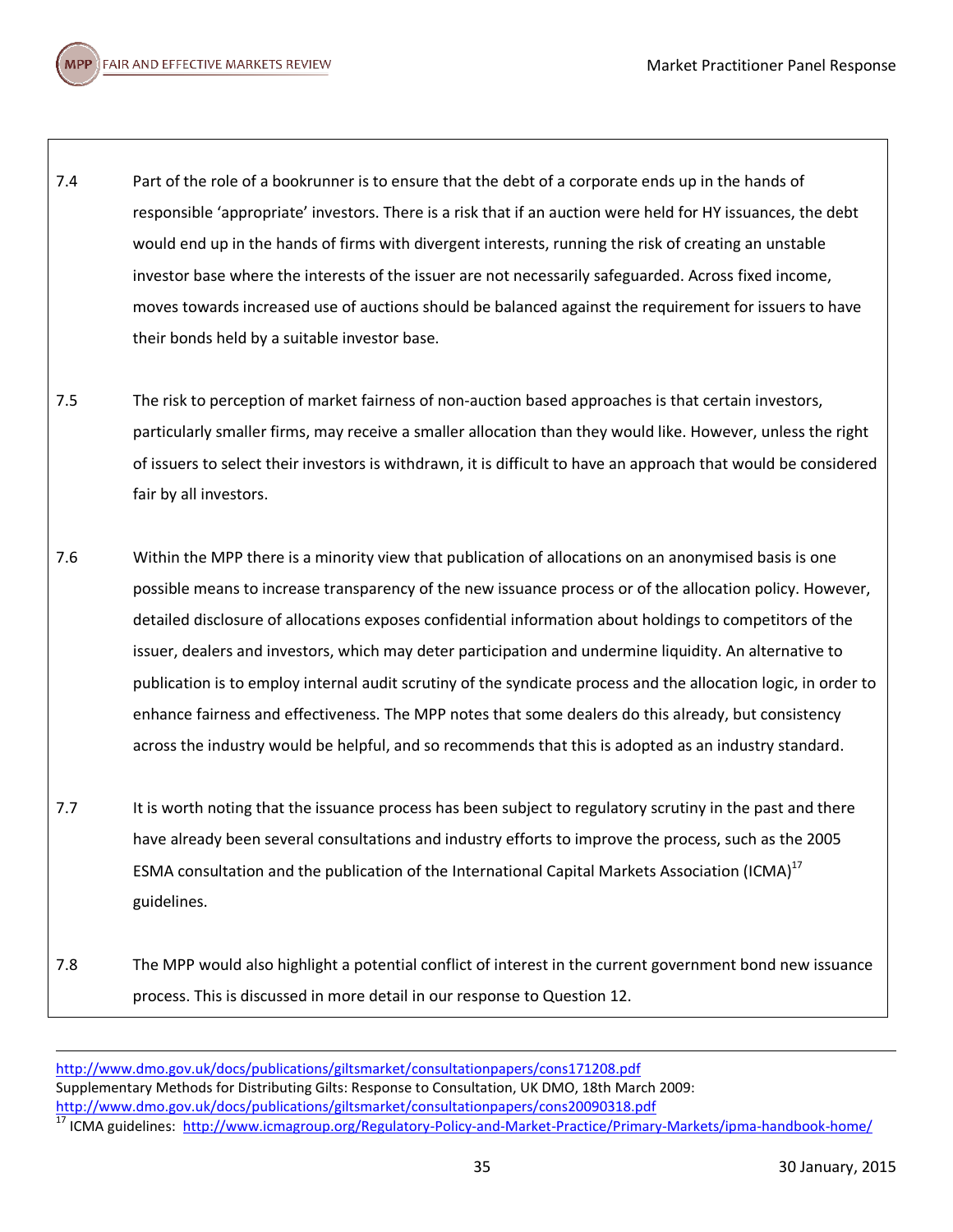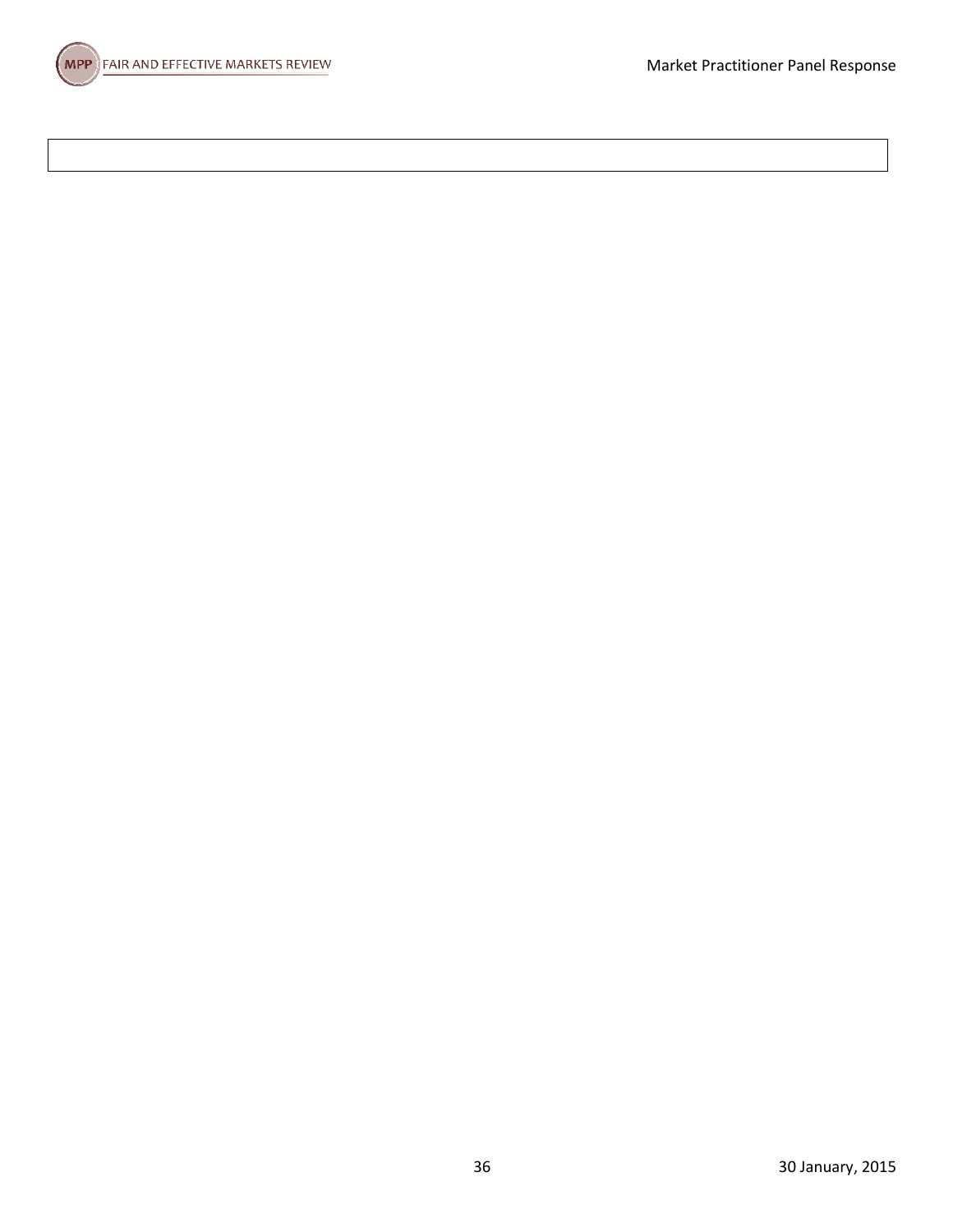#### **Question 08 – Market microstructure – specifically Foreign Exchange**

Are there risks associated with internalisation and last look practices? Are there barriers preventing increased pre- and post-trade transparency in foreign exchange markets?

#### **Internalisation**

- 8.1 When discussing the risks associated with internalisation, it is important to distinguish between internalisation in principal markets and internalisation in agency markets. The view of the MPP is that the vast majority of FX transactions today occur on a principal basis, although agency execution also exists. The main risks associated with internalisation arise when a dealer is acting in an agency-type role:
	- 8.1.1 There is a challenge for brokers / dealers to demonstrate best execution, and an increasing risk that they are unable to do so if the trade has been internalised since there is no established reference price in FX (such as a National Best Bid Offer), or a consolidated tape. However, market participants are able to source multiple prices from different single and multiple dealer platforms. Establishing a reference price or consolidated tape in FX would be complicated by the global nature of the product, which is traded simultaneously all around the world in many ways;
	- 8.1.2 There is a risk that internalising a bid-offer spread from a client's limit order could be seen to be in conflict with showing that order to the market. To the extent that this is a concern, it is important that dealers disclose the market scenario under which the limit order will be executed from the dealer's inventory. Regarding stop-loss orders, clarity of the risk management procedures used by the dealer would also be beneficial to clients.
- 8.2 When a dealer is acting in a principal capacity, internalisation can allow more efficient execution, avoiding brokerage costs and 3rd party bid-offer spreads. Greater scale allows a greater degree of internalisation and so this has led to increased dealer concentration in some markets (e.g. G10 spot FX). The risk of concentration is discussed in our response to Questions 14.
- 8.3 It is also recognised that in some markets which generally operate a principal trading model there may be circumstances in which orders are accepted that create agency type duties, and in those circumstances firms will need to ensure they comply with those duties, which may include best execution. The MPP agrees that there has not been enough clarity as to when those circumstances might arise, and that there needs to be increased transparency between firms and clients to clarify what the implications of the chosen execution model are.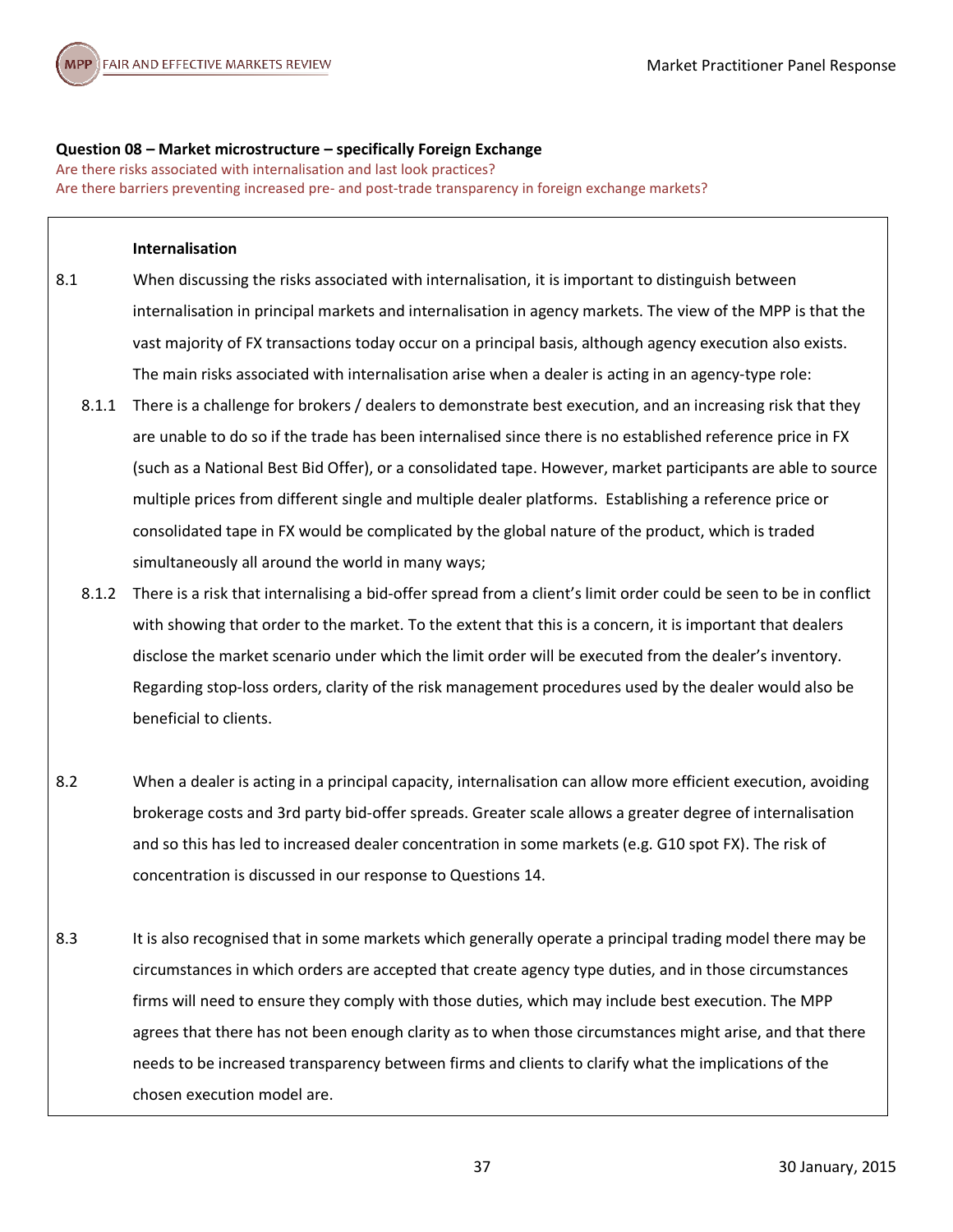8.4 Acknowledging these risks, the MPP thinks that internalisation has enhanced the effectiveness of the market as a whole by allowing dealers to offer tighter bid-offer spreads and deeper liquidity where principal to principal or agent to principal quotations are required and is evidence of a well-functioning market. Agency platforms have access to quotations from these internalisation engines and there appears a clear choice emerging between agency platforms and principal counterpart offerings. There is no evidence that increased levels of internalisation have negatively impacted the quality of the market.

- 8.5 The MPP is aware that MiFID II will impose new best execution reporting requirements on dealers acting as systematic internalisers or who conduct agency business within an Organised Trading Facility (OTF) for some FX products. The MPP anticipates that these new requirements will help ensure that clients can be satisfied that dealers are acting in their best interests when acting in an agency role. The MPP is also aware of the FCA's current thematic review of best execution<sup>18</sup>, which is causing firms to consider carefully the circumstances in which best execution should apply, and will likely result in increased transparency and clarity as to the basis on which firms are acting for or with clients.
- 8.6 While the MPP considers it important to maintain the benefits brought by internalisation, particularly under the principal model, the market would benefit from the provision of greater disclosures, particularly in areas where the agency model is used. Specifically:
	- Active participant education of internalisation practices, with differentiation between internalisation under principal and agency models;
	- Greater disclosure for 'dark pools' (where the order book is hidden until a trade is matched, which is not common in FX) and internalisers used on an agency basis (where dealers match offsetting interest from internal order books), on matching methodology and details of liquidity providers;
	- Clearer delineation between agency platforms and principal platforms and the role played by dealers so that there is complete clarity in market participants' minds as to dealer roles and whether fiduciary duties are owed or not;
	- Greater record keeping requirements in agency models to ensure that dealers can demonstrate to their clients, on request, that the client did not receive an inferior execution as a result of being

 $\overline{a}$ 

 $^{18}$  FCA Thematic Review, TR14/13 – Best execution and payment for order flow, July 2014: <http://www.fca.org.uk/news/tr14-13-best-execution-and-payment-for-order-flow>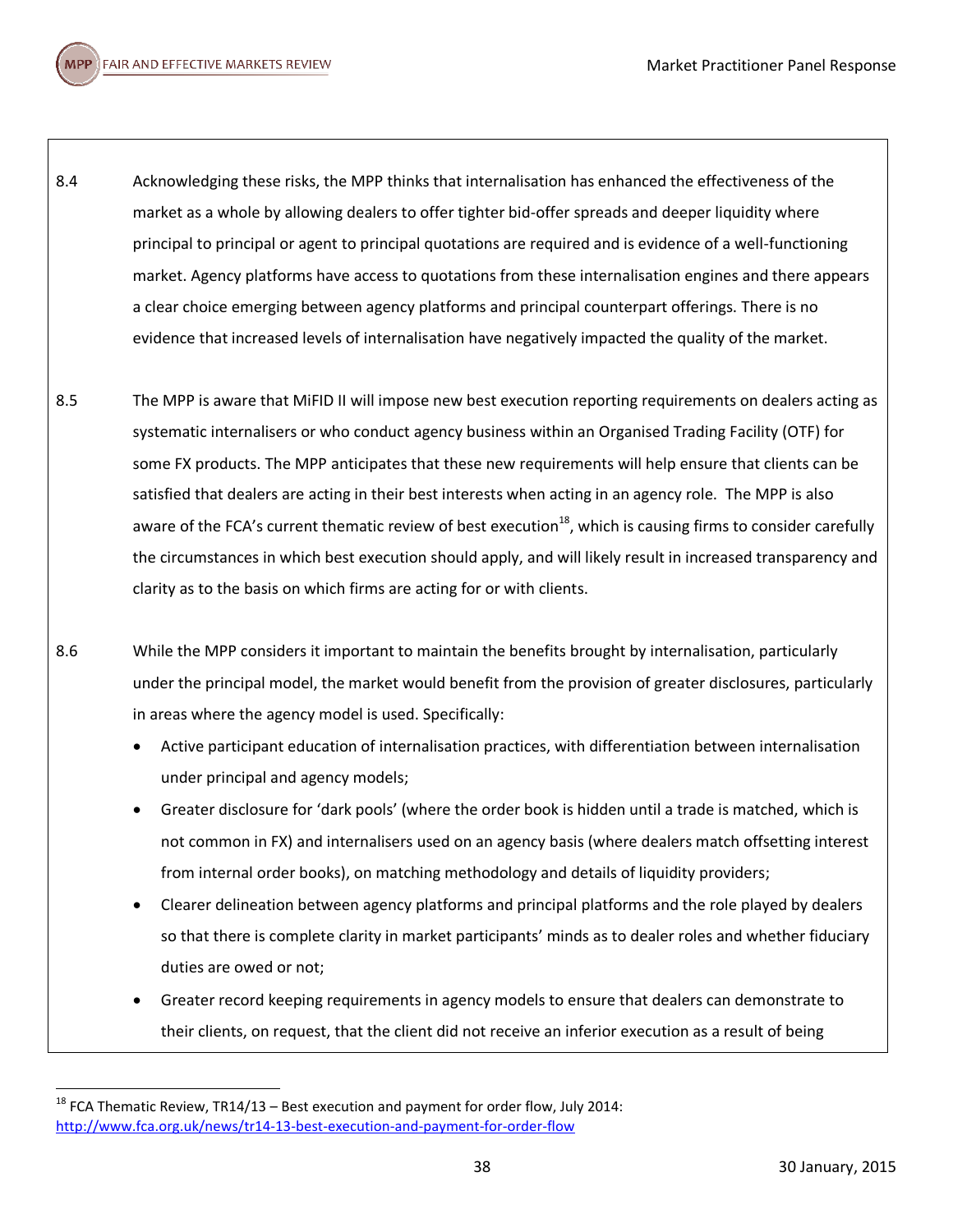internalised.

#### **Last look**

- 8.7 Some MPP members have emphasised the benefits of last look practices to market efficiency (by providing market makers with an effective mechanism to manage both latency and counterparty credit risk), while recognising the concerns raised by market participants and regulators about the potential for them to be misused. Indeed, within the MPP while many members support the use of last look on specified venues, some on the MPP consider that it should be phased out, even at the risk of spreads widening, as last look is not a common practice on all markets. The MPP acknowledges the potential for abuse which needs to be prevented. Specifically the MPP identified two potential areas for misuse:
	- Market makers displaying prices without an intention to trade, in order to gain information;
	- Market makers only confirming trades that are ultimately beneficial to the market maker, rejecting other trades.
- 8.8 In order to mitigate the possibility of abuse occurring, the MPP recommends the development of FICC Codes and Standards and Guidelines, as recommended in our response to Question 29. For last look, guidelines would outline disclosures to be made to counterparties, such as explaining the market maker's last look privileges and the associated benefits and risks involved. Additionally, standards would define pre- and post-trade transparency, as well as the surveillance and control mechanisms market participants should have in place to ensure that potential abuses are identified and visible to participants. This disclosure would give clients the ability to choose the liquidity pools that best fit their needs. The MPP also recommends that last look practices should be subject to constant surveillance and review within firms. It should also be explored whether and how clients / end-users who conclude they might have been subject to abuse can escalate their concerns within firms and ultimately to the regulator.

#### **Barriers to pre- and post-trade transparency**

8.9 The introduction of Dodd-Frank, EMIR and MiFID II is expected to bring significant enhancements to both pre- and post-trade transparency across a wide range of FX products in what is already viewed as a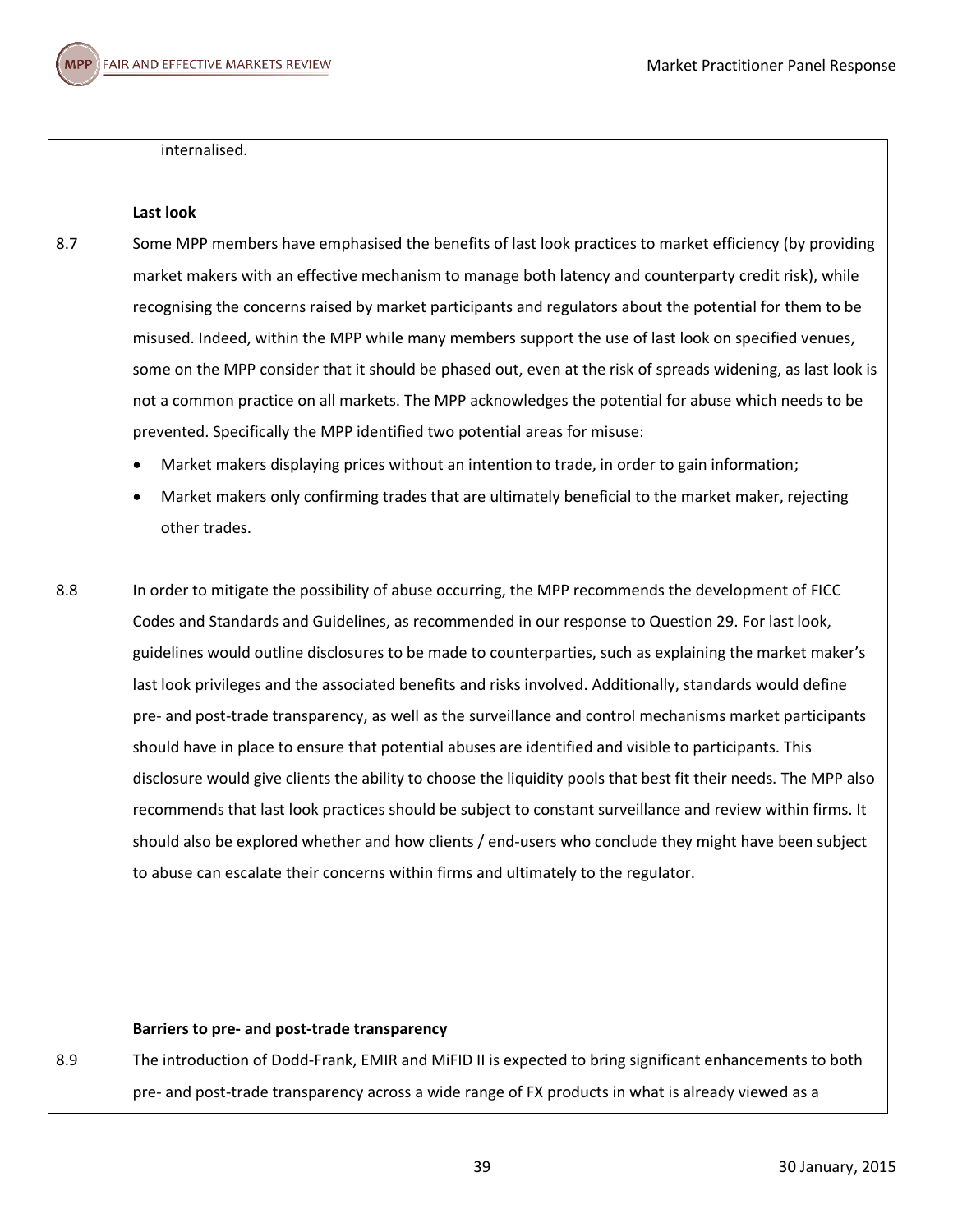relatively transparent market.

- 8.10 However, spot FX is not fully covered by incoming regulations. In the US, spot FX is not determined to be a Dodd-Frank swap and is therefore excluded from trade reporting obligations. In Europe, spot FX is not classed as a MiFID Financial Instrument and is therefore excluded from MiFID / MiFIR reporting obligations. Public post-trade information on spot FX transactions is excluded from public distribution in both the US and Europe.
- 8.11 That said, spot FX has been at the forefront of electronic trading advances, leading to a higher level of transparency than in many other markets. The growth of Multi-Dealer Platforms (MDPs) and software solutions to obtain prices from multiple sources (e.g. aggregation tools) has further enhanced pre-trade price transparency. As such, spot FX is already considered to be highly transparent, with many channels available for both professional and non-professional market participants, affording them real-time access to market pricing.
- 8.12 The MPP currently supports the continuation of the exclusion of spot FX from trade reporting obligations. Any proposed changes would first require careful consideration of whether there are material benefits to subjecting spot FX to increased post-trade price transparency requirements, and whether such benefits would outweigh costs associated in doing so. Further evaluation should consider:
	- Whether enhancing existing reporting (e.g. 6-month central bank and triennial BIS surveys), by increasing automation and harnessing existing reporting infrastructure is a viable approach to increasing post-trade transparency;
	- Whether the real-time or aggregated (e.g. on a volume weighted average price (VWAP)) public dissemination of spot FX information for liquid products is needed and for what purpose;
	- Feasibility of how such data might be captured and stored globally, across multiple time zones and platforms and whether a central time stamp could help dealers store / track data;
	- Whether thresholds could be defined to increase transparency in the wholesale market without limiting the effectiveness of the transactional market.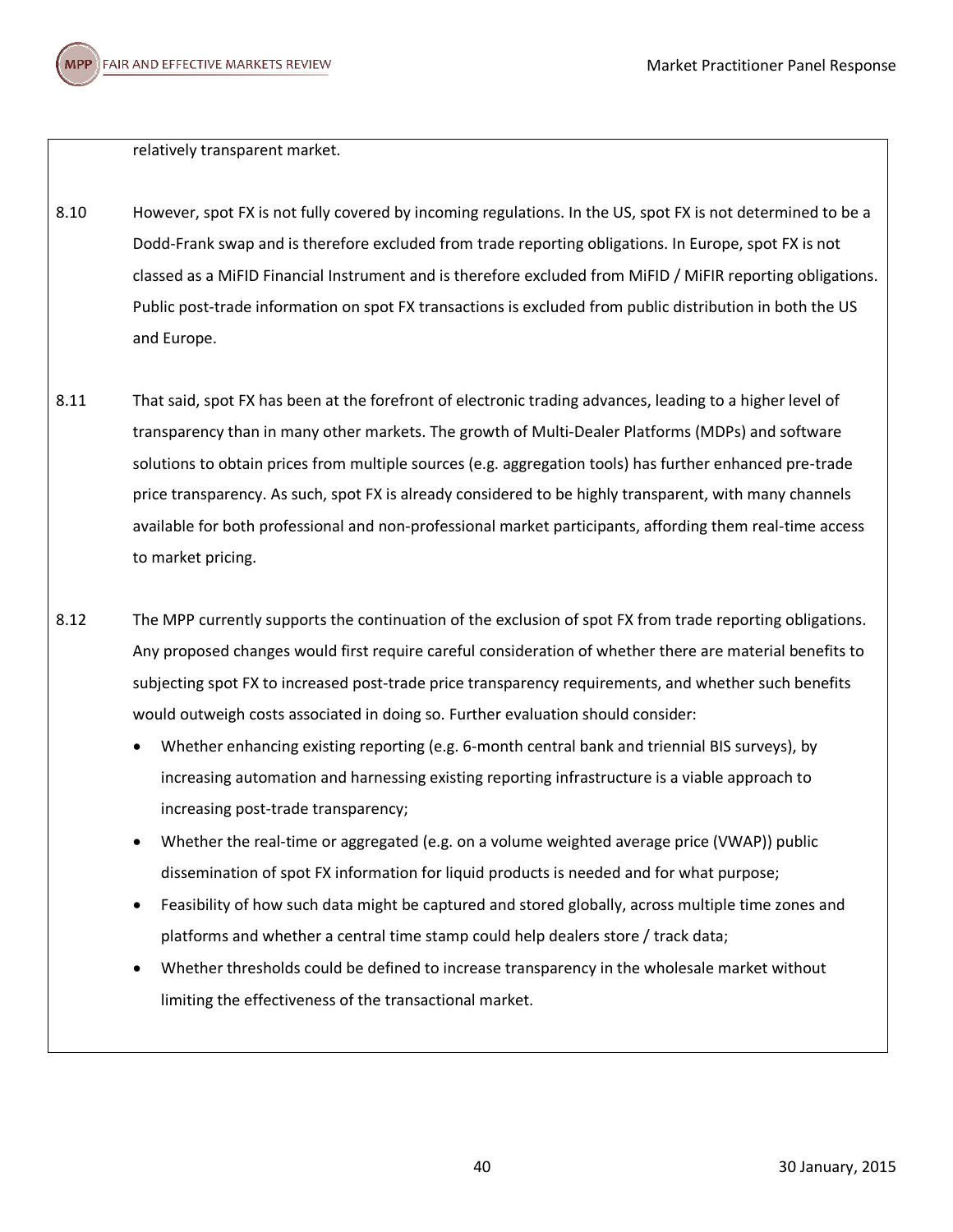#### **Question 09 – Market microstructure – specifically Foreign Exchange**

Are there barriers impeding the development of more comprehensive netting and execution facilities for transacting foreign exchange fix orders?

- 9.1 The MPP supports the recommendations made by the FSB Foreign Exchange Benchmarks Group<sup>19</sup>, including support for the development of industry-led initiatives to create independent netting and execution facilities for transaction fix orders. The MPP agrees that such facilities could potentially help to enable end-users to transact at the fixing price while reducing potential conflicts of interest for dealers, increasing transparency and reducing market risk for participants. However, the MPP is cognisant of the challenges such facilities may face:
	- 9.1.1 Handling residual risk: A netting facility would not be able to offer a risk absorption service to clients as the netted exposure (which will often be sizable) would need to be settled via an auction process or similar methodology. This may result in an imbalance between supply and demand through the fixing process, which could in turn result in a benchmark level being set away from where the market would otherwise be trading;
	- 9.1.2 Increased costs, both in setting up these facilities and in potentially increased running costs, which may be a barrier to uptake of these new facilities by end-users. Additional investigation is required to ensure that markets are able to absorb this increased cost while remaining effective.

 $\overline{a}$ 

 $^{19}$  Foreign Exchange Benchmarks, 30th September 2014 (Financial Stability Board – FSB): [http://www.financialstabilityboard.org/wp-content/uploads/r\\_140930.pdf?page\\_moved=1](http://www.financialstabilityboard.org/wp-content/uploads/r_140930.pdf?page_moved=1)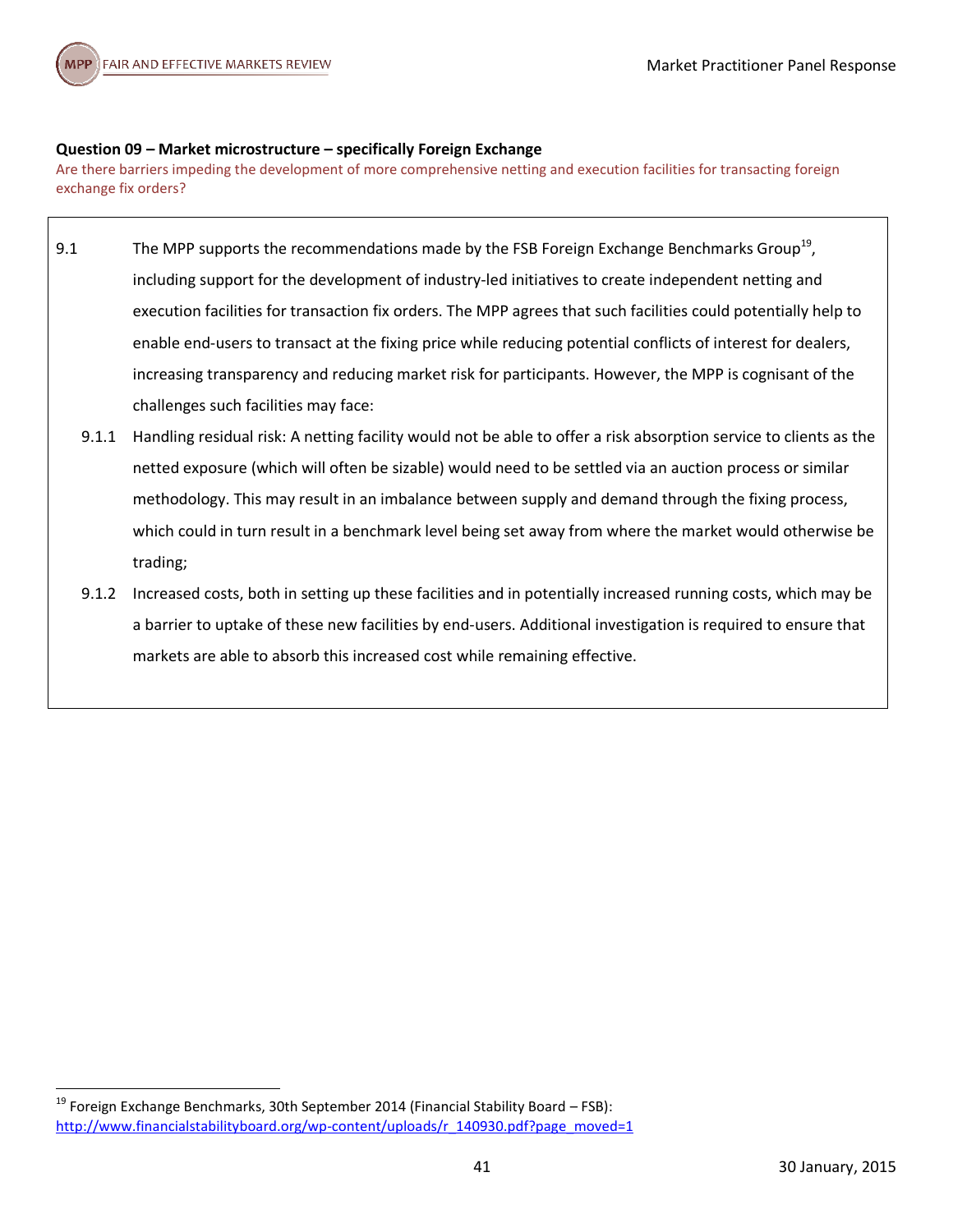#### **Question 10 – Market microstructure – specifically Commodities**

Are there any material barriers preventing greater transparency in OTC commodity derivatives markets? If so, what could be done to remove them?

- 10.1 Recent or in-train legislation, such as EMIR, MiFID II / MiFIR and Dodd-Frank, has increased minimum standards for pre- and post-trade transparency in commodities derivatives. Given the complex and fragmented nature of the commodities markets it is too early to ascertain the full effects of the regulatory changes but two main barriers in mandating further post-trade transparency have been identified:
	- 10.1.1 Geographical regulatory arbitrage: The commodities markets are highly global in nature. Market participants may move trading to less regulated geographies as key participants seek to avoid the costs or impact on trading strategies of increased regulatory post-trade reporting requirements. The mitigant to this would be to ensure that any increases in regulatory requirements were implemented globally on a consistent basis (as discussed further in our response to Question 11);
	- 10.1.2 Large trades in illiquid markets: Given the illiquidity and variable concentrations in markets for some commodities products any moves towards a more transparent market must take care not to drive large trades from thin markets or during periods of thin trading. The mitigant to this could be to either delay post-trade reporting or to make the information less granular to avoid giving away sensitive positions / trades (e.g. provide size buckets or aggregated amounts).
- 10.2 Pre-trade transparency, especially around derivatives, is seen as sufficient, with highly electronic interbank markets increasing ease of access and price transparency. Mandating additional pre-trade transparency risks diminishing liquidity. Ultimately, if end-user participants consider that there is not enough pre-trade transparency in the markets, it is likely that they will move towards alternative hedging techniques.
- 10.3 Pricing of physical commodities is significantly different to the conventional pricing of the OTC spot market. The quoted prices include premiums (i.e. costs of 999.99 / large gold bars), shipping and storage charges, taxes and duties.
- 10.4 The MPP considers that, given the settlement of physical commodities (post-trade) does not occur electronically, the potential role of automation is limited.

### **Question 11 – Market microstructure – specifically regulatory measures**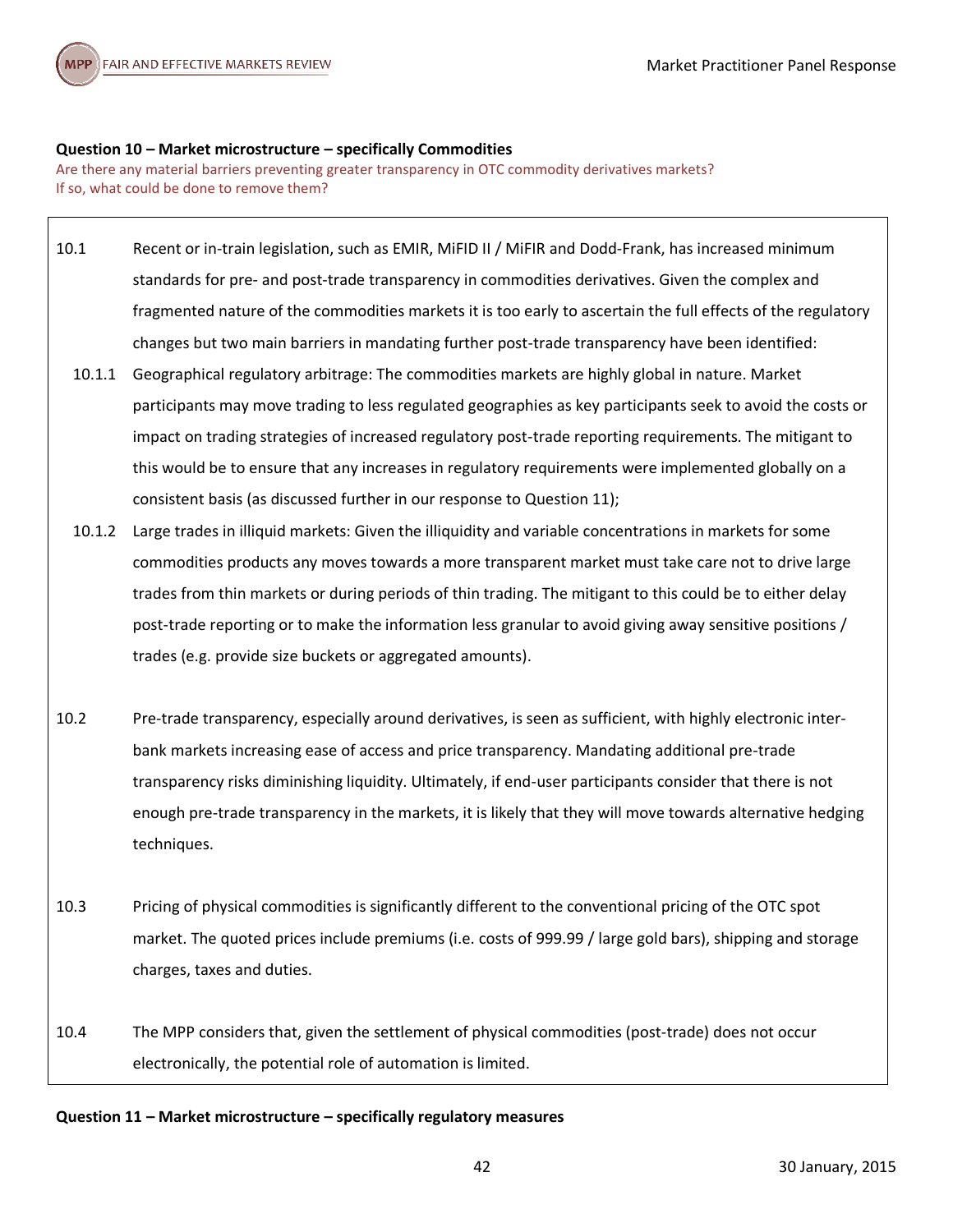$\overline{a}$ 

Are there any areas of FICC markets where regulatory measures or internationally co-ordinated regulatory action are necessary to address fundamental structural problems that exist?

- 11.1 Effective markets facilitate efficient resource allocation and result in lower transaction costs, continuous trading flow and better price discovery. Many existing reforms, such as the Dodd-Frank act, EMIR, MIFID II, and MAD / MAR<sup>20</sup>, are either being implemented or at early stages (see Appendix A). Before further regulation might be considered to address perceived structural problems, it is important to take stock of what regulatory reform has already been implemented or is in progress, to assess its efficacy and, most importantly, to evaluate how the financial system is evolving.
- 11.2 In particular, it is important to understand how liquid and resilient financial markets can help issuers and investors make transactions, transfer risk and channel savings to investments in a reliable way and without the uncertainty of sudden closure. Accordingly, it is important to recognise the role of liquidity providers in such markets.
- 11.3 The MPP has identified areas where we consider there is potential for additional regulatory measures or regulatory support:
	- 11.3.1 Increased efforts to harmonise regulations across jurisdictions: As stated, with FICC wholesale markets being global in nature, the differences in regulations across various jurisdictions (e.g. CRD IV versus Fed leverage ratio requirements, transparency and trade reporting requirements, Swap Execution Facility (SEF) requirements) may lead to an un-level playing field and encourage differences in market behaviour between jurisdictions. The potential for regulatory arbitrage arising from these differences should be addressed by concerted efforts towards regulatory co-operation and convergence across jurisdictions;
	- 11.3.2 Support the development of industry-led market-wide business conduct, standards and guidelines: The MPP recommends the development of industry-led, eventually international, FICC Codes and Standards, Guidelines and Case Studies but notes that regulatory support is likely to be necessary to drive adoption and relevance. Such support could include regulatory involvement in the development of FICC Codes, Standards and Guidelines; with key regulators providing their endorsement. More detail is provided in our response to Question 29.

 $^{20}$  Directive 2014/57/EU of the European Parliament and of the Council of 16 April 2014 on criminal sanctions for market abuse (market abuse directive): t[o http://ec.europa.eu/finance/securities/abuse/index\\_en.htmn](http://ec.europa.eu/finance/securities/abuse/index_en.htmn)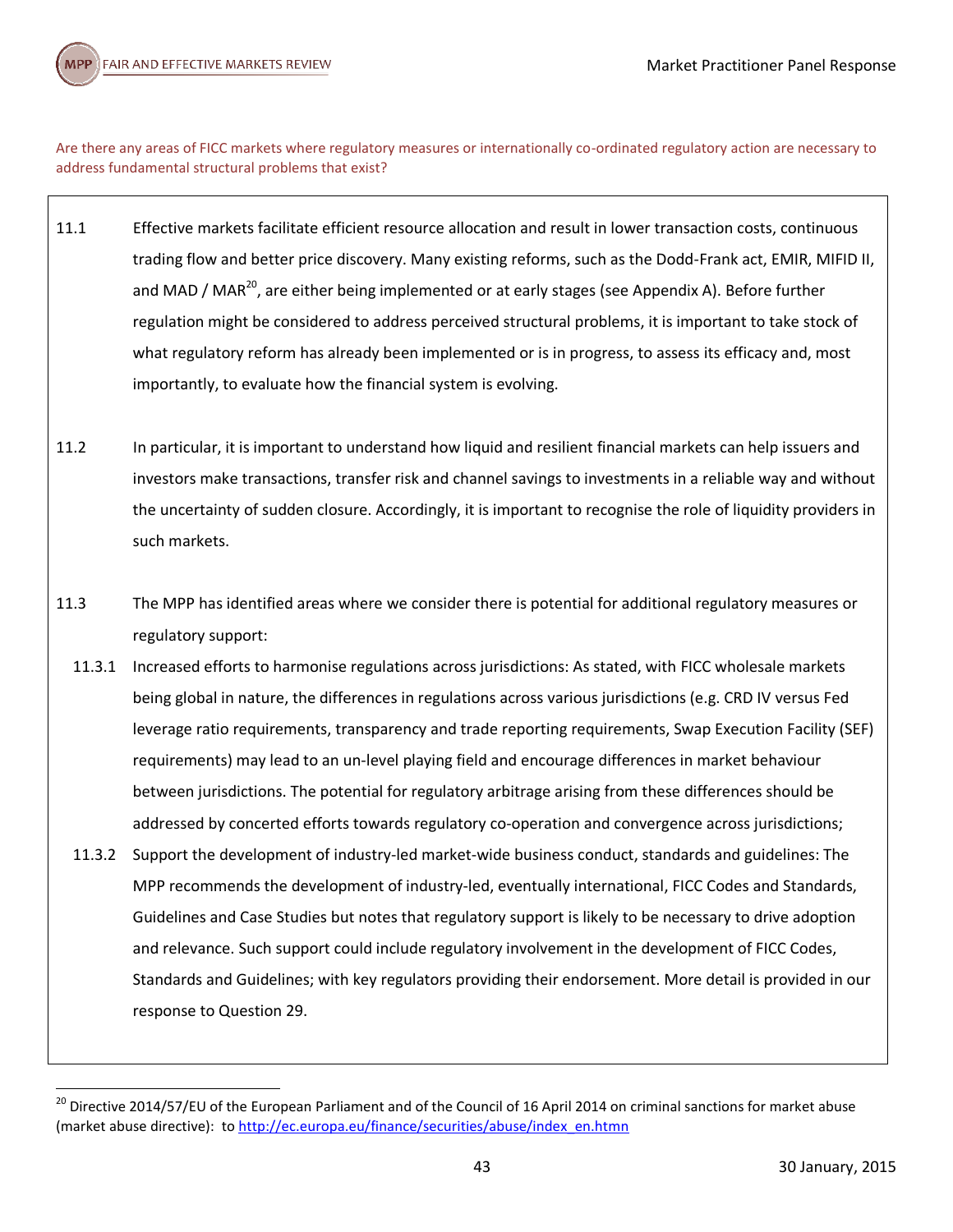11.4 Priority areas for development of such detailed Guidelines include:

- 11.4.1 Definition and use of non-public information: There is currently a lack of clarity in the market on the appropriate use of both client and proprietary data; in the extent to which it can be used internally; and how it can be communicated externally. A clearer definition of how this information may be used would enhance market confidence, fairness and effectiveness. To the extent that 'grey areas' exist, the MPP recommends that additional clarification be provided around information use. Such clarification could either be achieved directly through regulation, or through industry-led FICC Codes, Standards and Guidelines which would ideally be endorsed by regulators. While it is acknowledged that judgement is required in determining appropriate use of non-public information, the MPP believes that additional guidance should be available to define the 'material' element of material non-public information (MNPI). This would provide market participants with more certainty on when they can and cannot use non-public information;
- 11.4.2 Market-wide end-user suitability standards: There is currently a lack of a consistent wholesale FICC marketwide standard for assessing end-user suitability when transacting in different products, with dealers and firms using their own judgment in determining an end-user's suitability to transact. This leaves scope for interpretation and the application of different standards by different dealers / firms, and runs the risk of participants being sold products that might not be suitable in a wider context. The MPP supports an industry-led definition of more granular market-wide standards of end-user suitability, but as with the business conduct standards, regulator engagement or input during their development would assist in ensuring such suitability standards are taken up;
- 11.4.3 Classification and terminology: The MPP believes that international agreement on terminology is required. Although some progress has been made and there is better communication internationally, there remain significant differences. For example, the definitions of material non-public information (MNPI), principal and agent, vary across geographies and markets. This confusion of terminology heightens the risk of misunderstanding of rules or of inadvertent governance lapse, and makes the cost and complexity of policing difficult. The MPP recommends that consistent terminology and language should be developed by the industry, and if this is successful in bringing clarity, the industry should subsequently encourage adoption or endorsement by regulators. IOSCO could play an important global role here.
- 11.5 Expand post-trade transparency regulation in some physical commodities: The MPP believes that expanding post-trade transparency in some of the more liquid, standardised physical commodities (such as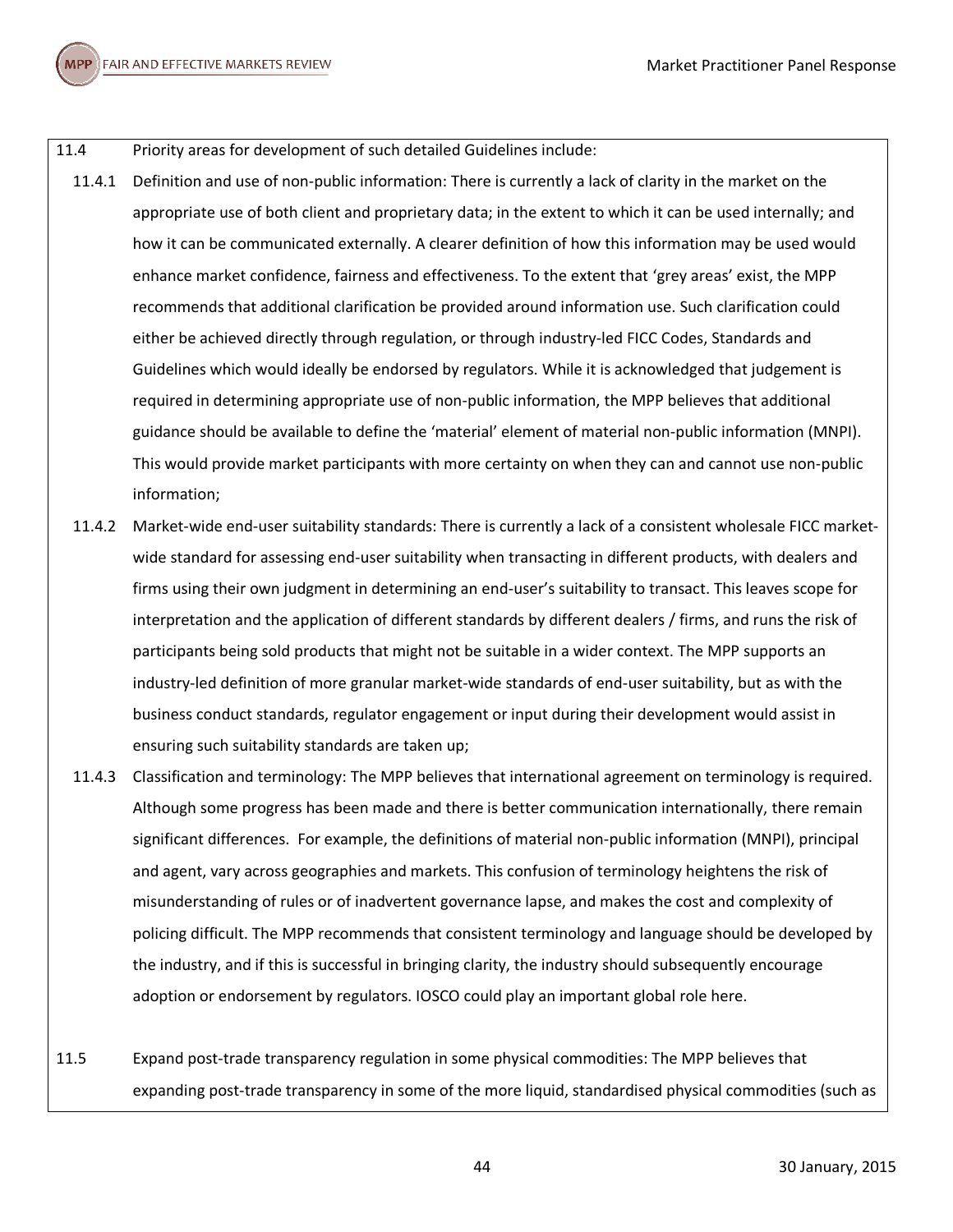gold bullion trading) will benefit the effectiveness of these markets. Availability of post-trade reporting in these products would provide an understanding of liquidity, help to dispel some concerns over information abuse, work towards levelling the playing field and allow for more reliable benchmarks to be constructed. Therefore, the MPP recommends greater post-trade reporting and the publication of liquidity flows for these selected physical products. However, given the fact that MiFID II / MiFIR was designed for very different markets, we suggest that this may not be the best route to achieve such transparency, particularly given the impact such a move would have on both wholesale and retail participants.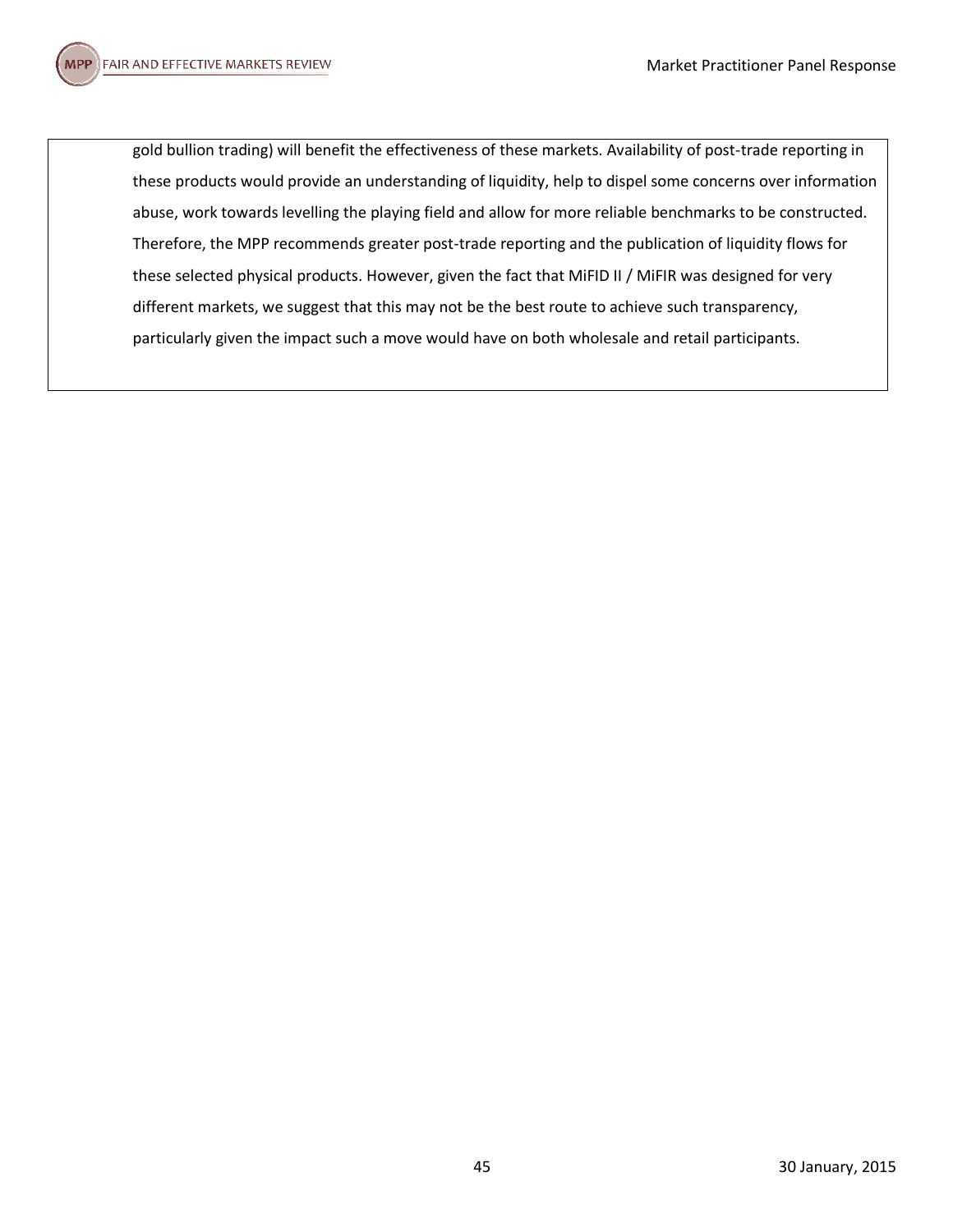#### **Question 12 – Conflicts of interest and information flows**

Where do potential conflicts of interest arise in the various FICC markets, and how do they affect the use and potential abuse of confidential information, both within and between firms?

#### **Question 13 – Conflicts of interest and information flows**

How can the vulnerabilities posed by such conflicts be reduced? Are existing internal structures and control procedures sufficient? Where they are not, are further internal management controls required (such as better trading floor design and/or closer monitoring of electronic communications within and between firms) or is more radical action required to remove conflicts altogether?

### Questions 12 and 13 have been answered together given the overlapping themes.

12.1 Conflicts of interest and information asymmetry are inherent aspects of markets. While it is desirable to reduce conflicts of interest and information asymmetry where possible and necessary to manage any remaining issues, it is noted that it is not feasible to remove these aspects entirely. Accordingly, the MPP recommends that changes in this area should focus on conduct and business standards, rather than changes to market structure. Potential conflicts of interest are discussed below:

#### **Principal role of dealers**

- 12.2 The majority of FICC markets involve dealers acting in a principal role, with agency roles remaining a minority. A principal role brings an inherent conflict of interest between a dealer and their client, as the dealer may continue to hold the other side of the trade entered into by their client. In such a situation, the dealer would consequently profit from their client's loss. However, there is good argument that a fair and effective market exists where there is disclosure of the role a dealer is playing in a transaction and endusers have a clear understanding between:
	- An agency execution model with fiduciary protection (including best execution) but less surety of price and execution;
	- A principal execution model with higher certainty of price and execution but no fiduciary care is owed beyond normal integrity of conduct.
- 12.3 As noted in paragraph 8.3, the MPP accepts that agency-type duties can arise where the basic trading model is that of principal, and that there is therefore a need for clarity as to when those circumstances might arise, with appropriate disclosures to clients.
- 12.4 Where clear understanding exists, each participant can choose the best route for their particular risk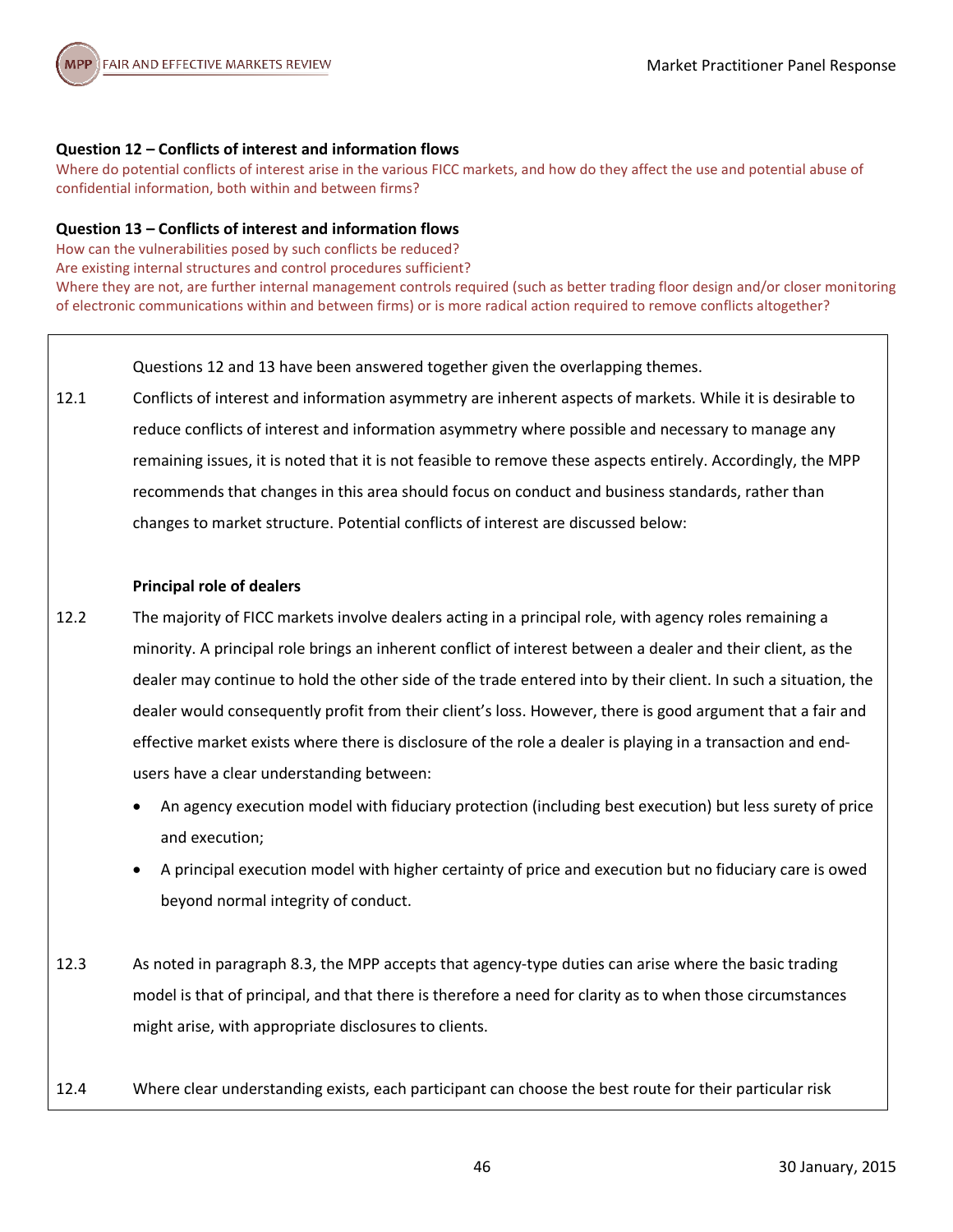tolerance and expertise in any FICC market. A corporate treasurer surrounded by screens and data may be more effective in principal to principal dealing in an FX or credit market, but still opt for agency dealing in a commodities or credit market.

- 12.5 To reduce the risk of participants being unclear as to which role the dealer is taking in any given transaction, the MPP suggests that pre-defined disclosures and consistent terminology are used to establish and communicate the role a dealer plays in a given transaction with different terminology around pricing.
- 12.6 Beyond this, efforts could be made to prevent all communication (including electronic) between principal and agency functions and potentially physical separation. However, where individuals act in both capacities this would clearly be impractical and so guidelines and surveillance are the primary means to manage potential conflicts.
- 12.7 The potential conflict of interest for dealers in a principal role can increase for products with pre-defined end / fix points or triggers, such as benchmark-related transactions or barrier options. Additional issues for these products are discussed in our responses to Question 3 and Question 4.

### **Use of non-public information**

- 12.8 FICC market participants make a commercial return not just on bid-offer spread crossing. Few dealers are simply internalisers with sufficient volume and bid-offer crossing to justify the trading operations they support. Many make additional returns out of risk management and positioning to take advantage of their privileged position in market flows. As a principal, not an agent, the use of this information to position the firm is widely recognised as valuable. Many FICC desks described the value of seeing the market flows in performing their roles. There is clearly a fine line between a market-maker using its capital to take on and sell risk based on valid market intelligence received, and a central participant using non-public information to trade for advantage.
- 12.9 Further clarity should be provided to identify what constitutes material non-public information (MNPI) to reduce 'grey areas' in how non-public information can or should be used and on standards around conflicts of interest. Once these aspects have been clarified, information controls are needed to manage potential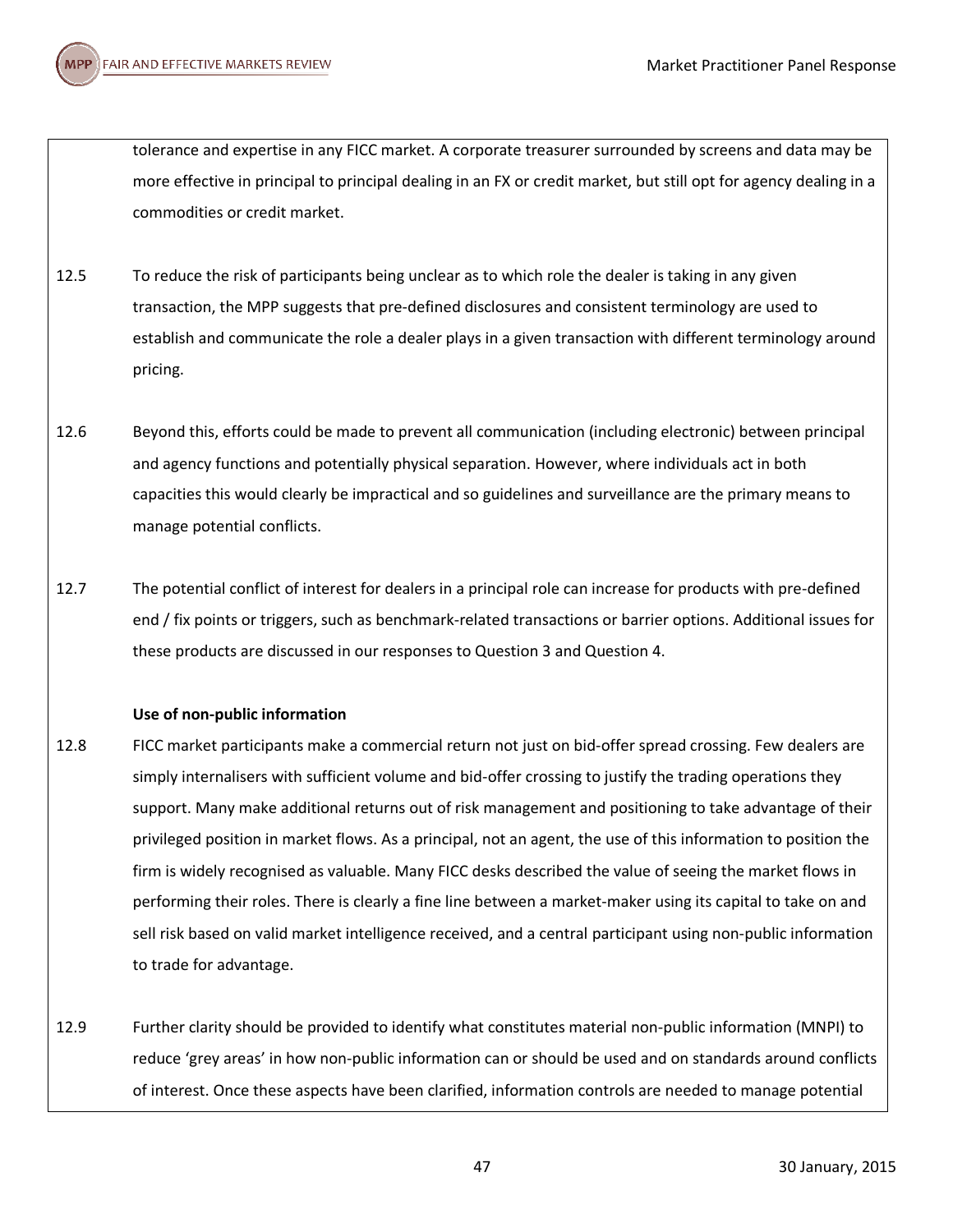conflicts of interest.

- 12.10 A minority of the MPP believe that dealers should publicise their policies on the use of client information. Whether these are published or not, end-users can also drive change through including more specific nondisclosure agreements with dealers to control what information can be used by the dealer.
- 12.11 There also needs to be a cultural shift by all market participants, encouraged by regulators, to increase levels of reporting of suspicious or inappropriate behaviour. This is discussed in more detail in our response to Question 41.
- 12.12 In the commodities markets, vertically integrated firms may possess non-public information about price movement and market conditions from their own business. Acting on this information may be essential in the normal conduct of business activities, for instance, hedging price risks in light of supply disruption. However, firms may seek to leverage their position in the physical market to achieve excessive profits in wholesale financial markets. The ability to leverage such positions is diminished in larger or more liquid markets (e.g. Oil), but creates potential conflicts in smaller or less liquid markets. The ambiguity of these very different uses of proprietary information and the challenges of determining precisely what constitutes MNPI in commodities is exacerbated by the relatively high price volatilities naturally occurring in these markets. This can render conventional inside information approaches, such as those in equity markets, very challenging to apply. Care should be taken in defining MNPI so as not to unintentionally force vertically integrated firms to take on more risk (i.e. if information related to a firm's production volumes was to be considered MNPI and was therefore ring-fenced from the individuals responsible for hedging price-related risks in the market).

#### **Dealer incentives to maintain primary dealer status in the rates market**

12.13 Governments and their debt management offices (DMOs) award primary dealers 'status to deal' based on the concept of primary dealer scoring. A component of the primary dealer scoring is a dealer's willingness and evidence of them supporting the secondary trading of bonds. The Treasury framework for awarding a dealer primary dealer status is therefore tied to a dealer's secondary trading activity. While dealer access to secondary markets helps price new issuances effectively, reflecting issuer and investor risk appetite and demand, the linkage could also create a conflict of interest where dealers may be incentivised to engage in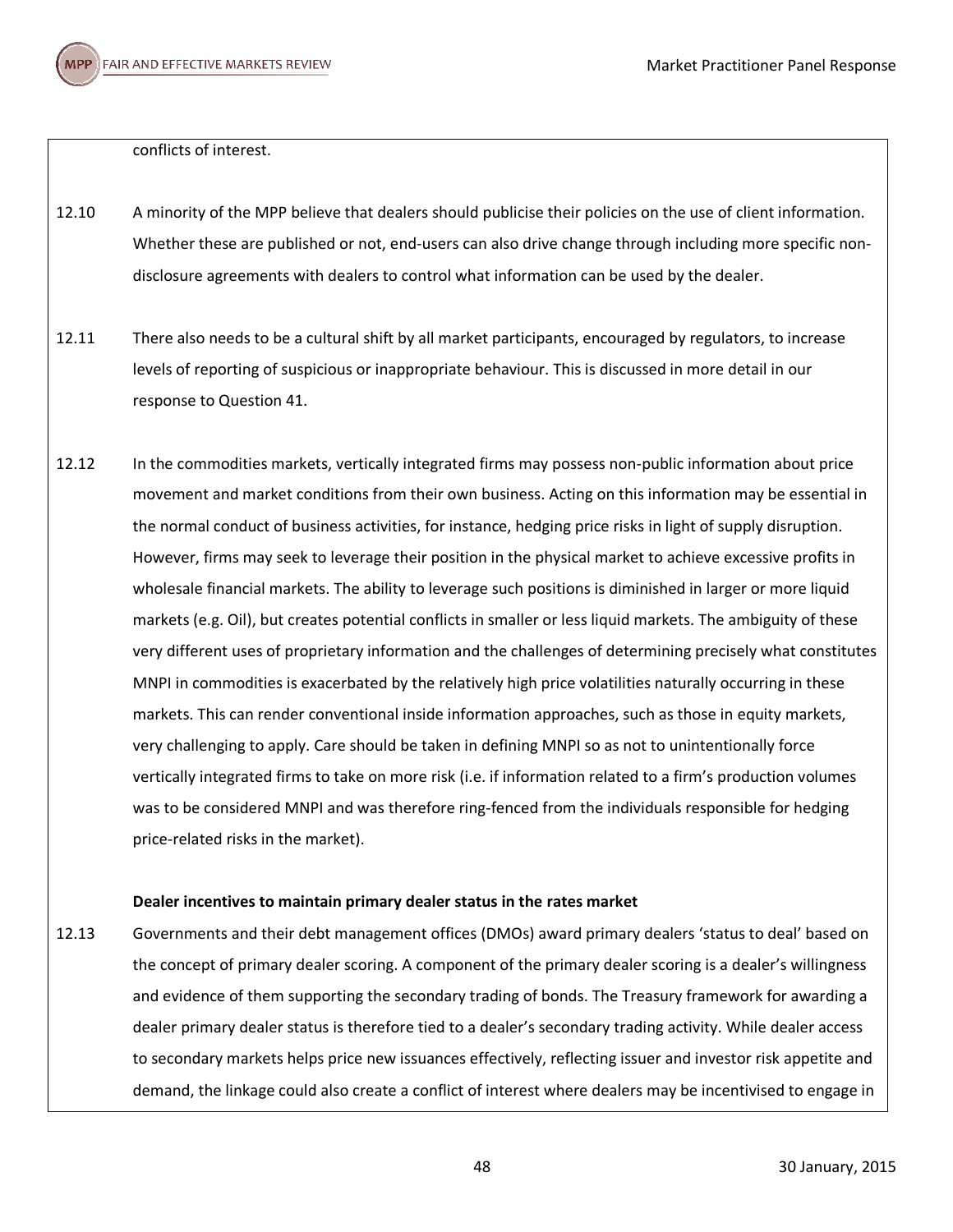loss-making behaviour in the secondary market to maintain their primary dealer status.

12.14 The onus on resolving potential conflicts of dealers maintaining primary dealer status should be shared between market participants and issuing sovereigns. The present conflicts of interest often derive from issuer-led scoring systems, which can be enshrined in law. Dealers should work with sovereign issuers to assess and address unintended conflicts arising from primary dealer scoring mechanisms. As part of this, issuers need to ensure that the role of primary dealers is clear and that primary dealer scoring systems are aligned with this role.

#### **Cross-subsidisation**

12.15 This is discussed in our response to Question 4.

### **Allocation of bond issuance to investors in fixed income markets**

12.16 This is discussed in our response to Question 7.

#### **Best execution monitoring**

12.17 Once a fiduciary responsibility is taken on by a desk for any particular order, its monitoring needs to be carefully evidenced so as not to expose the dealer to hindsight evaluation of perceived poor execution or conflicts of interests. Traders should remain the first line of defence against fraud and misconduct, but best execution monitoring must also be reviewed and confirmed by a party independent from the front office.

### **Access to closed liquidity pools**

12.18 There is a potential conflict of interest around having closed liquidity pools, which exclude certain market participants. However, in some cases they aid market effectiveness. For example, the ability of sell-side participants to provide liquidity in inter-dealer pools would be compromised if opportunistic high frequency participants were added to these pools. In order to mitigate potential conflicts it is critical that trading venues are able to assess transparently and objectively the impact to liquidity of adding participants and make an informed decision on whether (and what types of) new members should be added.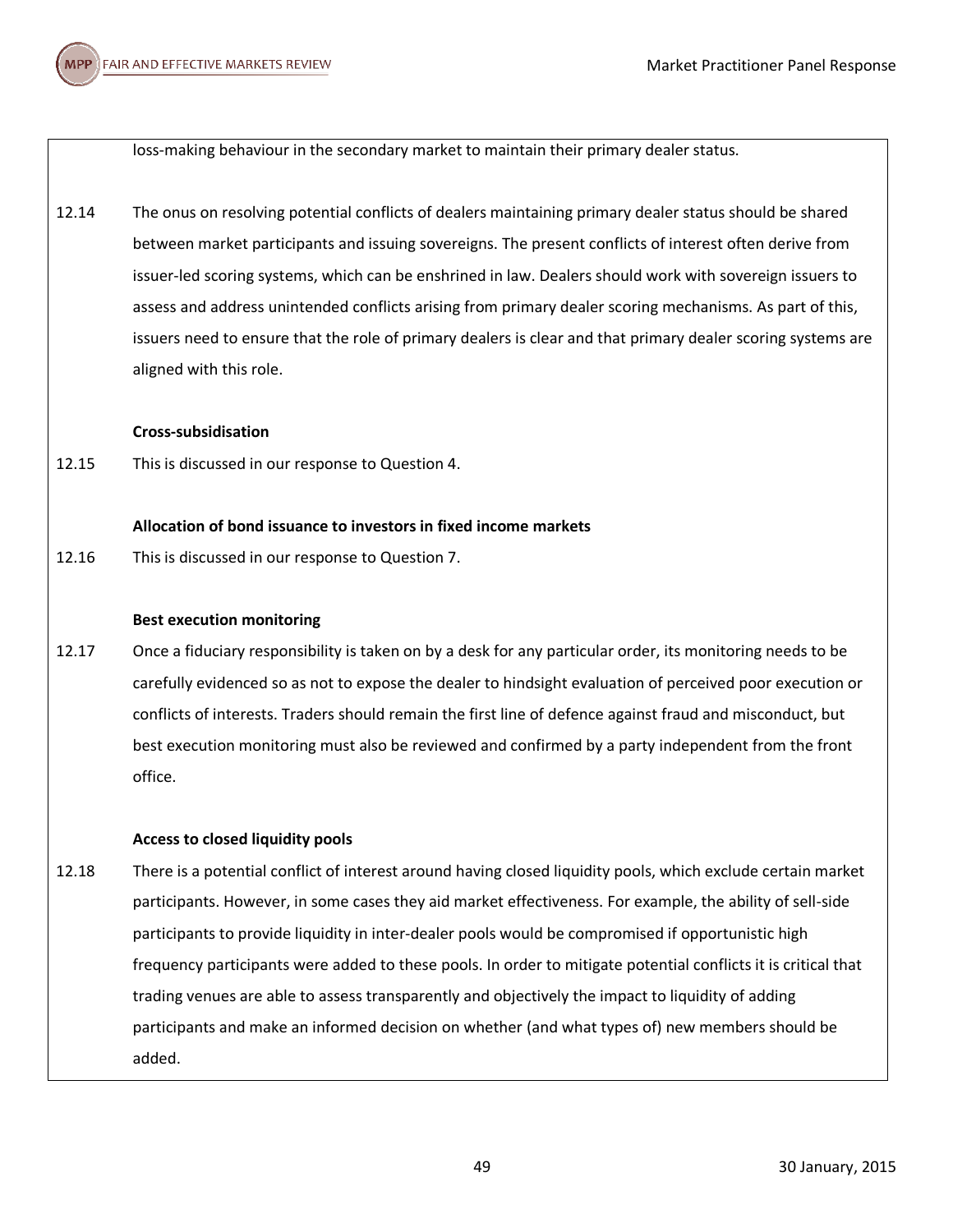# Section 2 – Competition & Market Discipline

## **Question 14 – General**

Is there a relationship between the level of competition in FICC markets globally and the fairness and effectiveness of those markets? What risks are posed by the increase in concentration seen in some FICC markets? In answering this, please have regard to the geographical scope of any relevant markets.

- 14.1 The MPP is of the opinion that there is no intrinsic relationship between the level of competition in FICC markets globally and the fairness and effectiveness of those markets. Competition is important to fairness and effectiveness, but is not the only factor at play. FICC markets are generally considered to be highly competitive and effective, with the main challenges sitting with establishing fairness in the markets, which require further protections as discussed elsewhere in this consultation response.
- 14.2 An increase in concentration in FICC markets has predominantly been seen in markets that are highly commoditised (for example FX). Within these markets, this phenomenon is not considered by market participants to cause any undue risks to fairness and effectiveness with the exception of the tail risk associated with the failure of a counterparty.
- 14.3 Given the intense competition still experienced in FICC markets, the MPP does not consider that further regulation is required to stimulate competition, however, the MPP would not wish to pre-empt findings from the FCA Wholesale Sector competition review<sup>21</sup>.
- 14.4 Since the FICC markets are global, extra-territorial regulation can have a strong impact on competition in both the UK and international markets. The initiatives of the FSB and IOSCO to harmonise standards are broadly welcomed. However, an inconsistent application of these standards could cause exchanges and market participants to move out of the EU, which would obviously be bad for all. Inefficient crossborder regulation can fragment markets and liquidity and reduce competition, as has happened with derivatives due to a lack of recognition between the Dodd-Frank and EMIR<sup>22</sup> frameworks. Markets which do not receive equivalence / substituted compliance determinations will be at a long-term

 $\overline{\phantom{a}}$  $21$  FCA Wholesale Sector Competition Review, July 2014:

<http://www.fca.org.uk/static/documents/market-studies/wholesale-sector-competition-review-call-for-inputs.pdf>  $\overline{22}$  European Markets Infrastructure Regulation (EMIR):<http://www.esma.europa.eu/page/post-trading>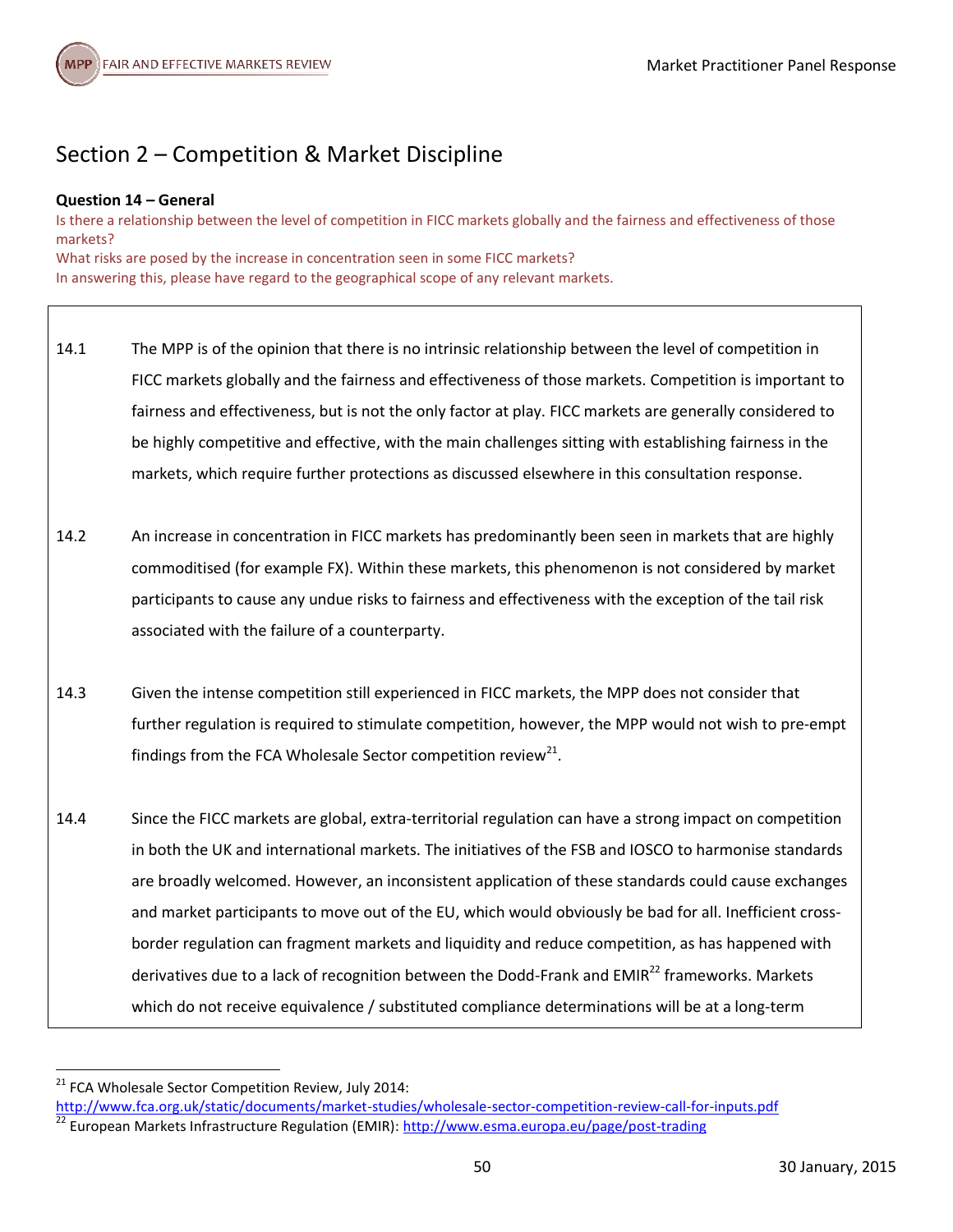

competitive disadvantage, most likely resulting in their effectiveness declining as well.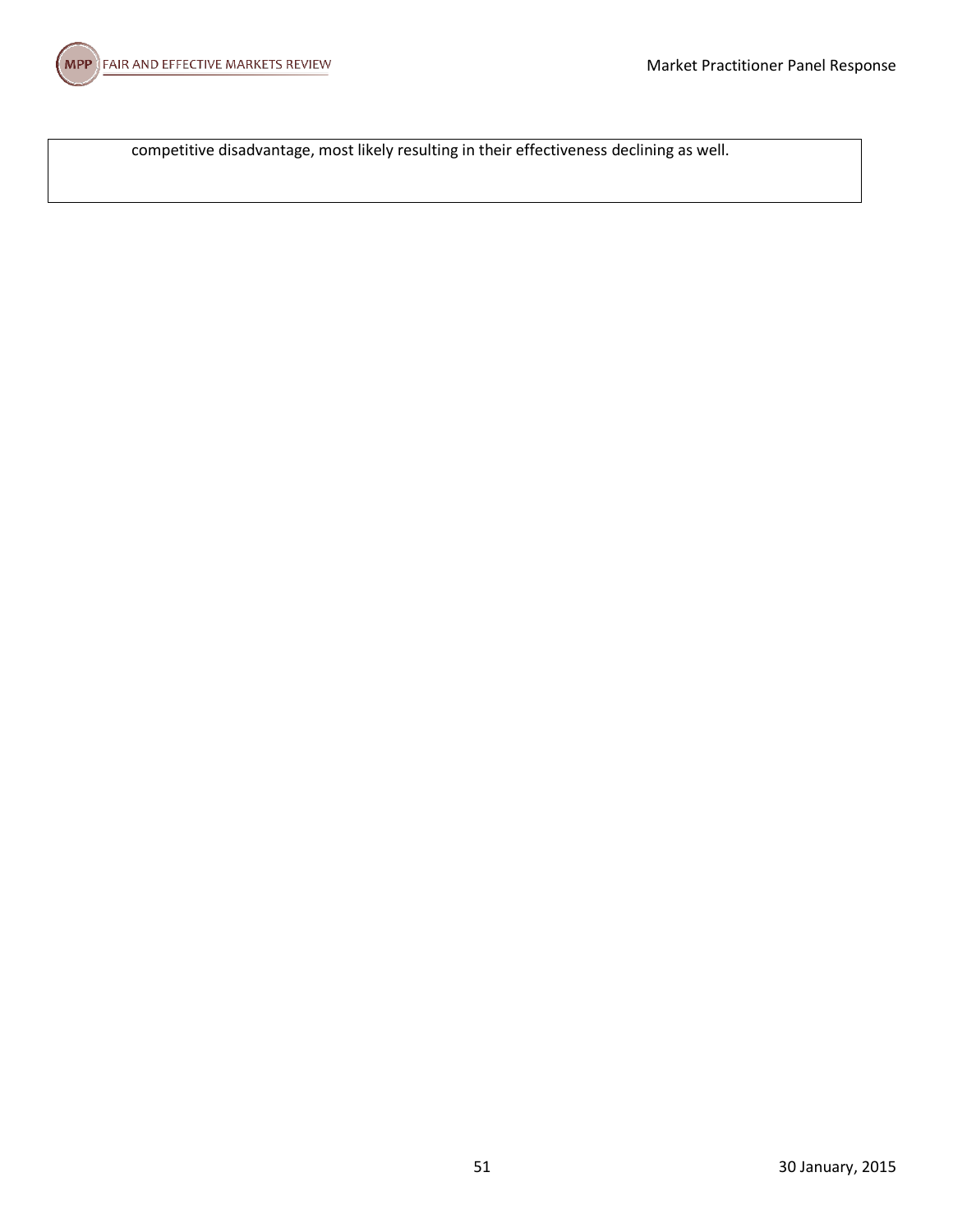## **Question 15 – Promoting effective competition through market forces**

To the extent that competition is currently ineffective in any of the FICC markets, are there market-led initiatives, technological or structural changes that may remedy this situation?

15.1 FICC markets are considered highly competitive and effective, but the main concerns arise with regard to the fairness of those markets, which leads to the need for a further raising of standards as discussed elsewhere in this consultation response. In that context and in answer to this question, discussions within the MPP highlight two areas for possible consideration:

### **Electronic trading**

- 15.2 The changing role of banks in the global FICC markets should encourage the development of the agency brokerage model. Crossing networks are beginning to emerge, primarily for smaller, order-driven trades, which should help smaller firms access the market. Platforms provide ready prices for the lesser amounts that such firms are looking to trade, so long as the products exchanged are liquid / more standardised. This includes the currency markets, which are already highly automated and offer a generic product with low bid-offer spreads (for liquid pairs).
- 15.3 In FICC markets it should be noted that firms can still need the services of an intermediary. These firms do not want to advertise their trading strategy to the competition and need a trusted third party to connect them to an interested counterparty. In this respect, electronic matching platforms have not been successful to date, though opinions vary as to the ability of such platforms to develop in the future (albeit for liquid products only). Given that such platforms are still in their early stages of development, it is currently difficult to foresee exactly how they will evolve or to suggest interventions.
- 15.4 In the current interest rate environment where demand for yielding investments has grown, it is difficult to speculate on the reasons for the slow take-up of electronic platforms. This will be an area to keep under close observation as interest rates normalise.
- 15.5 It is important to note that electronic trading does not completely eliminate conflicts of interest. Potential issues can still arise from last look practices, incentives to maximise rebates for high volume execution and incentives to maximise execution fees. These are discussed in more detail in our response to Question 5.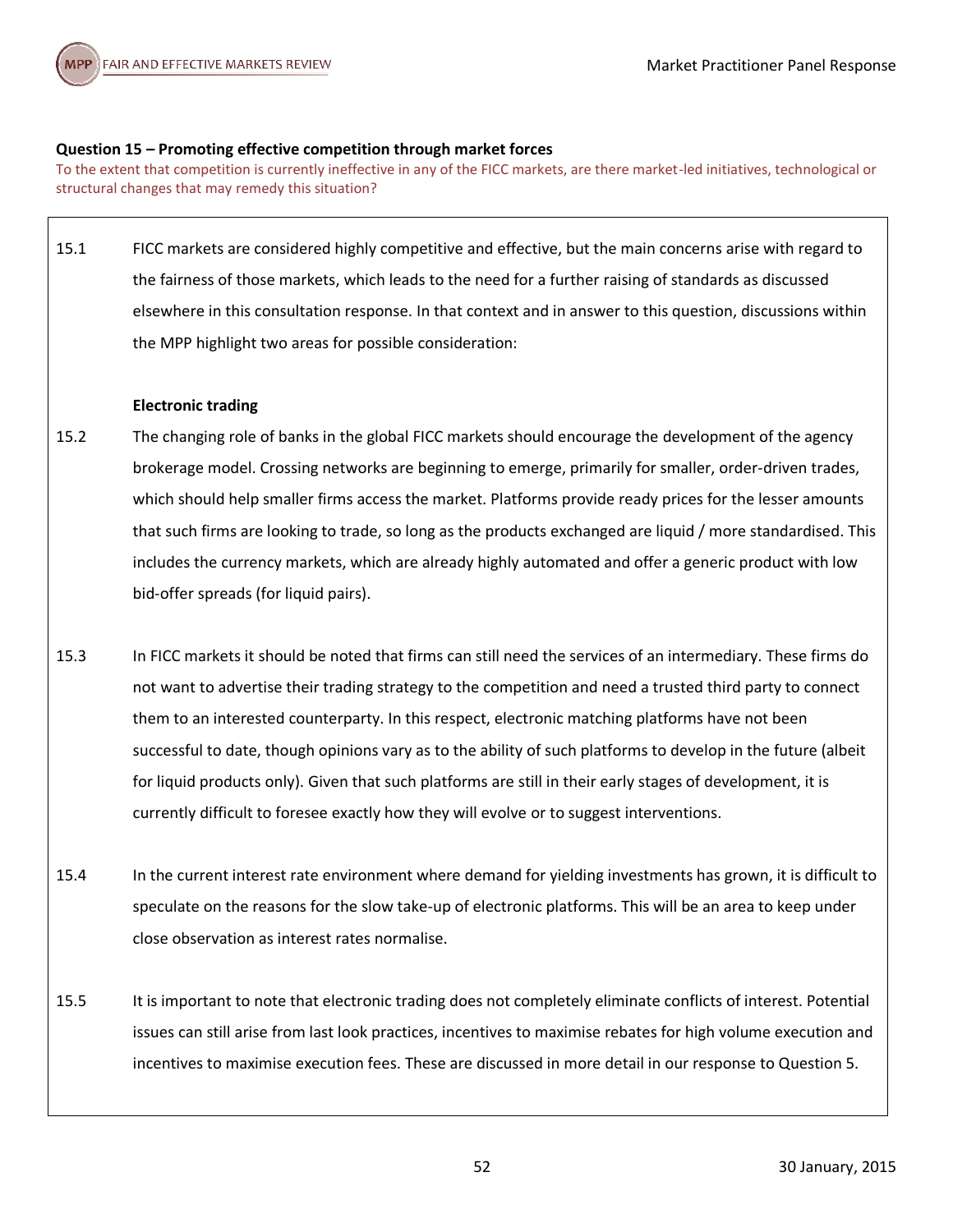

## **Cross-subsidisation**

15.6 This is discussed in our response to Question 4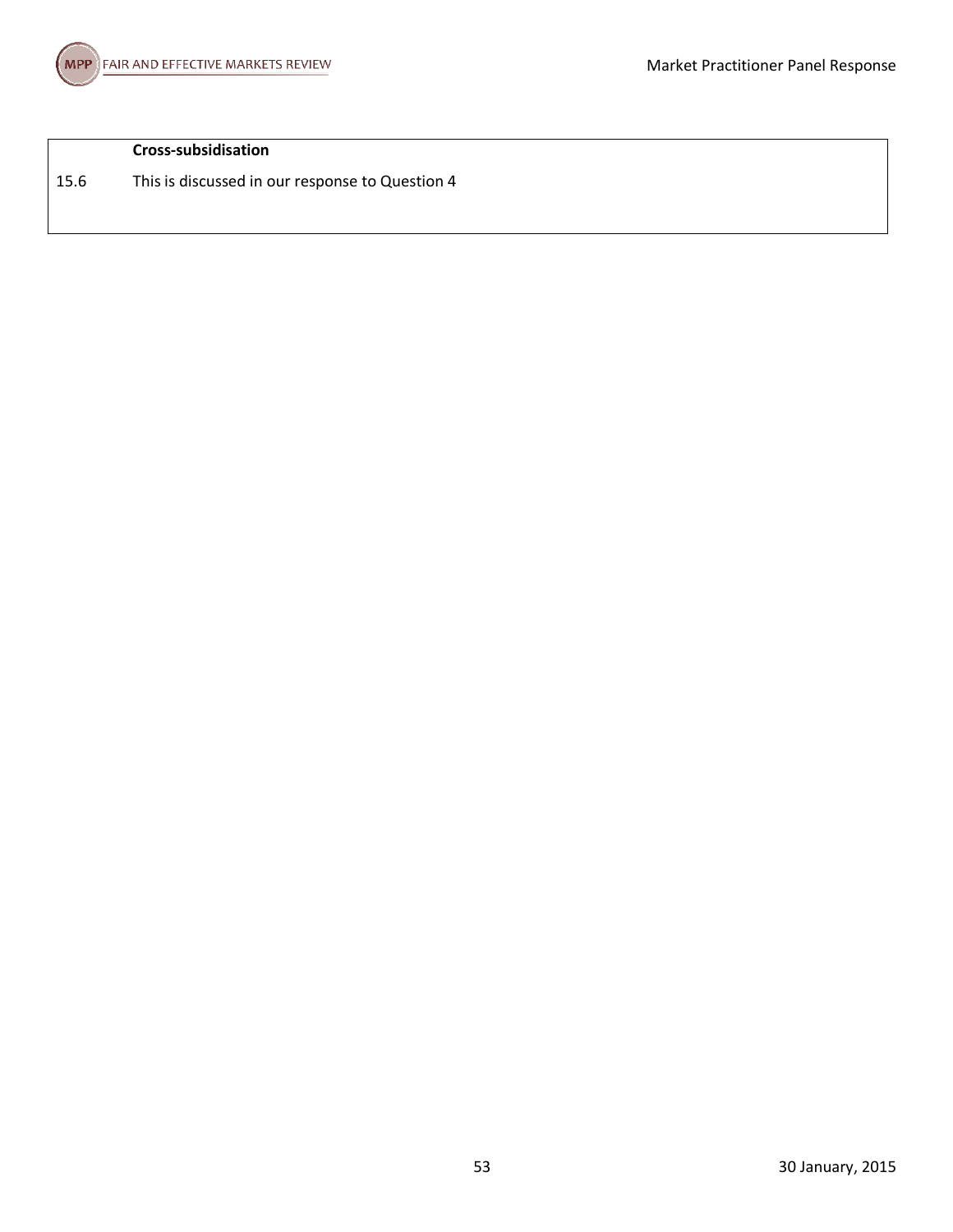#### **Question 16 – Promoting effective competition through market forces**

Are there any lessons that can be drawn from experiences in other financial markets (or indeed other markets) about the ways that alternative or evolving market structures could impact on competition in FICC markets?

- 16.1 While it is useful to look for lessons from other markets, it is important to recognise that a blueprint from one market cannot always be transposed directly on to another. It is superficially compelling to draw parallels between the equities and FICC markets; however, the MPP did not consider this was an appropriate comparison.
- 16.2 Participants in FICC markets are generally wholesale firms, some of whom are acting on behalf of an end-investor, whereas there is a much higher percentage of direct participation by retail investors in equity markets. The professional nature of FICC counterparties and their experience in the markets has allowed them to become accustomed to varying levels of liquidity. The MPP therefore does not consider that it is a desirable or even feasible outcome to try to impose continuous liquidity across all market segments.
- 16.3 One suggestion that has emerged in the MPP is to consider limiting the number of bookrunners for new bond issues to one or two firms, as is the case in the US. Some buy-side market participants, particularly those of a smaller size, feel that multiple bookrunners for new issues may result in less competition and accountability. In addition, when questions are posed regarding the rationale behind allocation, having four or five bookrunners can make it easier to shift the responsibility for an allocation decision to another party. This view is not fully shared across the MPP and the pros and cons of such a shift would need to be evaluated more thoroughly with wider industry engagement prior to any recommendation. In addition, several buy-side market participants have expressed a preference for issuers to be more involved in the allocation of bonds to investors.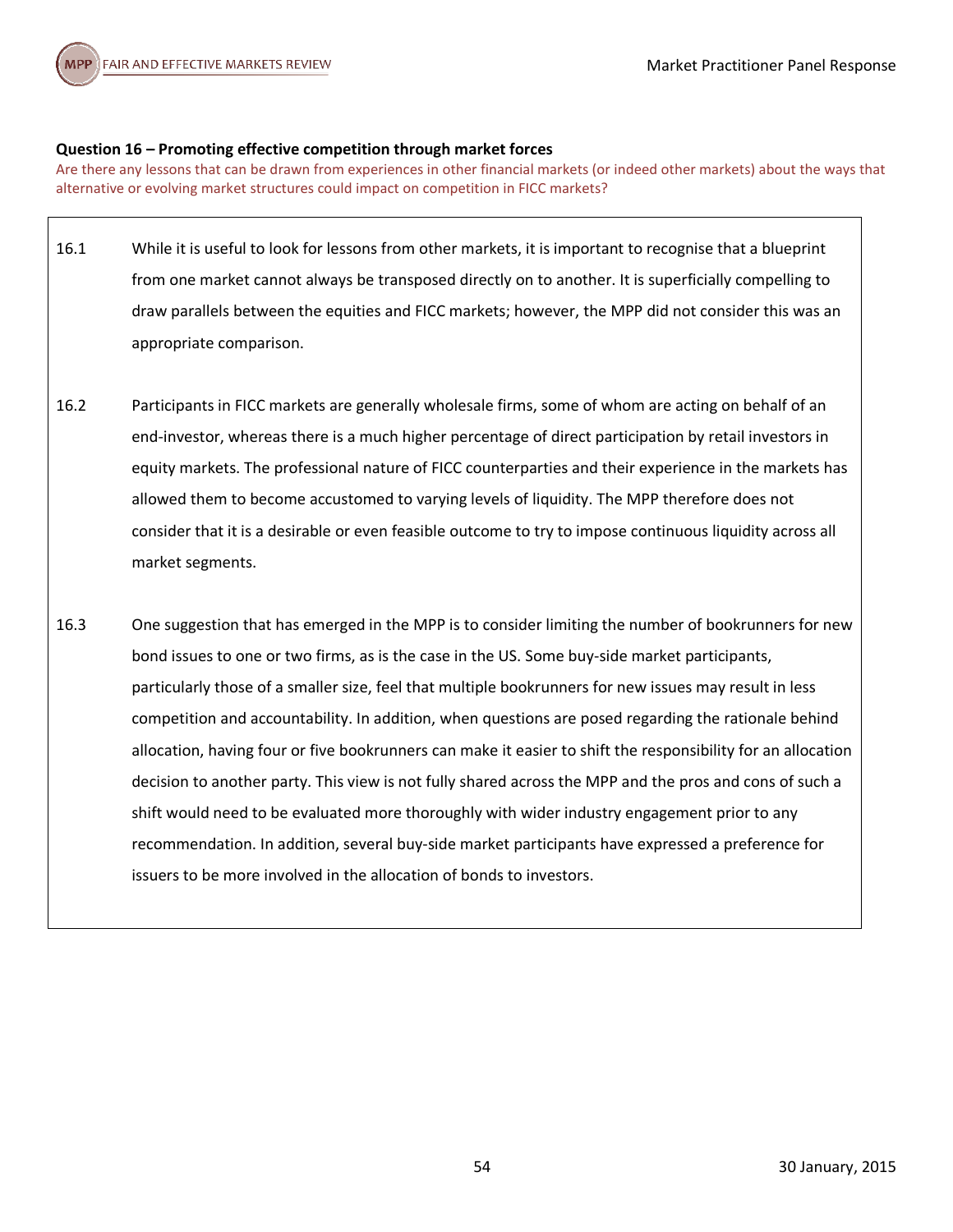#### **Question 17 – Promoting effective competition through market forces**

How effective is market discipline in enforcing sound market practices in each of the key FICC markets? What could be done to strengthen it?

17.1 Professional counterparties who feel that their interests have been harmed have resorted to differing methods to impose market discipline, in a fashion that is generally proportionate to the perceived offence. Remedies include stopping trading with a counterparty across all products, limiting order flow to a given counterparty within best execution limits and / or complaining to senior management. In addition, it was highlighted that counterparties would take into consideration behaviours of that firm that were deemed to have a negative reputational impact, particularly in the case of corporate endusers, although this is likely to be more effective for larger rather than smaller corporates due to their business volume.

### **Existing tools for market discipline should be strengthened and publicised**

- 17.2 Although methods to impose market discipline already exist and are used, further (non-regulatory) improvements could be made in order to attain a desired 'culture of escalation'. Several MPP members mentioned that anonymous tip lines could be provided on an EU-wide basis, or at least within each EU country. When polled at an industry conference, only one firm from a set of twenty was aware that the FCA's Market Conduct Team accepts anonymous calls on market conduct issues. The existence of this hotline should be more widely promoted and it was suggested that broker internal whistleblowing lines could potentially be opened to external parties.
- 17.3 The SEC's Office of the Whistleblower<sup>23</sup> was considered, and the ability for informants to share in the fines imposed was cited as a strong potential incentive for people to come forward. However, as noted in our response to Question 41 paragraph 41.8, this runs counter to developing a culture of accountability, and an internal reward approach would be better aligned to championing behaviours and standards and to establishing positive incentives. This echoes the findings of a joint PRA / FCA note<sup>24</sup> to the Treasury Select Committee published in July 2014.

<sup>23</sup> SEC's Office of the Whistleblower: <https://www.sec.gov/whistleblower>

 $\overline{a}$ 

<sup>24</sup> <http://www.fca.org.uk/news/financial-incentives-for-whistleblowers>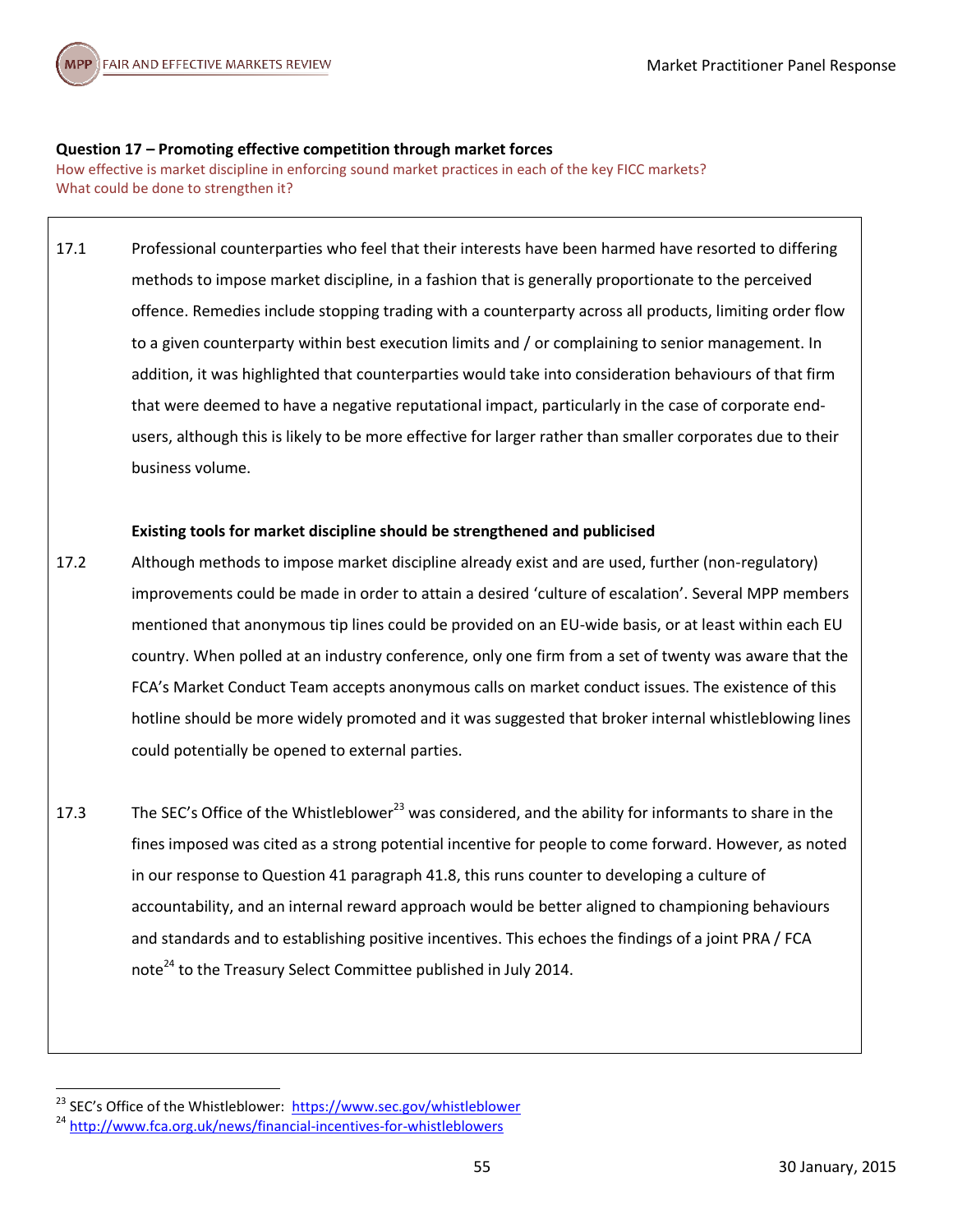

#### **Specific to Euro credit**

17.4 Given the geographically diffuse nature of investors in Euro credit, market discipline was perceived to be less effective. In order to improve market discipline, the suggestion was made to (perhaps with the volume masked) set up a semi-public database of bond holders or publish holders of new corporate bond issues. These investor lists could facilitate the organisation of EU-wide Special Committees. Such Committees could be modelled on the ones run in the UK, which provide bondholders with an appropriate forum to discuss problems with issuers and brokers.

#### **Specific to fixes and benchmarks**

17.5 The MPP agrees that better conflict management and controls over client information are needed, especially in relation to fixes and benchmarks. This is discussed in greater detail in our response to Question 12 (conflicts) and Questions 21 - 26 (benchmarks).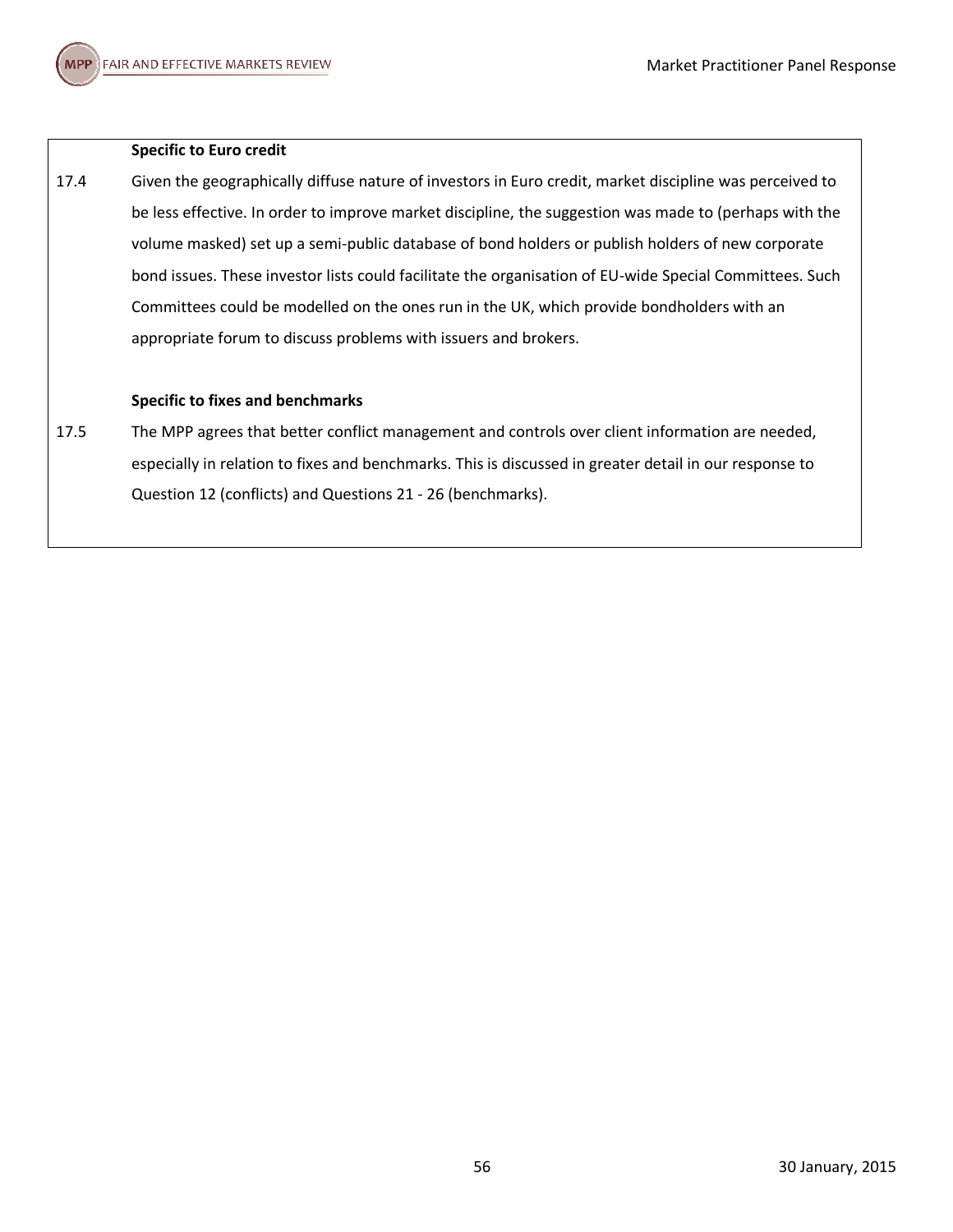### **Question 18 – Promoting effective competition through regulatory and legislative initiatives**

In what ways might competition in any of the key FICC markets usefully be addressed by competition Authorities (e.g. by assessing the state of competition in relevant markets)?

### **Question 19 – Promoting effective competition through regulatory and legislative initiatives**

Are there any additional regulatory reforms that could be helpful in promoting competition and market discipline in FICC markets?

### **Question 20 - Promoting effective competition through regulatory and legislative initiatives**

Is there a need for better awareness and understanding of the existing competition framework among FICC market participants, both at firm and individual level?

How do you think that might be best achieved?

The Group has addressed questions 18, 19 and 20 together given the interdependence of the responses and recommendations offered.

**Unintended consequences of systemic regulation**

- 18.1 All market participants have a clear understanding of the prudential rationale behind recent systemic legislative initiatives (such as Basel III<sup>25</sup> and derivatives reform) aimed at improving the safety and soundness of markets. Inevitably this regulation was felt to have reduced competition across FICC market segments by setting up barriers to entry and restraining trade.
- 18.2 Capital requirements imposed on EU banks (CRD IV and CRR) have been the primary source of barriers to new entrants in FICC markets. Banks that act as principal are subject to a capital charge, meaning that new bank entrants are less likely to perform such trades ('risk-transfer trades') and instead prefer to act as agency brokers ('order-driven trades'). A similar movement has been seen in FX, where market participants work towards flat positions at the end of the day in order to avoid capital charges.
- 18.3 For commodities, the impact of this regulatory-driven behavioural shift by the banks has been more stark, since the major participants in commodity derivatives are now the corporates with a large presence in the physical market. Even though nearly all of these participants are undertaking transactions with ties to real economic as opposed to speculative purposes, changes to derivatives regulation have resulted in increased costs for such participants. At the same time, product standardisation of derivatives has resulted in an increase in their risk since the hedging cannot always be done exactly to meet the corporate's precise exposures (i.e. creating 'basis risk').

 $\overline{\phantom{a}}$ 

<sup>&</sup>lt;sup>25</sup> Basel III (BIS – Bank for International Settlements): <http://www.bis.org/bcbs/basel3.htm>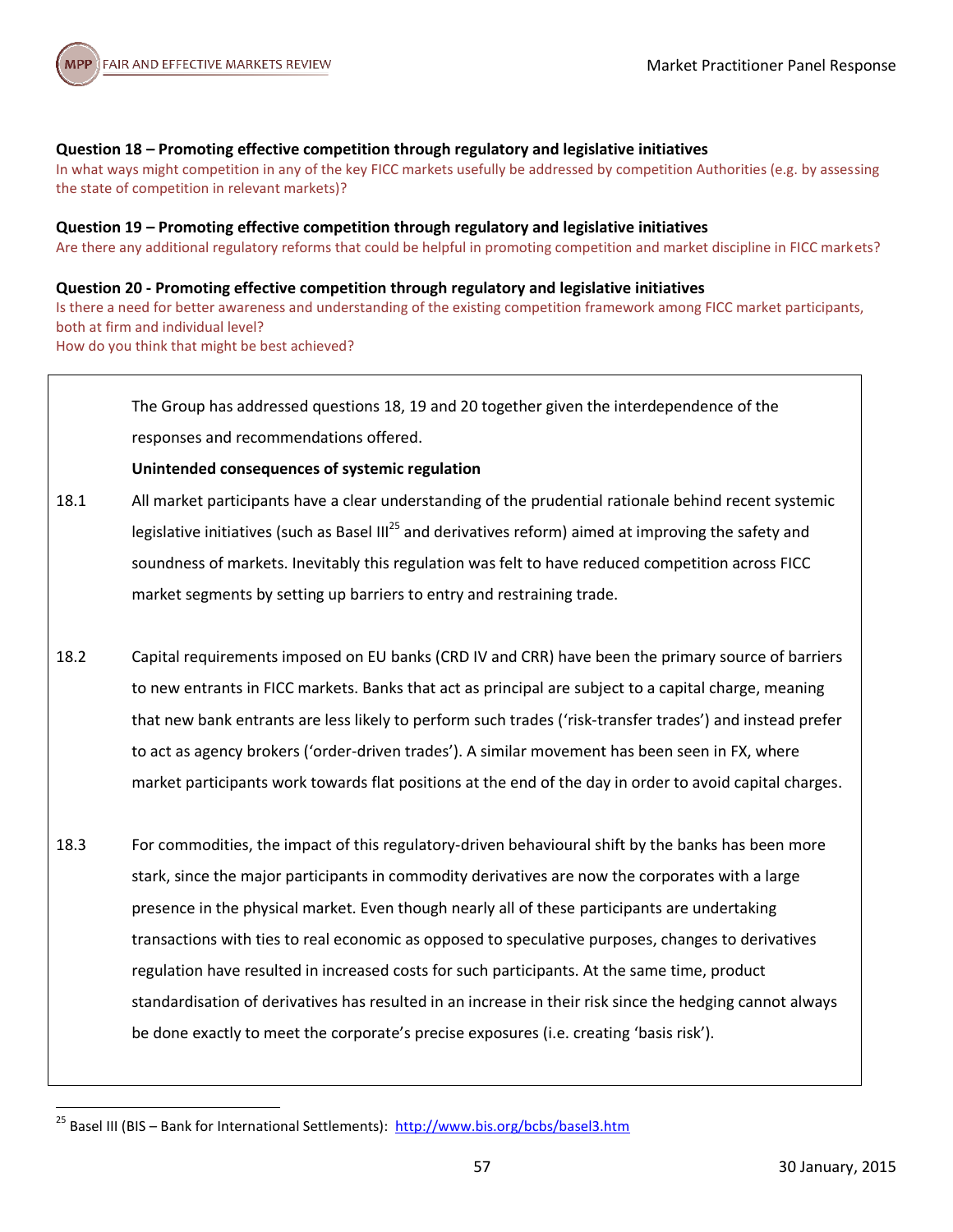**Further regulatory change and competition authority intervention are at this time unlikely to improve competition**

- 18.4 Banks may become more selective when offering products and trading to their clients across all FICC products. However, it is possible to foresee a shift by banks towards providing liquidity to higher revenue generators, though the remaining market participants may be able to benefit from liquidity offered by the concurrent development of electronic platforms.
- 18.5 The regulatory framework under which such platforms must operate is already defined in MiFIR, with rules on how an Organised Trading Facility (OTF) must function, and further requirements for Systematic Internalisers including mandatory pre- and post-trade transparency (subject to certain conditions). It is not yet clear what the impact these rules and requirements will have on market participant behaviour, market liquidity and competition, so consideration of any further broad-based regulatory change to the markets framework should happen once these effects are well known and understood.
- 18.6 Once the impact of regulation has been absorbed, and resulting availability of wholesale products and services is clearer, the question should be re-posed.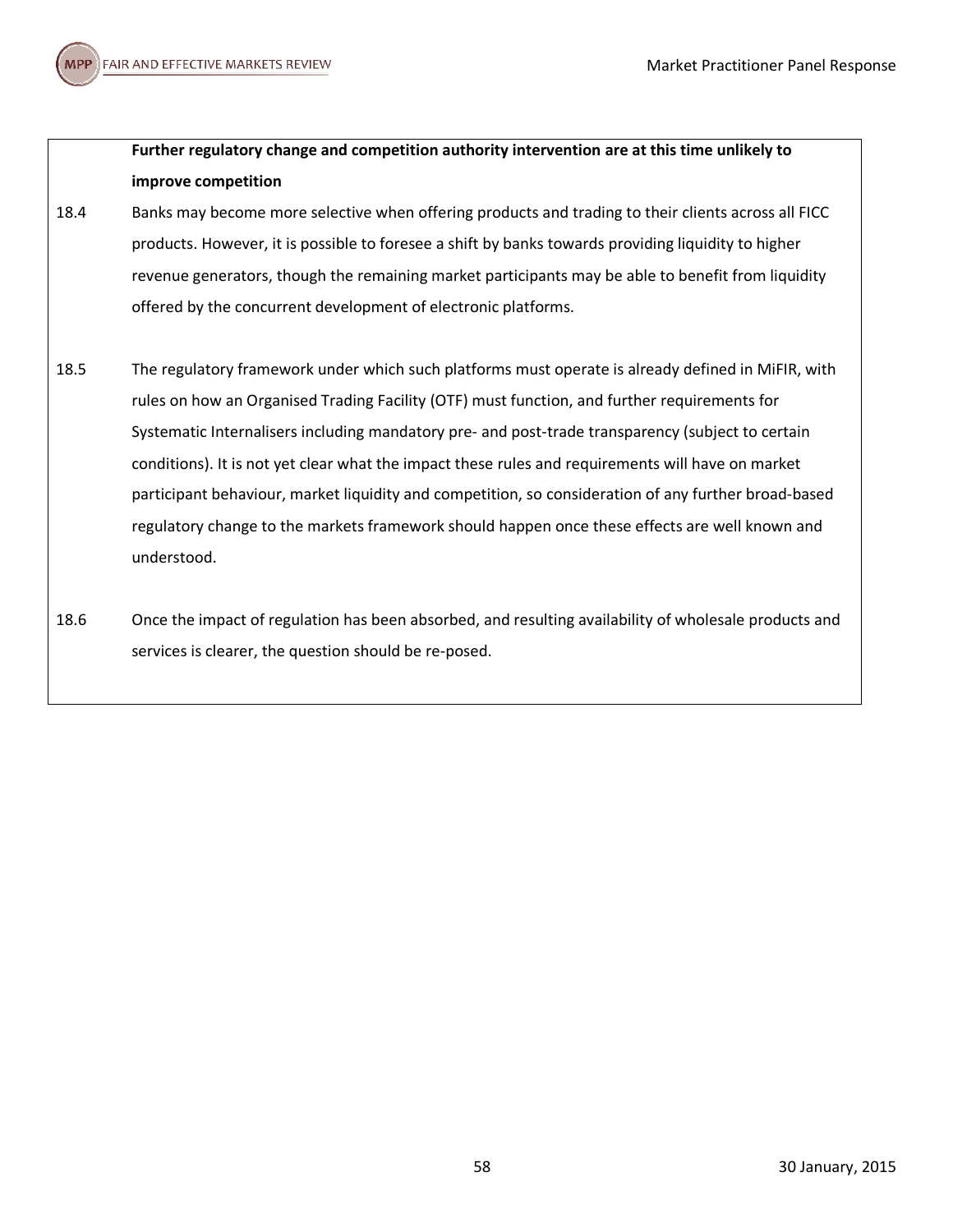## Section 3 – Benchmarks

#### **Question 21 – General**

Do current domestic and international initiatives by industry and regulators to improve the robustness of benchmarks go far enough, or are further measures required?

- 21.1 Benchmarks are critically important to the effective functioning of FICC markets. There are many different types of benchmarks, used in different ways by a wide range of market participants.
- 21.2 The MPP recognises that significant work has gone into strengthening financial benchmarks. In particular the MPP supports the IOSCO principles for financial benchmarks<sup>26</sup> and feels that these principles, once adopted, will make benchmarks sufficiently robust. IOSCO provides an approach that reflects the diverse, global benchmark industry, with several large providers and millions of individually available benchmarks.
- 21.3 However, speed of implementation has been mixed across geographies and benchmarks. In the UK, benchmark regulation was introduced in March 2013 prior to the finalisation of the IOSCO Principles, although the only specified benchmark at that stage was LIBOR, leaving other benchmarks out of scope of regulation. Following the recent FEMR consultation, the FCA has confirmed that seven<sup>27</sup> other benchmarks will be included as specified benchmarks under UK regulation. Draft European regulation was initially proposed in 2013<sup>28</sup>, with subsequent proposed revisions by the Presidency of the Council of the EU (September 2014) and European Parliament Committee on Economic and Monetary Affairs (December 2014). This regulation has not yet been finalised or implemented. Globally, IOSCO has stated that benchmark administrators should publish self-assessments against the IOSCO principles by July 2014, but this has not been completed by all administrators.
- 21.4 The MPP believes that the immediate priority should be to accelerate adoption of IOSCO principles globally. The MPP therefore supports the finalisation and implementation of benchmark-related regulation in countries and regions where benchmarks will be regulated, as a mechanism to drive implementation of

l <sup>26</sup> IOSCO (International Organisation of Securities Commissions) Principles for Financial Benchmarks: <http://www.iosco.org/library/pubdocs/pdf/IOSCOPD415.pdf>

 $27$  FCA to regulated seven additional financial benchmarks, 22 December 2014: <http://www.fca.org.uk/news/cp14-32-additional-benchmarks>

 $^{28}$  Proposal for a Regulation of the European Parliament and of the Council on induces used as benchmarks in financial instruments and financial contracts, European Commission, 18th September 2013: <http://eur-lex.europa.eu/legal-content/EN/TXT/PDF/?uri=CELEX:52013PC0641&from=EN>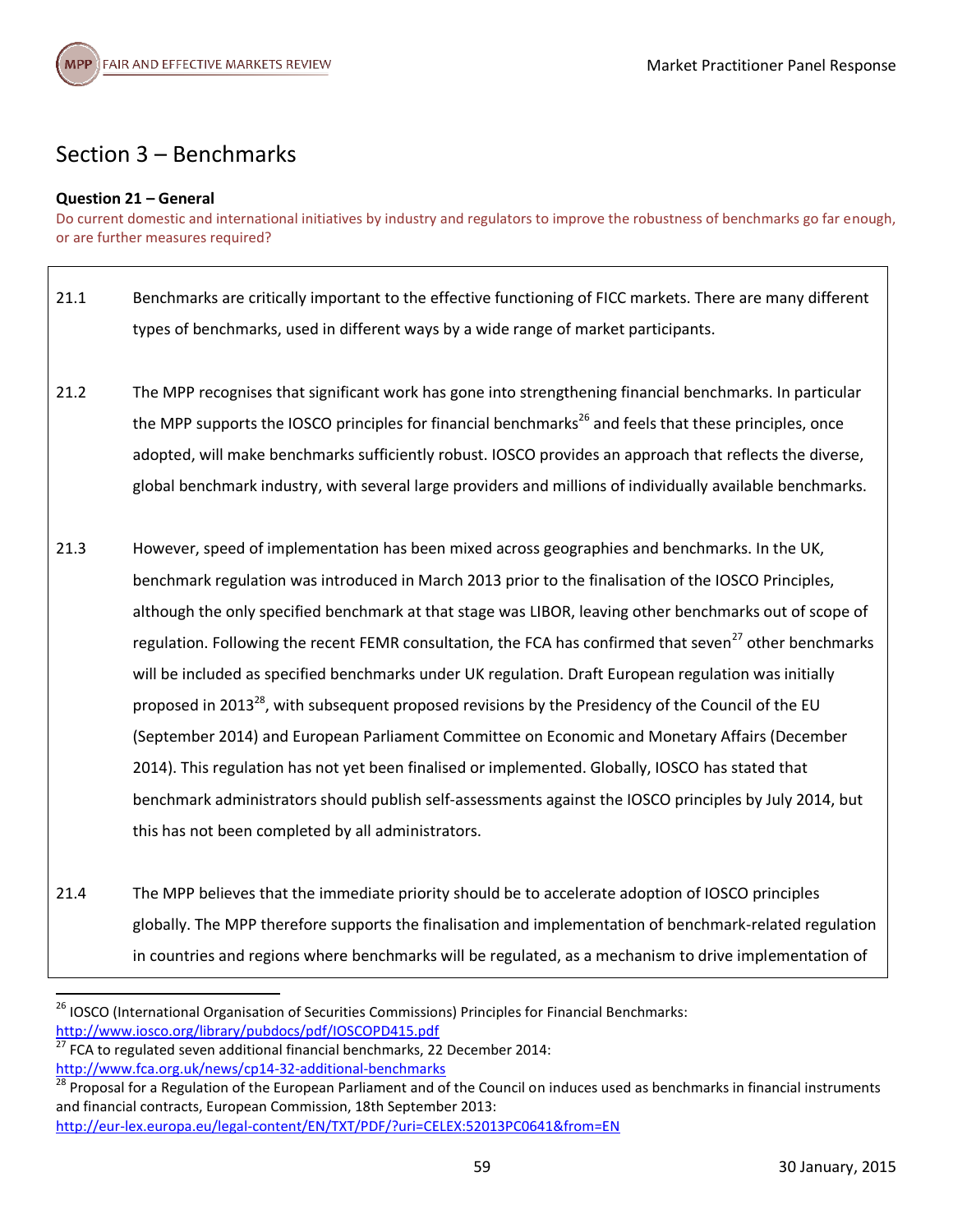the IOSCO principles, particularly for critical benchmarks. For countries not intending to regulate benchmarks (including the US), other mechanisms should be used to drive adoption of IOSCO principles, potentially including self-certification bolstered by independent assurance to ensure consistent levels of compliance. Any regulation should be consistent across jurisdictions in order to minimise the risk of regulatory arbitrage, while allowing for a proportionate and pragmatic approach both to implementation and to the recognition of third country regimes. Where benchmarks are regulated, the MPP supports the focus of regulation and supervision on critical benchmarks, where there would be major market disruption if such benchmarks were to be discontinued, while a more moderate and proportionate approach (e.g. self-certification) is appropriate for non-critical benchmarks. This is consistent with the current UK regulation for specified benchmarks and the latest European Parliament amendments to the European regulation.

- 21.5 The MPP commends the thorough consultation process carried out by the FSB on interest rate and FX benchmarks and fully endorses the recommendations in its final report<sup>29</sup>.
- 21.6 The MPP does not consider that it is appropriate to create substantial additional new requirements for benchmark administrators or submitters before the effectiveness of current IOSCO principles and incoming regulation can be assessed. The MPP supports IOSCO's intention to carry out a review to assess the level of adoption and effectiveness of each principle and make any necessary amendments, planned for 2015.
- 21.7 IOSCO established a proportionate approach to its application by setting out 'uniform expectations' but avoiding a 'one-size-fits-all' method of implementation. The definition of financial benchmark included in the IOSCO principles is very broad and can be interpreted as including everything from major equity indices (e.g. FTSE 100) to niche commodity prices. As IOSCO principles and regulation are implemented, the different nature and application of benchmarks should be taken into account in order to ensure that the application of the principles should be proportionate to the size and risks posed by each benchmark and / or its administrator and benchmark-setting process. The MPP suggests that it would be useful to categorise benchmarks according to the nature of the inputs / underlying, in order to provide greater transparency to benchmark users. An example of a simple categorisation would be:

 $\overline{a}$ 

<sup>&</sup>lt;sup>29</sup> Foreign Exchange Benchmarks, 30th September 2014 (Financial Stability Board – FSB): [http://www.financialstabilityboard.org/wp-content/uploads/r\\_140930.pdf?page\\_moved=1](http://www.financialstabilityboard.org/wp-content/uploads/r_140930.pdf?page_moved=1)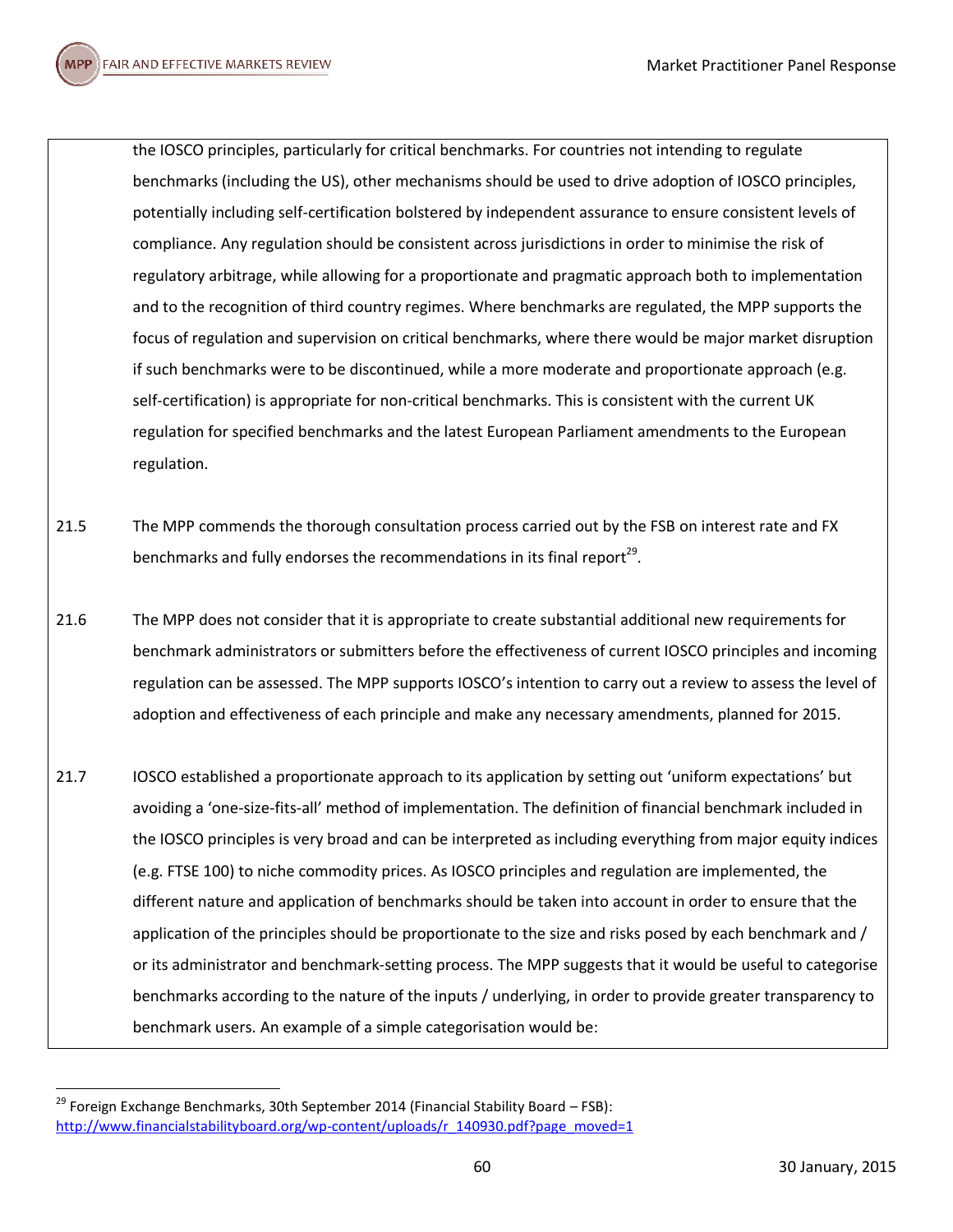- Benchmarks based on prices from regulated venues;
- Benchmarks based primarily on prices of executed transactions or committed quotes, where the underlying is traded frequently;
- Benchmarks based on prices of underlying which is traded infrequently, with resulting greater reliance on expert judgement.

Of course, the same benchmark might migrate between some of these characteristics depending on market conditions / activity and any system would need to consider how to help users understand this.

- 21.8 One of the IOSCO principles relates to data sufficiency which requires benchmark administrators to ensure data used to construct a benchmark is accurate and reliable and anchored in an active market. In general, the more hard data points (e.g. trades or committed quotes) used to compile a benchmark, the more robust it is likely to be. However, it should be noted that such hard data does not guarantee a robust outcome and so it is critical that (potential) users are very clear what they are using. It would be helpful for benchmark administrators to publish metrics related to the liquidity in the underlying market to enable benchmark users to understand the nature of the inputs and make their own judgement on the robustness of the benchmark. Such metrics would need to be produced regularly and on an ongoing basis to reflect changes in markets over time. This will rely on submitters providing data on executed transactions to administrators or to a central data repository. Increased reporting of underlying transaction data will also enable improved surveillance by administrators to identify potentially erroneous or suspicious submissions.
- 21.9 The MPP recommends the creation of a global database of FICC benchmarks to support implementation of IOSCO and regulatory requirements and to increase the level of transparency to end-users. This database could potentially be extended to other asset classes outside the scope of this consultation. Such a database could be created either by the FSB or IOSCO, by an industry body or a commercial entity. Regulatory support may be required to drive adoption of the database and achieve critical mass in the short-term, but the MPP believes that the aim should be that the database is self-sustaining in the longer term and so could be run by an industry or commercial entity. The database would provide information for each benchmark or benchmark family, which could include:
	- Administrator;
	- Regulator;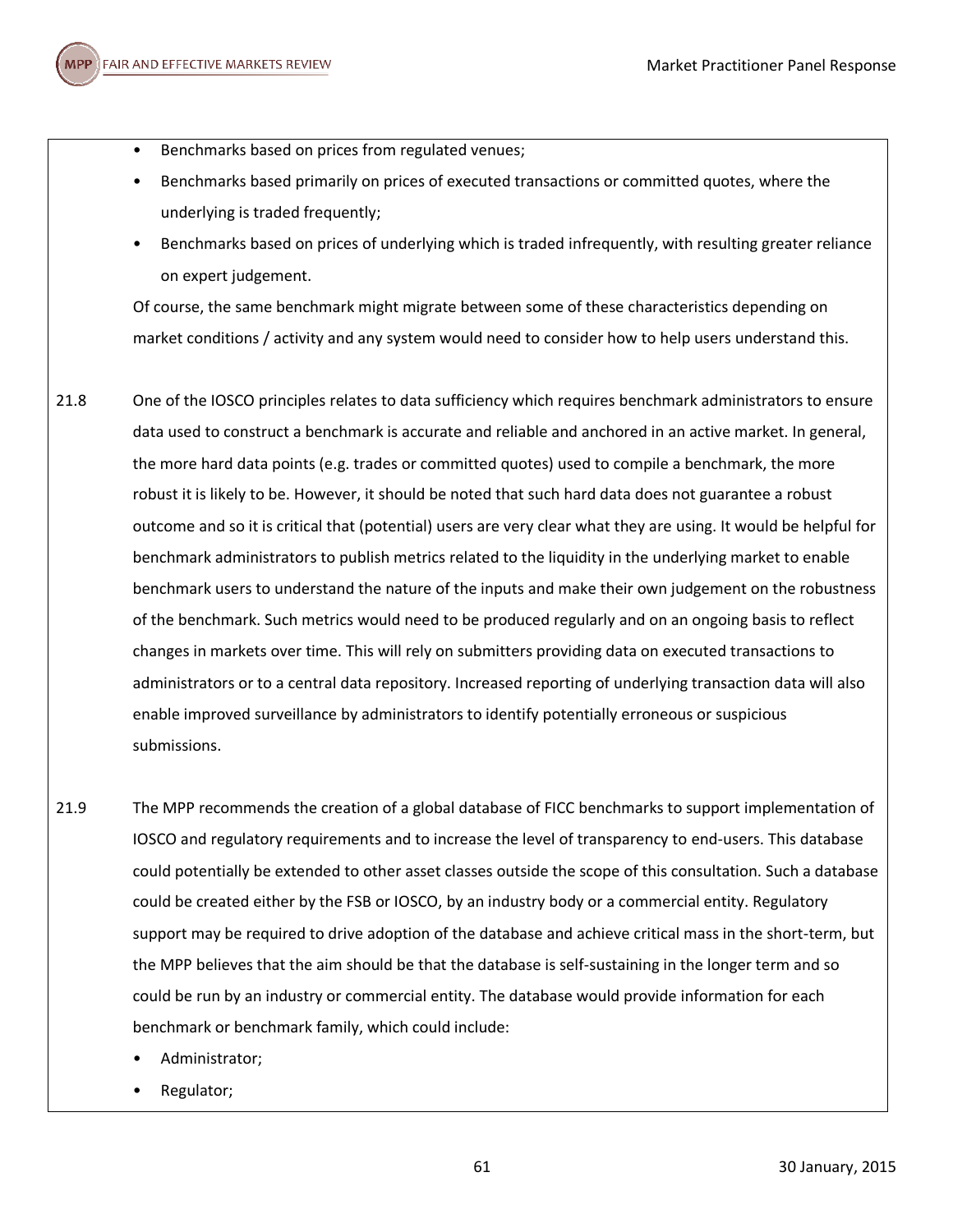- Level of IOSCO compliance either based on self-assessment by the administrator or assessment by the regulator;
- Regulatory compliance (where applicable);
- Nature of benchmark (e.g. based on data from regulated venues versus benchmark of illiquid underlying);
- Data on liquidity of underlying;
- Level of usage (ideally including data on volume and value of transactions referencing the benchmark, to the extent available);
- Date of information update.

 $\overline{a}$ 

- 21.10 The above database would go beyond the ESMA register of administrators<sup>30</sup> included in the draft European regulation, which is proposed to include only the names of registered administrators. The MPP acknowledges that the data required to complete the database may be challenging to acquire (in particular data on benchmark usage), but feels that completion to the greatest extent possible would provide endusers improved information to judge the relative suitability and reliability of benchmarks against their needs.
- 21.11 A major current concern is the level of participation in some benchmarks, which could come under further pressure as regulation is implemented. The broader the participation in benchmark setting, the more relevant and less prone to manipulation benchmarks become. However, real or perceived conduct and reputational risks associated with participation in benchmarks, combined with the increased cost of complying with regulatory requirements or submitter codes of conduct, provide a major disincentive to submit information to benchmark providers or to participate in benchmark-setting venues. This is particularly the case for benchmarks for certain niche or less liquid asset classes, such as commodities, where the specific nature of underlying products and the limited transaction volumes mean that benchmarks are often reliant on incomplete or subjective information. Recent legislation widening the scope of criminal prosecution of benchmark manipulation in the UK increases this disincentive. If participation declines further, or the cost of full IOSCO compliance to either the administrator or submitters becomes unmanageable, there is a risk that some benchmarks could be discontinued.

 $30$  ESMA-EBA Principle for Benchmark-Setting Processes in the EU, 6 June 2013: [http://www.esma.europa.eu/system/files/2013-659\\_esma-eba\\_principles\\_for\\_benchmark-setting\\_processes\\_in\\_the\\_eu.pdf](http://www.esma.europa.eu/system/files/2013-659_esma-eba_principles_for_benchmark-setting_processes_in_the_eu.pdf)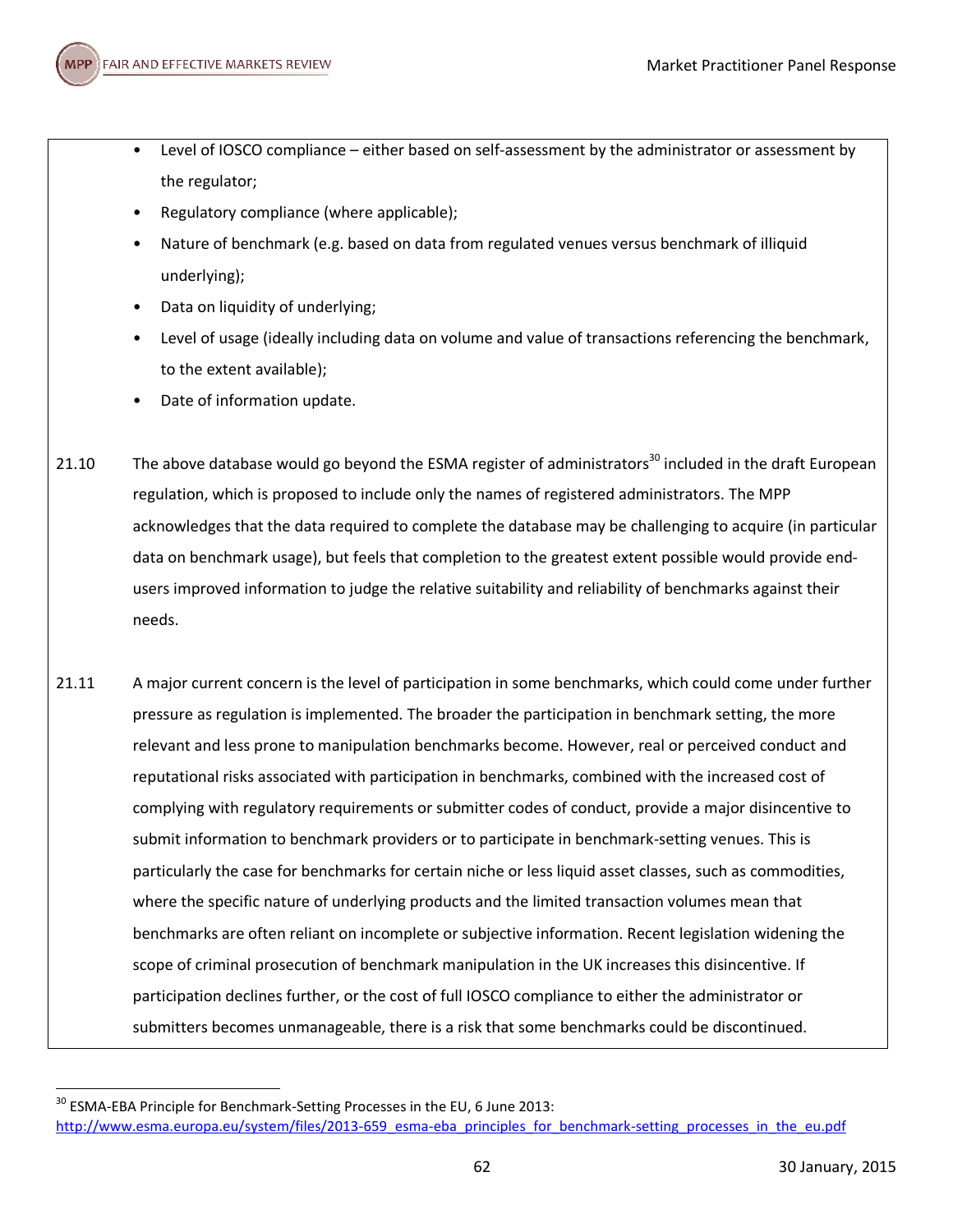- 21.12 There is consensus that all necessary measures need to be taken to ensure continuation and availability of critical benchmarks, at least until viable alternatives and realistic transition plans can be established. The proposed two-tier approach in the European regulation should reduce the compliance cost for non-critical benchmarks, supporting continuation. For critical benchmarks, the proposed mandatory contribution by supervised entities should ensure temporary continuation, although is not seen as an attractive permanent solution.
- 21.13 There are mixed views in the MPP on non-critical benchmarks of illiquid underlyings. Some believe that discontinuation would lead to a reduction in the fairness and effectiveness of the FICC markets, due to the market disruption for participants holding financial instruments that reference such benchmarks and the decreased market transparency on an ongoing basis. Others believe that it is not necessary or appropriate to continue a benchmark of an illiquid underlying market and so such benchmarks should be allowed to be discontinued, once appropriate measures are in place to manage any market impact.
- 21.14 It is acknowledged that the cost and risk of being a benchmark administrator has increased, which will inevitably require costs to be passed on to end-users through increased pricing for access to or use of the benchmark. Given the inevitable concentration on a small number of benchmarks in each asset class, combined with the difficulty in transition from one benchmark to another, the MPP believes that controls over pricing levels for the use of critical or systemically important benchmarks should be part of the regulatory framework to prevent excessive price increases which would negatively impact fair access to market information. There should also be regulatory controls over availability of critical benchmarks to market participants, to avoid market disruption if data is not available. An administrator should not be able to withhold critical, or systemically important, benchmark data from market participants as part of commercial negotiations.
- 21.15 Finally, the MPP acknowledges that there will remain residual risk for benchmark users. Legitimate trading of instruments underlying benchmarks could lead to unexpected (positive or negative) impacts for users and the possibility of manipulation cannot be entirely eliminated. Nevertheless, current initiatives and the recommendations laid out above are expected to reduce such risks considerably.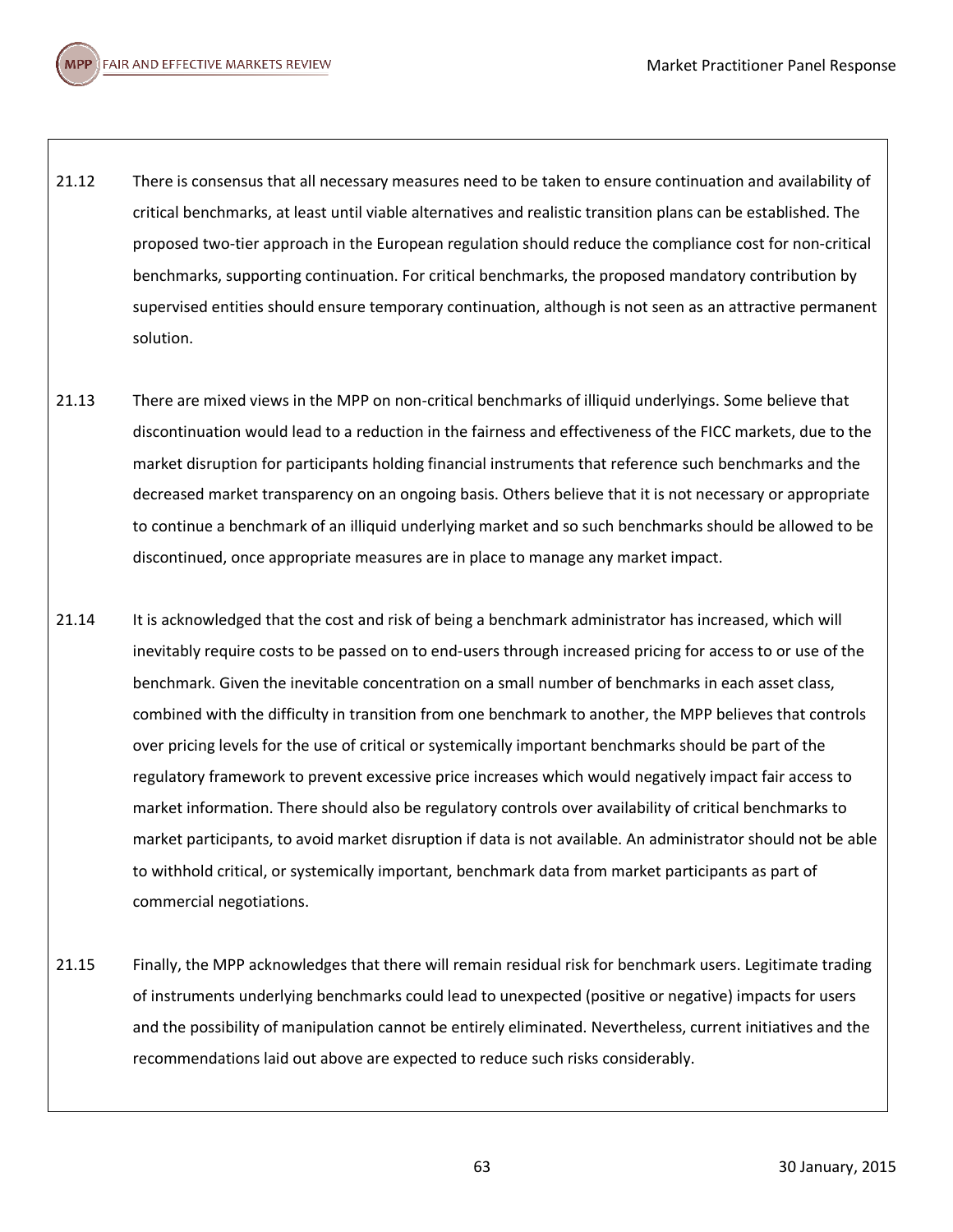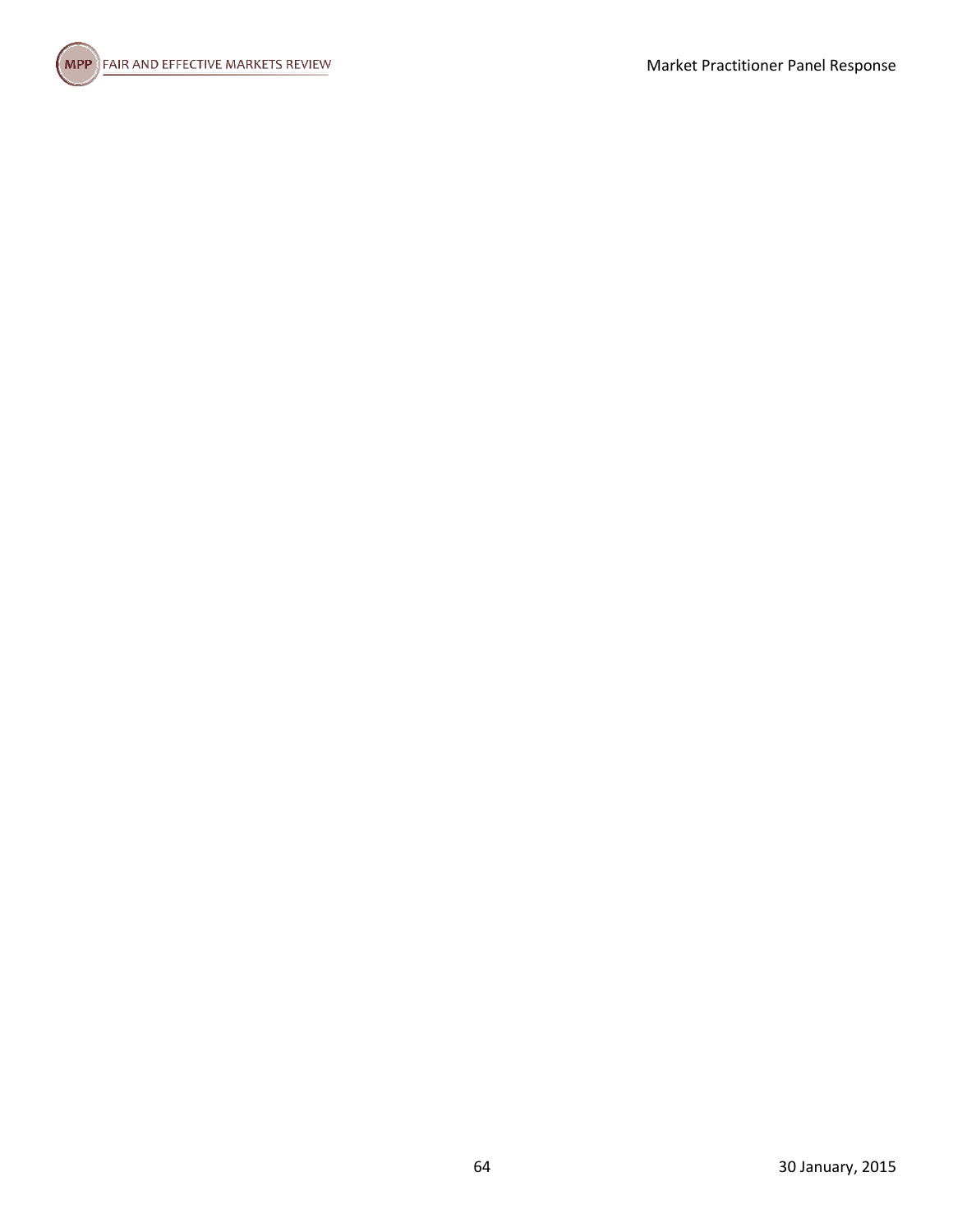### **Question 22 – Industry level measures**

What steps could be taken to reduce the reliance of asset managers and other investors on benchmarks?

- 22.1 Before discussing the reliance of asset managers and other investors on benchmarks, it is important to distinguish between different uses of benchmarks: Reference rate benchmarks are used to define payouts in financial instruments. For example, LIBOR is widely used as a reference rate in many loans, floating rate notes and derivatives; Performance benchmarks are used to measure the relative performance of an investment fund or managed account. For example, a fund may state that it is designed to outperform a given benchmark and will report returns relative to that benchmark; Price benchmarks are daily price references used to calculate fair value of a single financial instrument or position, such as a bond or commodity. 22.2 Some individual benchmarks may be used for more than one of the above applications. Across all applications, it is important that any benchmark is robust and free from manipulation. The level of reliance for each application is discussed below, along with the MPP's view on whether or not it would be beneficial to reduce reliance and, if so, how that might be achieved. 22.3 Importantly, the use of benchmarks by asset managers is inextricably linked to the use of benchmarks by the asset owners (or end-investors) for whom they manage assets. **Reference rate benchmarks** 22.4 Asset managers and other investors are reliant on reference rate benchmarks to the extent that they use financial instruments which reference such rates. For example, asset managers and investors may invest / transact in floating rate notes or interest rate swaps which reference LIBOR. This reliance is exactly the same as for other market participants using similar products.
- 22.5 Any restriction in usage of products which include reference rate benchmarks would constrain the available investment or hedging strategies and is not supported by the MPP.
- 22.6 One situation where restrictions may be necessary is in the event of a market-wide transition away from a benchmark, if it is considered insufficiently robust or unsustainable. However, this would involve laborious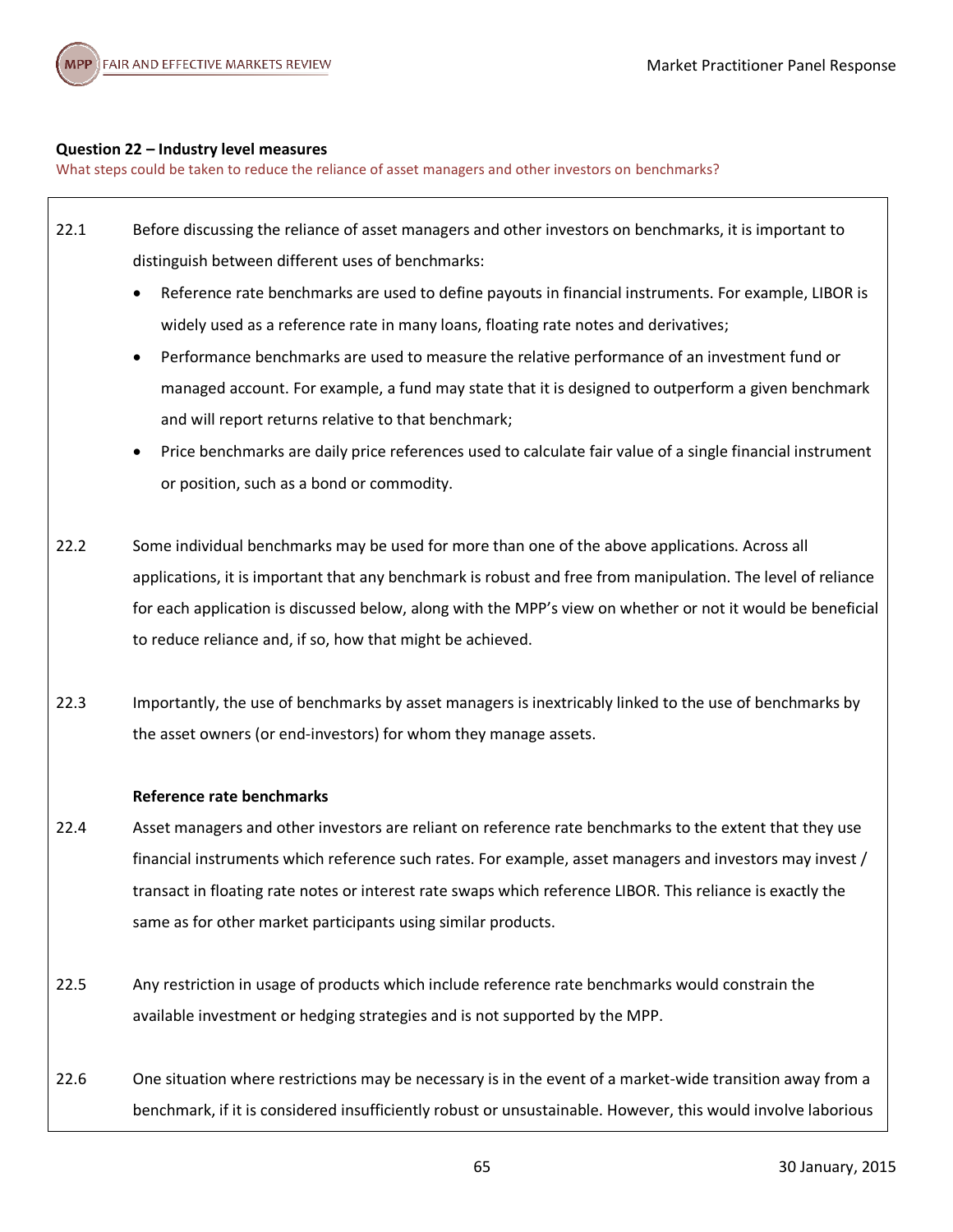and expensive re-writing of financial contracts and so should be avoided if at all possible. Any transition strategies should apply to all market participants and be sufficiently long to account for the required changes to documentation.

### **Performance benchmarks**

- 22.7 Performance benchmarks are used widely to assess investment performance, particularly for equity investments, but also for investments in FICC asset classes. End-investors are typically more dependent than asset managers, using benchmarks to support measurement of relative fund (and asset manager) performance and to define the investment universe in which asset managers can invest. In these cases, fund / asset managers typically define the appropriate benchmarks, but end-investors can specify alternatives. In the case of pension funds, investment consultants often use benchmarks for performance analysis and manager rotation. They are also heavily used by sovereign wealth funds in managing the risk of overall portfolios allocated to multiple carve-out managers. The benchmarks provide a 'market average' reference to allow over- or under-performance to be measured more easily than using absolute returns, and create accountability for asset managers.
- 22.8 Benchmarks are further used as a basis for performance fees to closely align manager and client interests as well as promoting lower base fees.
- 22.9 It is noted that strong focus on indices can skew investment towards assets captured by the benchmark, which may give a liquidity advantage to issuers whose bonds are included in benchmark.
- 22.10 Overall the MPP believes that performance benchmarks are an important tool and should not be unnecessarily constrained.

### **Price benchmarks**

22.11 Daily price benchmarks are used to calculate fair value of financial instruments or positions (e.g. Gold Fix, FX Fix) and are regularly used by asset managers and end-investors to calculate fair value of assets within the portfolio. The MPP does not support measures to reduce asset managers' reliance on benchmarks for this application.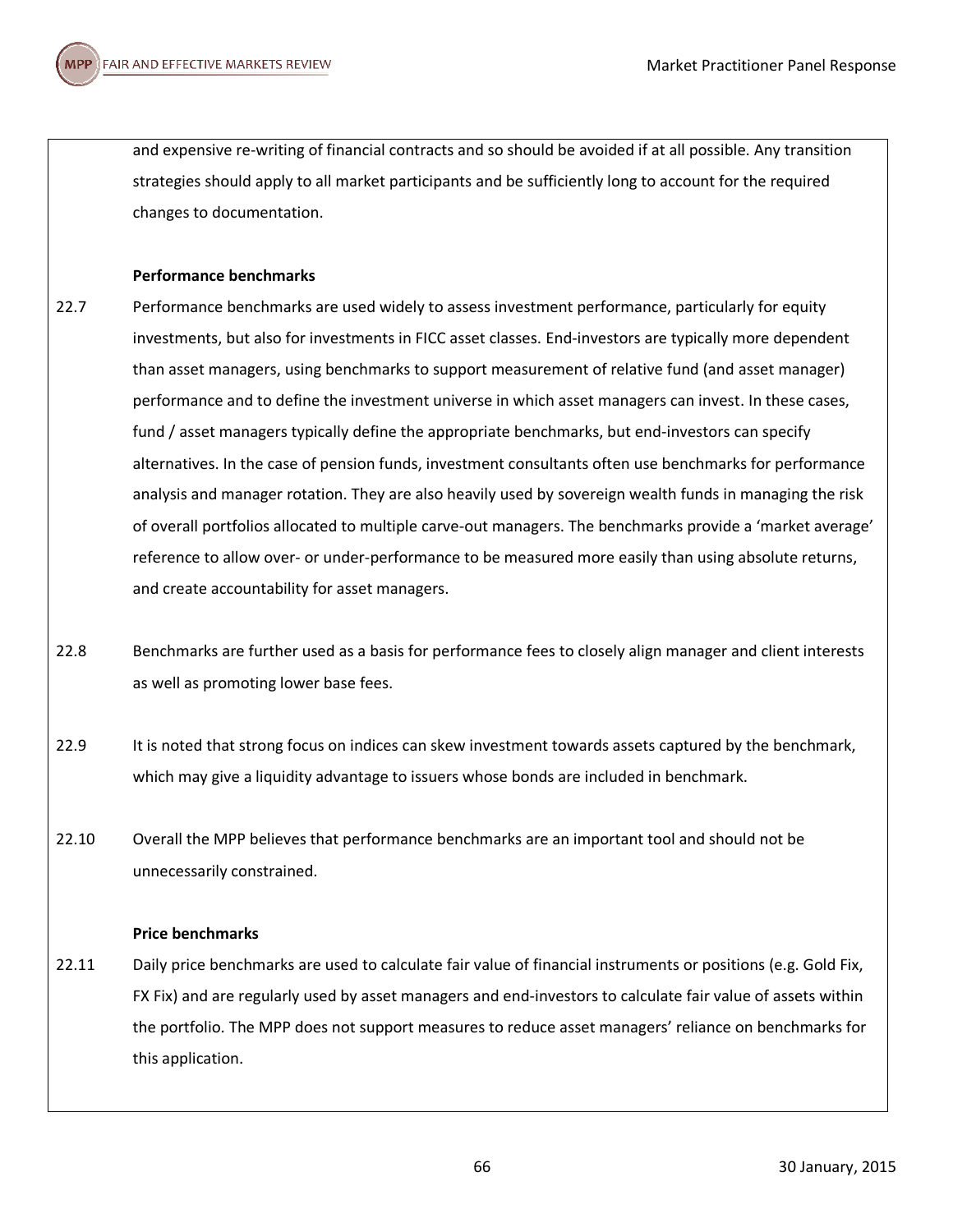

22.12 Overall, the MPP does not support restriction of benchmarks or the prohibition of different uses by asset managers or other market participants. Rather, the MPP strongly supports the adoption of benchmark best practices by administrators and transparency so there is clarity around what a benchmark is and so how it is likely to behave. Provided that this transparency is in place, the decision to use a benchmark should be at the participant's own risk.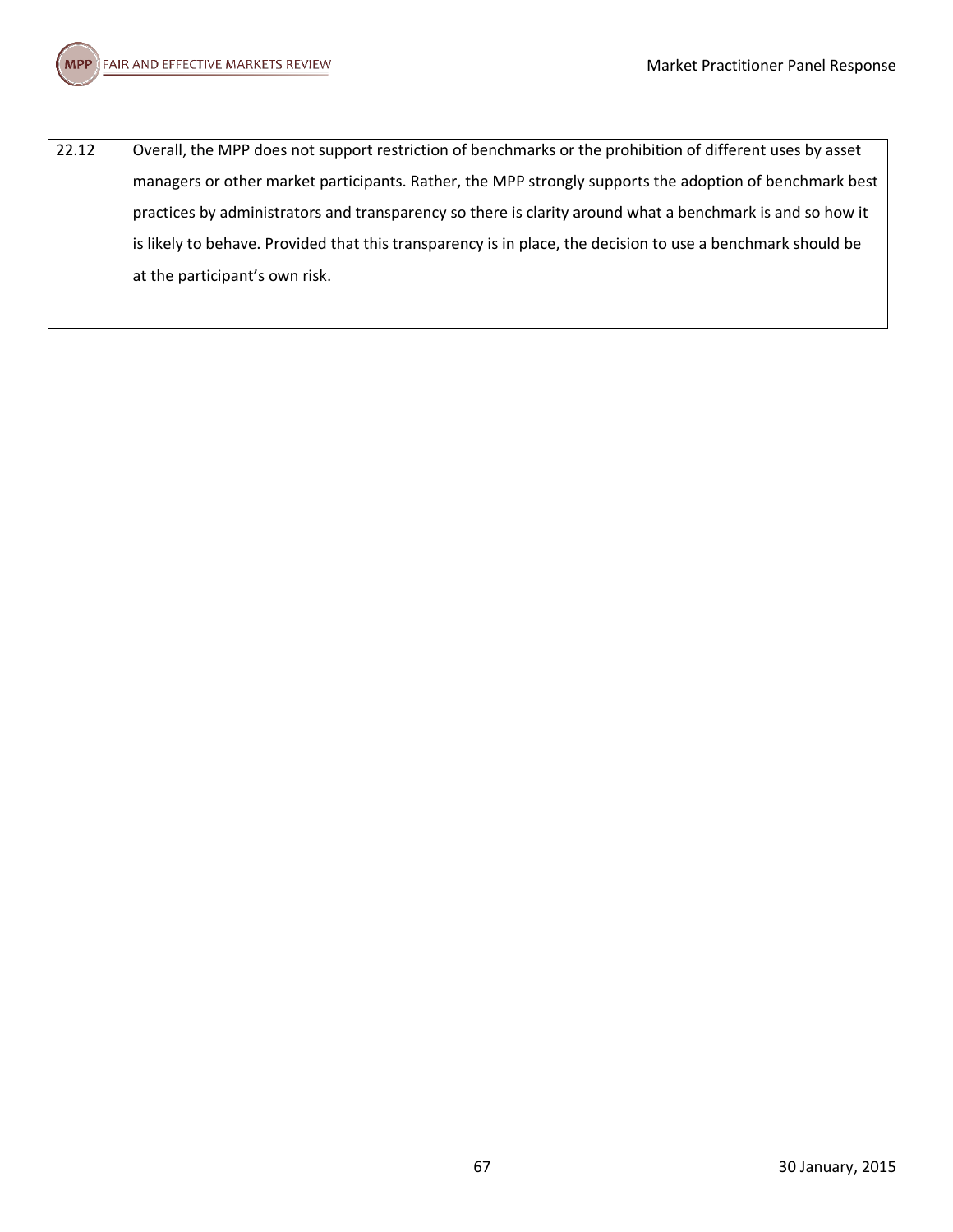#### **Question 23 – Industry level measures**

What additional changes could be made to the design, construction and governance of benchmarks?

- 23.1 The MPP favours the upgrades to the design, construction and governance of benchmarks laid out by IOSCO and therefore supports efforts to accelerate and enforce adoption of its principles, as highlighted in our response to Question 21.
- 23.2 However, it is noted that the challenge is how to monitor compliance with IOSCO principles once adopted. The robustness of benchmarks is likely to change as markets evolve, and therefore surveillance needs to be continuous. If administrators seek independent assurance over their IOSCO compliance statements, compliance with the IOSCO principles will be effectively monitored.
- 23.3 For liquid products, the MPP supports migration away from judgemental submissions to the use of transaction data or committed and executable quotes from organised trading venues. In some cases, it may be possible to change the inputs and methodology without fundamentally altering the benchmark, which would avoid any need to change existing contracts. However, in other cases, a shift may need to be encouraged by regulators given the stickiness of benchmark usage by participants and end-users.
- 23.4 As discussed in in our response to Question 21, the MPP supports ongoing initiatives led by the FSB to strengthen interest rate benchmarks<sup>31</sup>, in particular through development of 'IBOR +' methodologies and near-risk free rates (e.g. OIS or repo rates). It is important to recognise that it is the lack of actual transactions that provide a root cause of concerns related to LIBOR and other inter-bank interest rate benchmarks.

 $\overline{a}$  $31$  Financial Stability Board (FSB), Reforming Major Interest Rate Benchmarks, July 2014: [http://www.financialstabilityboard.org/wp-content/uploads/r\\_140722.pdf](http://www.financialstabilityboard.org/wp-content/uploads/r_140722.pdf)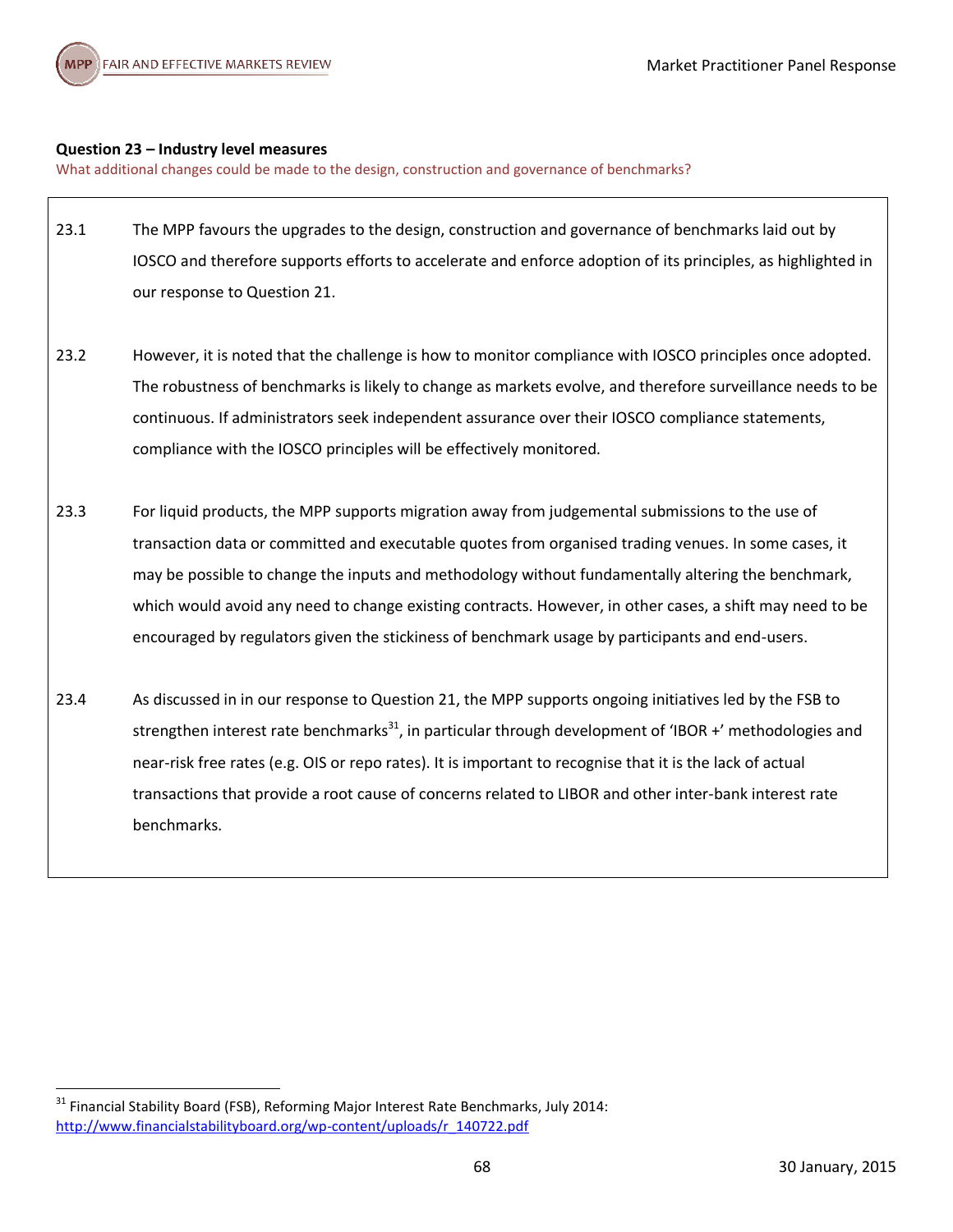#### **Question 24 – Industry level measures**

Should there be an industry panel to discuss benchmark use and design with the aim of assisting industry transition?

- 24.1 Strong industry engagement is important in developing and implementing any changes to the design or use of benchmarks, either through broad industry consultation or through engagement through an industry panel. For example, the FSB Market Participants Group<sup>32</sup> provided valuable input to the FSB study on reforming major interest rate benchmarks conducted during 2013 / 14. Several administrators also use industry panels to provide input and feedback when developing and implementing changes to the design of its benchmarks.
- 24.2 The MPP does not see the need for a permanent industry panel to assist industry transition, but supports ad hoc engagement of temporary industry groups to consult on any further changes. The level at which such a panel operates (i.e. globally, internationally or locally) would depend on the body developing the proposed change. Also, a panel should represent the specificities of a given market or asset class, given the differences in inputs, construction and use of benchmarks across markets and asset classes. Such a panel should be carefully formed to ensure that the voice of a broad group of market participants is heard, including corporates, small end-users, trading venues and brokers. The panel could include a combination of individual market participants and trade associations.
- 24.3 A benchmark industry working group could be helpful in the design and establishment of the database of benchmarks described previously.

 $\overline{a}$ 

 $32$  Market Participants Group on Reforming Interest Rate Benchmarks – Final Report, March 2014: [http://www.financialstabilityboard.org/wp-content/uploads/r\\_140722b.pdf?page\\_moved=1](http://www.financialstabilityboard.org/wp-content/uploads/r_140722b.pdf?page_moved=1)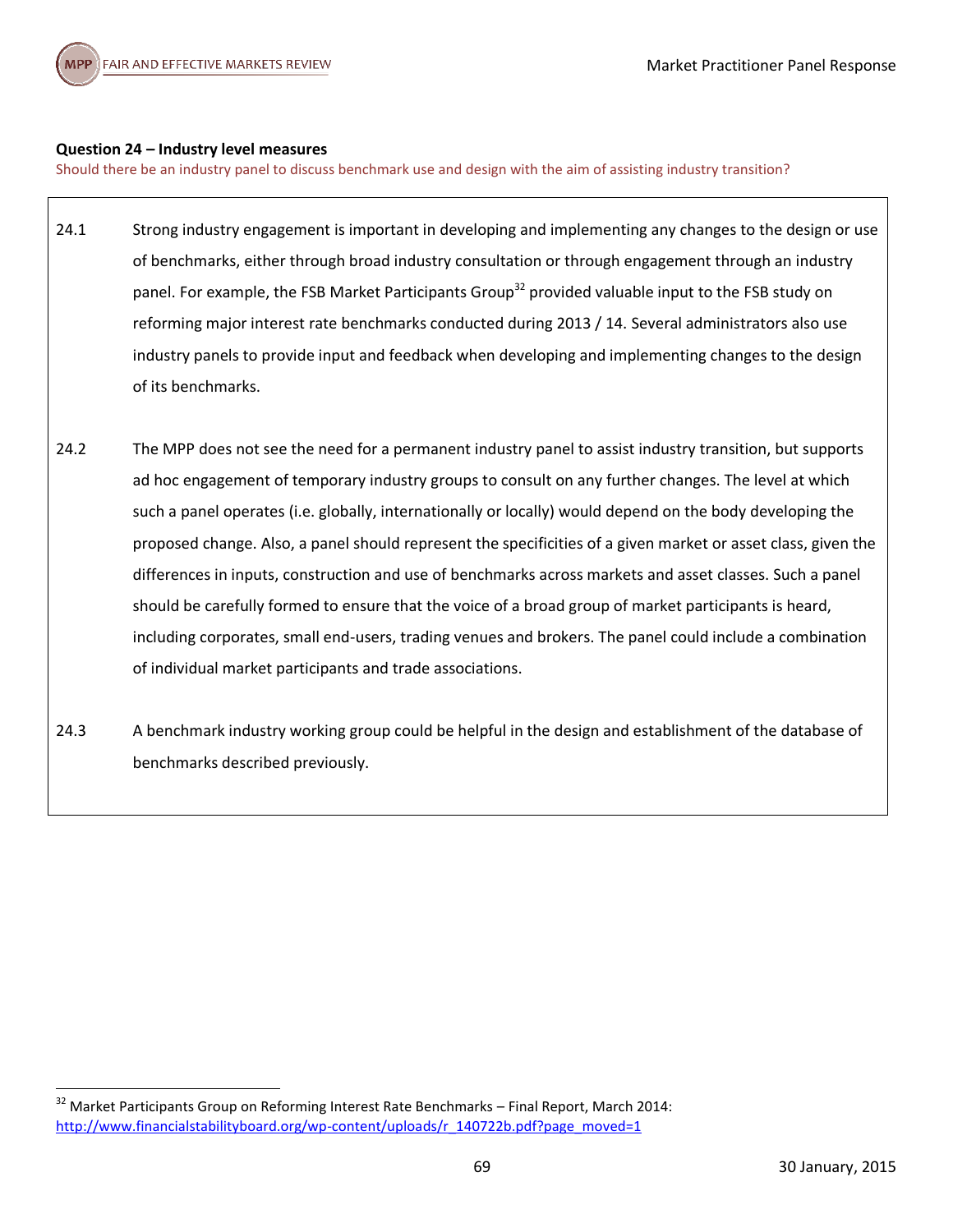## **Question 25 – Regulatory action**

What further measures are necessary to ensure full compliance with the IOSCO Principles for financial benchmarks by all benchmark providers?

| 25.1 | As discussed in our response to Question 21, the MPP would like to see regulation of financial benchmarks  |
|------|------------------------------------------------------------------------------------------------------------|
|      | finalised and implemented across jurisdictions where benchmarks are (to be) regulated, in order to enforce |
|      | adoption of IOSCO principles on agreed timelines.                                                          |
|      |                                                                                                            |
| 25.2 | In addition, the recommended global database of FICC benchmarks discussed in our response to Question      |
|      | 21 could be created either by the official sector (e.g. FSB or IOSCO), an independent industry body or a   |
|      | commercial entity.                                                                                         |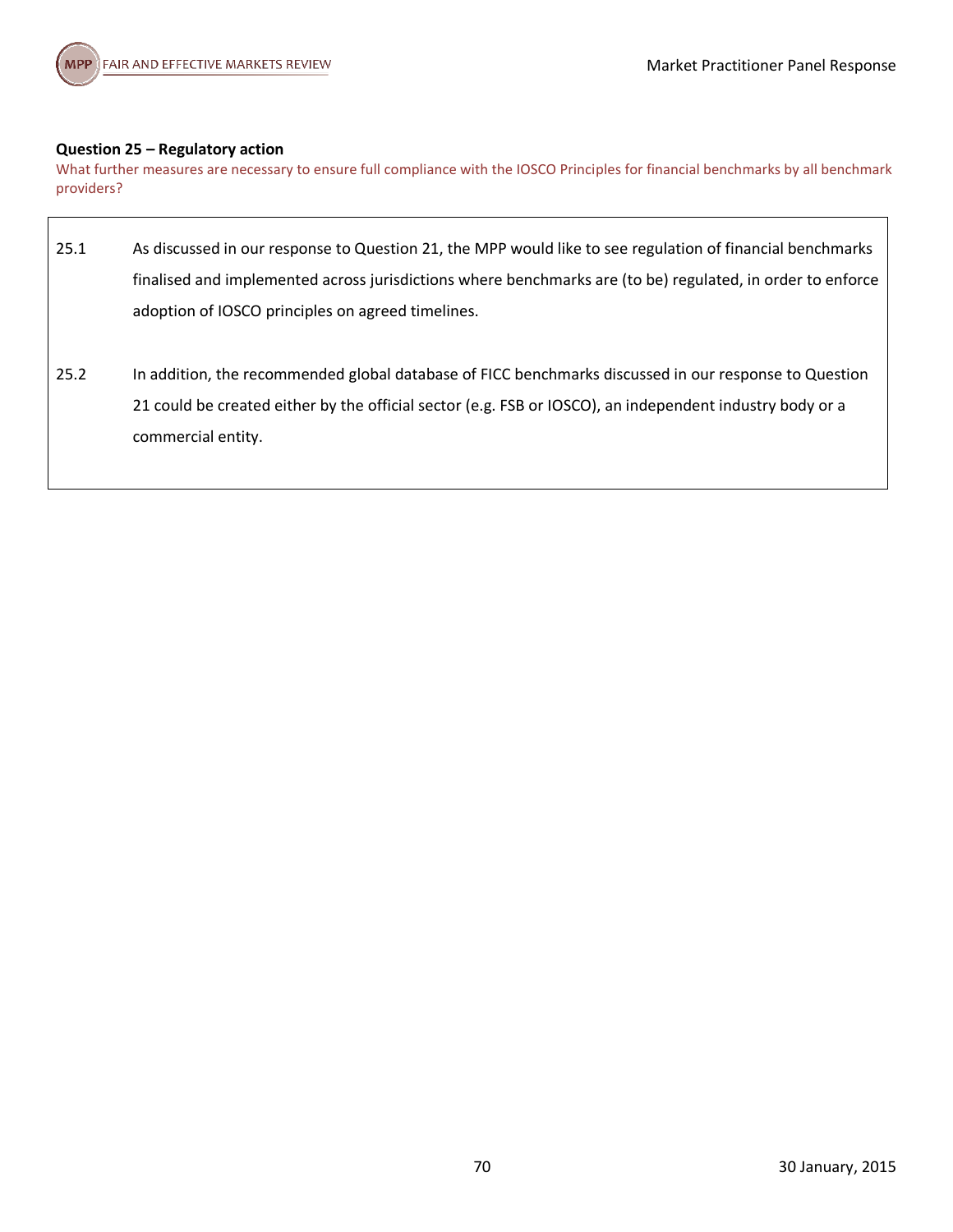#### **Question 26 – Regulatory action**

How can the regulatory framework provide protection to market participants for benchmarks administered in other jurisdictions in a proportionate way?

- 26.1 As recommended in our response to Question 21, a global database of benchmarks including status of compliance with IOSCO principles and indications of liquidity of underlying instruments would enable market participants to check the robustness of foreign benchmarks and make their own decision on whether or not to use a specific benchmark.
- 26.2 Market participants favour consistent application of IOSCO principles across jurisdictions, which would provide similar comfort and understanding of the robustness of benchmarks from other jurisdictions. However, the MPP notes the different regulatory approaches currently being taken and the resulting difficulties in achieving equivalence. If equivalence is a pre-requisite for market participants to use benchmarks from other jurisdictions, this could create major market disruption. The MPP prefers transparency through the database described previously, rather than prohibiting the use of certain benchmarks. The MPP does not support 'third country' type provisions in terms of benchmark use, as currently proposed in the draft EU regulation.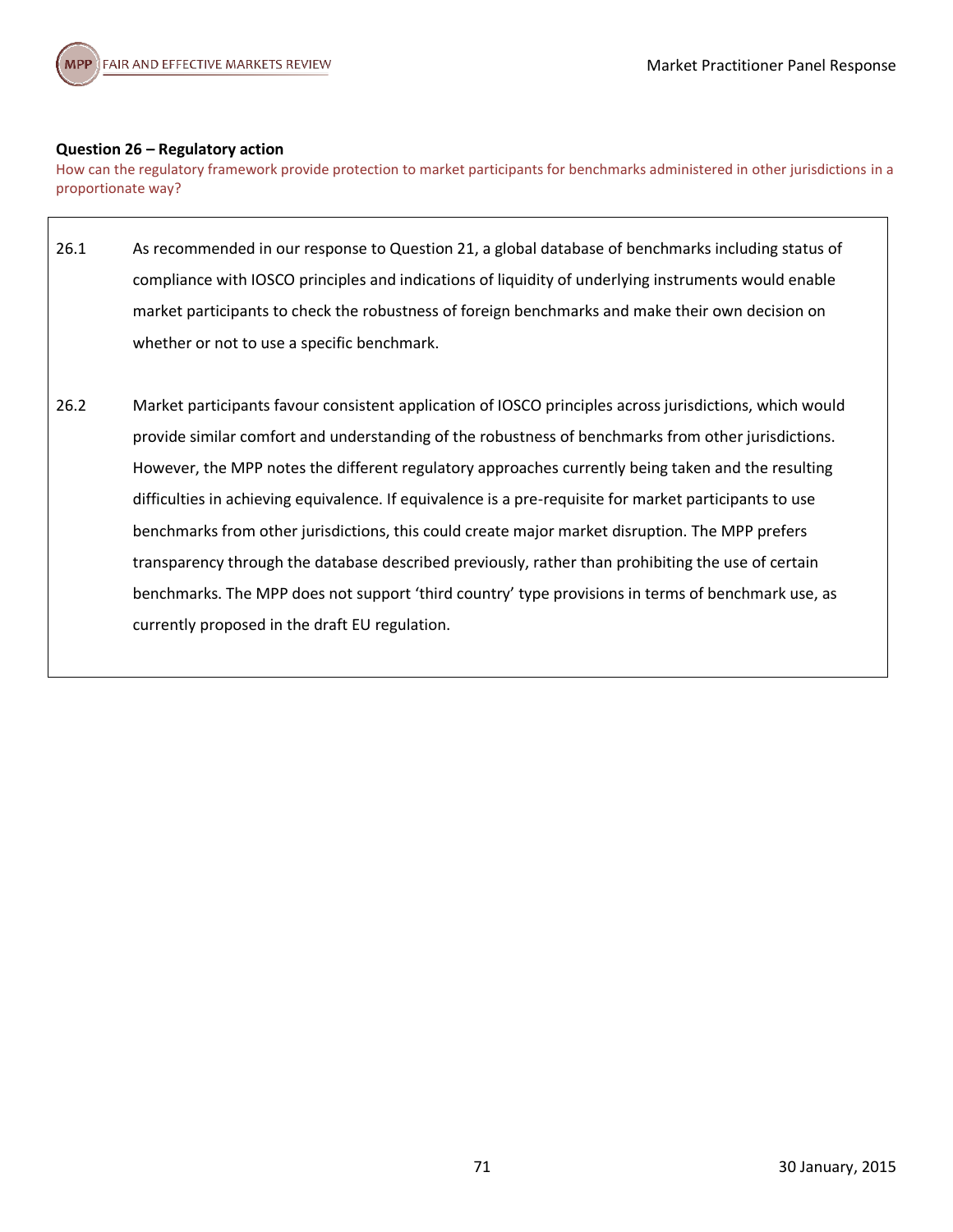# Section 4 – Standards of Market Practice

### **Question 27 – General**

Are existing sources of information regarding standards of market practice across FICC markets globally: (a) already sufficiently clear (or will be once current regulatory reform has concluded); (b) sufficient, but in need of clearer communication or education efforts; or (c) not sufficiently clear, requiring more specific guidance or rules to provide more detail or close genuine gaps?

- 27.1 There are numerous sources of information regarding standards of market practice, including regulations, law, voluntary industry codes of conduct and firm-specific codes of conduct. However, it is evident that such information did not prevent the unacceptable market practices that have become apparent in recent years.
- 27.2 In the view of the MPP, this failure was driven by a combination of a lack of adoption and enforcement of available market standards (particularly in terms of adoption of high-level principles), and a lack of clarity of existing sources of information (such as detailed guidelines for trading around benchmark setting times). In some cases, information regarding standards of market practice was not fully reflected in firms' internal policies and procedures, was not effectively understood by firms' employees and was not enforced by firms. Compensation that was based largely on short-term revenue did not incentivise individuals to act in line with expected standards and bad behaviour was not systematically identified and penalised. Further views on accountability, incentives, surveillance and penalties are covered in our responses to Questions 36 to 49.
- 27.3 There are four main issues specifically relating to standards:
	- 27.3.1 **Proliferation of codes:** Many worthy but uncoordinated attempts have been made to establish codes and principles. As a result, there are too many different codes, regulations and other sources of information across activities, asset classes, geographies and types of firm. These sources are not linked, creating a patchwork which is overlapping, sometimes contradictory, difficult to navigate and not fully consistent;
	- 27.3.2 **Limited guidance on interpretation of standards:** In many cases the standards of market practice did not contain detailed practical guidance on specific activities. Guidance was either principle-based, relying on interpretation by firms or individuals, or focused on procedures or technical market issues rather than market practices. Limited detailed guidance was available from regulators or at the industry level and firms had mixed levels of success in terms of translating such codes into practical guidance. This left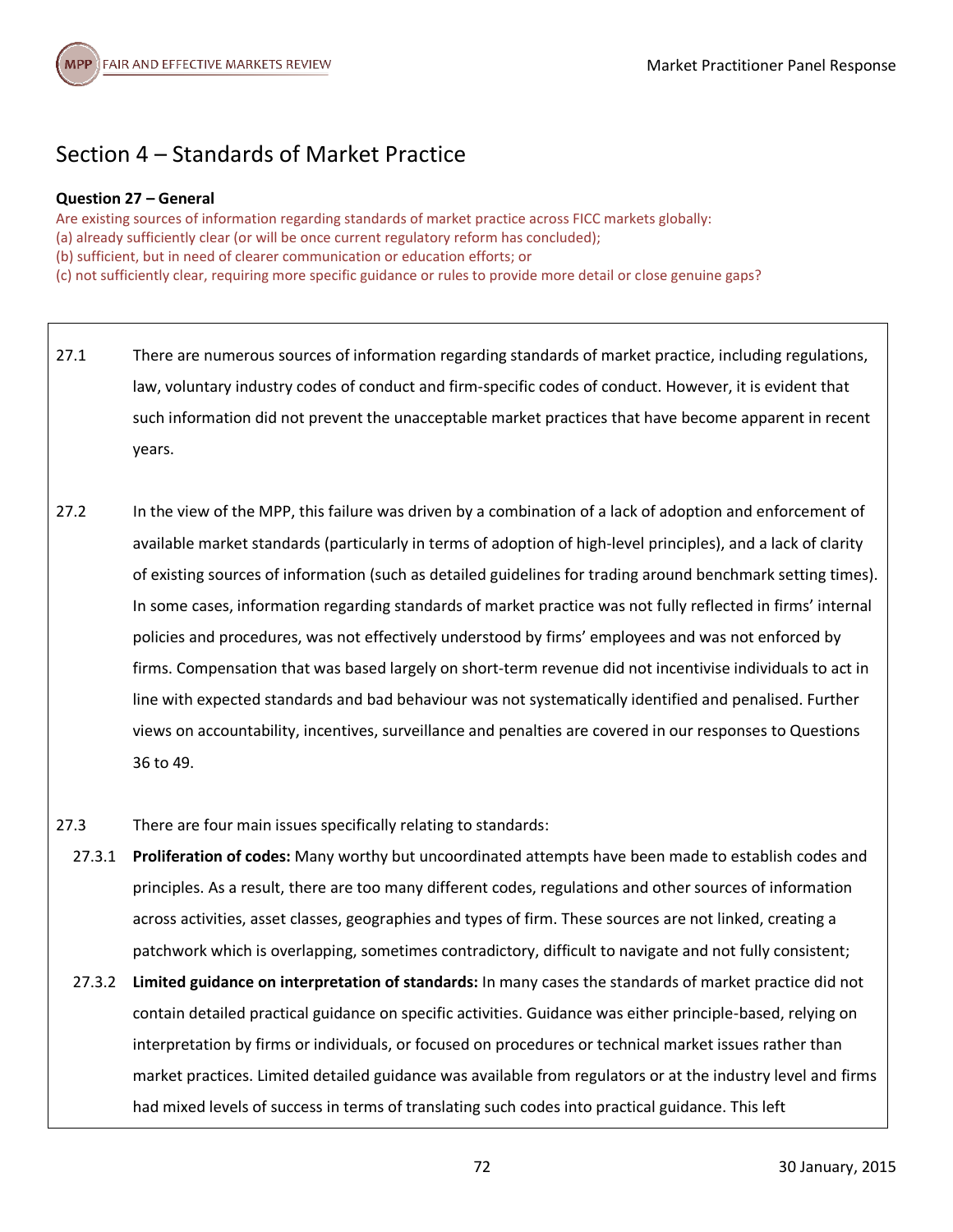interpretation to individuals, and internal controls within firms were insufficient to identify all inappropriate interpretations;

- 27.3.3 **Insufficient communication of standards:** Firm-led communication of standards of market practice was not always adequate to ensure sufficient understanding by individuals. Firm-led employee training on codes, policies and procedures was not always sufficiently robust, although this was partly driven by the proliferation of codes in the industry and the lack of specific guidance highlighted above;
- 27.3.4 **Adherence to required standards:** Adherence to required standards was not adequately reflected in incentive and promotion policies or decisions.
- 27.4 Many firms have sought in recent years to address the issues above, 'leading from the top' to implement firm-specific codes and processes, but the approaches have typically been individually defined resulting in even further complexity.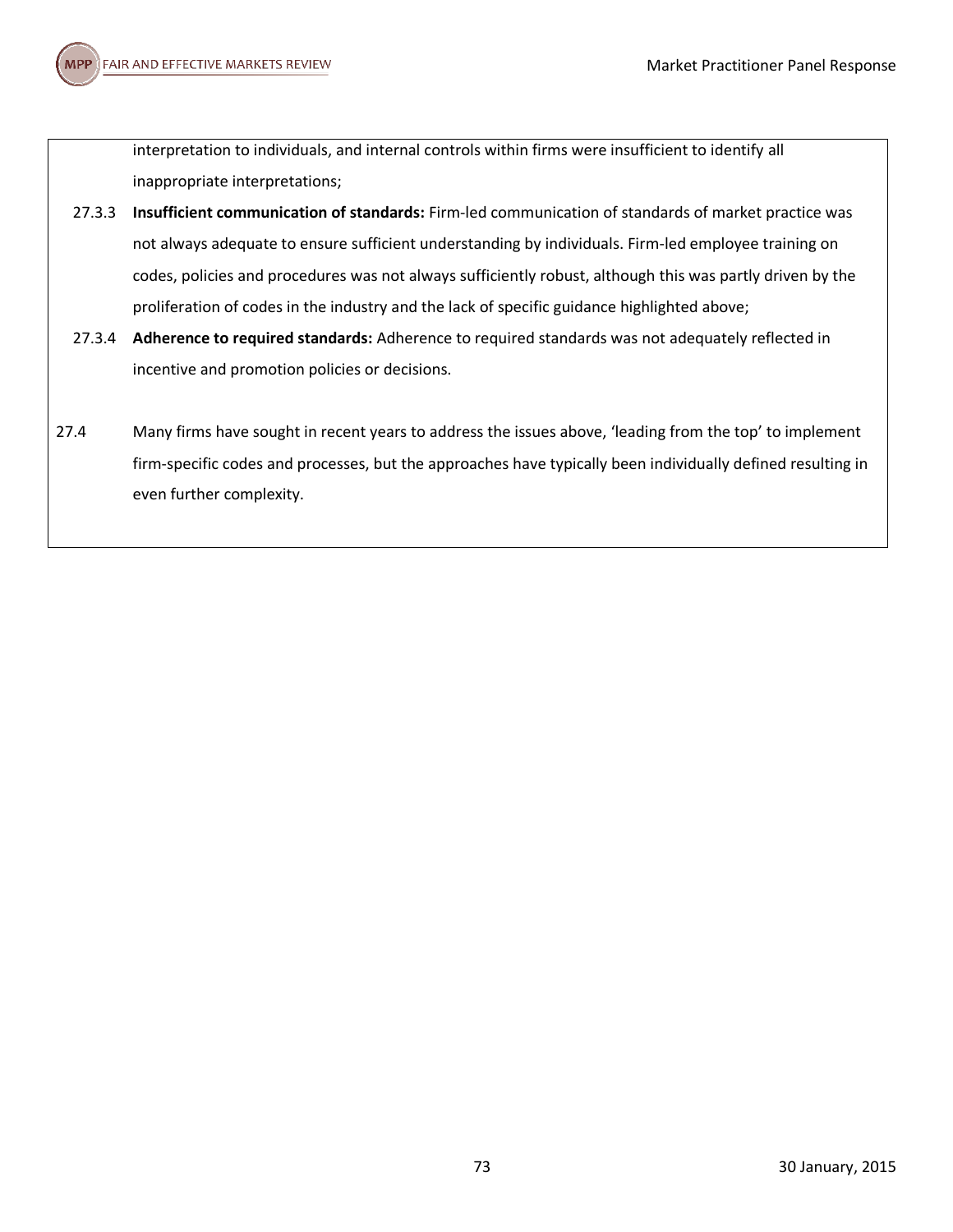#### **Question 28 – General**

**MPP** 

Box 7 on pages 36–37 *[of the consultation document]* discusses a number of uncertainties over FICC market practices reported by market participants, including: the need for greater clarity over when a firm is acting in a principal or an agency capacity; reported difficulties distinguishing between legitimate trading activity and inappropriate front-running or market manipulation; and standards for internal and external communication of market activity.

To the extent that there are uncertainties among participants in the different FICC markets over how they should apply existing market standards in less clear-cut situations, what are they?

| 28.1 | The MPP agrees with the areas of uncertainty highlighted in the consultation document, including:                     |  |  |  |
|------|-----------------------------------------------------------------------------------------------------------------------|--|--|--|
|      | Lack of clarity regarding trading relationships between dealers and end-users, in particular whether the<br>$\bullet$ |  |  |  |
|      | dealer is acting as principal or agent and the associated level of fiduciary care owed to the end-user;               |  |  |  |
|      | Distinction between legitimate trading activity and inappropriate 'front-running';<br>$\bullet$                       |  |  |  |
|      | Distinction between legitimate trading activity and market manipulation, particularly with regard to<br>$\bullet$     |  |  |  |
|      | risk management of options;                                                                                           |  |  |  |
|      | Standards for external communication of market activity;<br>$\bullet$                                                 |  |  |  |
|      | Standards for internal communication of market activity;<br>٠                                                         |  |  |  |
|      | Lack of granular market-wide standards for client suitability;                                                        |  |  |  |
|      | Allocation of new issues;                                                                                             |  |  |  |
|      | Use of non-public information, including use for positioning in the anticipation of client trading flows<br>$\bullet$ |  |  |  |
|      | and information controls between public and private side.                                                             |  |  |  |
|      |                                                                                                                       |  |  |  |
| 28.2 | The above uncertainties are not helped by a lack of market-wide rules or detailed business standards and              |  |  |  |
|      | guidelines.                                                                                                           |  |  |  |
|      |                                                                                                                       |  |  |  |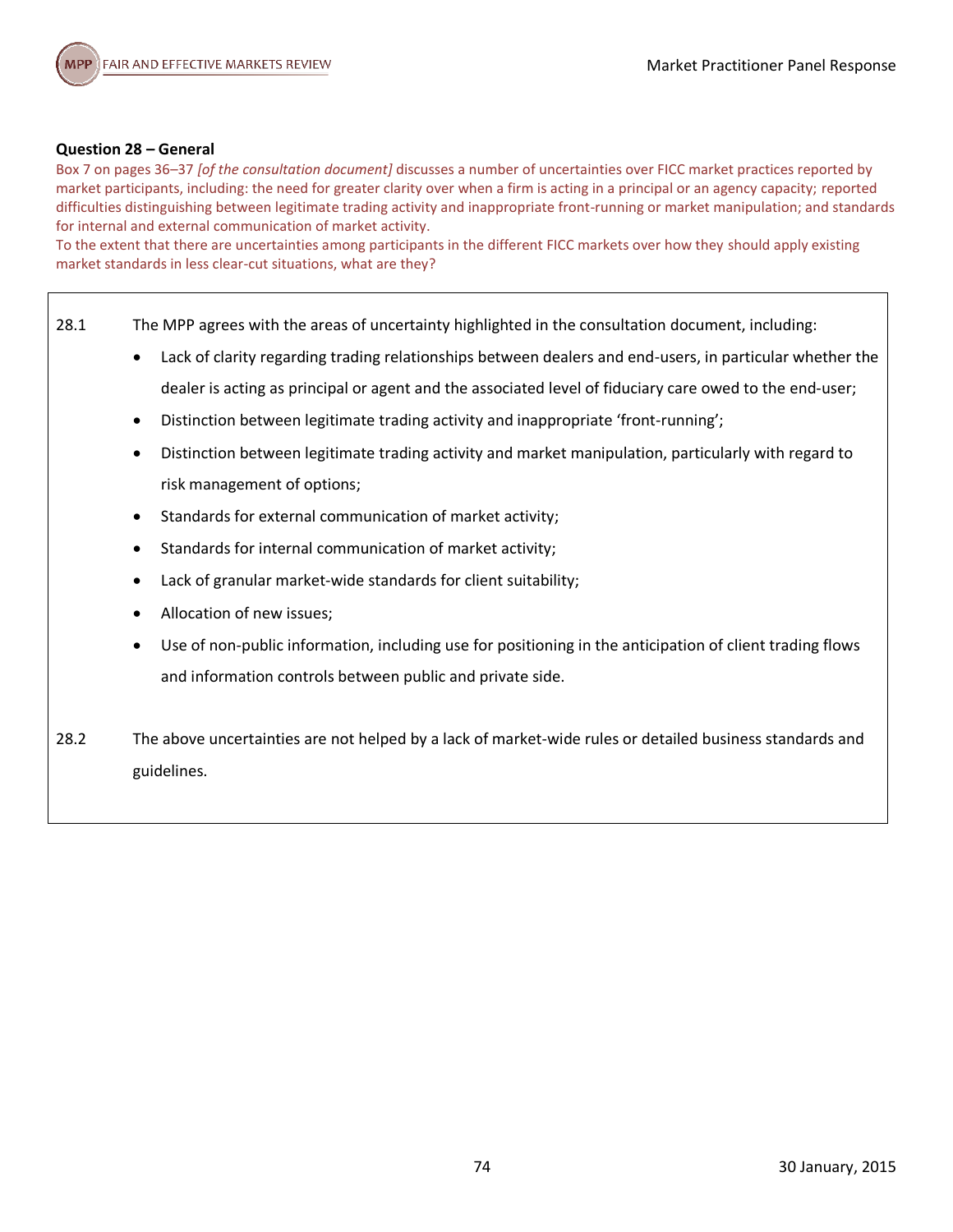

#### **Question 29 – General**

How could any perceived need to reduce uncertainties best be addressed:

- (a) better education about existing standards;
- (b) new or more detailed market codes on practices or appropriate controls; or
- (c) new or more detailed regulatory requirements?

#### **Question 30 – Will these uncertainties be dealt with by current reforms?**

How can the industry, firms and regulators improve the understanding of existing codes and regulations by FICC market participants and their managers?

#### **Question 32 – Can the industry help to establish better standards of market practice?**

How can the industry, firms and regulators improve the understanding of existing codes and regulations by FICC market participants and their managers?

#### **Question 33 – Can the industry help to establish better standards of market practice?**

How would any code tackle the design issues discussed in Section 5.4.3 *[of the consultation document]*, i.e.: how to ensure it can be made sustainable given industry innovation over time? How to differentiate it from existing codes? How to give it teeth (in particular through endorsement by regulatory authorities or an international standard setting body)? How to communicate it to trading teams? Whether, and how, to customise it for individual asset classes?

> Questions 29, 30, 32 and 33 have been addressed together given the interdependence of the responses and recommendations offered.

- 29.1 In the view of the MPP, documented business standards can play an important role in establishing and reinforcing acceptable market conduct across FICC markets. The MPP emphasises the importance of regulator engagement when creating business standards, and therefore urges the industry and regulators to adopt a collaborative approach to the recommendations outlined below.
- 29.2 First, it is important to note that there are various different terms used to reference documentation of business standards – code of conduct, market standards, business standards, guidelines, rules, principles, etc. There is no universally agreed definition of these terms (and how they differ) and they are often used interchangeably. However, there can be material differences along two dimensions:
	- 29.2.1 Principles versus rules Principles are higher-level, requiring judgemental interpretation and application, while rules are more granular and prescriptive and require limited judgement to implement. The MPP considers that principles are important in driving behaviour and creating individual accountability, and typically provide a reference when more detailed rules or guidance are not available. Rules typically need to address specific situations;

29.2.2 Owner – The implication of rules or principles differs depending on whether they are owned by a regulator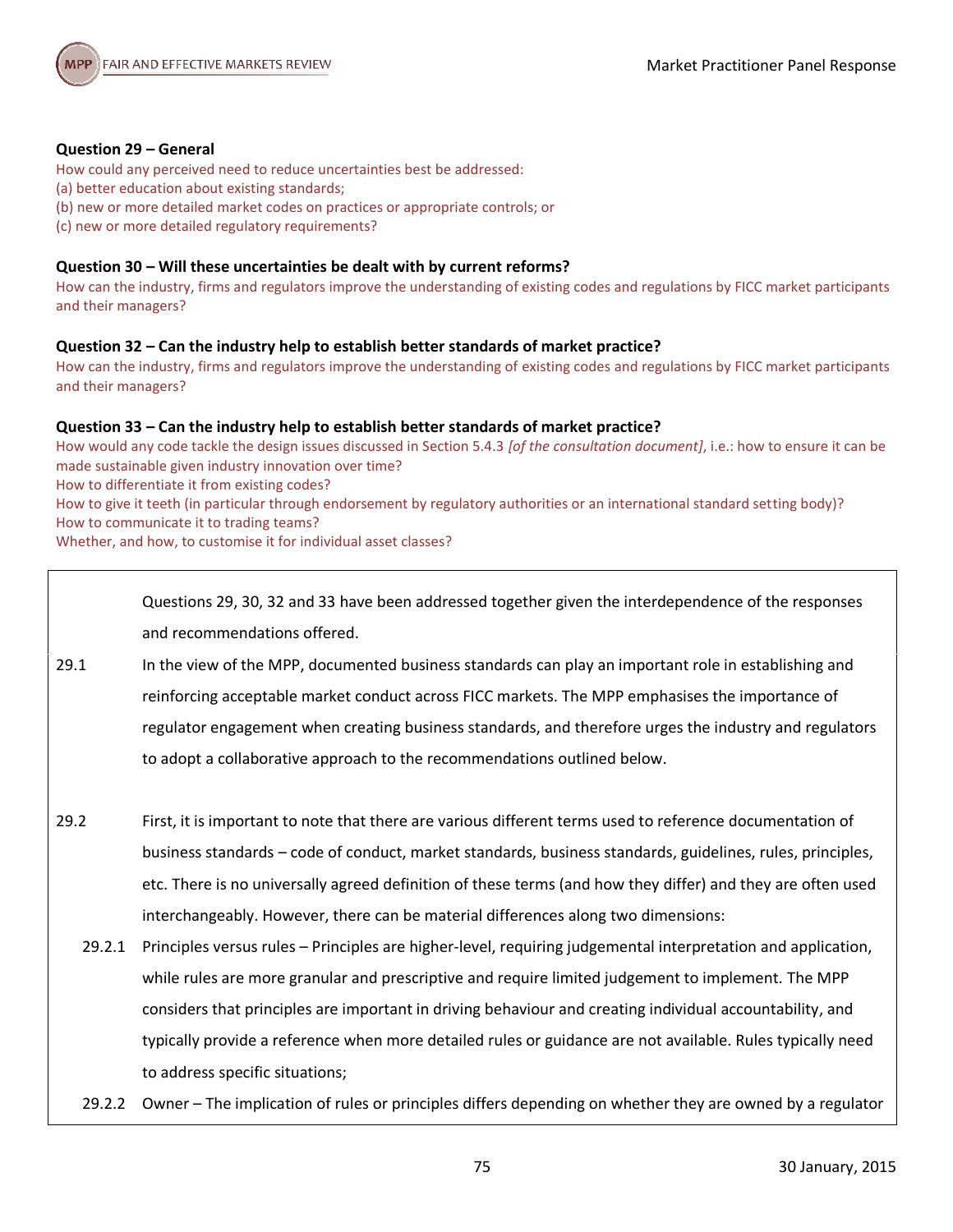or by an industry body, or are embedded in a firm's own values or code of ethics.

- 29.3 In the recommendations below, the MPP refers to 'codes and standards' and specifies the principles versus rules based nature and owner.
- 29.4 The MPP favours the following approach:
	- 29.4.1 A principles-based set of industry-wide business codes and standards for FICC markets (FICC Codes and Standards) should be established, cascading existing high-level principles (e.g. FCA Principles for Business) to a next level of detail specific to FICC wholesale markets. For example, the FICC Codes and Standards may include principles such as *"A dealer should ensure that it is always clear to a client on which basis they are acting on a particular transaction (i.e. principal or agent)"*.
	- 29.4.2 The FICC Codes and Standards should be simple and easy to communicate. They should apply to all FICC market participants, including sell-side, buy-side and issuers. Initial development could be led by institutions active in the UK, but the aspiration over time would be for the Codes and Standards to apply to FICC market participants globally. There have been examples in the past of industry codes evolving to become adopted internationally, for example the Hedge Fund Standards Board or ISDA;
	- 29.4.3 Consistent framework for managing breaches across the industry and within firms: In order to embed all elements of Codes and Standards within organisations there need to be robust and consistent implementation frameworks in place. During its work, the MPP has come across some strong examples of where this has been done. Core components of an effective framework include: clear governance and ownership; active employee engagement; consistency and transparency in the operation of the code and in the application of sanctions; robust and continuing evaluation;
	- 29.4.4 A robust framework needs to take into account that code breaches are likely to occur at varying degrees of severity, from minor (which would not be in breach of any regulation, for example but not accepted practice either) to the very serious. Consistency is required in categorizing breaches, reporting them and applying sanctions. Metrics need to be established to form a basis for consolidated reporting on a regular basis, with line of sight to the relevant board or its sub-committee. Over time, such reporting reveals patterns that could assist in risk evaluation and mitigation. Transparency also allows real life events to become case studies and lessons that can be shared across a firm as part of an on-going training regime;
	- 29.4.5 Firms should reflect relevant FICC Codes and Standards in internal codes of conduct, policies and procedures or other internal documents such as codes of ethics. Additional guidance should be developed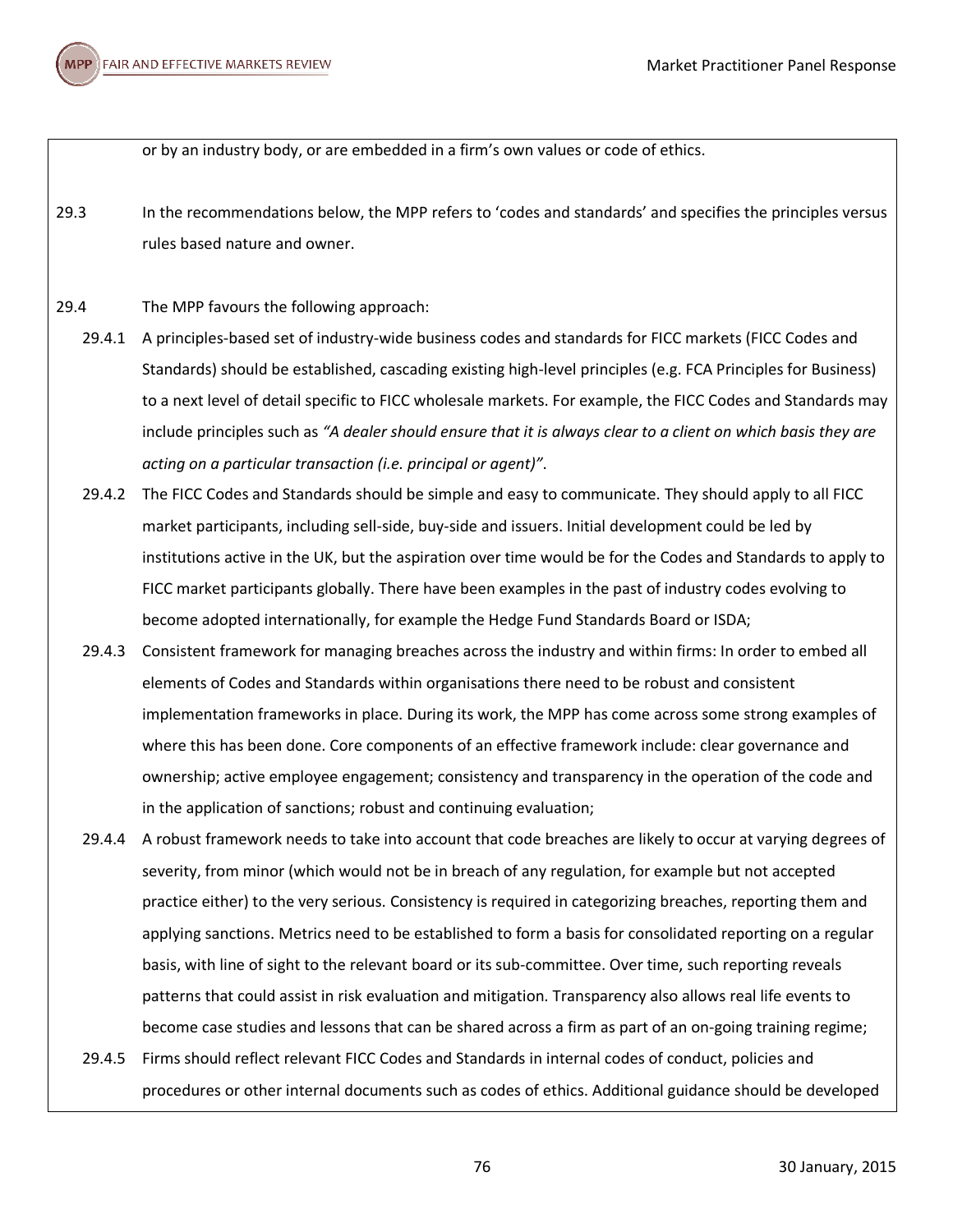by individual firms as required and communication and training should be sufficient that individuals within that firm understand external and internal expectations and how to deal with 'grey areas'. Training should include workshops and live discussions of real case studies, in addition to standard web-based training modules. Above all, the guidance offered needs to be practical and relevant to real-life situations that arise as purely conceptual training can miss its mark.

- 29.4.6 Historically, this type of approach has worked in practice with the initial production of the Code of Conduct<sup>33</sup> and Market Abuse Code, which covered regulated instruments traded on exchange, or referred to such traded products. The then FSA consulted extensively on its introduction and included in that Code practical examples derived from consultation, which helped in its interpretation and application. Additionally, the regulator allowed for telephone enquiries and meetings on specific fact patterns and produced a regular briefing paper, 'Market Watch', which raised areas of potential concern and provided guidance to the market. The regulator intervened in some instances where there was genuine disagreement in the market around certain practices and prosecuted individuals who breached the codes.
- 29.4.7 Prior to the FSA codes was the old 'Grey Paper' regulation of the wholesale markets by the Bank of England. This took the form of a high level description of expected standards in the wholesale markets, covering regulated and unregulated products (i.e. including wholesale deposits and FX as well as derivatives and bonds with wholesale counterparts). While its perimeter with the rest of the regulatory world was complex, the idea of a different type of oversight by the Bank of England was sound and the standards widely adopted and well enforced at that time. The MPP is not proposing to 'turn the clock back' but rather to resurrect past practices that served to enhance fairness and effectiveness in wholesale financial markets and embed these in a framework fit for  $21<sup>st</sup>$  century demands.
- 29.4.8 Such examples demonstrate how well-designed and sufficiently enforced standards and case studies have been effective from time to time in the past. While these examples had a greater degree of regulatory ownership than the approach recommended by the MPP, our suggested regulatory endorsement should have a similar effect while attempting to create guidance that has broader applicability across different market participants and ultimately geographies, to the extent that the framework is taken up beyond the UK.
- 29.5 Individuals should positively attest to their understanding of the relevant internal and external standards on at least an annual basis. Behaviour of individuals should be regularly assessed and actions taken to

 $\overline{\phantom{a}}$ 

<sup>&</sup>lt;sup>33</sup> The Code of Market Conduct (MAR 1): <http://fshandbook.info/FS/html/handbook/MAR>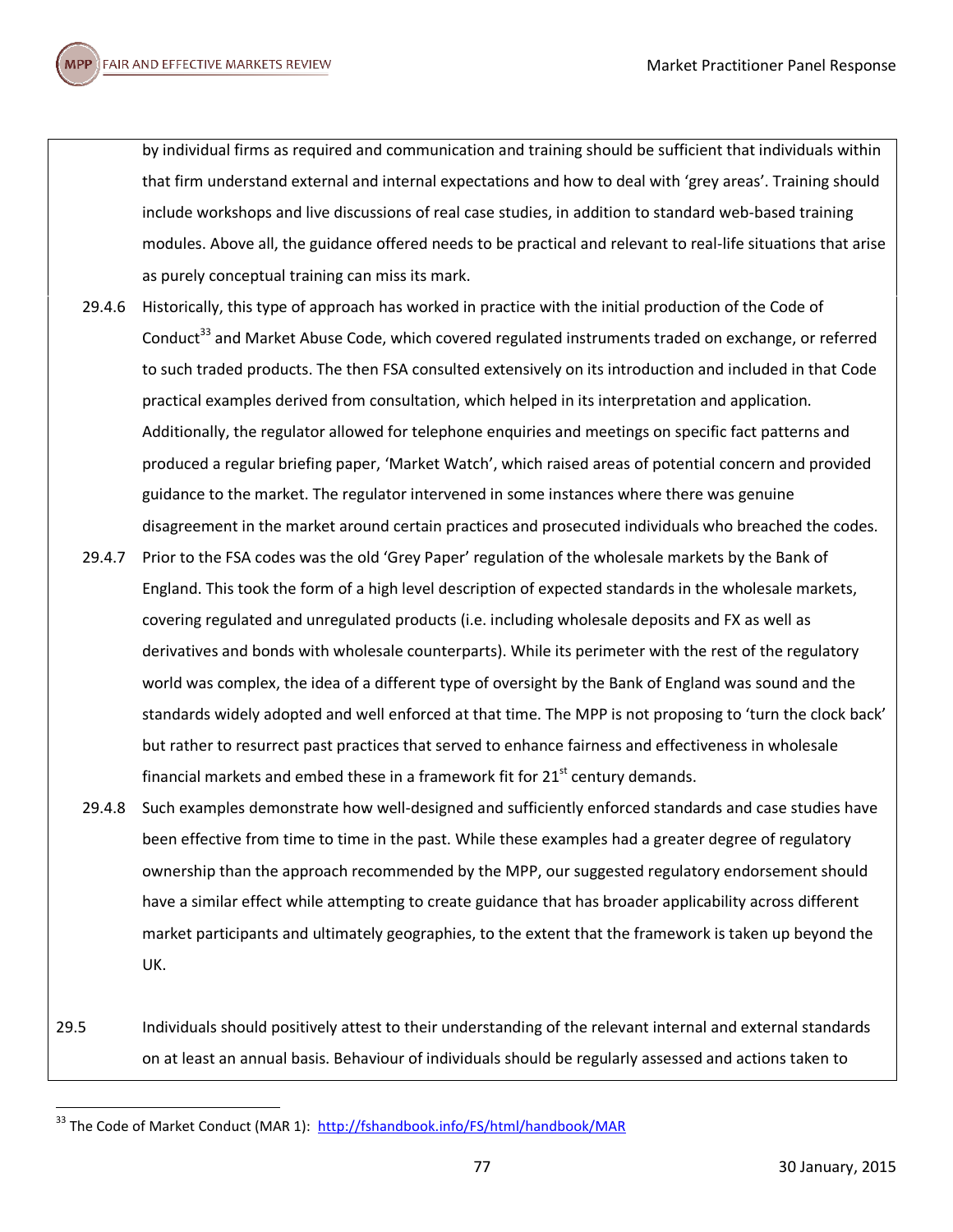address inappropriate behaviour. Compensation and other incentives should also be aligned with the adoption of appropriate business standards. In addition, adherence to the FICC Codes and Standards and the firm's own Codes and Values, should be included in Contracts of Employment where an acknowledgement that failure to comply might lead to dismissal, even if there were no regulatory breach.

29.6 Design issues related to the above approach are discussed further below:

- 29.6.1 Who should develop the proposed FICC Codes and Standards and related Guidelines / Case Studies? As noted above, the MPP is proposing an approach where these are developed by market participants as an immediate follow-on from the Review. A body will be required to:
	- Develop, maintain and update the FICC Codes and Standards, Guidelines and Case Studies on an ongoing basis, with strong engagement with both market participants and, progressively, with regulators;
	- Support communication of the FICC Codes and Standards, Guidelines and Case Studies into the wholesale markets;
	- Align existing codes and standards;
	- Provide a forum for discussion around any emerging or remaining uncertainties or interpretation, and;
	- Provide a forum for the sharing and dissemination of best practice.
	- 29.6.2 Such a body should have the following characteristics:
		- Organisational independence from any individual firm;
		- Exclusive focus on wholesale FICC Codes and Standards, and associated Guidelines and Case Studies. The body should not have a lobbying role on behalf of market participants;
		- Access to specialist and cross-sectoral FICC market expertise, calling on industry experts and practitioners as required;
		- Ongoing industry funding, for a small core team to develop, maintain and support communication of the standards;
		- Credibility with regulators. To an extent, credibility will be a function of the level of independence and expertise, but it is worth highlighting, given the importance of regulatory engagement and support. The independence from regulators, including possible confidentiality on specific issues raised, will be important to initially encourage open engagement from market practitioners. However, it is recognised that a clear protocol needs to be established such that issues of significance if surpassed, cannot and should not be swept away;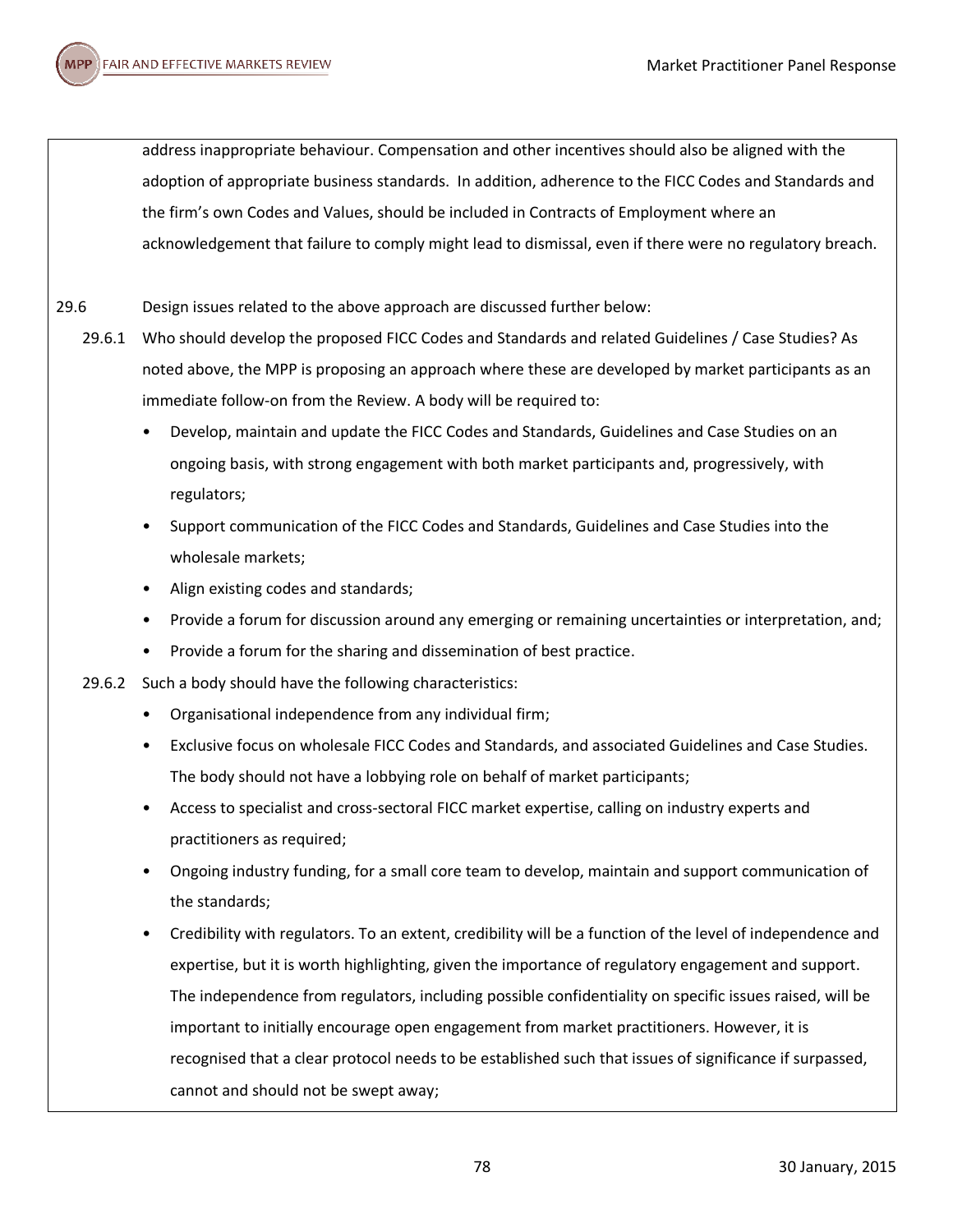- International focus and credibility with global firms operating in FICC markets;
- In an ideal world, the body would have credibility and a recognised role with supervisors of FICC markets around the world, though this could be developed progressively;
- A broad mandate across all FICC market participants, including sell-side, buy-side and market infrastructure, as well as established contact with corporates; and
- Effective and legitimate representation of a broad range of market participants, including end-users and those with public interest. This could include rotating positions and selection processes to ensure industry support, engagement and representation.
- 29.6.3 The potential for the Banking Standards Review Council (BSRC)<sup>34</sup> to play this role is discussed in our response to Question 38 – the specific question asked by the consultation;
- 29.6.4 It should be noted that an industry-led solution may run into problems of conflicts of interest between the various participants from time to time. In many cases, these could be resolved through goodwill of the parties involved, and often it is clear what the right thing to do is. But in some cases, clarifying 'grey areas' may go to the heart of economic issues between the buy-side, sell-side and issuers, and it is unclear how these could be resolved within an industry body that does not have the legal authority to arbitrate these matters. An independent person may be suitable, but has the downside of being more remote from the issues involved and less technically able to own / promulgate case studies;
- 29.6.5 How could regulatory endorsement be achieved? The MPP is in favour of seeking increasing regulatory endorsement over time. It could well be inevitable that any standards, guidelines or case studies would in any case be used by regulators in enforcement proceedings (where breached) as discussed in our response to Question 44. However, it has been noted how difficult it has been to get regulators to approve common standards in other areas (e.g. central banks failing to agree one version of NIPS<sup>35</sup> code; different implementation of G20 commitments on OTC derivatives). Different legal and regulatory requirements in each jurisdiction might also increase the risk that granular guidance or case studies would conflict with local practices, although current legal and regulatory requirements are typically not specific in the 'grey areas'. This emphasises further, the need for there to be an enduring body to engage with regulators and to explore, directly with them and via IOSCO, where international steps might be feasible;
- 29.6.6 The MPP hopes that the initiative would gain traction internationally, though it is recognised that such a process will be complicated by the large number of different regulators across and within geographies, and

 $\overline{\phantom{a}}$ 

<sup>&</sup>lt;sup>34</sup> Banking Standards Review Council (BSRC): <http://www.bankingstandardsreview.org.uk/>

<sup>&</sup>lt;sup>35</sup> The Non-Investment Products Code – For Principles and Broking Firms in the Wholesale Markets, November 2011 (NIPS): <http://www.bankofengland.co.uk/markets/Documents/forex/fxjsc/nipscode1111.pdf>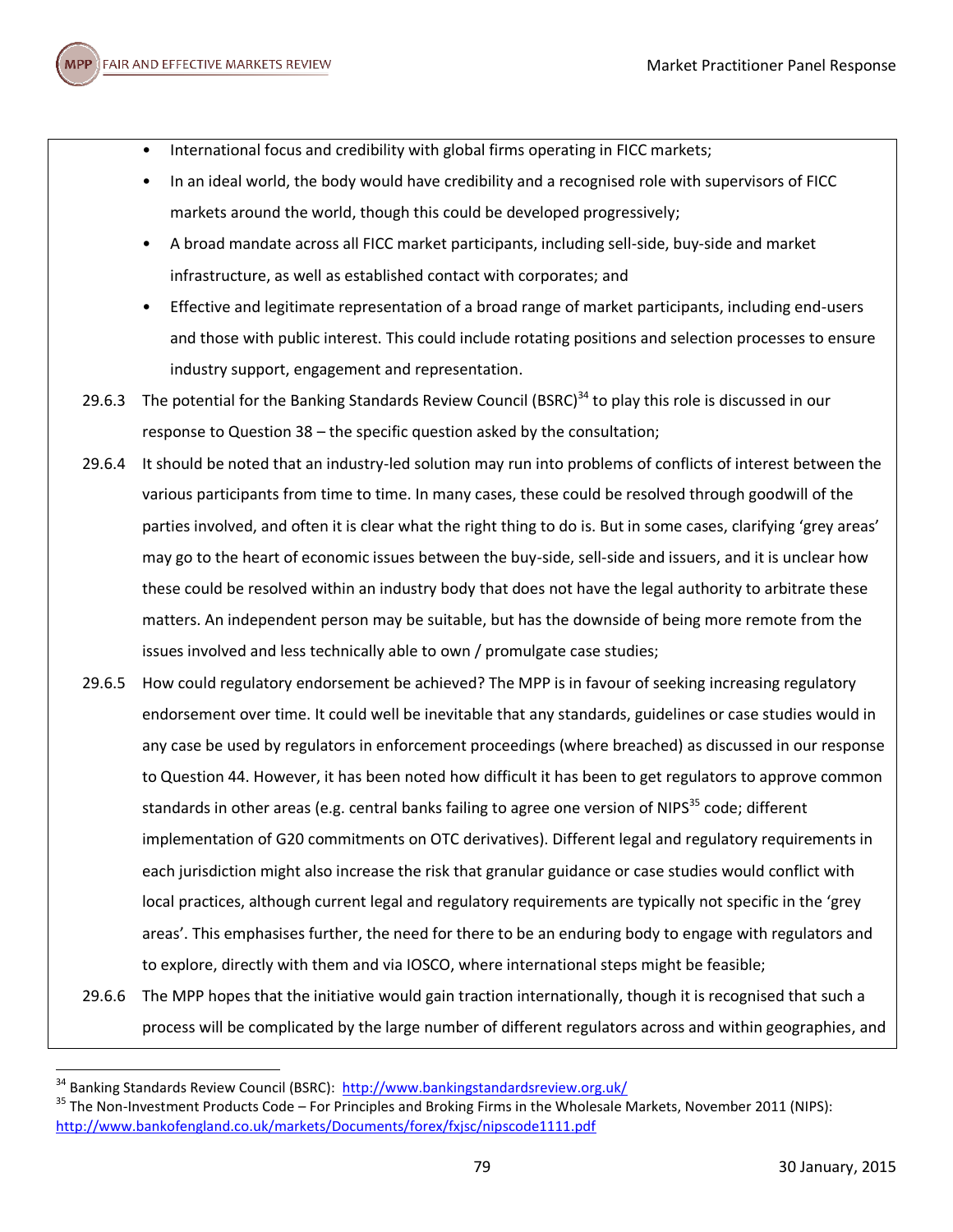so engagement will likely need to be focused on regulators responsible for the largest areas of wholesale FICC activity. The MPP asks whether the FSB could potentially play a role in facilitating engagement with a broader set of regulators and drive international agreement across the main jurisdictions?;

- 29.6.7 As to the legal effect of the regulatory endorsement, there are a number of possibilities. One possibility, building upon the current approach adopted by the FCA in the context of market abuse would be for an endorsed code to be provided with the status of an evidential provision – in the same way as the briefly described examples of behaviour that are to be taken into account for the purposes of determining whether or not market abuse has been committed (such as in MAR 1.6.9 E). Thus compliance with the endorsed code would be evidence of compliance with the relevant rule, though not determinative ('tending to establish compliance' – or non-compliance - as explained in Chapter 6, Status of Provisions, on page 23 of the FCA Readers Guide);
- 29.6.8 How to ensure that market standards can be made sustainable given industry innovation over time? The proposed hybrid design of principle-based FICC Codes and Standards and detailed Guidelines and Case Studies should ensure both continuity and sustainability, provided that the responsible body is established robustly, with appropriate governance, resources and an enduring role in mind. The principle-based nature of the FICC Codes and Standards should ensure that they are not overly dependent on micro-structure and mechanics and thus that they are largely enduring through time. The Guidelines and Case Studies could be created on an ongoing basis, responding to changes in market structure or behaviour and the emergence of new 'grey areas' for consideration. There should be an open channel of communication between individual firms and the central body, so that any areas of uncertainty can be raised, potentially leading to the development of new (or changes to existing) Guidelines or Case Studies;
- 29.6.9 How to differentiate from existing codes? In the first instance, existing codes could serve as building blocks. However, even technical codes such as NIPS have not served to avoid problems in markets. It is likely that at a principles level there will be overlap between the various codes as they tend to be high level with the addition the FICC Codes and Standards providing a harmonising foundation. Existing Codes of Conduct should be used as input as the new Codes and Standards, and potentially for Guidelines and Case Studies if they extend to this level of detail. Additional codes or industry guidelines focused on technical aspects could continue to exist in parallel, but would ideally reference the FICC Codes and Standards, Guidelines and Case Studies for conduct-related issues to avoid duplication. In the long-term, the proposed FICC Codes and Standards, Guidelines and Case Studies would ideally replace existing industry codes as the primary source of reference;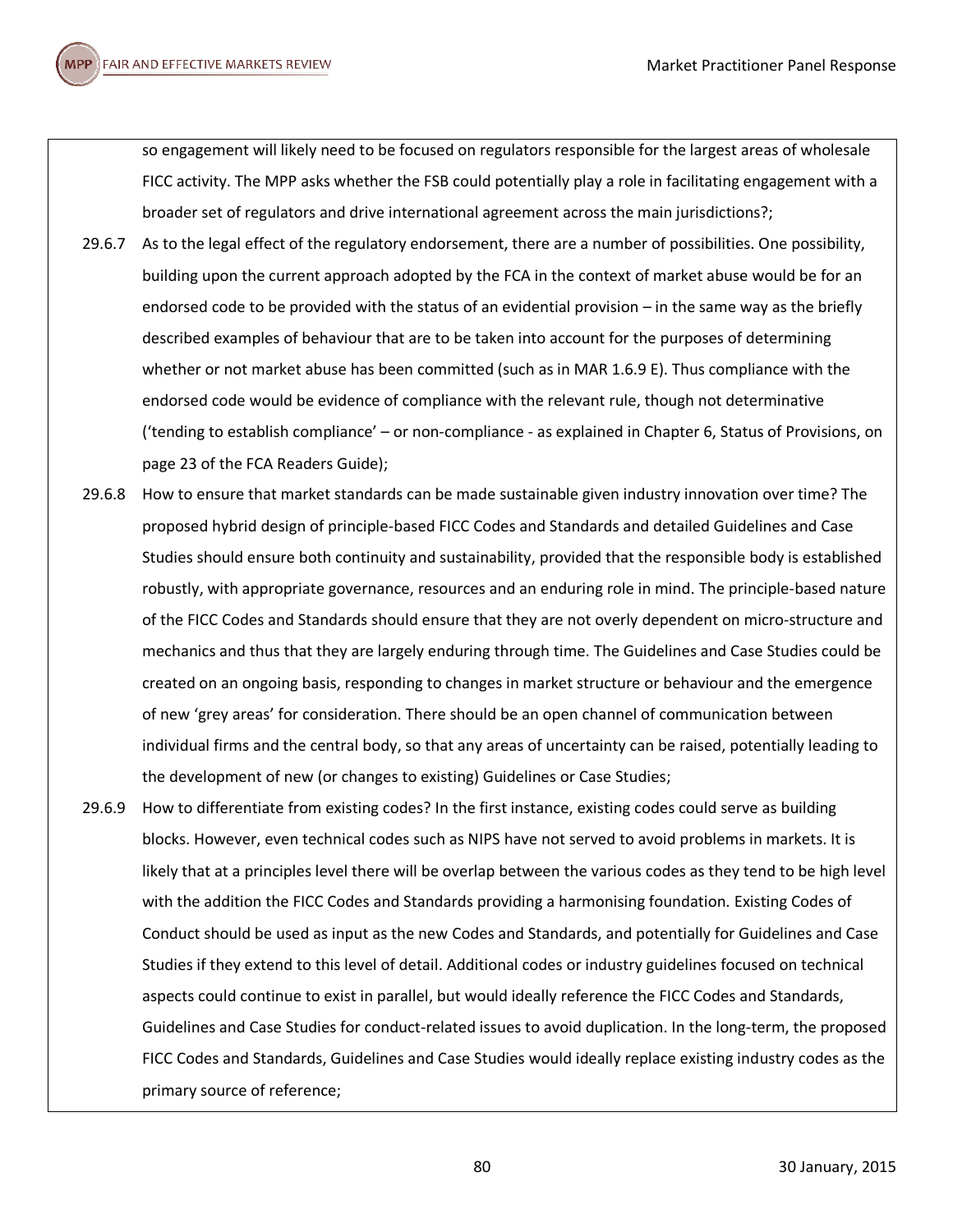- 29.6.10 How to give it teeth? The MPP's preferred approach to achieving adoption of the FICC Codes and Standards by firms and individuals is to incentivise adoption through regulatory endorsement. The reciprocal of this would be that regulators could use failure to act in line with the Codes and Standards as an indication that firms or individuals were acting inappropriately, unless alternative actions or behaviour can be shown to be appropriate and consistent with regulatory rules and principles. It is worth noting that the Banking Standards Review final report proposed a structure based on self-assessment followed by external verification, and annual reporting of the performance of participating banks. This approach would require the demonstration of progress on a range of qualitative and quantitative measures related to behaviours, capability and customer / client outcomes. It would be complemented by senior engagement, most likely with non-executive directors and regular published commentary by the BSRC, using transparency and disclosure as additional tools to effect change. Other possibilities include incorporation into employee contracts and incorporation into business contracts. A self-certification mechanism linked to the Senior Managers Regime (SMR) / Approved Persons<sup>36</sup> (APER) Regime could also be possible. The MPP recognises the challenges associated with enforcing such standards to unregulated firms (which is discussed in our response to Question 39);
- 29.6.11 Whether, and how, to customise FICC Codes and Standards for individual asset classes? Where possible, FICC Codes and Standards should be common across FICC asset classes, to reduce complexity and increase consistency. However, some of them are likely to need to be tailored to individual asset classes to reflect specific market structures. The MPP recommends that the aim should be for principles to be consistent; codes consistent by default unless market specifics dictate otherwise; but that guidelines and case studies are specific to asset classes and be granular and practical enough to show application of the standards in real life situations.
- 29.7 Some parallels between this and the City Code on Takeovers and Mergers can be drawn. The Takeover and Mergers Code<sup>37</sup> contains both a set of general principles, largely unchanged since their inception in the 1960s, and a body of 'case law' built up through advice and rulings the Panel on Takeovers and Mergers (who administer the Code) has issued over time. The Code has been given 'teeth' through statutory backing, which allows it to censure firms or ban them altogether from conducting transactions. The threat of exercising these powers is usually sufficient to discourage malpractice. As a result, they are only rarely

 $\overline{\phantom{a}}$ 

<sup>&</sup>lt;sup>36</sup> FCA Approved Persons Regime:<http://www.fca.org.uk/firms/being-regulated/approved/approved-persons>

Statements of Principle and Code of Practice for Approved Persons (APER): <http://fshandbook.info/FS/html/handbook/APER> <sup>37</sup> The Takeover Code, The Panel on Takeovers and Mergers: <http://www.thetakeoverpanel.org.uk/the-code/>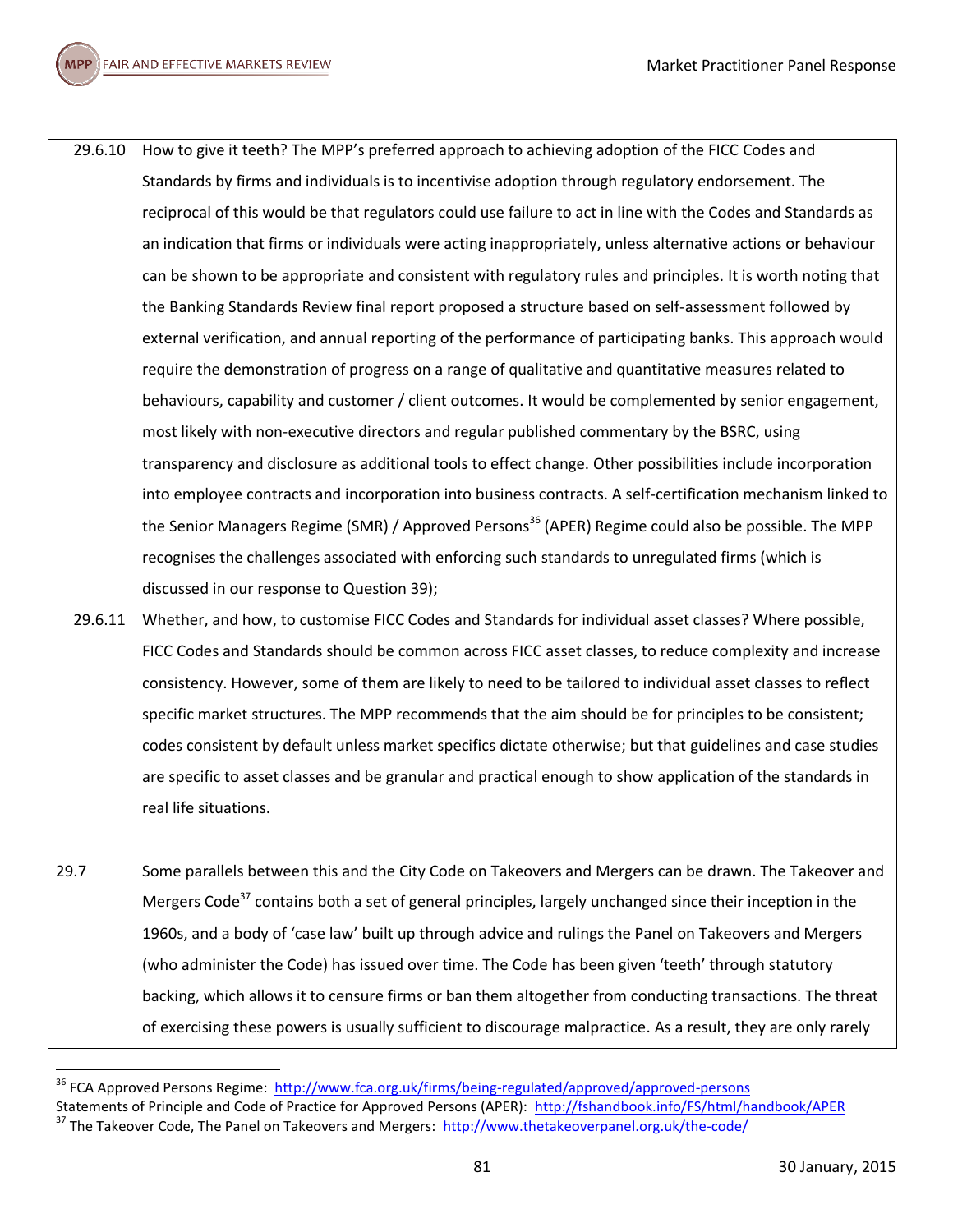used in practice. The Panel itself is comprised of representatives from industry and professional associations and is self-funded through levies on transactions it oversees.

- 29.8 In addition to the above longer term recommendations, the MPP recommends the compilation of an index of existing codes and business standards across geographies, asset classes and participants. This would help market participants to navigate and understand existing sources of information on codes and business standards. This index could be created by the same central industry body recommended above.
- 29.9 The MPP also recommends that owners of existing codes or business standards work together with the proposed industry body and / or owners of other related codes and standards to increase the level of consistency and eliminate any significant or counter-productive conflicts. Again this would be a significant venture and not all bodies might be willing to cooperate. However, there is value in engagement and considerable benefits to be derived from improving consistency.
- 29.10 The above recommendations include a combination of roles for the industry, firms, regulators and individuals, although the MPP considers that the most critical element is for firms to ensure that the FICC Codes and Standards are appropriately understood and adopted by individuals within the firm (see previous point 29.5). Recommendations according to stakeholder group are summarised below.

#### **Industry-level recommendations**

- 29.11 Compilation of index of existing individual codes or business standards.
- 29.12 Establishment of an industry body to:
	- Create new principles-based wholesale FICC Codes and Standards, with specific Guidance and Case Studies to illustrate practical interpretation of the Codes and Standards;
	- Drive towards harmonisation where required;
	- Engage with regulators to establish a modus operandi for working together to raise industry standards.

#### **Firm-level**

29.13 Upgrade internal codes of conduct, policies and procedures to ensure sufficient compliance and consistency with external FICC Codes and Standards, where relevant.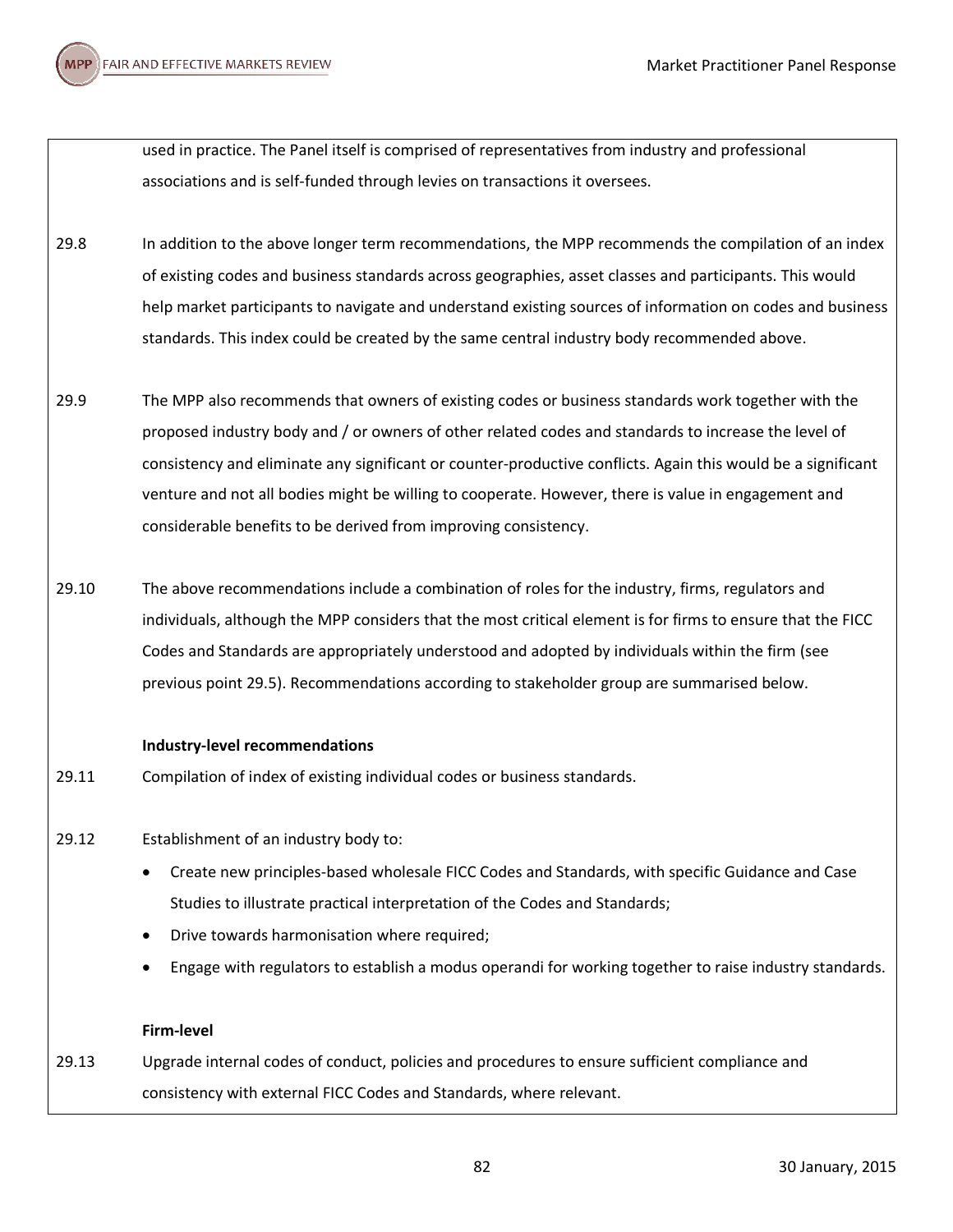| 29.14 | Embed compliance with codes into Contracts of Employment and include adherence to them as a<br>compensation relevant measure.                                                                                                         |
|-------|---------------------------------------------------------------------------------------------------------------------------------------------------------------------------------------------------------------------------------------|
| 29.15 | Enhance training on conduct and business standards, including a combination of workshop-based and web-<br>based training on a regular basis.                                                                                          |
| 29.16 | Develop a monitoring and sanctions framework that will hold individuals to account for complying with<br>FICC Codes and Standards and ensure alignment of incentives - see our response to Questions 36 and 37<br>for further detail. |
| 29.17 | Establish surveillance processes to identify inappropriate behaviour and penalise individuals - see our<br>response to Questions 41 and 42 for further detail.                                                                        |
|       | <b>Individuals</b>                                                                                                                                                                                                                    |
| 29.18 | Take responsibility for understanding and acting in line with FICC Codes and Standards and in accordance<br>with Guidelines relevant to the individual's responsibilities.                                                            |
| 29.19 | Flag any activities or behaviours which are not in line with FICC Codes and Standards or in 'grey areas',<br>either to management within the firm or the FICC Codes and Standards body.                                               |
| 29.20 | Positively attest on an annual basis that the individual understands the relevant FICC Codes and Standards<br>and has reported any potential breaches.                                                                                |
|       | <b>Regulators</b>                                                                                                                                                                                                                     |
| 29.21 | Consider endorsement of industry FICC Codes and Standards, Guidelines and Case Studies, provided there<br>is consistency with regulatory principles, rules and good practice.                                                         |
| 29.22 | Engage pro-actively with other legislators and supervisors to drive towards international consistency of<br>standards.                                                                                                                |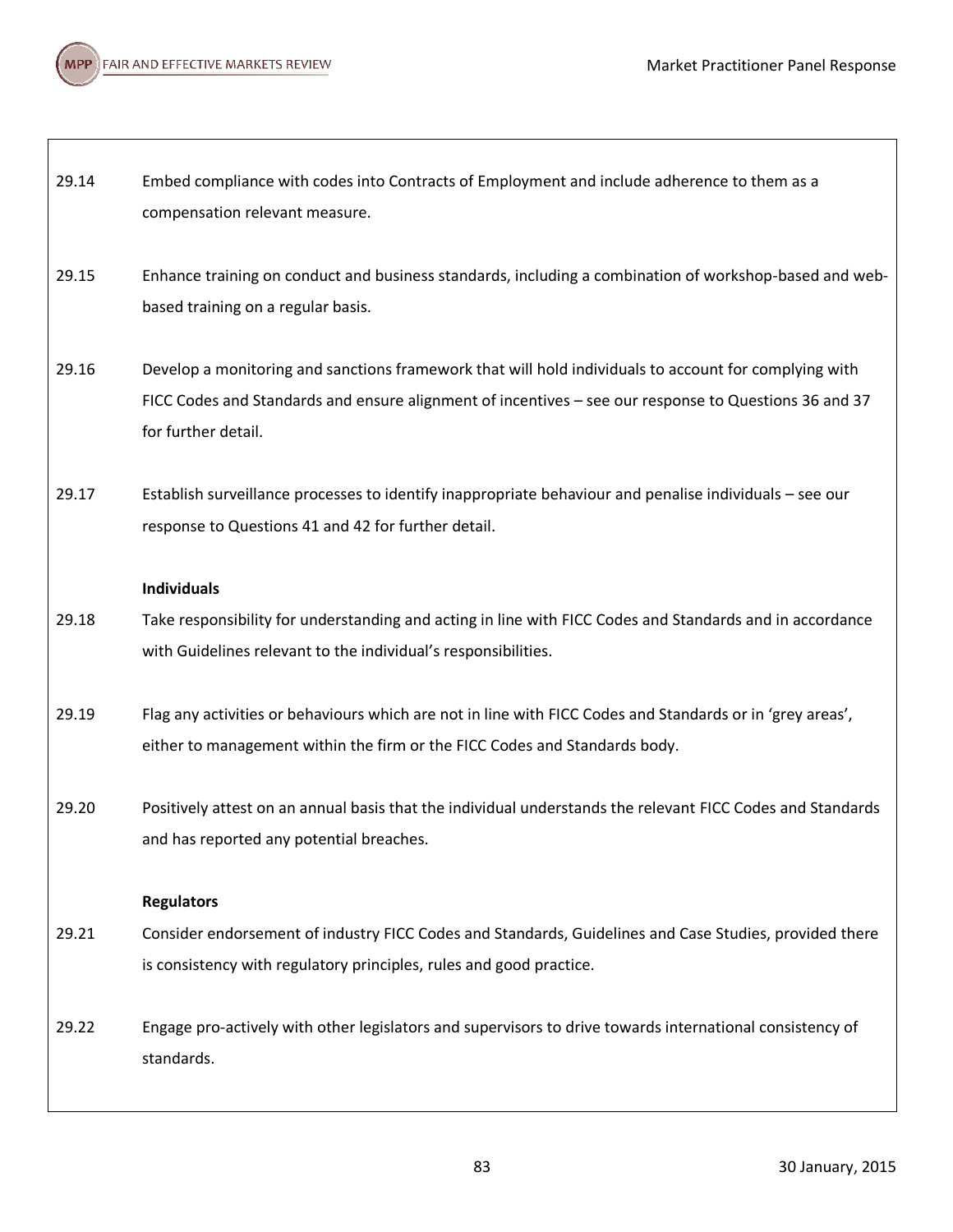#### **Question 31 – Will these uncertainties be dealt with by current reforms?**

Should there be professional qualifications for individuals operating in FICC markets? Are there lessons to learn from other jurisdictions — for example, the Financial Industry Regulatory Authority's General Securities Representative (or 'Series 7') exam?

- 31.1 There are mixed views in the MPP on whether a standard professional qualification would be materially beneficial in terms of improving behaviour in FICC markets.
- 31.2 Some argue that, in addition to the actions described above, a professional qualification would help to set appropriate standards of competence combined with a continuing level of professional training and assessment to ensure wide understanding of expected industry standards. Some members of the MPP recommend that individuals working in capital markets businesses should take a specific examination on market practices and conduct that is obligatory as for other professions such as accountants and lawyers. Some market participants also suggest establishing a country by country central industry information repository detailing previous conduct or professional training / qualifications that could be used by firms to reference check individuals prior to hiring.
- 31.3 Others argue, that while such an approach can be effective in ensuring a minimum level of competence, the qualification per se will not be sufficient to ensure the right behaviours, which has been the main driver of recent malpractice (rather than competence). All participants believe that it is the responsibility of firms to ensure that employees understand and behave in line with expected standards. This responsibility will be reinforced by the proposed Certification Regime (for those firms subject to its provisions) in the UK, which states that a firm must take reasonable care to ensure that no employee performs any certified functions without having been certified as fit and proper to do so, and that this certification is renewed on an annual basis.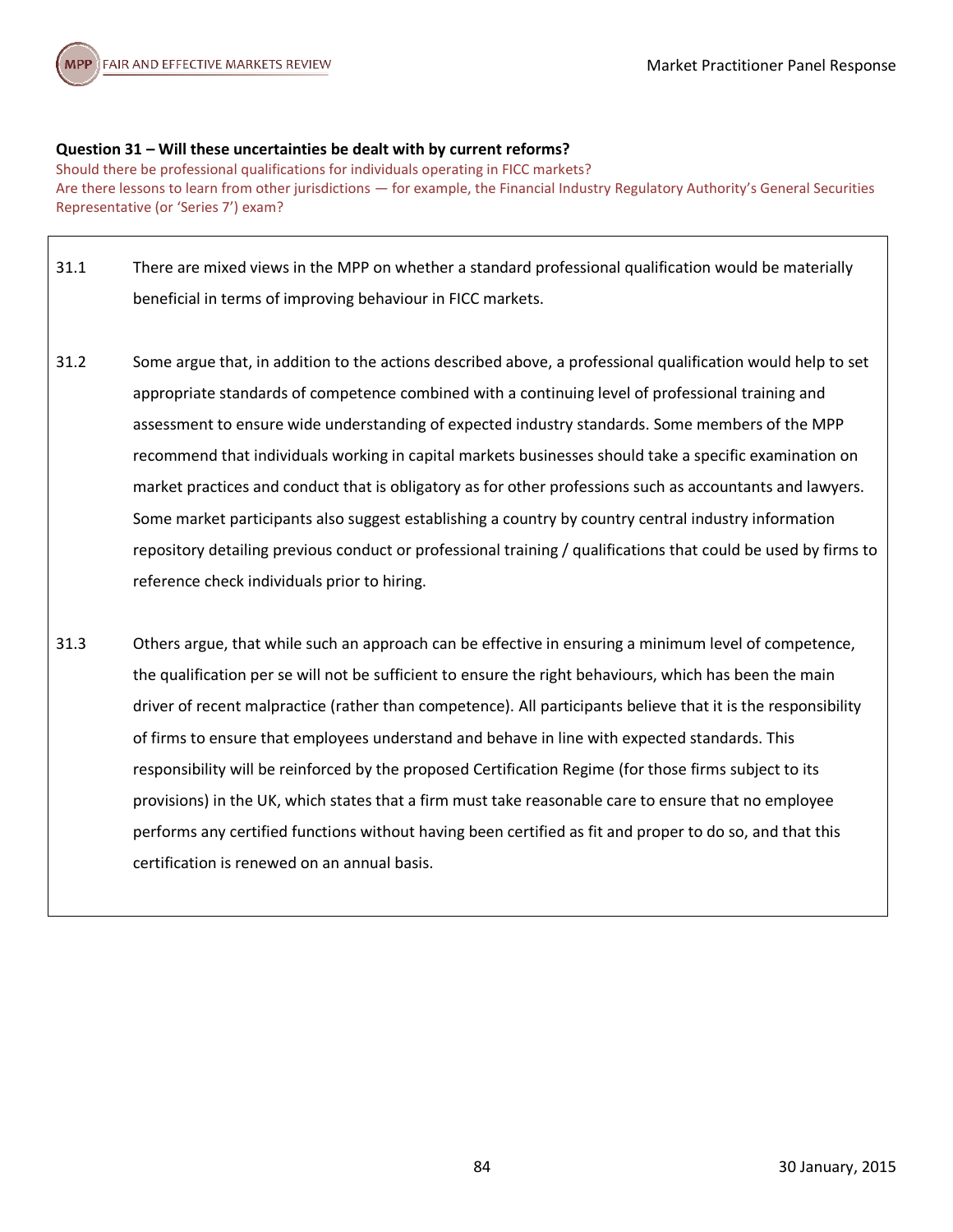#### **Question 34 – Should the scope of regulation be extended?**

In the context of implementing MiFID II, which of the FCA Principles for Businesses should apply in relation to MiFID business with Eligible Counterparties?

34.1 The FCA Principles for Business should apply to all activities, including interactions and transactions with MiFID eligible counterparties. However, there should remain differences in more detailed requirements of how the principles are applied to interactions with different types of client or counterparty. For example, suitability obligations are not necessary when dealing with eligible counterparties.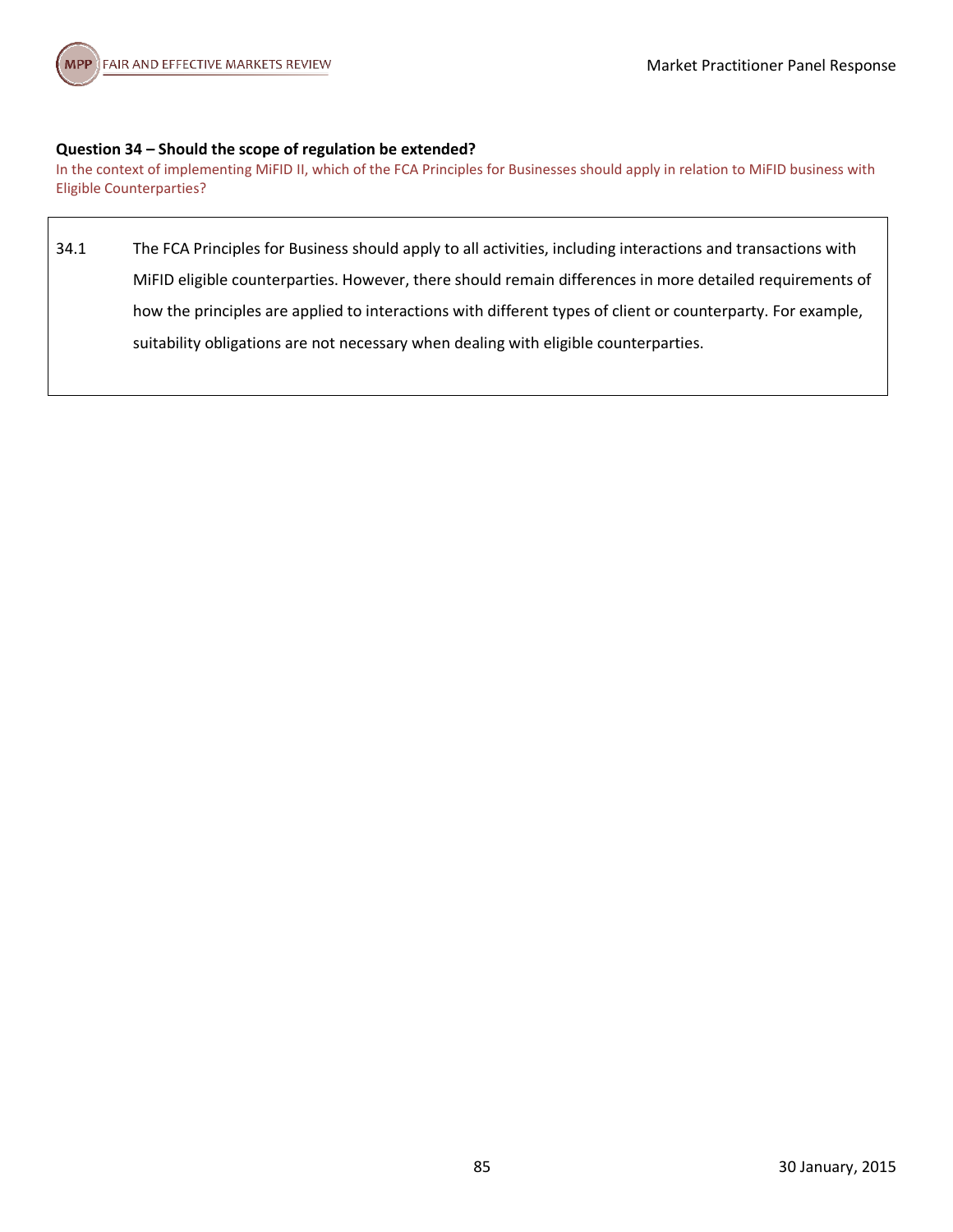#### **Question 35 – Should the scope of regulation be extended?**

Are there any financial instruments that should be brought more fully into the scope of regulation in order to improve the fairness and effectiveness of specific FICC markets? For any instruments proposed:

(a) what protections does the current framework provide;

(b) what gaps remain of relevance to fairness and effectiveness; and

(c) what is the cost/benefit case, bearing in mind the Review's Terms of Reference as set out in Section 1 *[of the consultation document*]?

- 35.1 Spot FX and spot physical commodities are notable products out of scope of significant parts of regulation today (e.g. MiFID II and Dodd Frank). In light of recent examples of misconduct in the FX and commodities markets many argue that these products should be brought more fully within the scope of regulation. Most of the MPP agree that these products should be brought within the scope of regulation related to market conduct and behaviour, but not for example extend MiFID II / MiFIR or derivatives legislation to include these products.
- 35.2 However, in terms of designing such an extension, it would be highly complex and potentially not feasible to apply every aspect of regulation designed for other products and markets (e.g. trade reporting, capital requirements, etc), due to the different nature of FICC markets, participants and risks involved (there are many corporate users of these products). Any extension of the regulatory perimeter would need to be specifically designed, carefully considered and potential unintended consequences assessed, (e.g. impact in the real economy through additional expense for corporate users or reduced competition).
- 35.3 In the case of physical commodities, some market participants are already regulated by other regulators specific to their product, e.g. OFGEM<sup>38</sup> in the UK regulates energy markets and there is a joint regime between OFGEM and FCA for regulation of the markets aspect of this business (REMIT)<sup>39</sup>.
- 35.4 One option that requires further investigation is whether manipulation of the price of these products should be made an offence under the market abuse regime (MAD, MAR).

 $\overline{a}$ 

<sup>&</sup>lt;sup>38</sup> OFGEM: <https://www.ofgem.gov.uk/>

<sup>39</sup> REMIT: <https://www.ofgem.gov.uk/gas/wholesale-market/european-market/remit>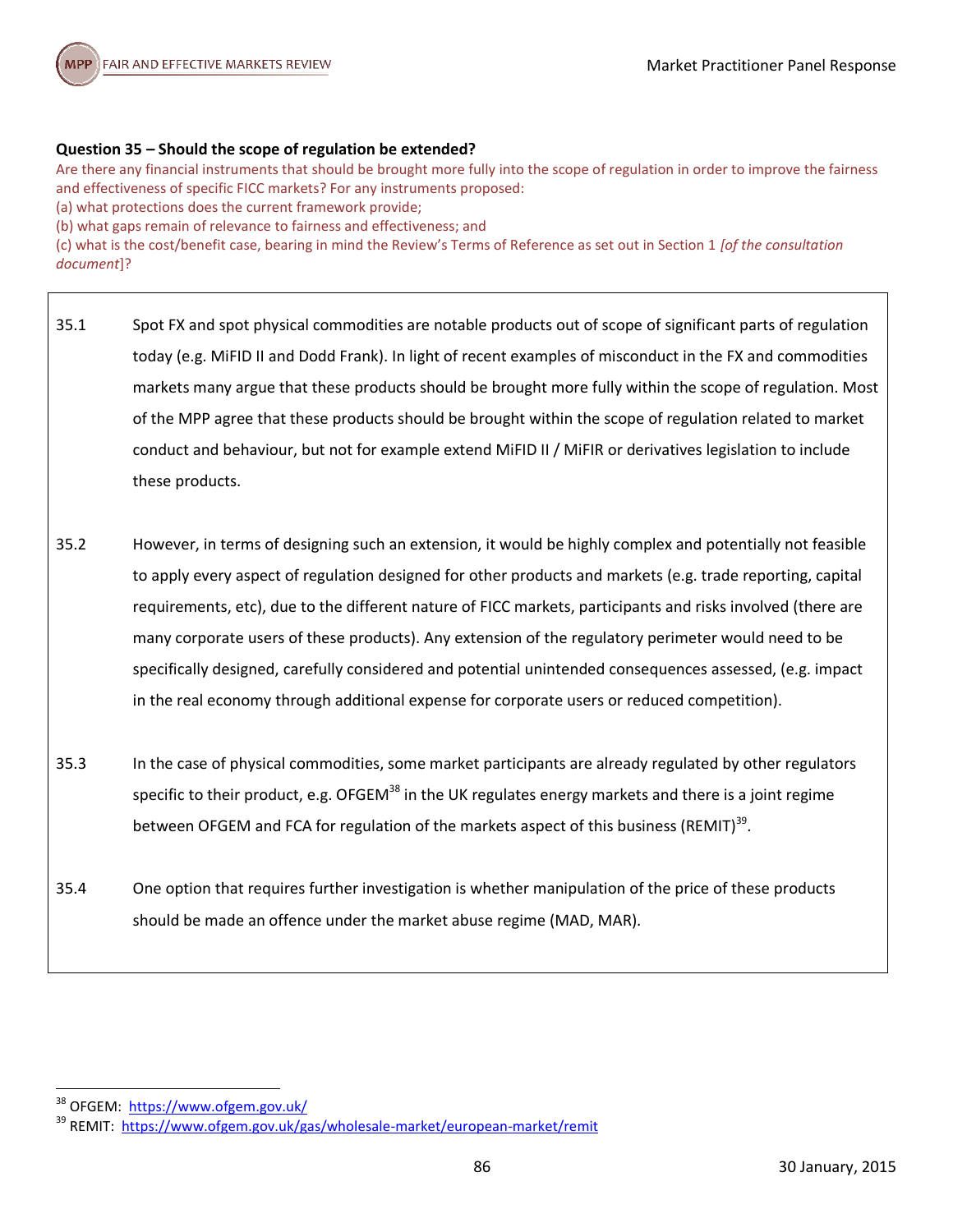## Section 5 – Responsibilities, Governance & Incentives

#### **Question 36 – General**

How much of a role did inadequate governance, accountability and incentive arrangements play in the recent FICC market abuses, and to what extent do these remain potential vulnerabilities in FICC markets globally?

In addition to on-going regulatory changes, what further steps can firms take to embed good conduct standards in their internal processes and governance frameworks?

And how can the authorities, either internationally or domestically, help to reinforce that process, whether through articulating or incentivising good practice, or through further regulatory steps?

#### **Question 37 – Firm-wide initiatives to improve incentives and governance**

Do respondents' agree that the thematic areas highlighted in Section 5.5 *[of the consultation document]?*  Do respondents' agree that the following themes are key priorities for FICC firms: fine-tuning performance measures; adjustments to remuneration; attitudes towards hiring, promotion and advancement; closer board involvement in governance of FICC activities; and clearer front line responsibilities)?

What specific solutions to these challenges have worked well, or could work well? And how best can the authorities help to support these initiatives?

> Questions 36 and 37 have been addressed together, given the interdependence of the responses and recommendations offered.

**Role in recent FICC market abuse cases**

- 36.1 Recent cases of market abuse include those identified in the consultation document, i.e. benchmark manipulation (e.g. FX, LIBOR); price manipulation (e.g. traders placing orders to create artificial market positions); misuse of information (e.g. front-running and misleading clients); collusion and artificial restriction of physical supply to drive up prices.
- 36.2 The view of the MPP is that inadequacies in governance, accountability and incentive arrangements all played a role in the cases of market abuse. While much has been done to address these inadequacies, both through regulation and industry-led action, there is broad acknowledgement by the MPP that there is further to go to ensure that current 'best practices' become 'normal industry practice' and thus raise confidence in the fairness and effectiveness of FICC markets.

#### **Proposed further steps by firms**

36.3 The MPP acknowledges the commitment of many firms to improve their culture and governance, as well as the significant volume of regulatory initiatives that are currently underway (as listed in Appendix A). More time is needed before a judgement can be made on how effective both firm-led and ongoing regulatory initiatives will be in practice. However the MPP nevertheless recognises that further work will be needed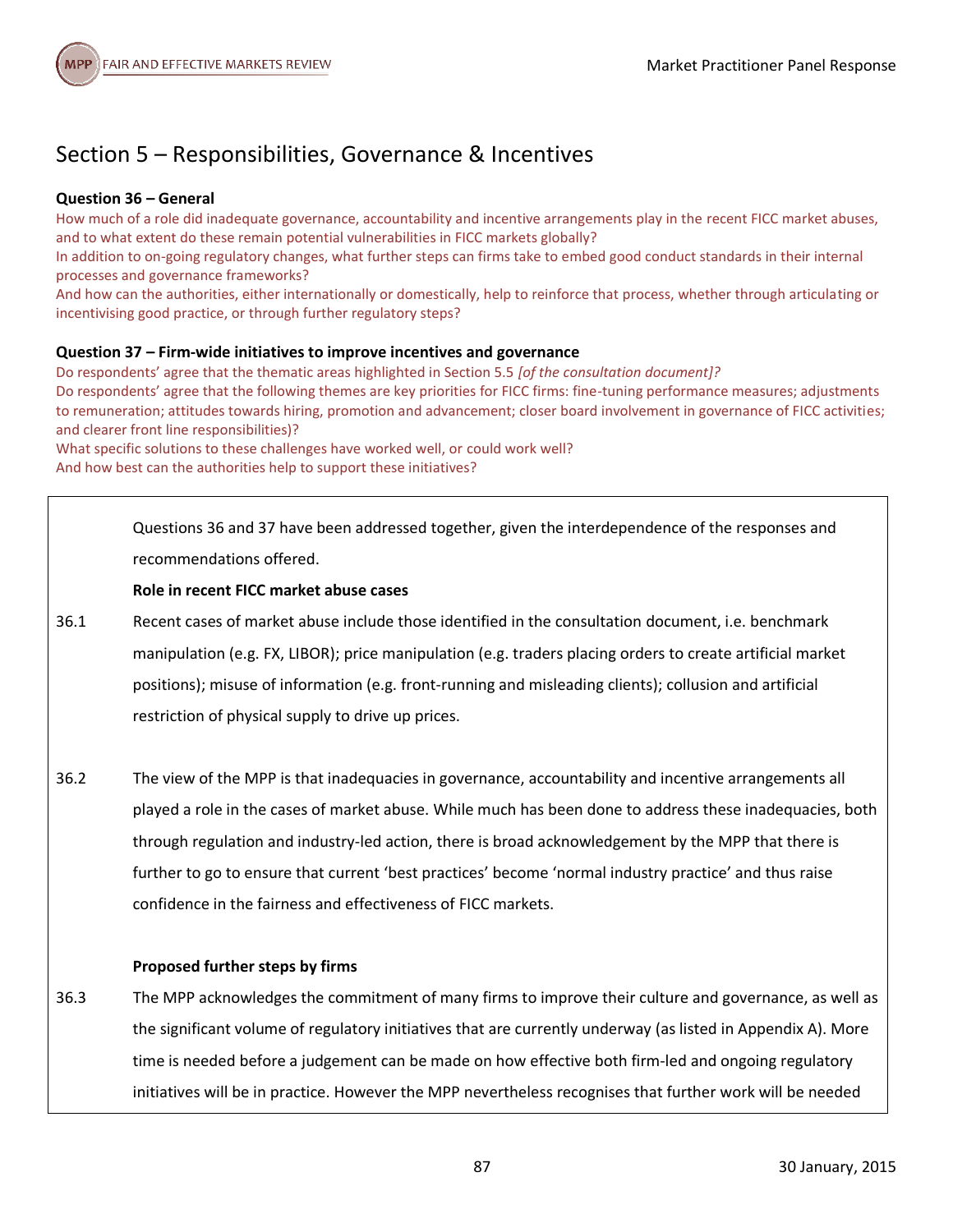given recognised challenges arising from both 'grey areas' and inconsistencies, combined with the desire to see more visible and explicit commitments to raising standards of market practice.

- 36.4 Given differences in the size, nature and structure of regulated firms on both the buy-side and sell-side, many additional solutions will need to be bespoke to individual firms. However, the industry, as well as regulators, can play a role in promoting best practice. We also anticipate continuing oversight by regulators across markets to ensure all participants are taking the requisite action to address issues of conduct and culture.
- 36.5 The areas where the MPP considers more action is likely to be necessary are:
	- 36.5.1 **Board oversight of conduct risks:** The MPP believes that boards and senior management have understood the need for a strong culture and standards of behaviour. Much has been done in driving cultural change within individual banks and the tone of board / senior management discussions have shifted significantly. However there is still a question of whether they are able, in practice, to identify gaps between their stated values and what is happening for example on trading floors. The challenge therefore is to determine how oversight of this can occur in practice. Solutions will depend on the nature, scale and complexity of each firm's business and are covered in more detail in our response to Questions 40 to 49 – Surveillance & Penalties;
	- 36.5.2 **Increased role for middle management:** More work is needed to cascade required conduct standards down through organisations, and the middle management layer is instrumental to this. Firms need to ensure that desk-level managers understand expected good conduct and are supported and encouraged to embed them, in addition to the examples of best practice given in our response to Question 29. The MPP suggests several ways to reinforce this, including: balanced scorecards for performance assessment (of the middle managers, and their assessment of the individuals that report to them); links between scorecard results and incentives; greater use of front office supervision to cover conduct issues (see also our responses to Questions 40 to 49 on Surveillance and Penalties); use of top-down, face-to-face training starting with senior management and cascading through the organisation with managers running discursive sessions to review how existing rules, codes and standards should apply in given situations. Such training should be rooted in any industry Code, Standards and Guidance / Case Studies introduced for wholesale FICC markets as a result of the Fair & Effective Markets Review;
	- 36.5.3 **Further embedding conduct considerations in end-to-end HR practices:** While good conduct must be the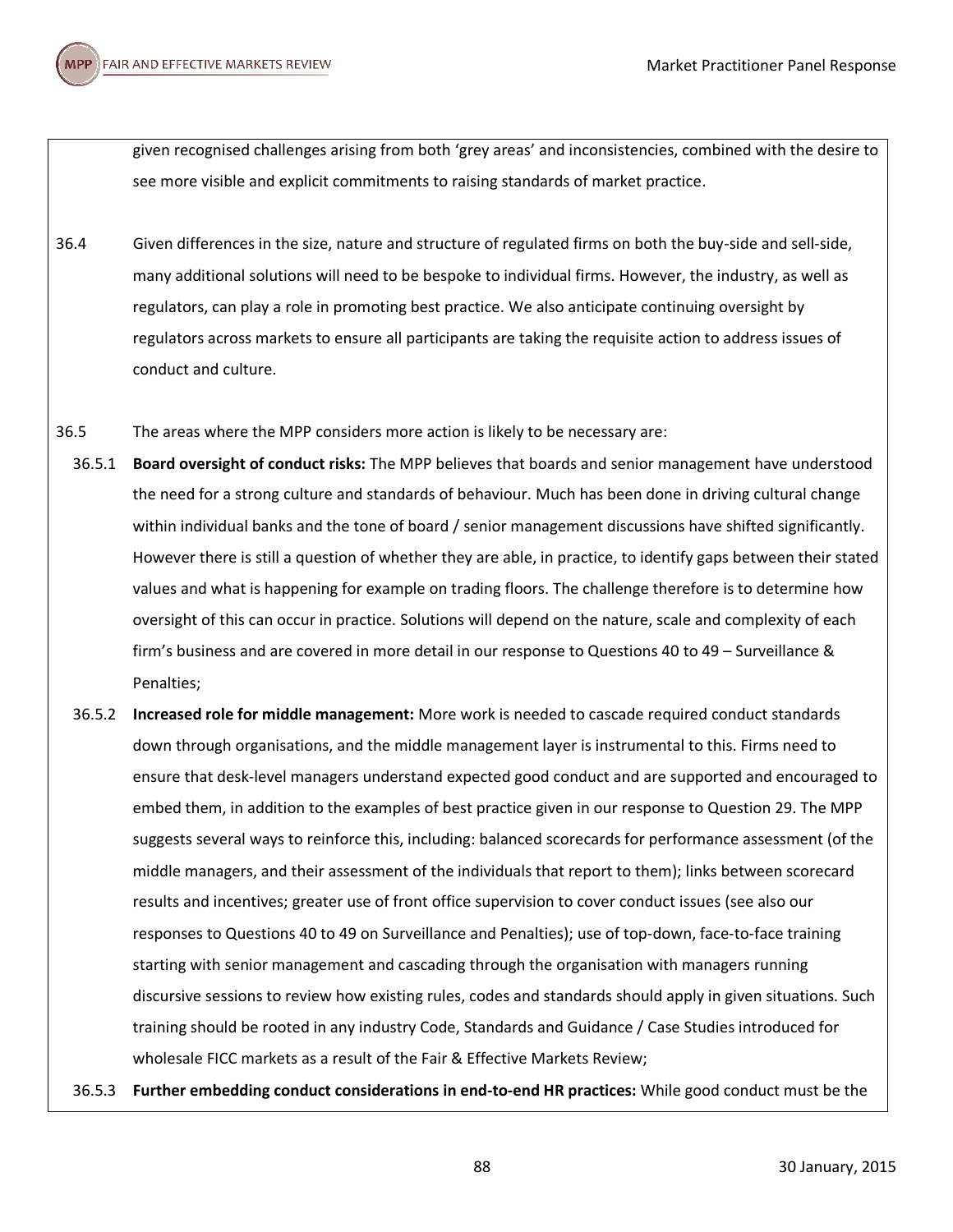foundation of a firm's culture, HR practices can reinforce this. To do so requires embedding conduct information and assessment in all HR processes, including recruitment, employee induction and onboarding, performance evaluation, compensation, promotions and training. For example, firms should pay attention to a candidate's character and conduct as well as financial performance during the recruitment and on-boarding process. Further, to ensure consistency of conduct across the market, more firms could embed in their practices the requirement that employees comply with internal and industry codes of practice (as described in our response to Questions 27 to 35 relating to Standards of Market Practice). It has been suggested that this could be achieved through a firm's employees attesting to its Code of Ethics annually. Where appropriate, failure to then abide by a firm's Code of Ethics can therefore serve more meaningfully as grounds for dismissal;

- 36.5.4 **Improved compliance surveillance for FICC markets:** Closer monitoring and surveillance of FICC markets is important. This should include trade surveillance, where increased availability of data as a result of MiFID II / MiFIR and the G20 agenda for OTC derivatives will help to improve the effectiveness of monitoring. As it needs to address behaviours and conduct, surveillance should also include random monitoring of communications by staff (email, voice, chats), with use of keyword technology and predictive coding (as mentioned in Question 41 of our response) where possible to prioritise.
- 36.6 The MPP places particular emphasis on front office supervision given that supervisors are closer to actual transactions and clients; more able to observe misconduct by colleagues; and have better intuition and product understanding to recognise misconduct when it occurs. Given differences across firms, the MPP suggests solutions to the issues set out above should be led by individual firms, but sees a role for the FICC Codes and Standards body and regulators in promoting best practice (see below).
- 36.7 The MPP notes that even within a better controlled environment, there will remain vulnerability to market abuse by individual 'bad apples' due to the necessary role of individual judgment. As regulatory confidence in the control environment and soundness of culture in FICC firms improves, the MPP hopes that there will increasingly be the potential for differentiation in the way in which breaches are addressed whereby cases of deliberate wrongdoing, such as those that caused recent FX and LIBOR scandals, will be dealt with strictly (by criminal proceedings where possible), while negligent or accidental breaches might be dealt with by requests for procedural change, warnings or requirements for training, as listed above and discussed in our response to Question 44. This would incentivise further adoption of best practices and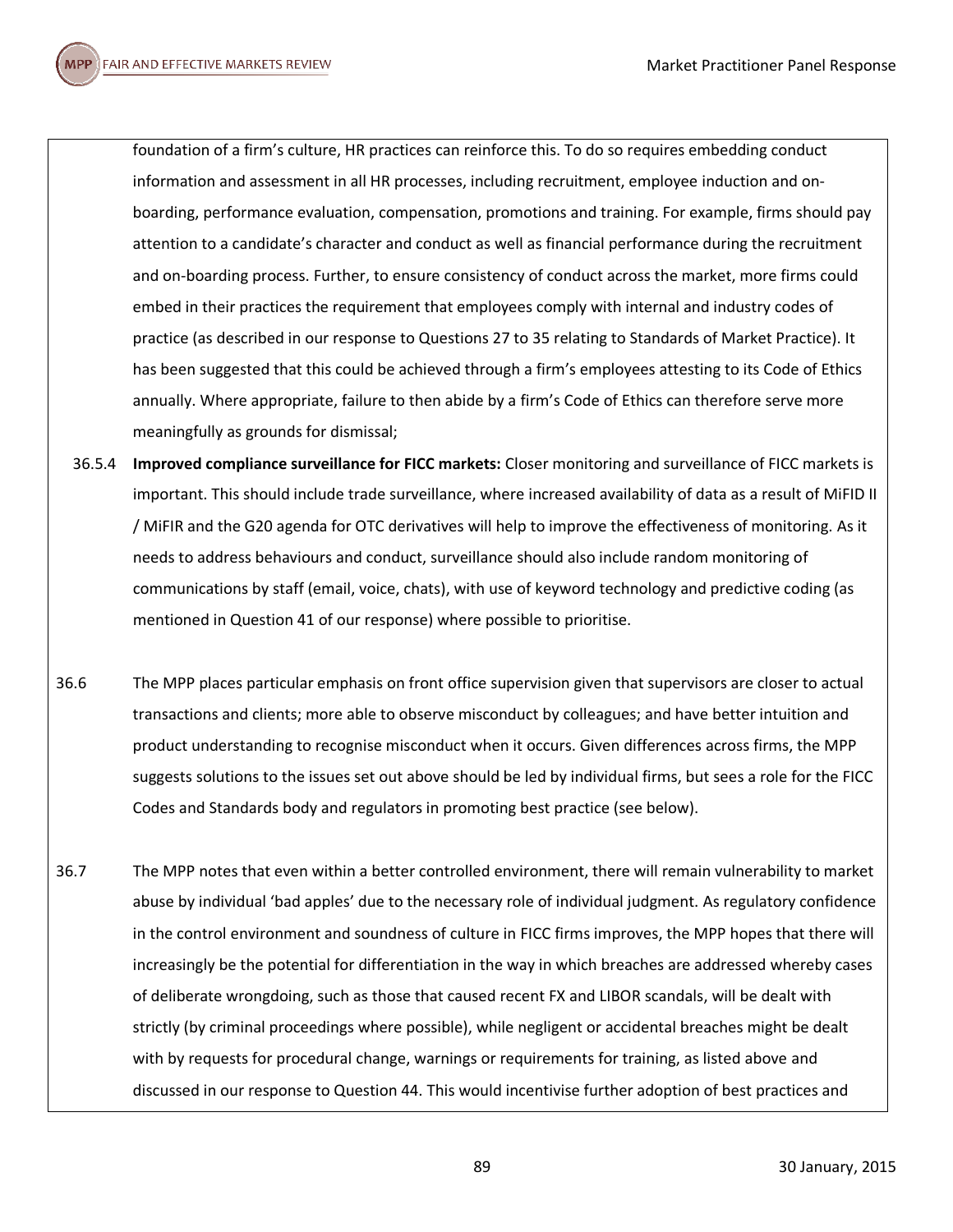their consistent implementation.

#### **Regulatory role**

- 36.8 The MPP envisages the following are areas where regulators can help:
- 36.8.1 **Promotion of best practice:** To facilitate and encourage firms to develop better ways of raising standards, the MPP would encourage the FCA to use its thematic reviews to monitor progress, check for complete coverage across the market (large, small, buy-side, sell-side), and compile best practice for dissemination to the market, potentially working with the FICC Codes and Standards body for the latter. With appropriate industry involvement, the MPP believes this can be an effective tool to deliver improvements in standards. The MPP welcomes an appropriate mechanism to ensure the regulatory-industry dialogue happens, and that industry insights are not lost. One idea is for the FCA business plan to include follow-up thematic reviews on each of the themes identified above;
- 36.8.2 **Proposed certification regime:** There is concern across the MPP that removal of the Approved Persons Regime (APER) may result in firms, when hiring more junior staff, having less information. Current regulatory approval of new appointments results in systematic capture of information about individuals, which will be lost for persons more junior than senior managers under the Senior Managers and Certification Regimes;
- 36.8.3 **Cross-jurisdictional approach:** The MPP supports greater cross-jurisdictional adoption of consistent codes and standards, and consistent monitoring of conduct against these standards for FICC market participants in equivalent roles beyond banks.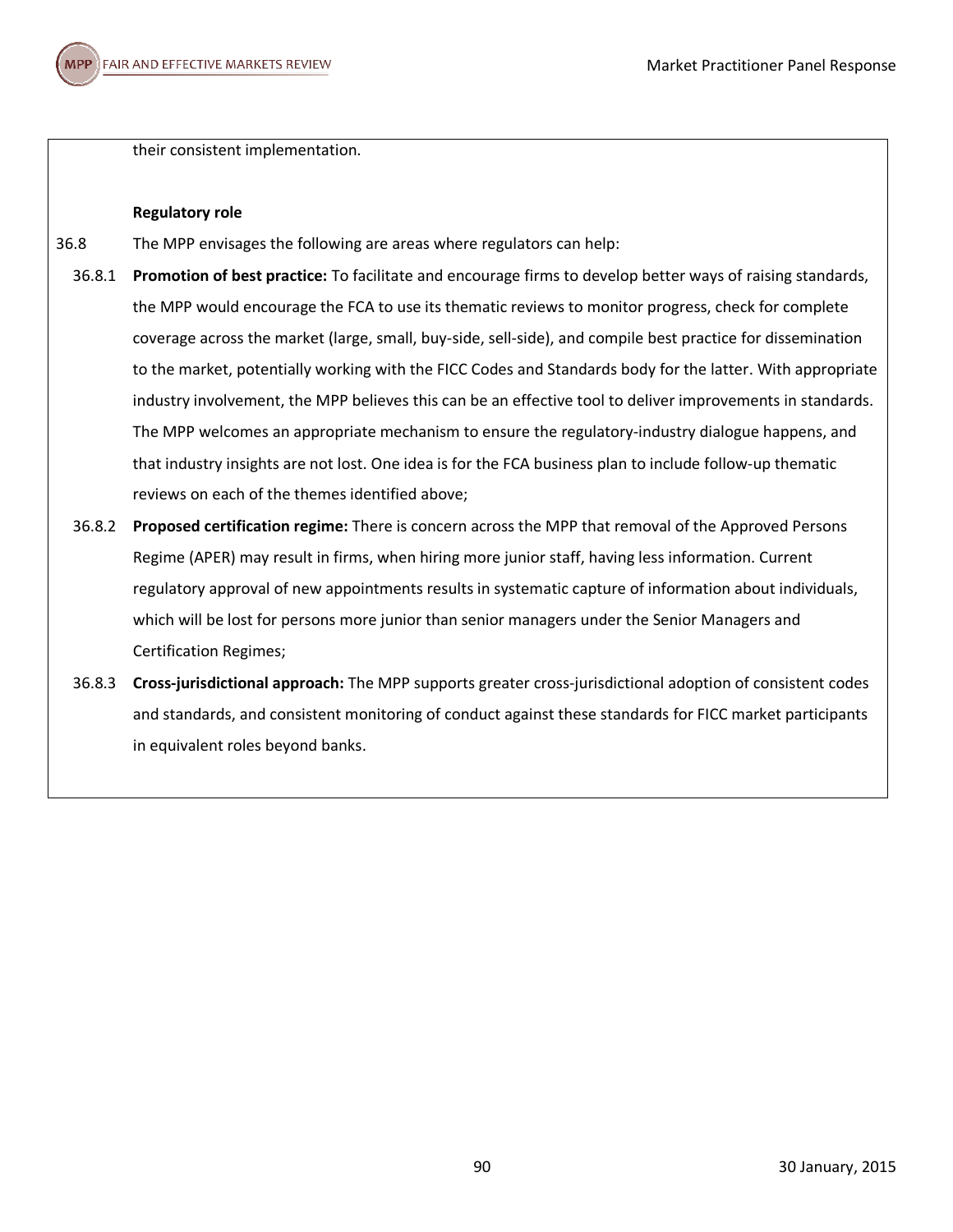$\overline{a}$ 

#### **Question 38 – Market-wide initiatives to align market conduct, incentives and governance**

To what extent could the Banking Standards Review Council help FICC market participants to raise standards collectively — in particular, are there other steps that could be taken to help complement or extend this initiative in FICC markets for non-banks and internationally?

- 38.1 In our response to Question 29, the MPP outlines the characteristics required for the body responsible for developing FICC Codes and Standards, Guidelines and Case Studies. The extent to which the BSRC could play a role to help raise FICC market standards is thus dependent on the extent to which it meets or could meet these characteristics.
- 38.2 The BSRC meets a number of the required characteristics, including organisational independence, exclusive focus on standards (i.e. it does not play a lobbying role), industry funding (albeit within the UK currently) and regulatory credibility.
- 38.3 However, there are some key characteristics that the BSRC does not currently meet, particularly the global mandate (the BSRC is UK-focused, albeit the UK is a major centre for FICC markets) and a mandate across all market participants (the BSRC was established to define banking standards). The extent to which it would be feasible for the BSRC to evolve and address these aspects should be explored.
- 38.4 At the same time, it needs to be acknowledged that other codes and standards have been developed which are relevant for wholesale FICC markets, both within individual firms and also by other bodies - for example the ACI Model Code<sup>40</sup> or the CFA Institute's Code of Ethics<sup>41</sup>.
- 38.5 Within the MPP there is a strong desire to build on existing codes and standards and to avoid setting up a new body if this can possibly be avoided. Therefore the MPP proposes, after the closing of the consultation, to engage with the BSRC and other bodies expressing interest, and who have credible contributions to make, to explore options for a way forward and then to define the necessary steps for cohesive industry action on a cross-sectoral and international basis for wholesale FICC markets.

<sup>&</sup>lt;sup>40</sup> ACI Financial Markets Association Model Code: <http://www.acifma.com/ethical-conduct-financial-markets>

<sup>&</sup>lt;sup>41</sup> CFA Institute Code of Ethics and Standards of Professional Conduct: <http://www.cfapubs.org/doi/pdf/10.2469/ccb.v2014.n6.1>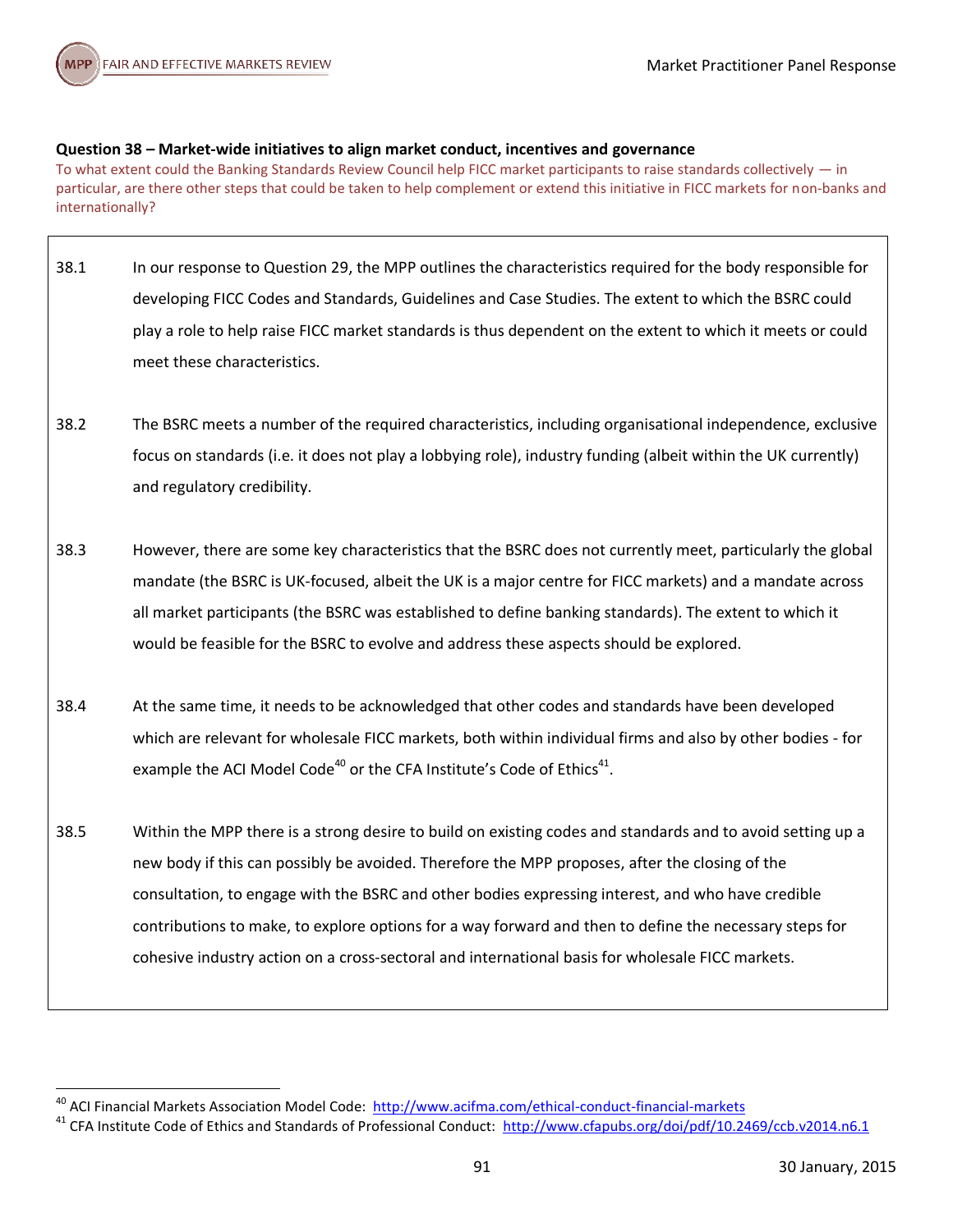$\overline{\phantom{a}}$ 

#### **Question 39 – Regulatory initiatives to align market conduct, incentives and governance**

Are there other regulatory measures the authorities could take to strengthen personal accountability or otherwise improve the way firms manage incentives and governance?

In particular, should any or all of the measures in the Senior Managers and Certification regime be extended to non-bank firms active in FICC markets?

- 39.1 As outlined in our response to Question 36, paragraph 36.8, the MPP considers that regulators have largely put in place (or proposed) sufficient frameworks to strengthen personal accountability, incentives and governance. At this early stage it is still unclear how new legislation (e.g. the Senior Managers and Certification Regime) will work in practice and therefore its potential broader applicability. The emphasis of the MPP response is on the importance for all firms in wholesale FICC markets to adopt more robust internal processes based on best practice, rather than for authorities to introduce more regulation at this stage.
- 39.2 In the shorter term the MPP does not consider that the Senior Managers and Certification Regimes proposed by the PRA and FCA should be extended to non-bank firms, given the continuing work to determine more precisely how these rules will be finalised. A minority of the MPP have suggested that in the longer term, consideration should be given to appropriate adaptation followed by potential extension. However, other members of the MPP have concerns over the risks associated with adopting a one-size-fitsall approach.
- 39.3 It is important to recognise that bank regimes already apply to some non-bank firms (specifically those PRA regulated UK investment firms with permission to deal in investments as principal). There are also proposals from the PRA / FCA to amend the existing Approved Persons Regime for insurers<sup>42</sup> to introduce separate but parallel Senior Manager and Conduct Regimes, driven by the need to implement the Solvency II Directive $43$ .
- 39.4 In practice, by giving immediate attention to the development of Codes, Standards and Guidelines specifically for FICC markets, the industry will be defining appropriate best practice that could serve as a useful contribution for any future regulation that may be envisaged.

 $42$  FCA Consultation Paper, CP14/25: Changes to the Approved Persons Regime for Solvency II firms, 26/11/2014: <http://www.fca.org.uk/your-fca/documents/consultation-papers/cp14-25>

<sup>&</sup>lt;sup>43</sup> Solvency II Directive (2009/138/EC): <http://eur-lex.europa.eu/LexUriServ/LexUriServ.do?uri=OJ:L:2009:335:0001:0155:en:PDF>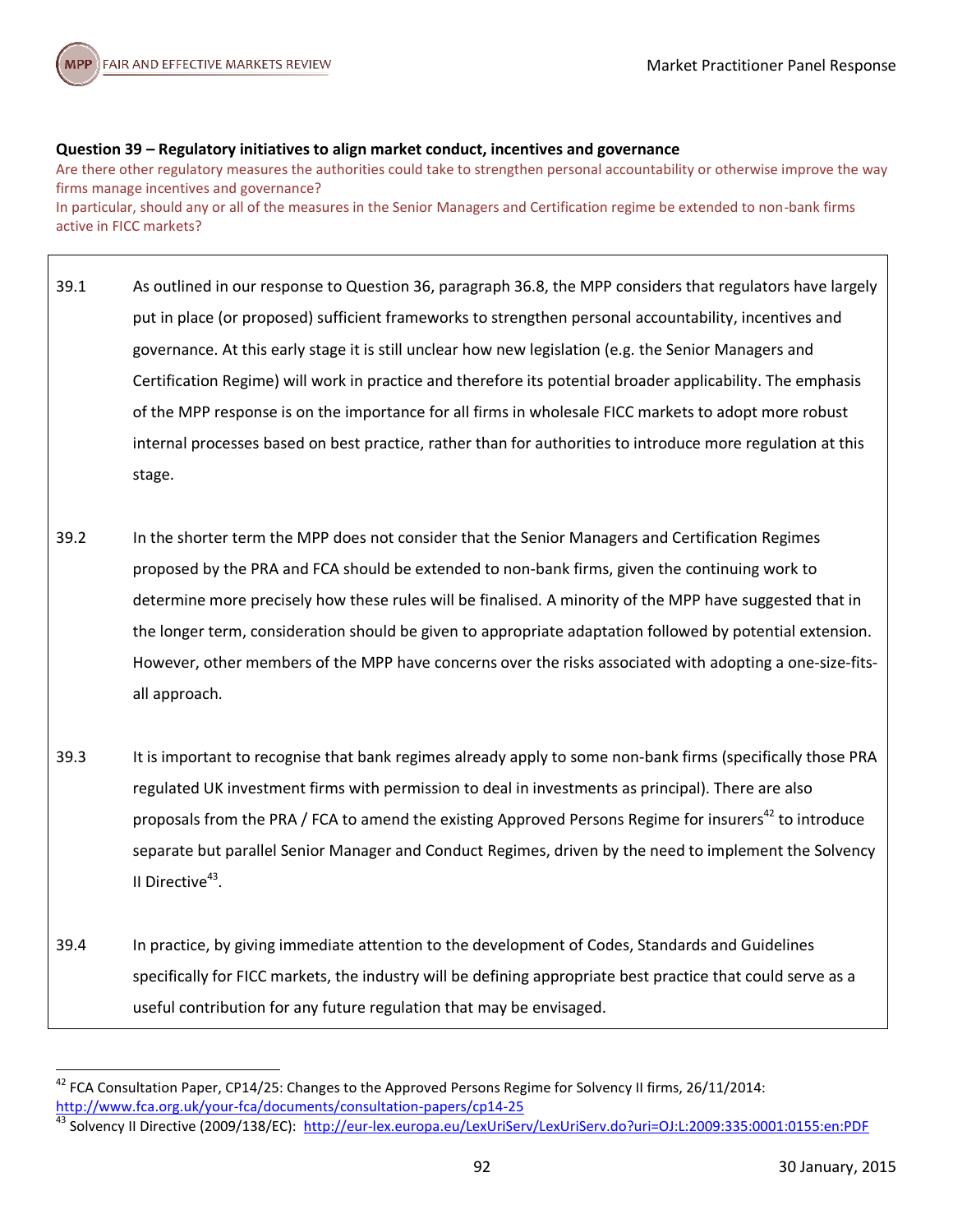### Section 6 – Surveillance & Penalties

#### **Question 40 – General**

What role can more effective surveillance and penalties for wrongdoing play in improving the fairness and effectiveness of FICC markets globally? How can firms and the industry as a whole step up their efforts in this area? And are there areas where regulatory supervision, surveillance or enforcement in FICC markets could be further strengthened?

- 40.1 Clarifying standards applicable to the FICC markets in the manner described in our response to Questions 27 to 35 would also assist in the determining of the types of surveillance required, and the MPP comments further in response to the subsequent questions as to what further steps firms and the industry can take in this regard.
- 40.2 In the view of the MPP the clear priority for wholesale FICC markets is for enhanced collaboration between industry and the regulators in the creation of clearer expected best practices and guidelines and for firms and the regulator to adopt a more pre-emptive approach in identifying and preventing potential failures. Enhanced monitoring and surveillance have an important part to play. In the future, with more pro-active and pre-emptive engagement, we could envisage an environment where formal enforcement could be reserved for the most serious matters and would accordingly have more impact and effect than it is today as cases will stand out more to the market.
- 40.3 As an example of a model that appears to be working effectively elsewhere, we draw attention to the Treasury Market Practices Group (TMPG)<sup>44</sup> that has been running for several years in the United States. The TMPG is a private sector organisation sponsored by the Federal Reserve Bank of New York. Its objectives and full charter can be found using the website link from the footnote below.

 $\overline{\phantom{a}}$ <sup>44</sup> <http://www.newyorkfed.org/tmpg/>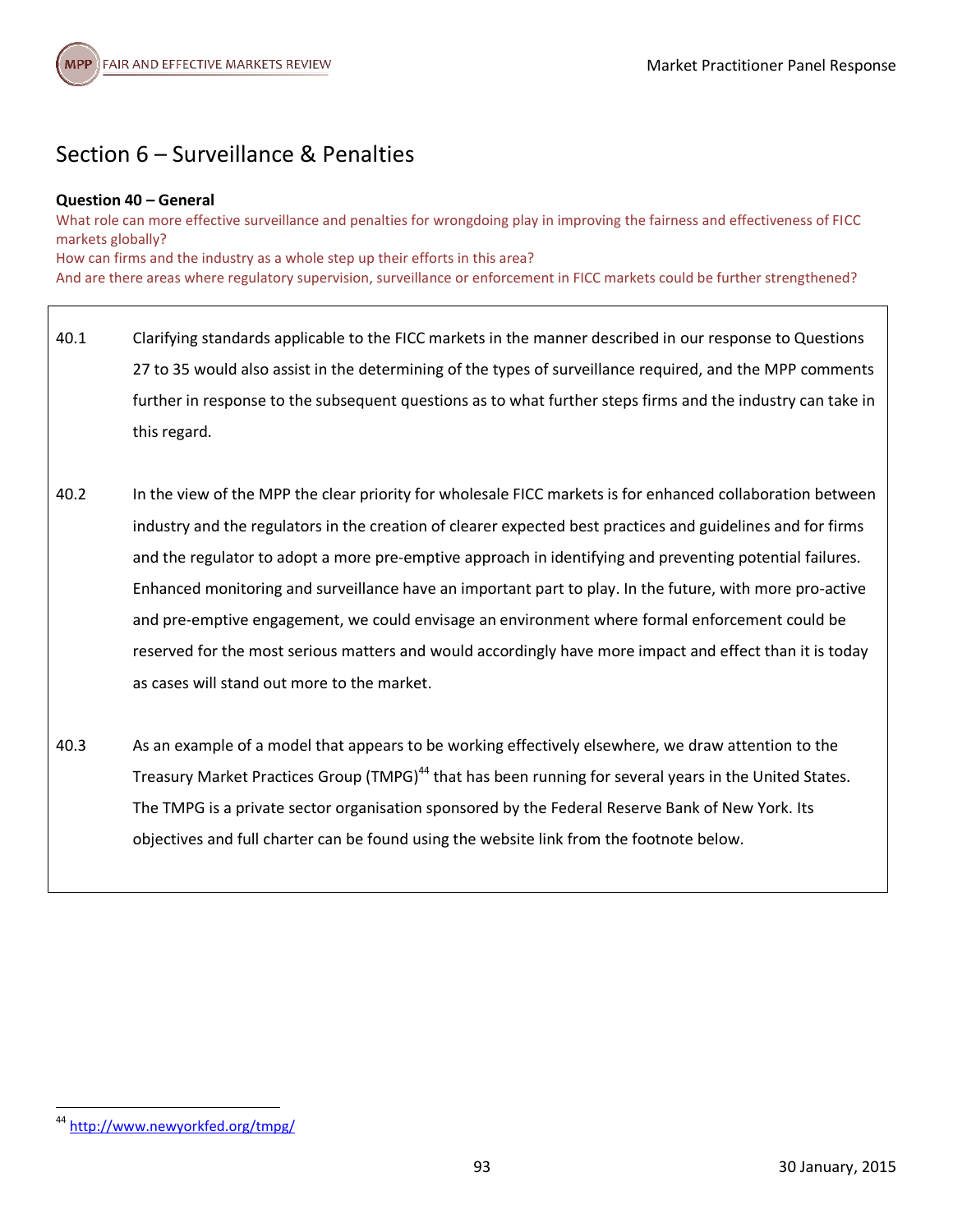#### **Question 41 – Firm-level surveillance**

How can firms increase the effectiveness of their own surveillance efforts across FICC markets globally? What role could the industry play in helping to explore best practices on how to make whistleblowing and other similar regimes more effective?

Is there scope to make greater use of large scale market data sets and electronic voice surveillance to help detect cases of abuse in FICC markets?

Are there other potentially effective tools?

|      | Taking each of the elements of the question in turn:                                                      |  |
|------|-----------------------------------------------------------------------------------------------------------|--|
|      | <b>Firm-level surveillance</b>                                                                            |  |
| 41.1 | Over and above potential data-led surveillance solutions, in the view of the MPP further work is required |  |
|      | to strengthen front office ownership of surveillance issues and thus improve the three lines of defence   |  |
|      | model and the ownership of risks and issues by the front office.                                          |  |

- 41.2 Unsurprisingly, firms have focussed on areas within the regulatory perimeter and those of perceived higher risk to the market and / or regulatory intervention – such as the equities markets. Accordingly the sophistication and extent of surveillance for wholesale FICC markets activities within firms differs depending on the market in which they are operating.
- 41.3 Recent events have made clear the need to enhance surveillance and oversight of areas historically treated as lower risk. The MPP therefore agrees that further work is required in this area, although notes that this is already underway in relation to the FX markets in light of the FCA's requirement on many firms to review in detail their controls around certain behaviours and attest to the adequacy of their controls (which will include surveillance).
- 41.4 Enhancing surveillance mechanisms must go hand in hand with the classification of what are acceptable and best standards of behaviour for specific markets.

#### **Whistleblowing**

41.5 The MPP accepts that there is more the industry could do in discussing and agreeing best practice in relation to the promotion of effective whistleblowing policies within firms. The proposed requirement within the Senior Managers Regime (SMR) that the Chairpersons of PRA-regulated firms take responsibility for the oversight of the integrity and independence of their firm's policies and procedures on whistleblowing has highlighted the priority of this area. They are also responsible for ensuring that staff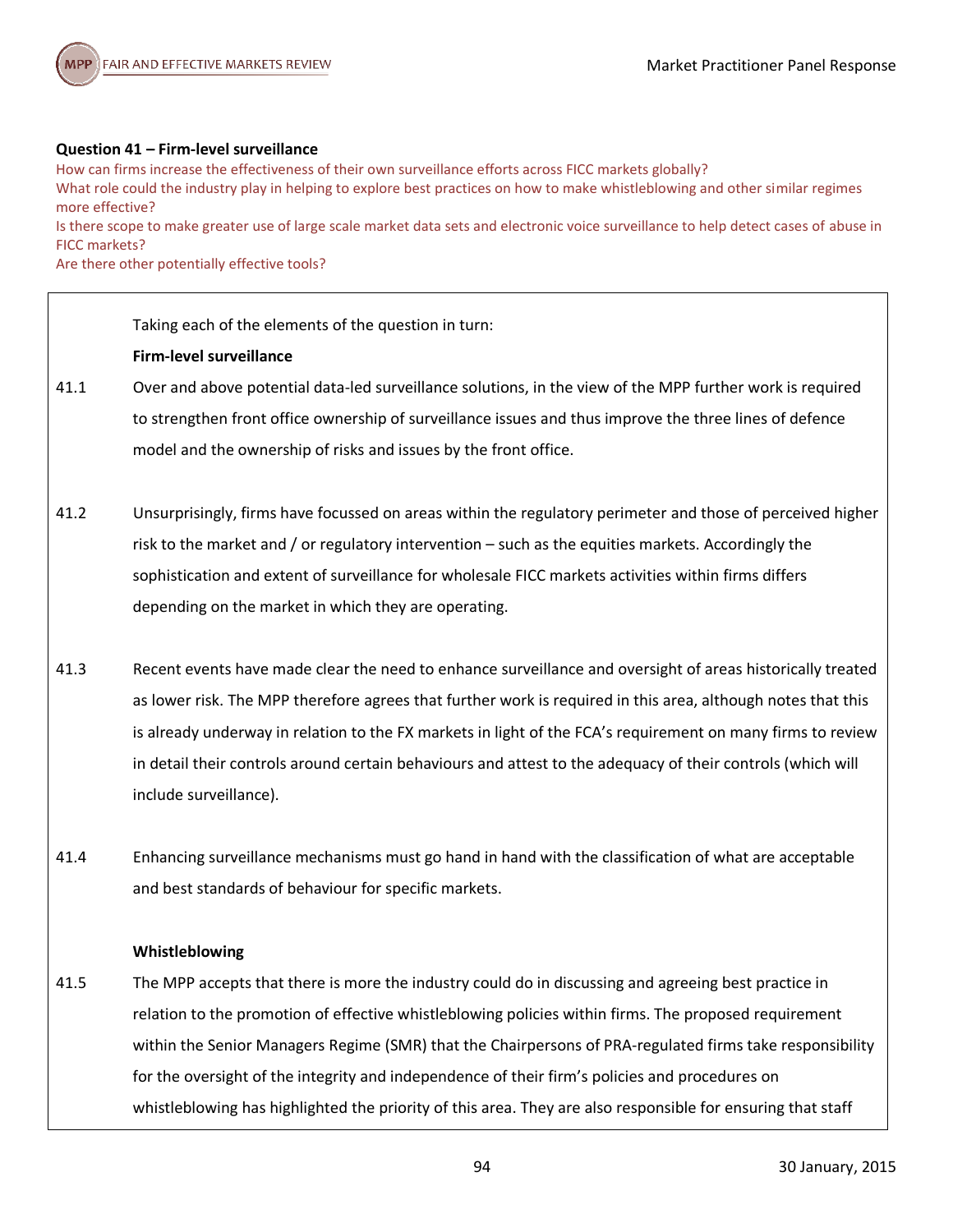who raise concerns are protected from detrimental treatment, which will likely assist in ensuring this issue is appropriately prioritised by those firms subject to the new regime.

- 41.6 Firms can themselves ensure that whistleblowing is embedded within their culture by articulating clearly the standards expected throughout their organisations, and by which behaviours can be measured.
- 41.7 The MPP does not consider a simple read across of the SMR to sectors of FICC markets currently outside its scope, but does consider that standards for whistleblowing should be consistent for all market participants. This is a good example of where best practice could be shared from which clear industry guidelines would be established and implemented.
- 41.8 The US model of incentivising whistleblowing, while potentially effective, is not something the majority of the MPP would support, running counter to developing a culture of accountability, echoing a joint PRA / FCA findings<sup>45</sup> note to the Treasury Select Committee published in July 2014. It was felt that in addition to whistleblowing, an internal reward approach could be aligned to championing behaviours and standards to echo this model of incentivisation but in a more positive manner. However, this should be left to individual firms to explore how best to implement so that it would be consistent with their culture.

#### **Firm-level surveillance through 'big data' / other potentially effective tools**

- 41.9 There is a number of different facets to technological surveillance not least the use of Enterprise Resource Planning (ERP) systems to monitor controls. Experience tends to show, however, that key word surveillance has proven ineffective as a method of surveillance due to the wide variation in words used. A lexicon-based approach can identify potential issues but can also create more false flags, and so become inefficient in terms of time and cost. Those reviewing these flags also require a detailed understanding of the activity taking place to be able to determine appropriate cause for concern.
- 41.10 'Big-data' usage is a possible longer-term solution, but its adoption would be expensive and time consuming and its usefulness is as yet unproven. It may therefore be appropriate to consider the wider use of 'predictive coding' as a half-way house to 'big data'. This goes beyond simply looking for key words and instead looks to identify irregularities in patterns of behaviour such as; communications through

 $\overline{\phantom{a}}$ 

<sup>45</sup> <http://www.fca.org.uk/news/financial-incentives-for-whistleblowers>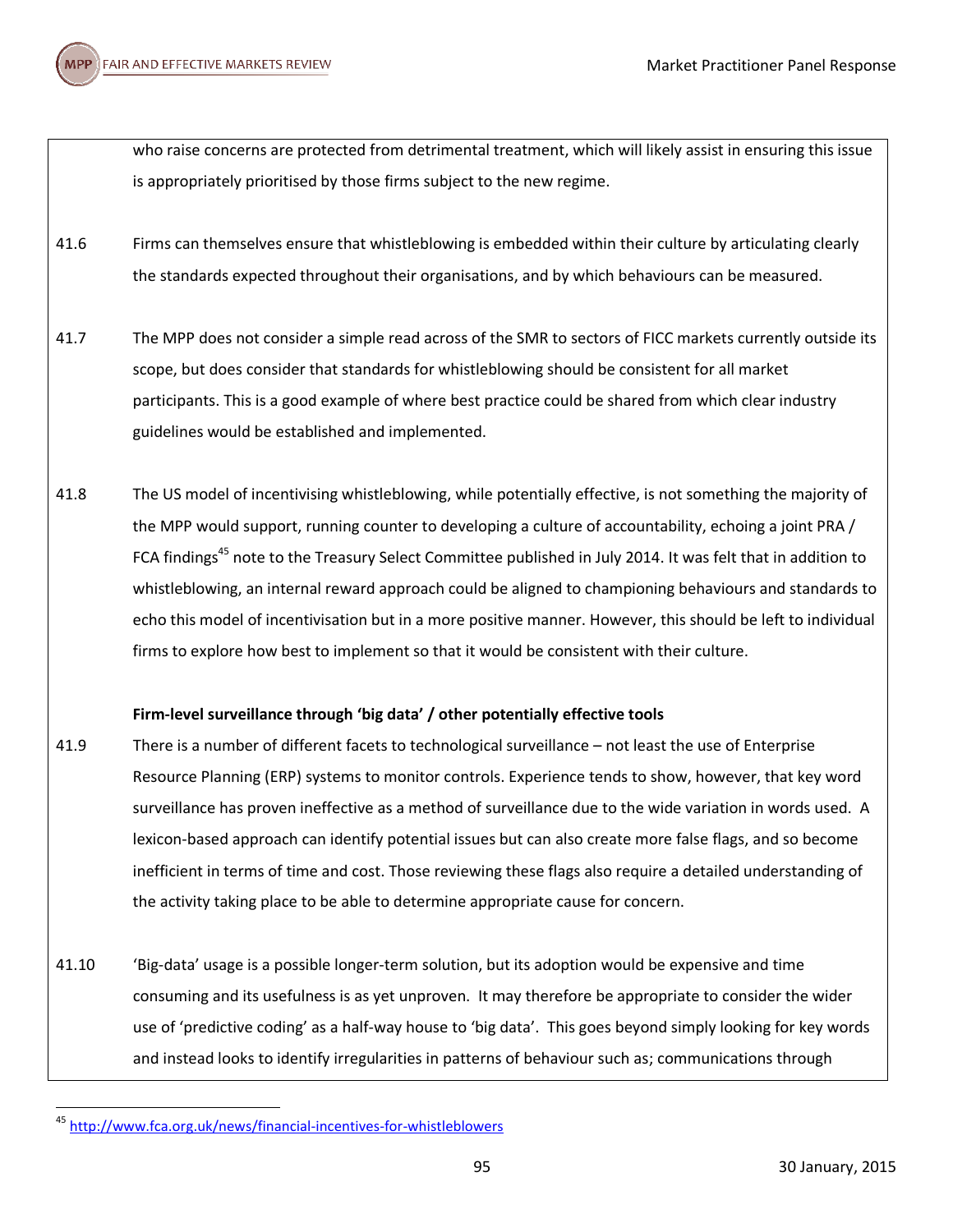

unofficial channels (personal e-mail, messenger / chat forums); leaving the office at peculiar times or unusual working hours; missing mandatory block leave; consideration of previous roles and responsibilities within the organisation.

41.11 The MPP agrees that a cross-industry working group with input from potential FinTech vendors and the regulatory authorities could provide a useful forum to explore areas of common concern and solutions.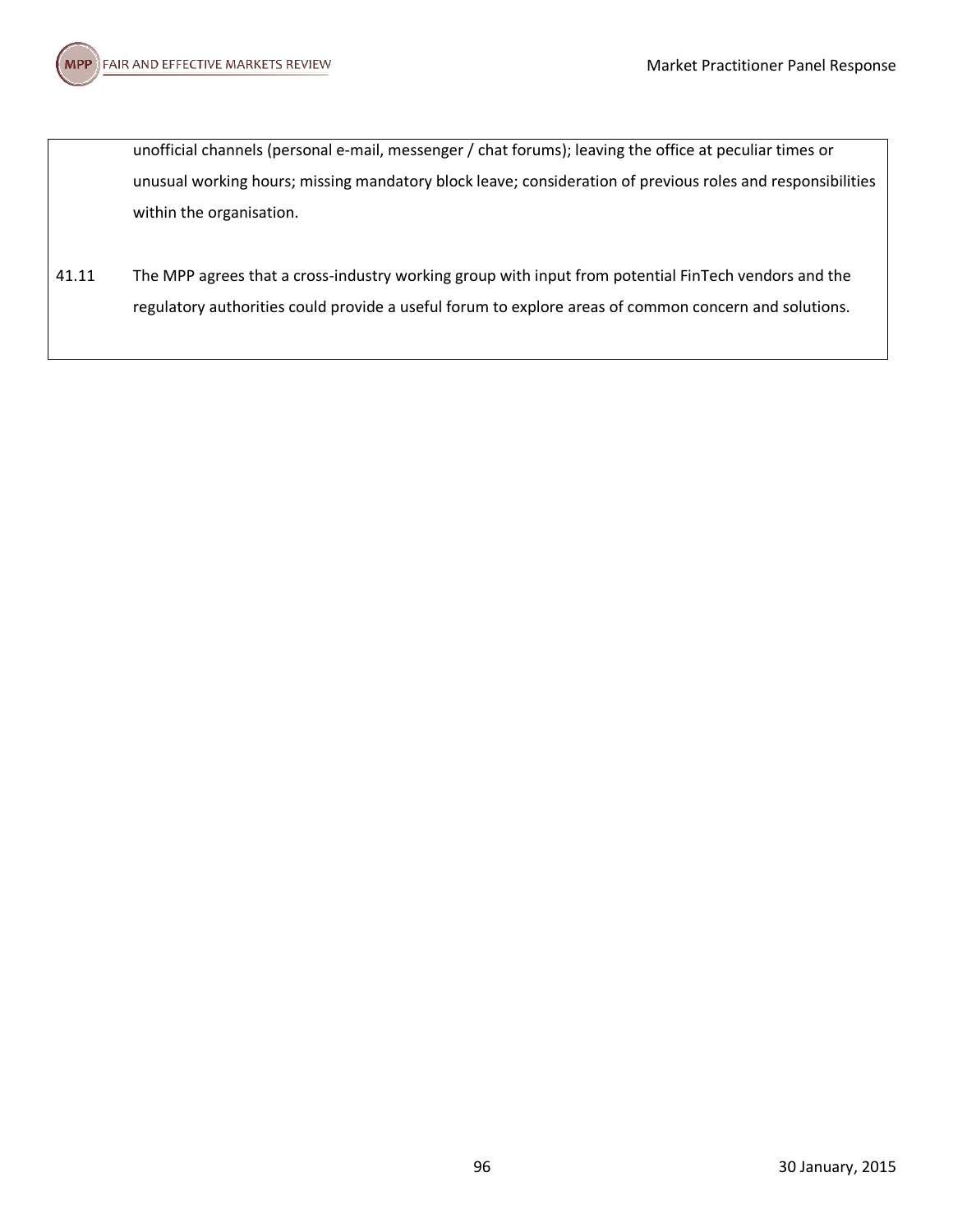#### **Question 42 – Firm-level penalties**

Are there processes or structures that can allow firms to punish malpractice by their own staff more effectively (for example, penalties for breaching internal guidelines)?

#### The MPP has the following suggestions:

**Firms could do more**

- 42.1 Employment law considerations mean firms are naturally very careful in their application of penalties to employees and concerned to follow appropriate practices so as to ensure employees are treated fairly. The burden of proof on employers when investigating disciplinary action or raising concerns to regulators is substantial and exposes employers to significant challenges and risks.
- 42.2 The new proposed requirements relating to certified persons under the Senior Managers Regime (SMR) will to some extent address this issue by requiring firms to take primary responsibility for determining and certifying the fitness and propriety of their most relevant staff, and notifying the regulator of breaches. However the SMR does not change fundamental employee rights.
- 42.3 Firms subject to the Senior Managers Regime will have to develop enhanced policies relating to the identification of breaches, and the determination and certification of the fitness and propriety of their staff, which will to some extent address the desire that firms do more to ensure their staff behave appropriately, and are disciplined (or cease to be certified) if they do not.
- 42.4 In addition, firms' approaches to the granting and paying of bonuses to staff can in effect achieve a similar outcome by expressly and clearly relating bonuses granted and paid to acceptable and unacceptable behaviours (via way of balanced scorecards for example), in addition to strong (or weak) financial performance.

#### **References and registers**

42.5 Enhanced references, together with the new certification requirement, should address some concerns relating to 'rolling bad apples' passing from one firm to another. However, as noted elsewhere, there is concern amongst the MPP that the current proposal that the FCA ceases to maintain a central register in respect of approved persons seems to be unhelpful in addressing that problem. We strongly encourage the FCA to review how to make the register a more effective tool, particularly for employees who are not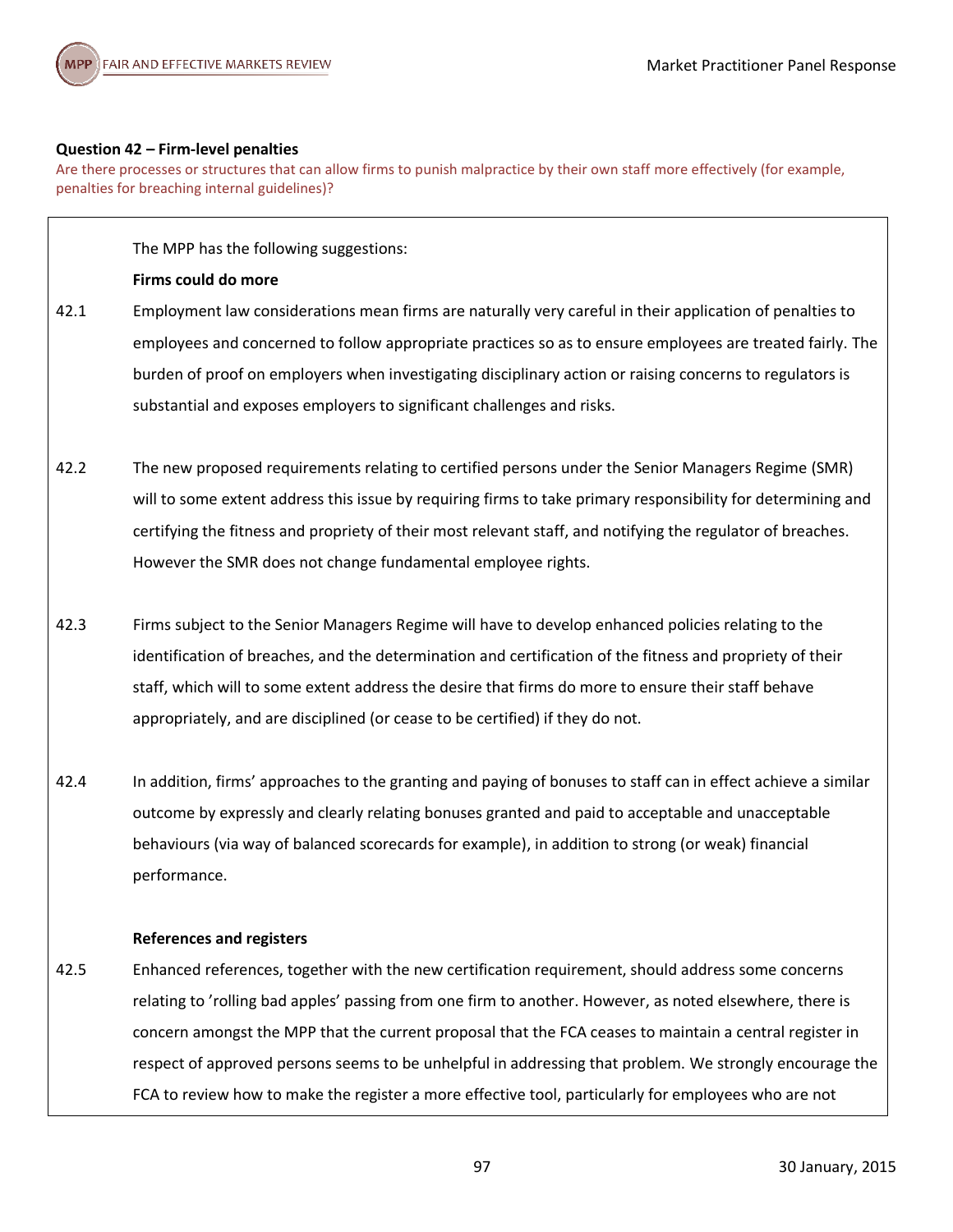certified.

- 42.6 There is recognition that recently firms have wanted to be seen to be taking hold of their approach to 'bad apples' more proactively rather than holding on to such individuals. However, there is evidence that 'bad apples' can move into the shadows of the industry (i.e. unregulated areas or weakly-regulated jurisdictions), and that firms should be mindful of individuals moving into same / similar capacity roles within the industry beyond the scope of effective regulation.
- 42.7 One way to address this challenge would be to improve the current limitations of references for new employment in conjunction with the reinstatement of a central register of accreditation which the regulators have moved away from. The industry is keen to engage with the regulator in this regard, as discussed in our response to questions relating to Standards of Market Practice.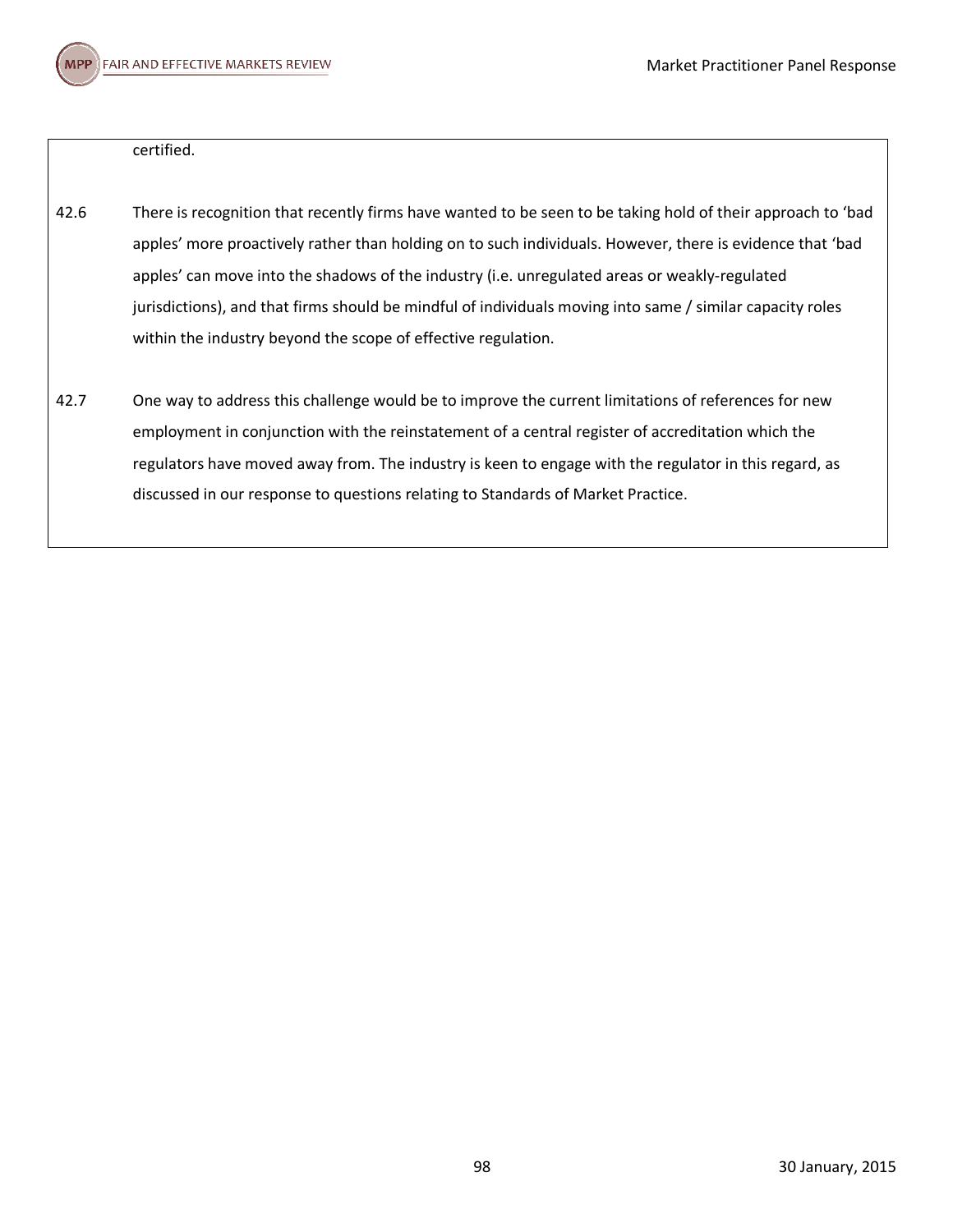#### **Question 43 – Firm-level penalties**

Could firms active in FICC markets do more to punish malpractice by other firms, for example by shifting business and reporting such behaviour to the authorities?

- 43.1 The MPP considers that, while there are occasions on which firms might take action to shift business to punish malpractice by other firms, it would likely only occur where there was a direct link between such malpractice and the firm in question. As noted in our response to Question 17, debate exists as to whether the use of market discipline is prevalent or effective, including concerns that increased concentration in certain FICC markets can curb the ability of clients to move business. Clients often are obliged primarily to look for best execution, such that other issues would typically play a secondary role in the determination of with whom to do business. Liquidity constraints in particular FICC markets will also sometimes act as a barrier to such action.
- 43.2 The MPP does not therefore consider that it is realistic to view this type of industry 'punishment' as the primary means of ensuring firms comply with applicable requirements. The promulgation of clearer standards as described previously is likely to be more effective.
- 43.3 Regulated firms are already obliged to report suspicious transactions that they observe and consideration should be given to the scope of that obligation. The MPP suggests that there could be more thematic feedback from regulators to market participants with regard to such reporting. This feedback would raise awareness of the types of behaviour with which the regulator is concerned, encourage a more open dialogue, and could assist with highlighting areas of concern that could be used as 'early warning' (as opposed to early intervention) as discussed in our response to Question 47 later in this section.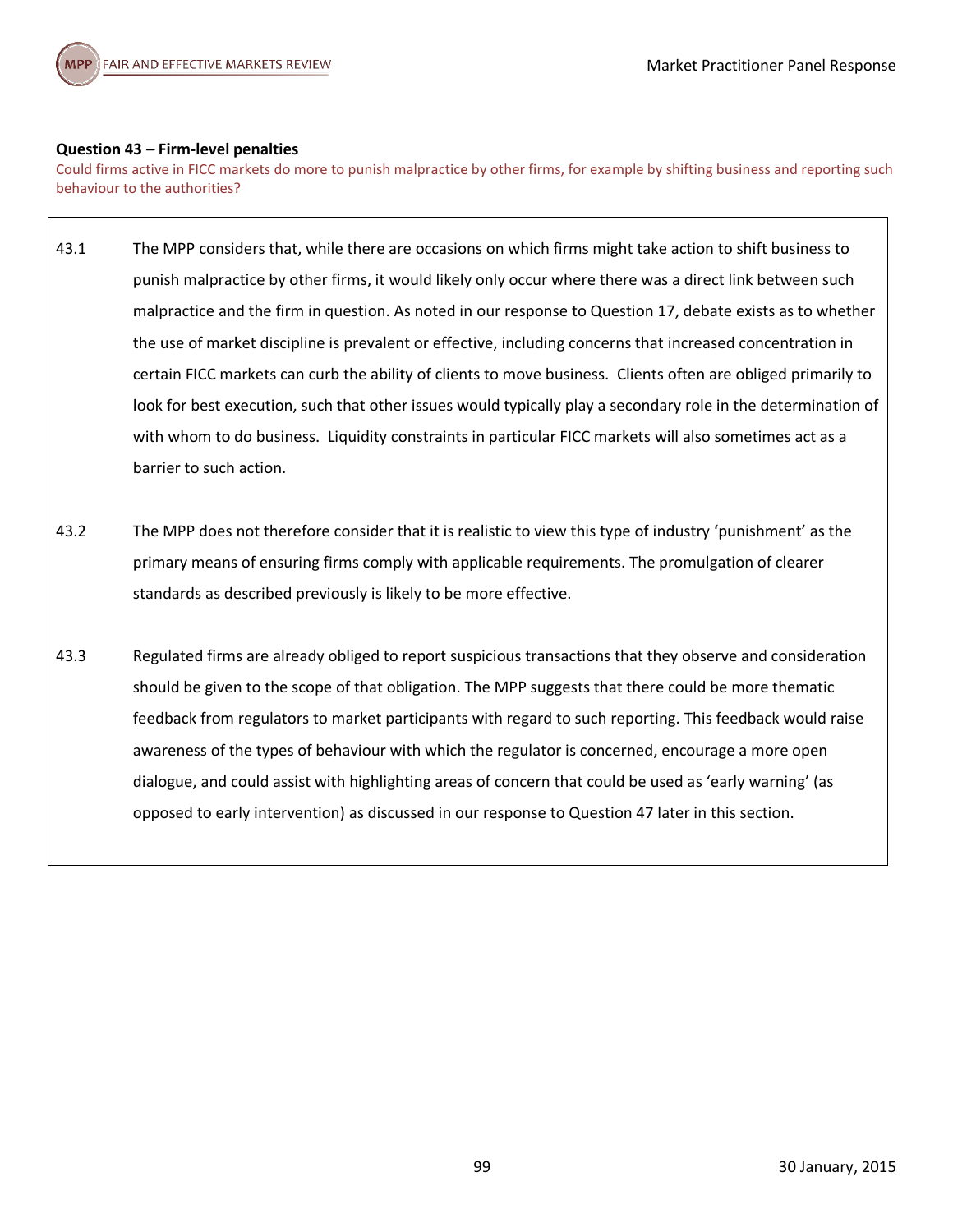#### **Question 44 – Regulatory-level surveillance and supervision**

Is the current supervisory approach and level of intensity dedicated to supervising conduct within the UK wholesale FICC markets appropriate?

- 44.1 The MPP believes that the very different levels and intensity of regulator-led supervision in different markets did contribute to the relative de-prioritisation within some firms of their own surveillance and training in those parts of their business outside the regulatory perimeter. That said, there is widespread recognition that attention needs to be given to all areas of potential abuse or poor practice, regulated or not, and firms have taken steps to address their levels of surveillance as discussed in our response to Question 41.
- 44.2 As outlined in our response to Question 39 paragraph 39.2, the MPP does not consider a straightforward extension of the Senior Manager and Certification Regimes should be envisaged in the short term.
- 44.3 Critical to the successful regulatory supervision of wholesale markets is appropriate focus within the regulator and the employment and retention of suitably qualified and expert individuals. It will be important for the FCA and the Bank of England to have at their disposal adequate and expert resources. To this end, market participants stand ready to provide appropriate expert individuals on a secondment basis or through the use of expert / practitioner groups to maintain a strong dialogue with the regulators and provide targeted transfer of practical knowledge and guidance with interpretation.
- 44.4 Were the regulatory perimeter related to business standards to be expanded at a future point, further consideration should be given as to the optimum structure within the regulators for the oversight and supervision of all market conduct and structure issues for FICC markets on a seamless basis.
- 44.5 In particular, when the recommendations of the Fair & Effective Markets Review come to be addressed from the middle of 2015 onwards, it will be important for the industry to be able to engage with a coordinated and authoritative source of guidance on the application of the recommendations and how they are to be interpreted.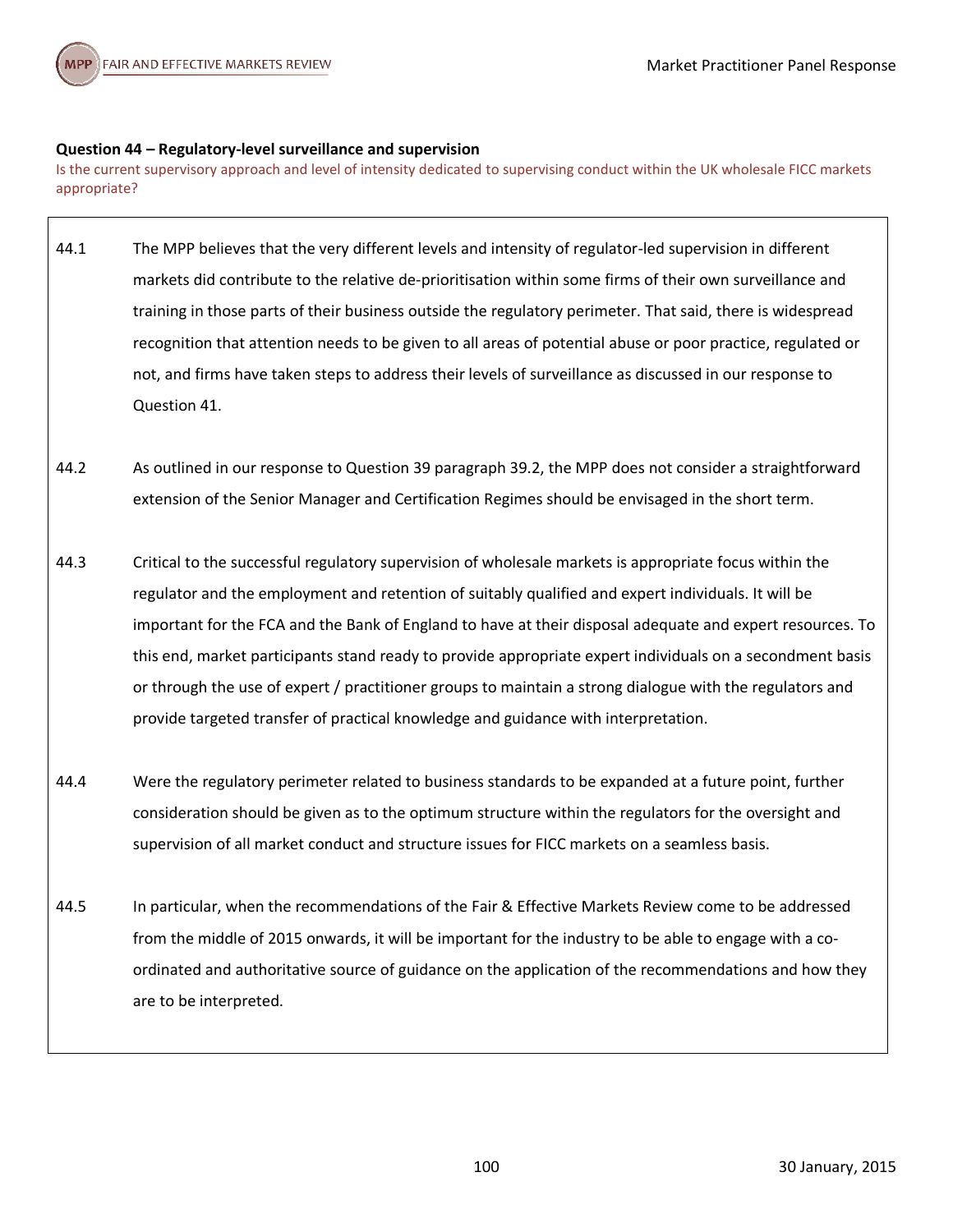#### **Question 45 – Regulatory-level surveillance and supervision**

Are there ways to improve the data on FICC market trading behaviour available to the FCA, whether through the extension of the regulatory perimeter or otherwise?

- 45.1 The MPP understands that one of the main challenges for regulators (just as for market participants) is the ability to capture, analyse and utilise large data sets for surveillance purposes. The fact that regulators globally are taking different approaches to data collection is creating considerable challenges for regulated firms operating internationally, and it is by no means clear that the resulting data that is being collected is capable of consistently useful analysis by the regulators calling for it. Accordingly, before determining that additional data is required, the MPP suggests that as a first step the FCA could undertake an analysis of the extent to which there are gaps in the data it already receives and is expecting to receive under the EMIR and MiFIR regulations, against that which it believes it needs to monitor the markets it regulates adequately.
- 45.2 In addition, we would encourage the FCA to continue to engage with IOSCO in order that some framework consistency might emerge for markets that are global in nature.
- 45.3 With regard to the quality of the data already made available to the FCA, there have been a large number of FCA enforcement actions in respect of failures by firms in relation to the submission of transaction reporting information. Given the technical nature of the requirements, and the FCA's approach to treating the requirements as a strict liability, further enforcement actions (potentially attracting large fines based on the FCA's fining tariff) must be likely. While it is clearly important for the industry (and the regulator) that transaction reporting be undertaken properly, the MPP queries whether this is one of the areas that might benefit from other types of regulatory treatment (of the 'early intervention' type described in our response to Question 47), which might be more effective in addressing the underlying issues and lead to a general raising of data standards across FICC markets.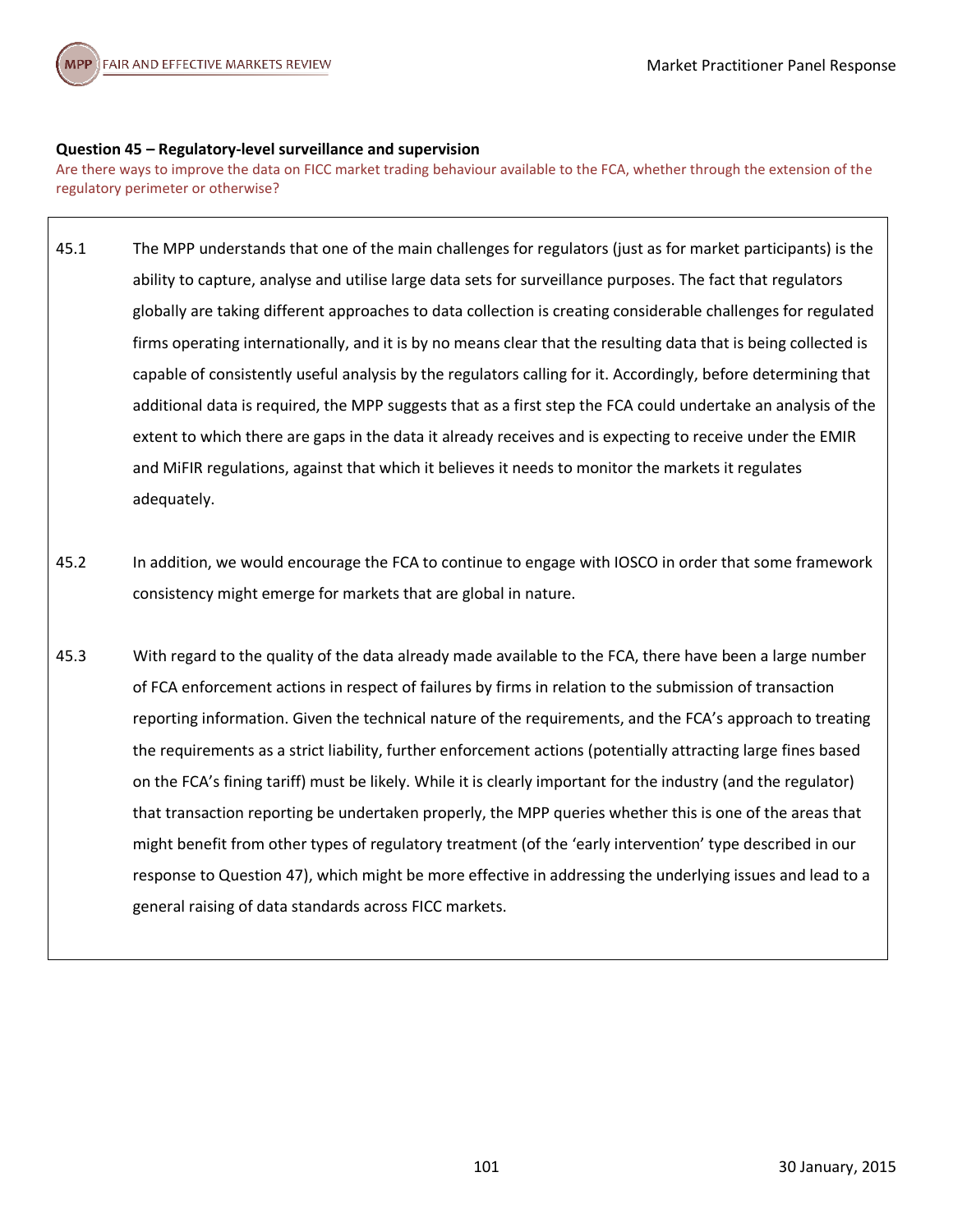#### **Question 46 – Regulatory-level penalties**

What further steps could regulators take to enhance the impact of enforcement action in FICC markets?

- 46.1 The MPP accepts that the risk of enforcement is a necessary feature of the codes or standards of market practice. However, the overuse of enforcement action, and the escalation of fines, ultimately becomes self-defeating as affected firms, and their customers, simply treat those risks and costs as being part of the cost of being in business.
- 46.2 Disciplining individuals will likely have a more material impact on behaviour, though again needs to be reserved for serious cases. In addition, consideration could be given to whether some bearing of the cost of penalties might be imposed on employees' bonus pools, though such an approach would need to be proportionate, targeted and balanced with firms' current disciplinary practices. An approach that potentially exposes senior management remuneration to the consequences of bad behaviour undertaken in a different part of an institution could be helpful in promoting collective governance and cross-business line challenge.
- 46.3 The MPP therefore concludes that greater impact from enforcement action would be achieved by reserving formal enforcement action to the most serious cases, and targeting individuals in those most serious cases, while seeking to use other tools (including early intervention as discussed in our response to Question 47) in other cases.
- 46.4 This is particularly important if the industry and the regulator are to be successful in operating the guideline setting proposals outlined in our responses to Questions 27 to 35 earlier. That approach will require firms to feel free to raise issues of genuine uncertainty, where there might be some exposure to criticism for past behaviour, but in a context where the outcome would be the determination of what the appropriate standard of practice should be, and for all firms to be judged against the clarified standards. A pure enforcement-led approach to conduct regulation in the FICC markets would not be conducive to achieving this outcome.
- 46.5 The MPP would welcome any efforts to align the global interpretation of enforcement regimes which would help reduce the inter-jurisdictional impact (and in some cases intra-jurisdictional impact).

**Question 47 – Regulatory-level penalties**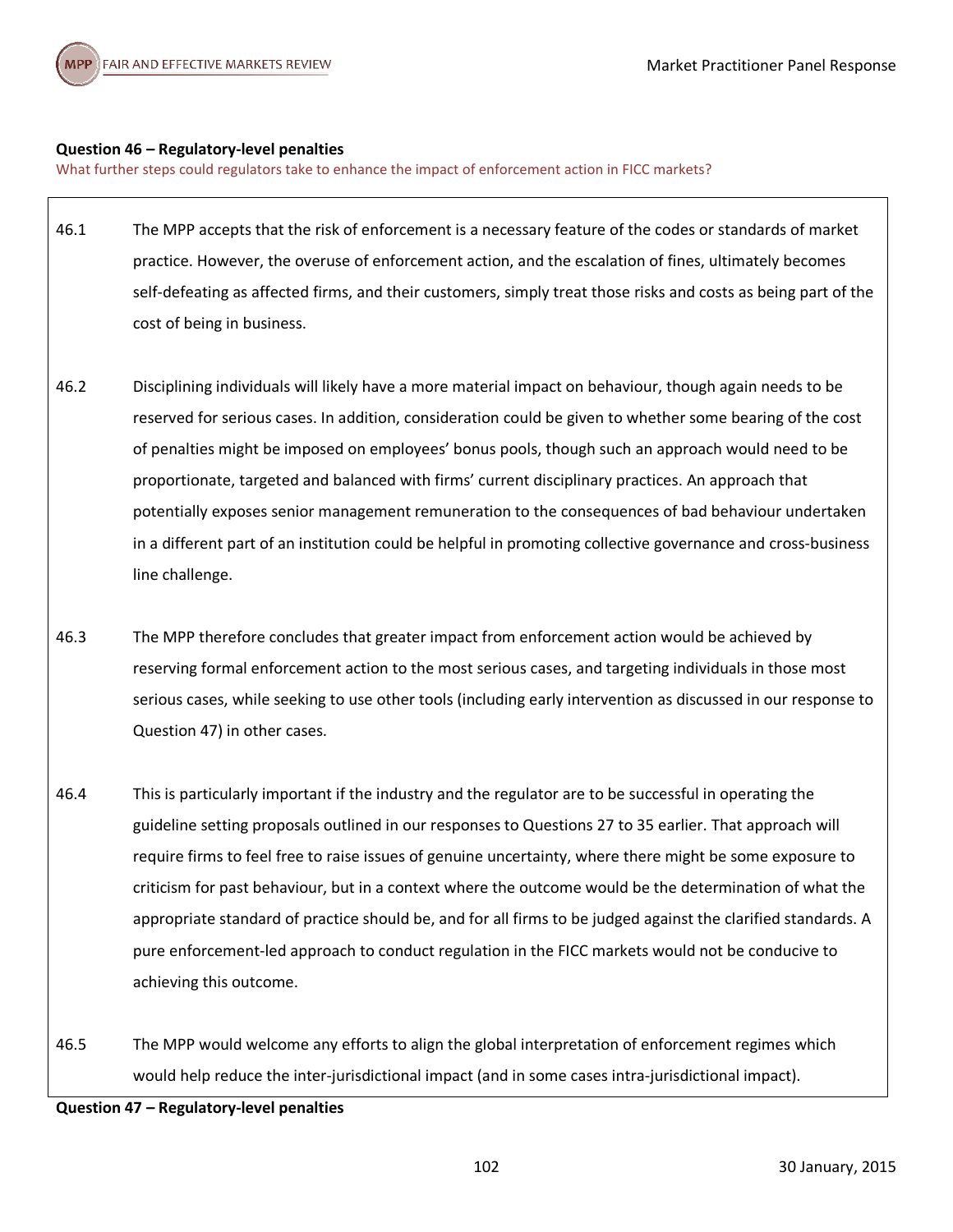

Should consideration be given to greater use of early intervention, for example, temporary suspension of permission for a particular trading activity for firms or individuals or increased capital charges?

- 47.1 The MPP believes there is scope for additional use of different types of 'early intervention' powers by regulators, but such an approach could result in extremely rough justice if used in inappropriate cases so requires care in its application.
- 47.2 Certain examples from the past such as the intervention requiring all firms who were behind with confirmation documentation in certain derivative markets from undertaking any further business and / or taking on any further clients until the backlog was remediated – were considered effective and fair by the MPP. Similarly, insisting that a firm strengthen a control function can be an appropriate type of 'early intervention' that could operate to raise standards without resorting to formal enforcement in certain circumstances.
- 47.3 Removing a firm's permission to conduct a certain type of business altogether for a period is more draconian, given that that may force that firm out of the business altogether, or that there could be harmful end-user / client consequences, and should therefore be reserved for the most extreme cases.
- 47.4 These suggestions are without prejudice to firm management's own responsibility to intervene where necessary. Ideally any regulatory intervention would normally take the form of encouragement to firm management itself to take steps to pre-empt an issue prior to it becoming so serious as to require any form of formal regulatory intervention.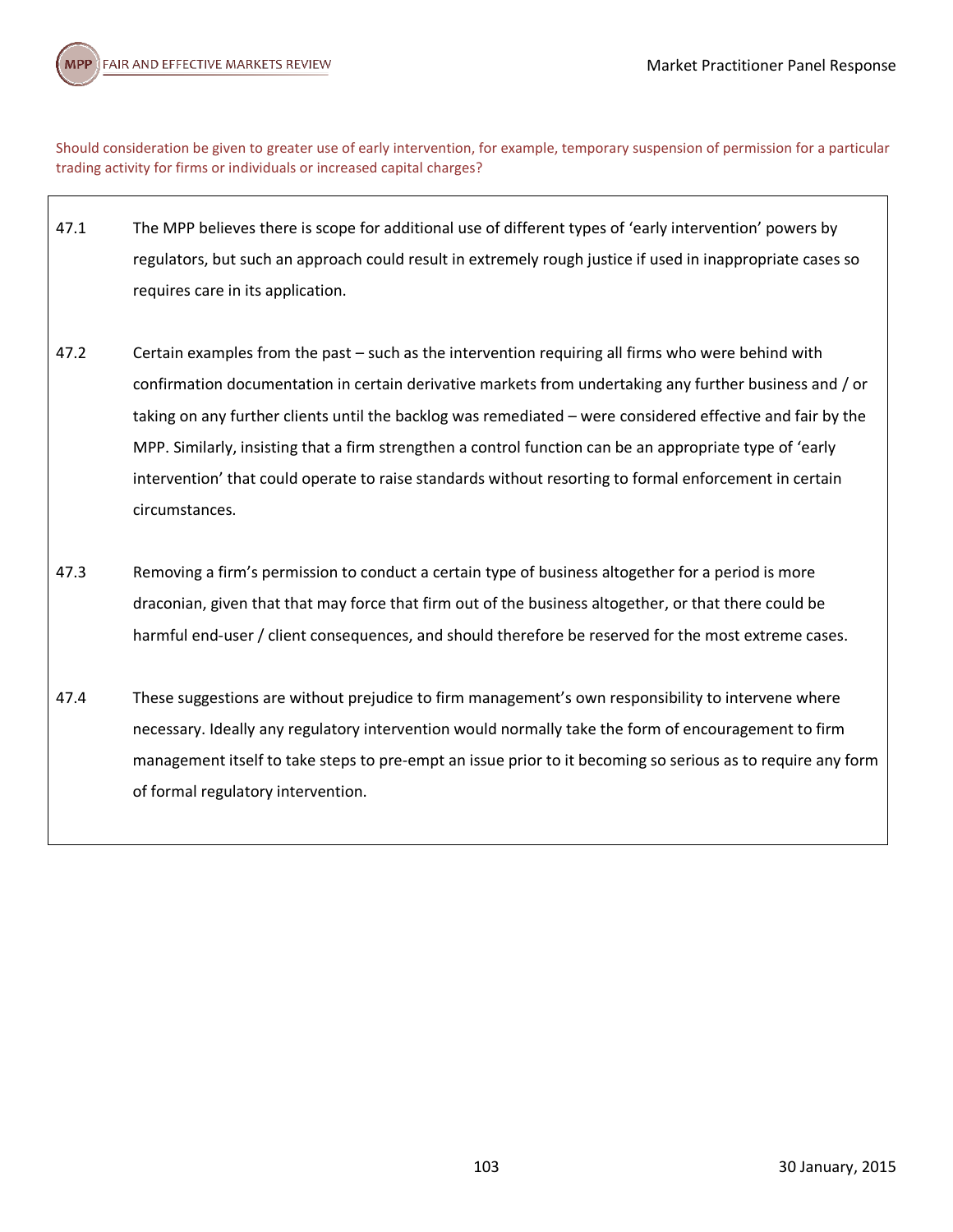

#### **Question 48 – Regulatory-level penalties**

Is there a need to widen and or strengthen criminal sanctions for misconduct in FICC markets?

48.1 For the most serious cases of misconduct, the MPP accepts that criminal sanctions are required but the MPP is not aware of a need to strengthen the current applicable criminal law offences and sanctions. The MPP agrees in principle with the approach of seeking to have criminal law offences broadly aligned with the administrative law requirements of MAR (Market Abuse Regulation), but reserved for those cases involving dishonesty, and prosecuted only in the most serious cases.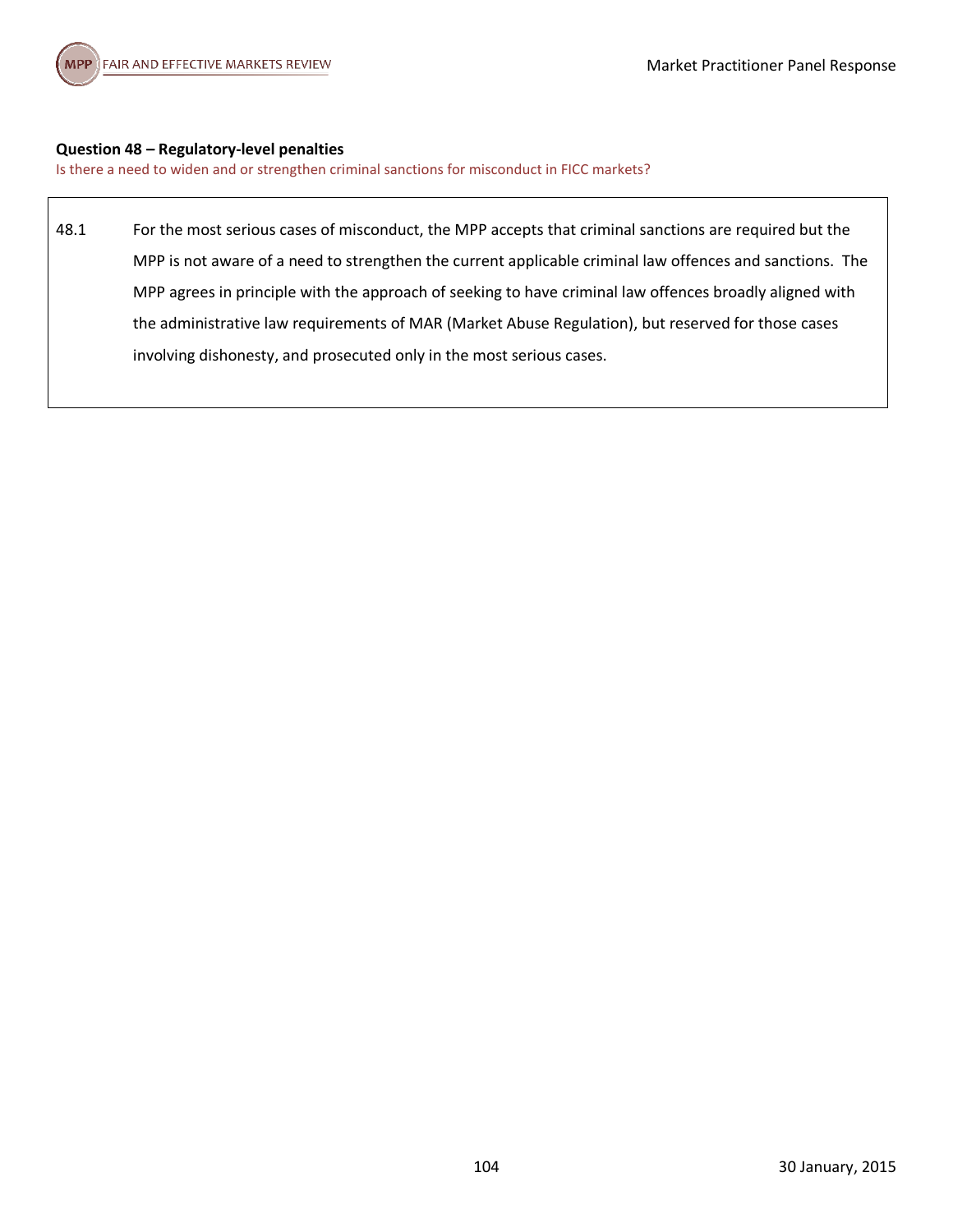#### **Question 49 – Regulatory-level penalties**

Is the approach set out in the Criminal Sanctions Market Abuse Directive appropriate for the United Kingdom? Are there additional instruments or activities to those envisaged by the Directive that should be covered by the domestic criminal regime?

| 49.1 | The UK Government has already decided against adopting CSMAD, opting instead to implement its own |
|------|---------------------------------------------------------------------------------------------------|
|      | criminal regime for market abuse.                                                                 |

- 49.2 The MPP assumes that those updates may include supplementing the UK regime with a number of areas of CSMAD which are not currently covered in the UK in order to produce greater consistency within the UK between civil and criminal regimes and greater consistency with the EEA criminal regime. The MPP is supportive of this, however, the MPP thinks that careful consideration needs to be given on how to achieve this rather than the wholesale incorporation of the offences set out at Articles 3, 4, 5 and 6 of CSMAD. For example, the offences under CSMAD refer on a regular basis to the concept of intent but the UK offences under Criminal Justice Act 1993<sup>46</sup> (CJA) and the Financial Services Act 2012<sup>47</sup> use various related but different concepts such as knowledge and recklessness (and / or intent). The interrelation between these concepts needs to be thought through to ensure that the regime is amended as intended.
- 49.3 In addition, public policy debates may be required before widening the regime to encompass the scope of CSMAD offences - in particular in relation to wider corporate liability under CSMAD (for example, in the UK, the criminal offence of insider dealing only applies to individuals under s52 of the CJA, while market manipulation (now under the Financial Services Act 2012) has historically had a higher threshold common law test for corporate liability than is the case under CSMAD).

 $\overline{\phantom{a}}$ <sup>46</sup> Criminal Justice Act (1993): <http://www.legislation.gov.uk/ukpga/1993/36/part/V>

<sup>47</sup> Financial Services Act (2012): <http://www.legislation.gov.uk/ukpga/2012/21/contents/enacted>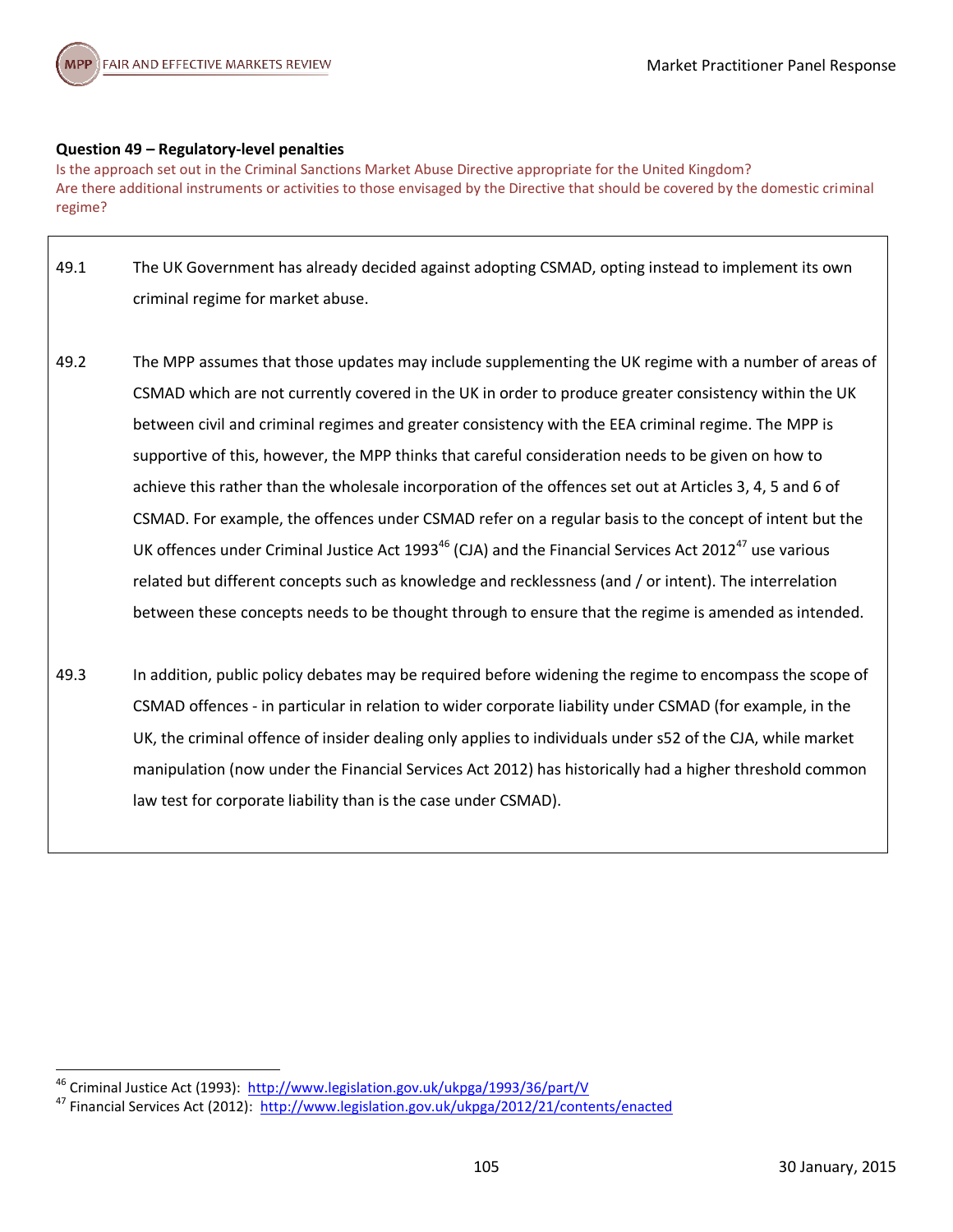## Appendix A – Recent and in-train regulatory changes

A.1 Many regulatory reforms to the FICC and wider financial markets are currently either in the process of implementation, or are in the early stages of enforcement. Those relevant to the Fair and Effective Markets Review have been highlighted below.

#### **European regulation:**

- Alternative Investment Fund Managers Directive (AIFMD)
- Bank Recovery and Resolution Directive (BRRD)
- CRR / CRD IV
- EMIR
- MAD II / MAR
- MiFID II / MiFIR
- The Prospectus Directive
- EU extensions of the regulation and supervision of benchmarks

#### **UK regulation:**

- The Banking Reform Act
- The Certification Regime
- Establishment of the Banking Standards Review Council (BSRC)
- The Remuneration Code
- The Senior Managers Regime
- UK extensions of the regulation and supervision of benchmarks

#### **US regulation (where referenced in the response):**

- The Dodd-Frank Act
- The Volker Rule
- A.2 Further consultations, proposals or reviews have also been delivered or are expected. Those relevant to

the Fair and Effective Markets Review have been highlighted below:

- FCA's wholesale sector competition review
- FCA's best execution and payment for order flow thematic review
- FSB's Global Shadow Banking Report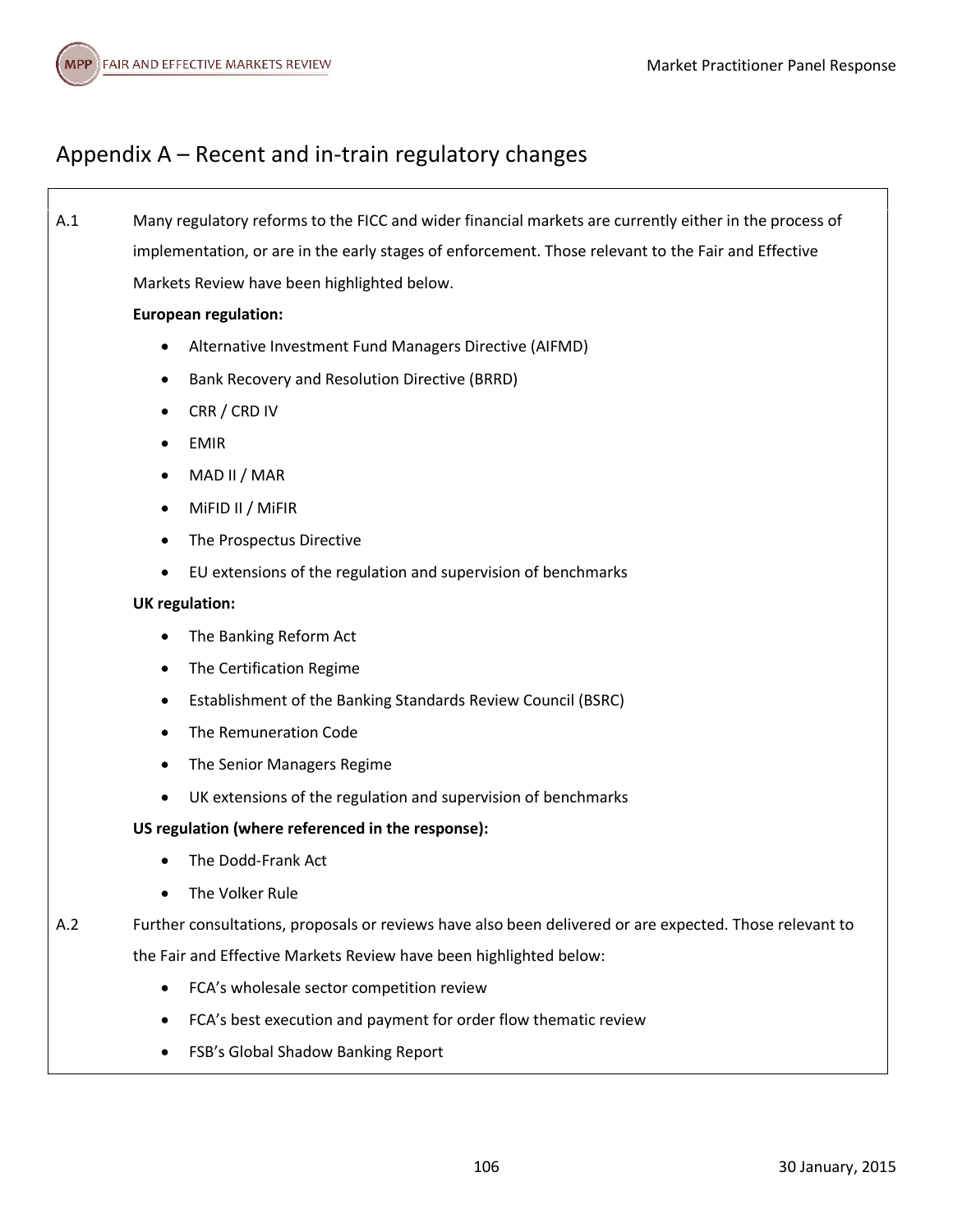# Appendix B – Glossary of terms

| Term                  | Explanation                                                                              |
|-----------------------|------------------------------------------------------------------------------------------|
| Agency execution      | Firms act on behalf of clients to execute the client orders in the market place. The     |
|                       | client bears the market (price) risk; the agent firm has a fiduciary duty to search for  |
|                       | and execute the client's order in the market in line with best execution                 |
|                       | requirements.                                                                            |
| Basis risk            | Basis risk is the price risk associated with imperfect hedging. It typically arises from |
|                       | differences between the risk being hedged and the instrument serving as the hedge.       |
|                       | For example a difference in expiry date of two assets could lead to a divergence in      |
|                       | prices.                                                                                  |
| <b>Barrier option</b> | A type of option which is either activated or cancelled if a pre-determined level of     |
|                       | the underlying market price is reached.                                                  |
| Big data (approach to | Sophisticated electronic platforms are used to search and correlate multiple sources     |
| surveillance)         | and type of unstructured data - 'big data' - in order to detect instances of             |
|                       | inappropriate behaviour. This data can include trading behaviour, communications,        |
|                       | market patterns or any other data source deemed potentially relevant.                    |
| <b>Binary events</b>  | A binary event is an event that can take only two possible outcomes. Barrier options     |
|                       | can be an effective way to hedge against binary events, for example if a currency de-    |
|                       | pegs from another currency.                                                              |
| Digital option        | A type of option which pays out a fixed amount (or nothing) based on whether the         |
|                       | underlying price reaches a particular level at a specific point in time.                 |
| Flashing prices       | The practice of choosing to 'flash' your trading order to a limited number of market     |
|                       | participants when the trading venue has a sub optimal price or is unable to fill the     |
|                       | order in its entirety, as opposed to inter-market order routing whereby the trade        |
|                       | would be executed on another venue. Therefore this could result in trade                 |
|                       | information not being made available to all potential investors.                         |
| Internalisation       | The process by which transactions are matched within a dealer or other investment        |
|                       | firm, either against its own book or against orders from other clients, rather than in   |
|                       | the open market.                                                                         |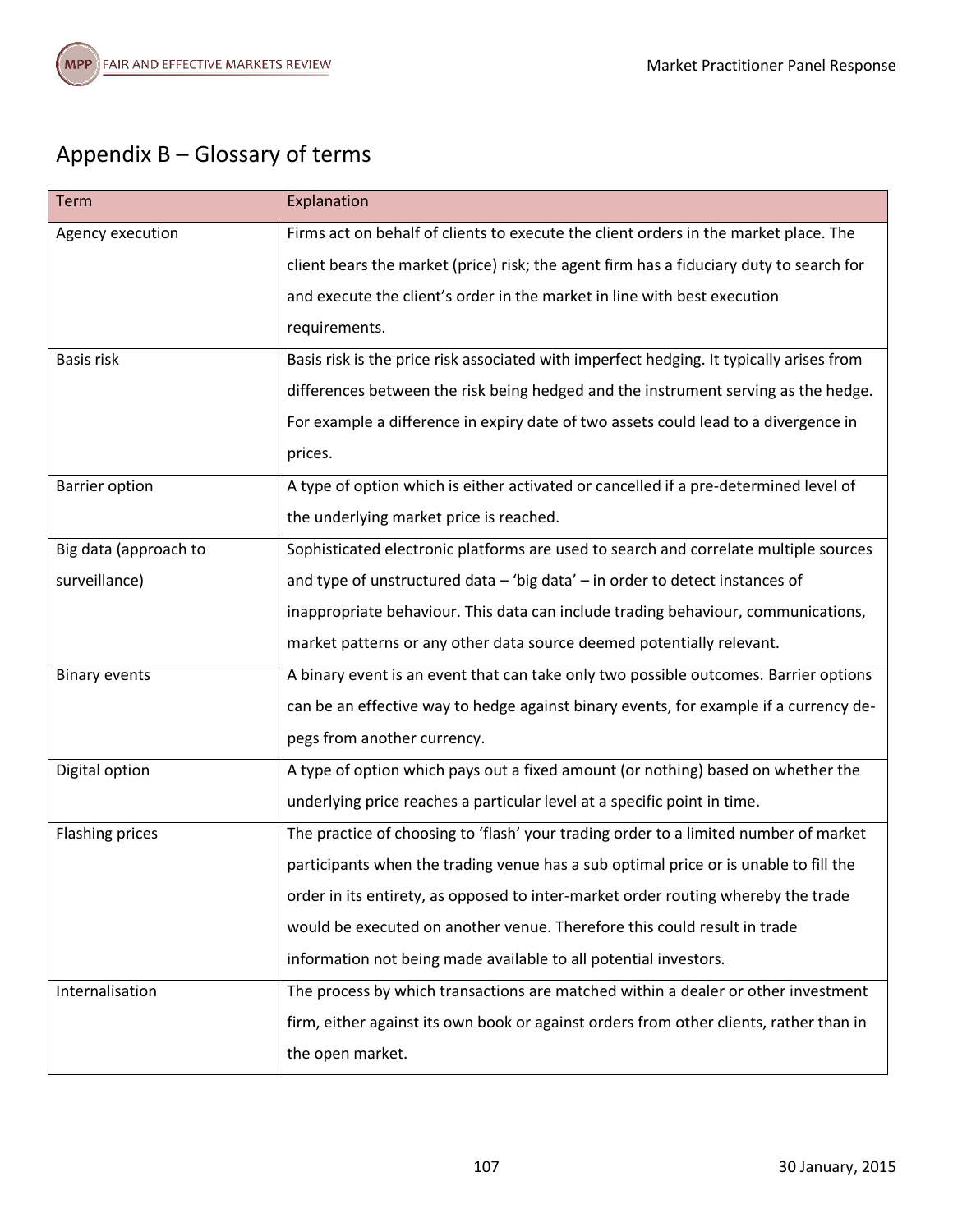**MPP** 

| Term                           | Explanation                                                                               |
|--------------------------------|-------------------------------------------------------------------------------------------|
| Last look                      | Last look practices in FX give market makers the ability to accept or reject orders       |
|                                | immediately prior to acceptance. The practice allows market makers to withdraw            |
|                                | from trades with counterparties who fail credit checks or from trades where the           |
|                                | price has moved since the initial quote / offer was made (for example due to latency      |
|                                | within systems used to communicate prices and place orders).                              |
| Latency                        | A measure of the speed at which a trade processes, i.e. the time between an order         |
|                                | being requested by a participant and either executed or withdrawn.                        |
| Lexicon-based (approach to     | This is the practice of searching through the records of trading conversations using a    |
| surveillance)                  | lexicon of key words to detect instances of inappropriate behaviour.                      |
| Market discipline              | The concept that in a competitive market clients can impose discipline on service         |
|                                | providers in cases of poor conduct, by withdrawing business and placing business          |
|                                | with a competitor. This provides an incentive for the service provider to behave          |
|                                | appropriately, independent of any regulatory or legal requirements.                       |
| Market scalping                | A trading strategy involving buying / selling securities around the bid / ask in order to |
|                                | make a series of small gains across a large number of short-term trading positions.       |
| Predictive coding (approach to | Linked to lexicon-based and 'big-data' approaches to surveillance, predictive coding      |
| surveillance)                  | is seen as a half-way house between the simplistic 'lexicon' approach and 'big data'      |
|                                | approach. The 'predictive' nature of the coding aims to establish patterns of             |
|                                | irregular behaviour that may indicate inappropriate behaviour such as;                    |
|                                | communications through unofficial channels (personal e-mail, messenger / chat             |
|                                | forums); leaving the office at peculiar times or unusual working hours; missing           |
|                                | mandatory block leave; consideration of previous roles and responsibilities within        |
|                                | the organisation.                                                                         |
| Principal execution            | Firms operate as market-makers on a model of liquidity provision to their clients,        |
|                                | hence undertake risk-taking and balance-sheet commitment. Clients select their            |
|                                | counterparty based on the prices quoted pre-trade. The selected firm then bears the       |
|                                | market (price) risk since it is committed to executing the trade at that price,           |
|                                | therefore can incur profit / losses on the positions it holds.                            |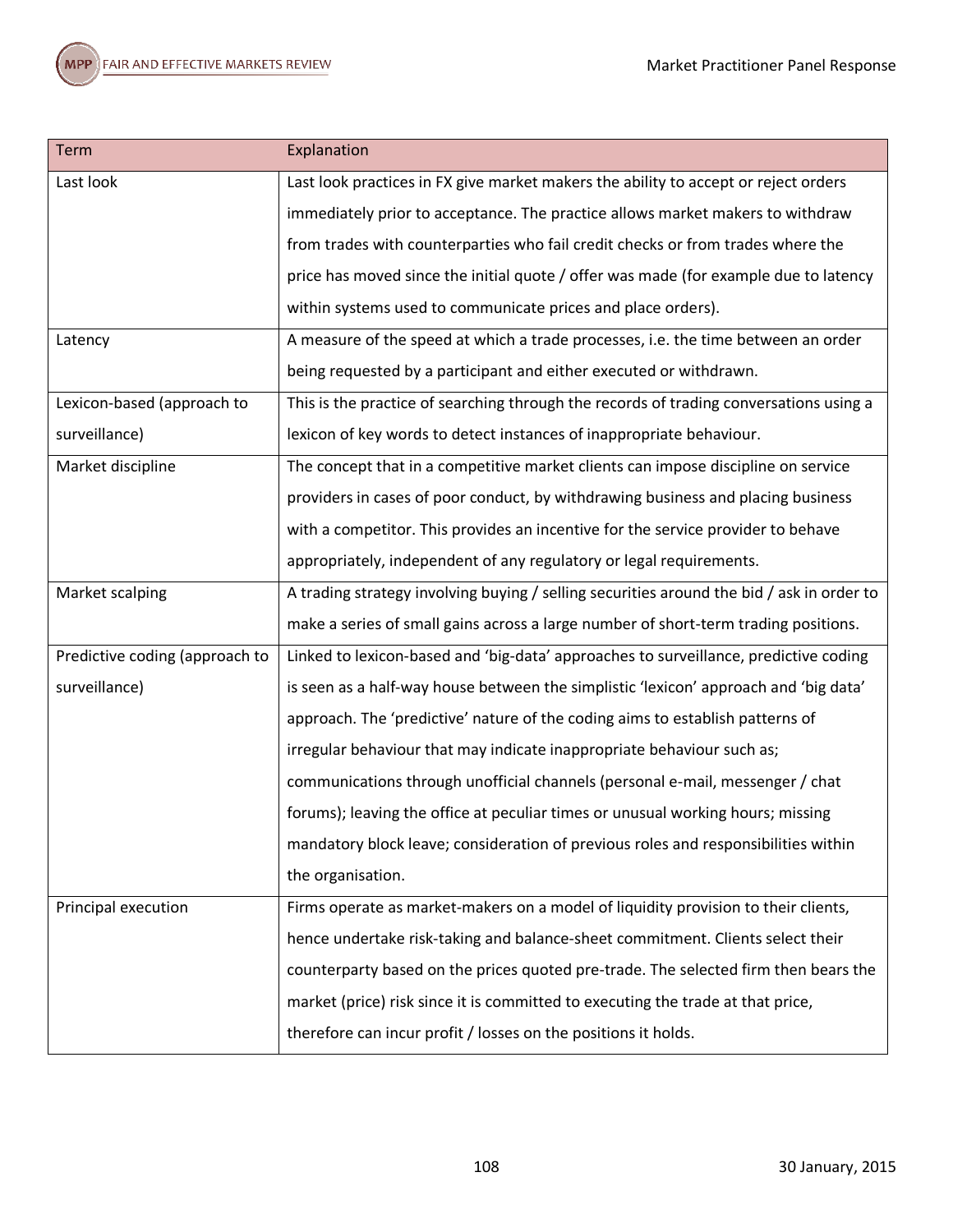| Term                      | Explanation                                                                             |
|---------------------------|-----------------------------------------------------------------------------------------|
| Cross-subsidisation       | The practice of under-pricing one product or service and covering potential losses      |
|                           | using profits generated from a second, either between products, services, client        |
|                           | groups or time frames. Note that cross-subsidised products and services may or may      |
|                           | not be bundled together when offered to participants.                                   |
| Regulatory arbitrage      | A practice whereby firms capitalize on loopholes or inconsistencies in regulatory       |
|                           | systems in order to circumvent unfavourable regulation. Arbitrage opportunities         |
|                           | may be accomplished by a variety of tactics, including restructuring transactions,      |
|                           | financial engineering and geographic relocation.                                        |
| Speed Bump                | A mechanism which can be used by trading venues to pause trades for a short period      |
|                           | of time before they transact, delaying overall transaction times and reducing the       |
|                           | possibility of any one participant exploiting potential arbitrage opportunities in the  |
|                           | market due to their ability to trade at higher speeds.                                  |
| Surveillance (techniques) | The practice of the monitoring of information and activities in order to measure,       |
|                           | influence or control behaviour of market participants and / or operational processes.   |
|                           | Surveillance can occur on multiple levels and therefore with varying consequences       |
|                           | for market participants. Regulatory surveillance for example, can result in fines and / |
|                           | or sanctions to a firm or individual when the intention is to deter and penalise        |
|                           | against perceived misconduct. Firm or industry level surveillance may be more           |
|                           | focussed on monitoring and managing risk positions and operational processes.           |
|                           | Surveillance techniques could include formal monitoring of internal communications      |
|                           | and transaction reporting (automated or otherwise), as well as supervisory              |
|                           | observations.                                                                           |
| Tenor                     | The initial term length of a loan or credit instrument.                                 |
| Third country             | The term used by the European Commission to define any country of the world that        |
|                           | is NOT one of the 28 EU (European Union) member States and EEA-EFTA (European           |
|                           | Economic Area - European Free Trade Association) states (Iceland, Liechtenstein,        |
|                           | Norway).                                                                                |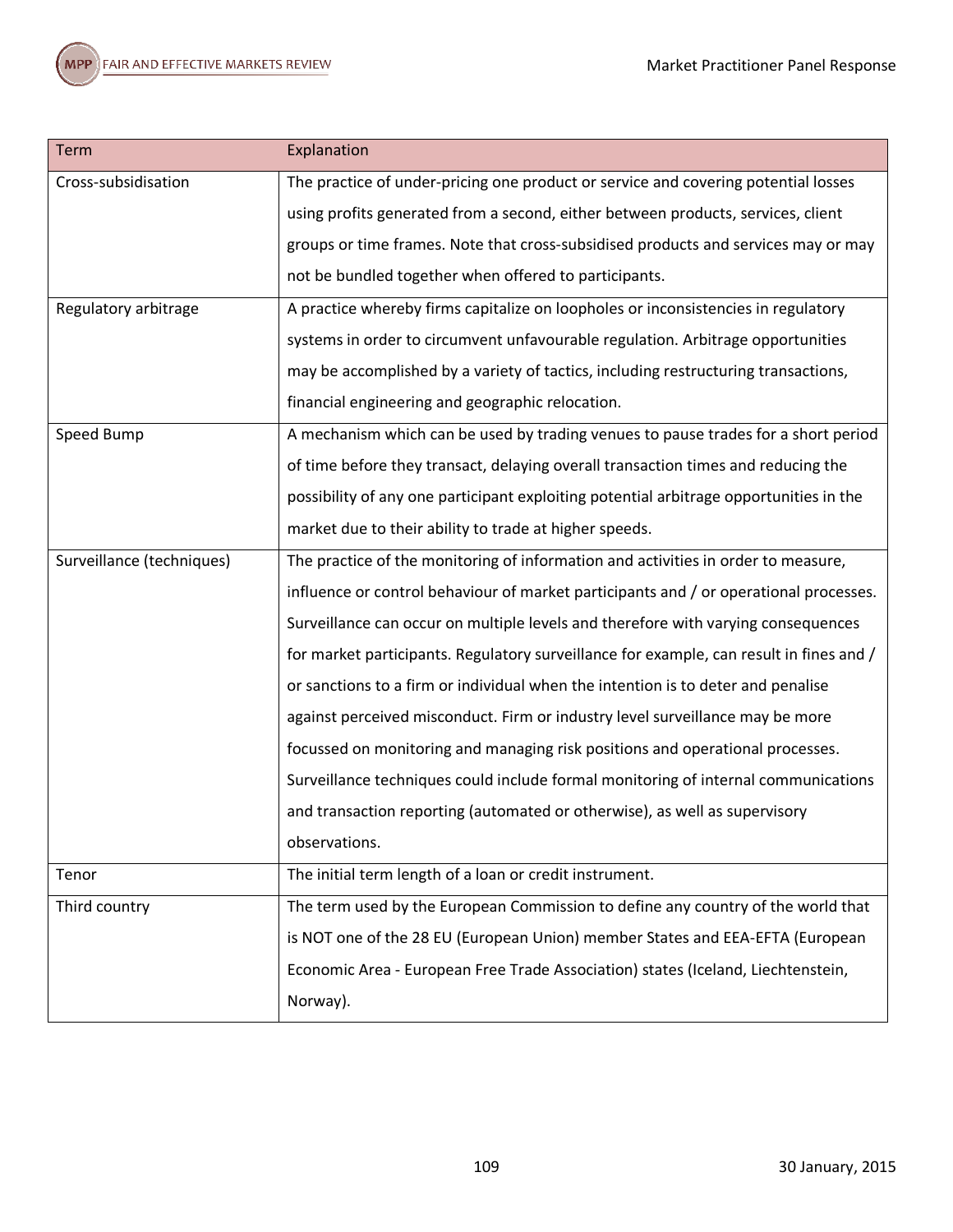## Appendix C – Acronyms

| Acronym                  | Explanation                                                         |
|--------------------------|---------------------------------------------------------------------|
| <b>ACI</b>               | Association Cambiste Internationale (Financial Markets Association) |
| <b>APER</b>              | <b>Approved Persons Regime</b>                                      |
| <b>BIS</b>               | <b>Bank for International Settlements</b>                           |
| <b>BSRC</b>              | <b>Banking Standards Review Council</b>                             |
| <b>CCP</b>               | <b>Central Counterparty Clearing House</b>                          |
| <b>CDS</b>               | <b>Credit Default Swap</b>                                          |
| <b>CFA</b>               | <b>Chartered Financial Analyst</b>                                  |
| <b>CJA</b>               | <b>Criminal Justice Act 2003</b>                                    |
| <b>CLOB</b>              | <b>Central Limit Order Book</b>                                     |
| CRD IV / CRR             | Capital Requirements Directive / Regulation                         |
| <b>CSMAD</b>             | <b>Criminal Sanctions Market Abuse Directive</b>                    |
| <b>DMO</b>               | <b>UK Debt Management Office</b>                                    |
| EEA                      | European Economic Area                                              |
| <b>EMIR</b>              | European Market Infrastructure Regulation                           |
| <b>ERP</b>               | <b>Enterprise Resource Planning</b>                                 |
| <b>ESMA</b>              | <b>European Securities and Markets Authority</b>                    |
| <b>FCA</b>               | <b>Financial Conduct Authority</b>                                  |
| <b>FED</b>               | <b>Federal Reserve</b>                                              |
| <b>FEMR</b>              | Fair and Effective Markets Review                                   |
| <b>FICC</b>              | Fixed Income, Currencies and Commodities (markets)                  |
| FinTech                  | <b>Financial Technology Sector</b>                                  |
| <b>FSB</b>               | <b>Financial Stability Board</b>                                    |
| G10                      | Group of 10 Nations                                                 |
| G20                      | Group of 20 Nations                                                 |
| HY                       | <b>High Yield</b>                                                   |
| IBOR+                    | Major Inter-Bank Offer Rates (LIBOR, EURIBOR, TIBOR collectively)   |
| <b>ICMA</b>              | <b>International Capital Markets Association</b>                    |
| IG                       | <b>Investment Grade</b>                                             |
| <b>IOSCO</b>             | <b>International Organisation of Securities Commissions</b>         |
| <b>LIBOR</b>             | London Inter-Bank Offer Rate                                        |
| M&A                      | Merger and Acquisition                                              |
| MAD / MAR                | Market Abuse Directive / Regulation                                 |
| <b>MDP</b>               | Multi Dealer Platform                                               |
| MiFID / MiFID II / MiFIR | Market in Financial Instruments Directive (I and II) / Regulation   |
| <b>MNPI</b>              | Material Non-Public Information                                     |
| <b>MPP</b>               | <b>Market Practitioner Panel</b>                                    |
| NIPS Code                | Non-Investment Products Code                                        |
| <b>OFGEM</b>             | The Office of Gas and Electricity Markets                           |
| OIS                      | Overnight Indexed Swap (rate)                                       |
| <b>OTC</b>               | Over-The-Counter                                                    |
| <b>OTF</b>               | <b>Organised Trading Facility</b>                                   |
| <b>PCBS</b>              | Parliamentary Commission on Banking Standards                       |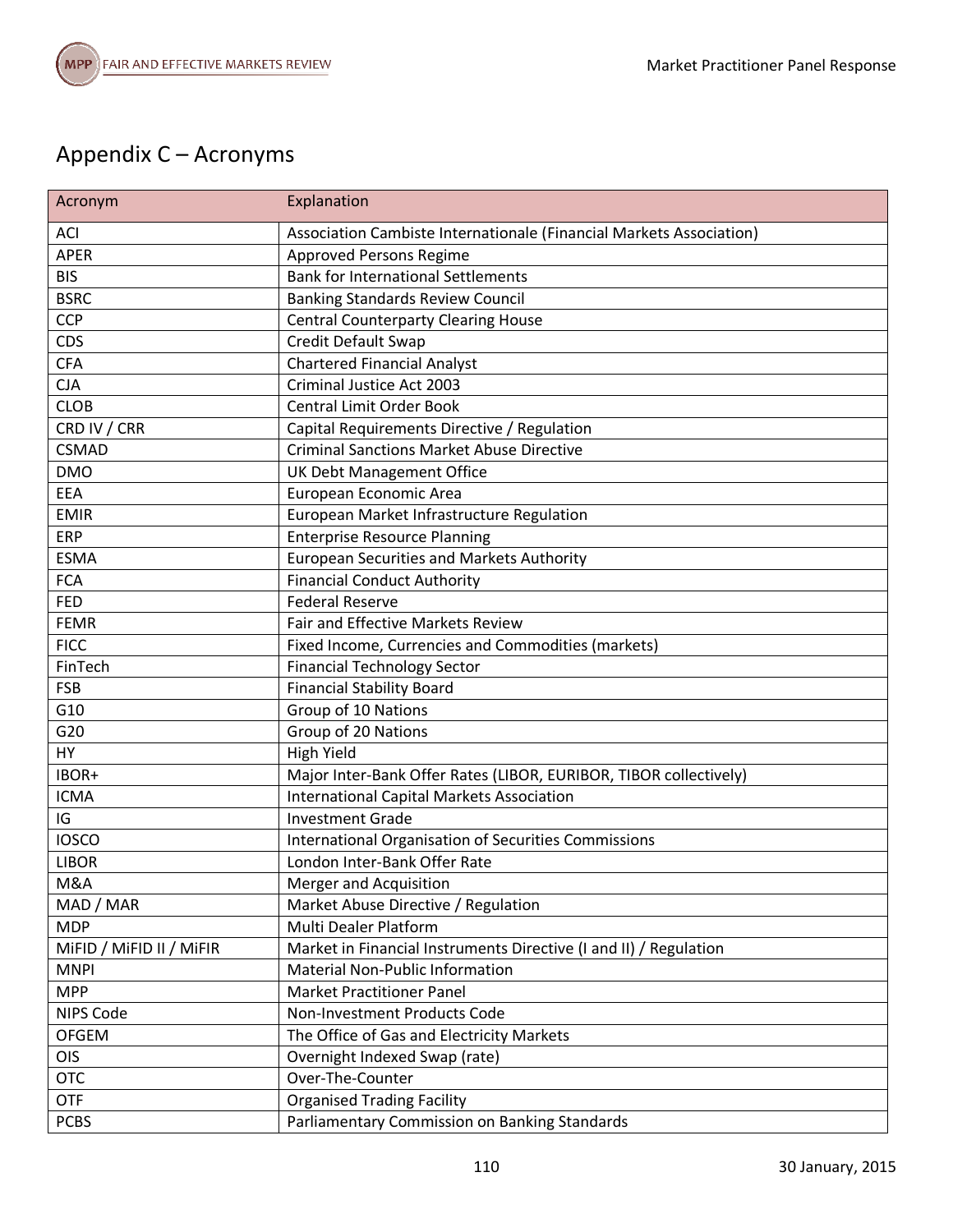**MPP** 

| Acronym      | Explanation                                                            |
|--------------|------------------------------------------------------------------------|
| <b>PRA</b>   | <b>Prudential Regulatory Authority</b>                                 |
| <b>REMIT</b> | EU Regulation on Energy Market Integrity & Transmission (No 1227/2011) |
| <b>RFQ</b>   | <b>Request For Quote</b>                                               |
| <b>SDP</b>   | Single Dealer Platform                                                 |
| <b>SEF</b>   | <b>Swap Execution Facility</b>                                         |
| <b>SMR</b>   | Senior Managers Regime                                                 |
| <b>TMPG</b>  | <b>Treasury Market Practices Group</b>                                 |
| <b>VWAP</b>  | <b>Volume Weighted Average Pricing</b>                                 |